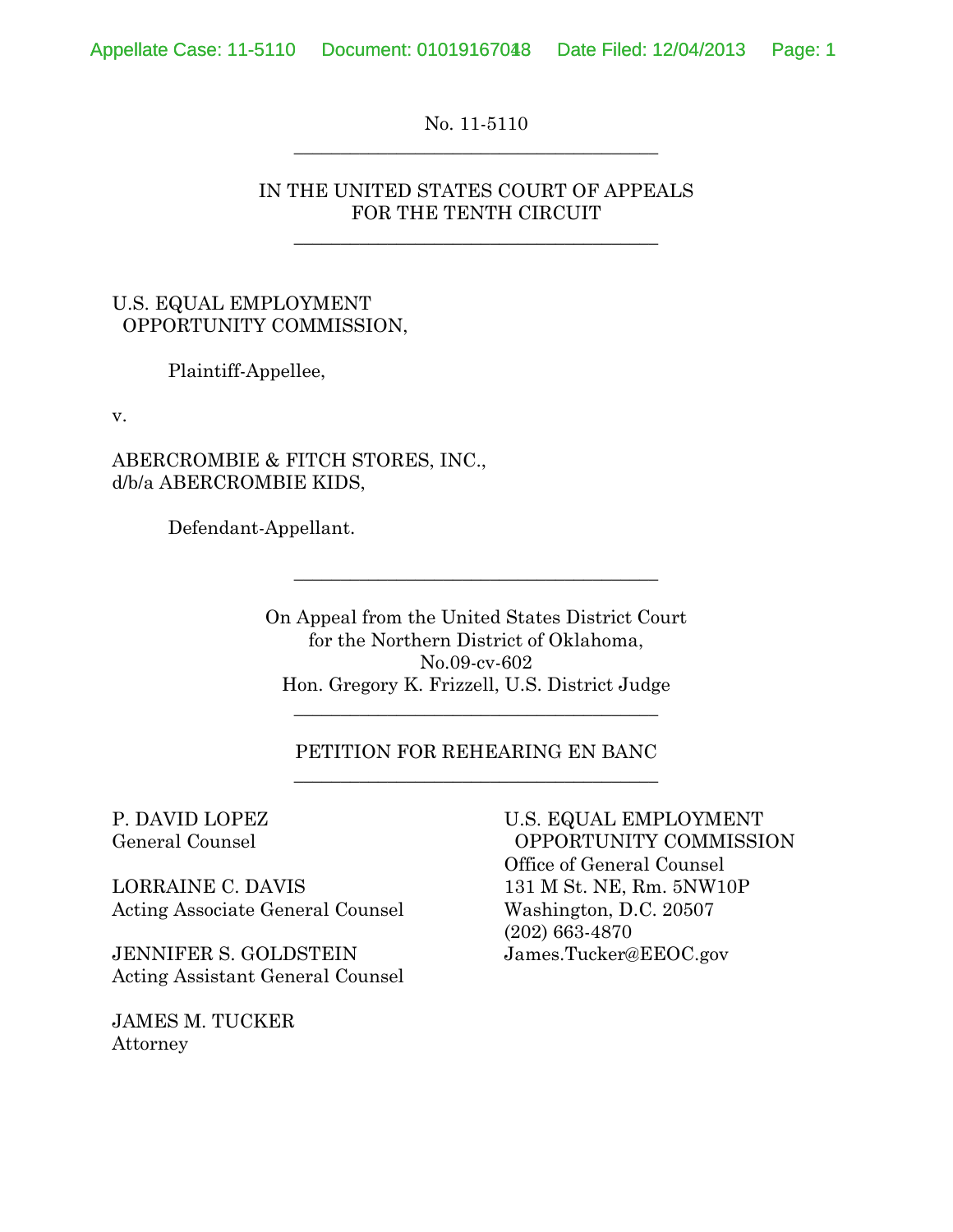# Table of Contents

| 1. The panel majority's heightened notice standard conflicts                                                                                                                    |
|---------------------------------------------------------------------------------------------------------------------------------------------------------------------------------|
| 2. The majority's rigid definition of the notice element of a<br>prima facie case conflicts with decisions of the                                                               |
| 3. The majority's decision conflicts with this Court's<br>recognition that an employer violates Title VII when it<br>takes an adverse action against an individual based on his |
|                                                                                                                                                                                 |
| Attachment: Panel Majority Decision and Dissent                                                                                                                                 |

Certificate of Digital Submission

Certificate of Service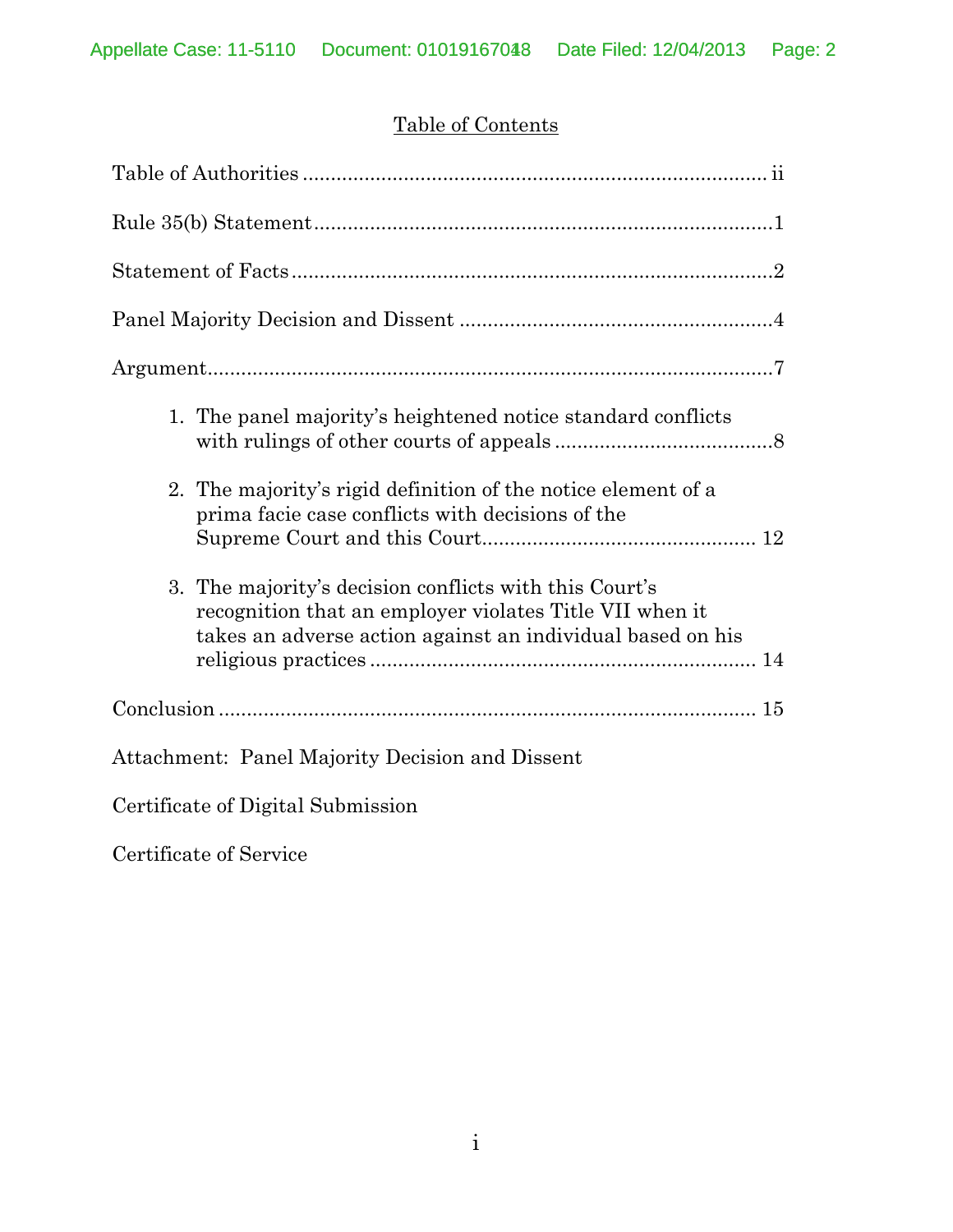# Table of Authorities

| Cases                                       | Page(s) |
|---------------------------------------------|---------|
| Adeyeye v. Heartland Sweeteners, LLC,       |         |
|                                             |         |
| Brown v. Polk County, Iowa,                 |         |
|                                             |         |
| Dixon v. Hallmark Cos.,                     |         |
|                                             |         |
| $EEOC v.$ Abercrombie & Fitch Stores, Inc., |         |
|                                             |         |
| EEOC v. Flasher Co.                         |         |
|                                             |         |
| Fed. Dep. Ins. Co. v. Antonio,              |         |
|                                             |         |
| Furnco Constr. Co. v. Waters,               |         |
| $438$ U.S. 567 (1978)                       | 12      |
| Heller v. EBB Auto Co.,                     |         |
|                                             |         |
| McDonnell Douglas Corp. v. Green,           |         |
|                                             |         |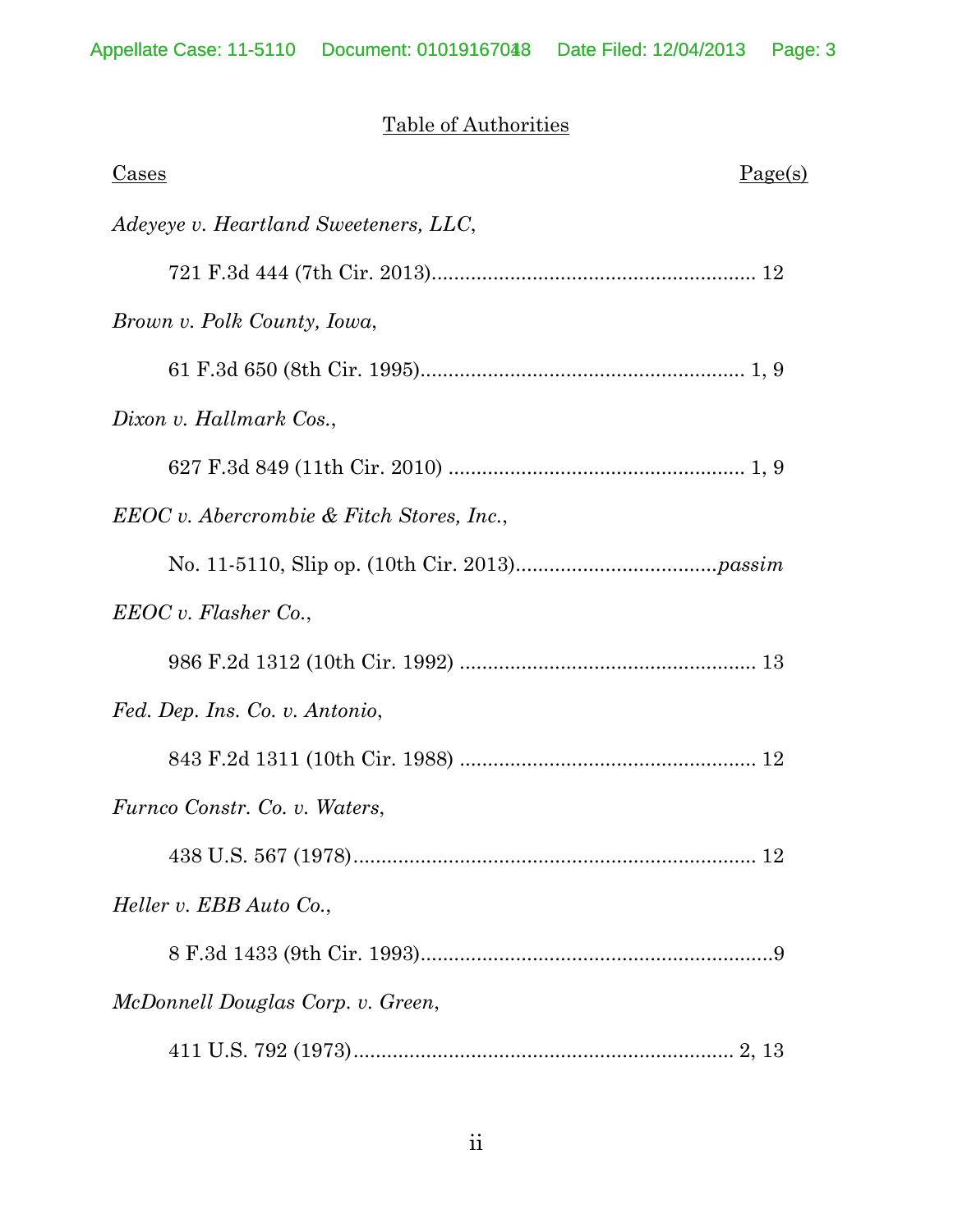| Shapolia v. Los Alamos Nat'l Lab.,        |
|-------------------------------------------|
|                                           |
| Toledo v. Nobel-Sysco, Inc.,              |
|                                           |
| Thomas v. Nat'l Ass'n of Letter Carriers, |
|                                           |
| <b>Statutes</b>                           |
|                                           |
|                                           |
| <b>Rules</b>                              |
|                                           |
|                                           |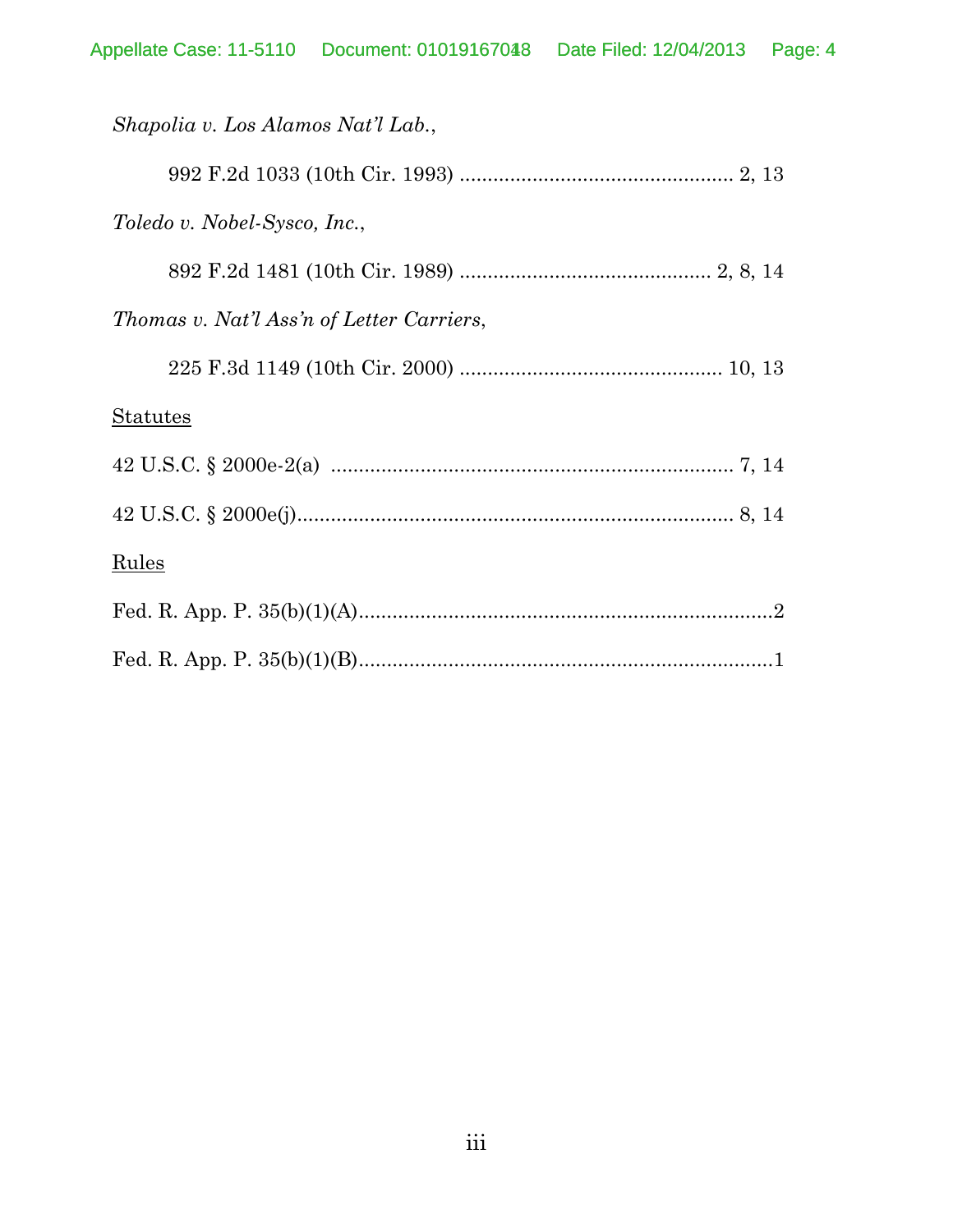#### Rule 35(b) Statement

The panel majority concluded in this case that when a hiring official correctly understands there to be a conflict between an applicant's religious practices and a work requirement, and the employer accordingly declines to hire the applicant because of its understanding, no Title VII liability can attach to the employer's action. The majority held that it is not enough that an employer is aware of a potential conflict; the applicant must present the employer with explicit details sufficient to give it "particularized, actual knowledge" before an employer need consider accommodating the applicant's religious practices, even if it is the employer that possesses more knowledge about how its rules may conflict with the religious practices.

The Equal Employment Opportunity Commission seeks rehearing en banc for three reasons. First, the majority's decision—that an employer's awareness of a potential conflict is insufficient to support a prima facie case of failure to make a reasonable accommodation—raises a question of exceptional importance because it creates a conflict with the decisions of other courts of appeals. *See* Fed. R. App. P. 35(b)(1)(B); *Dixon v. Hallmark Cos.*, 627 F.3d 849, 856 (11th Cir. 2010); *Brown v. Polk County, Iowa*, 61 F.3d 650, 654 (8th Cir. 1995) (en banc). Indeed, the majority explicitly recognized that it was taking a "different path" than other courts of appeals, slip op. at 48, and the dissent recognized that the panel decision "creat[es] a conflict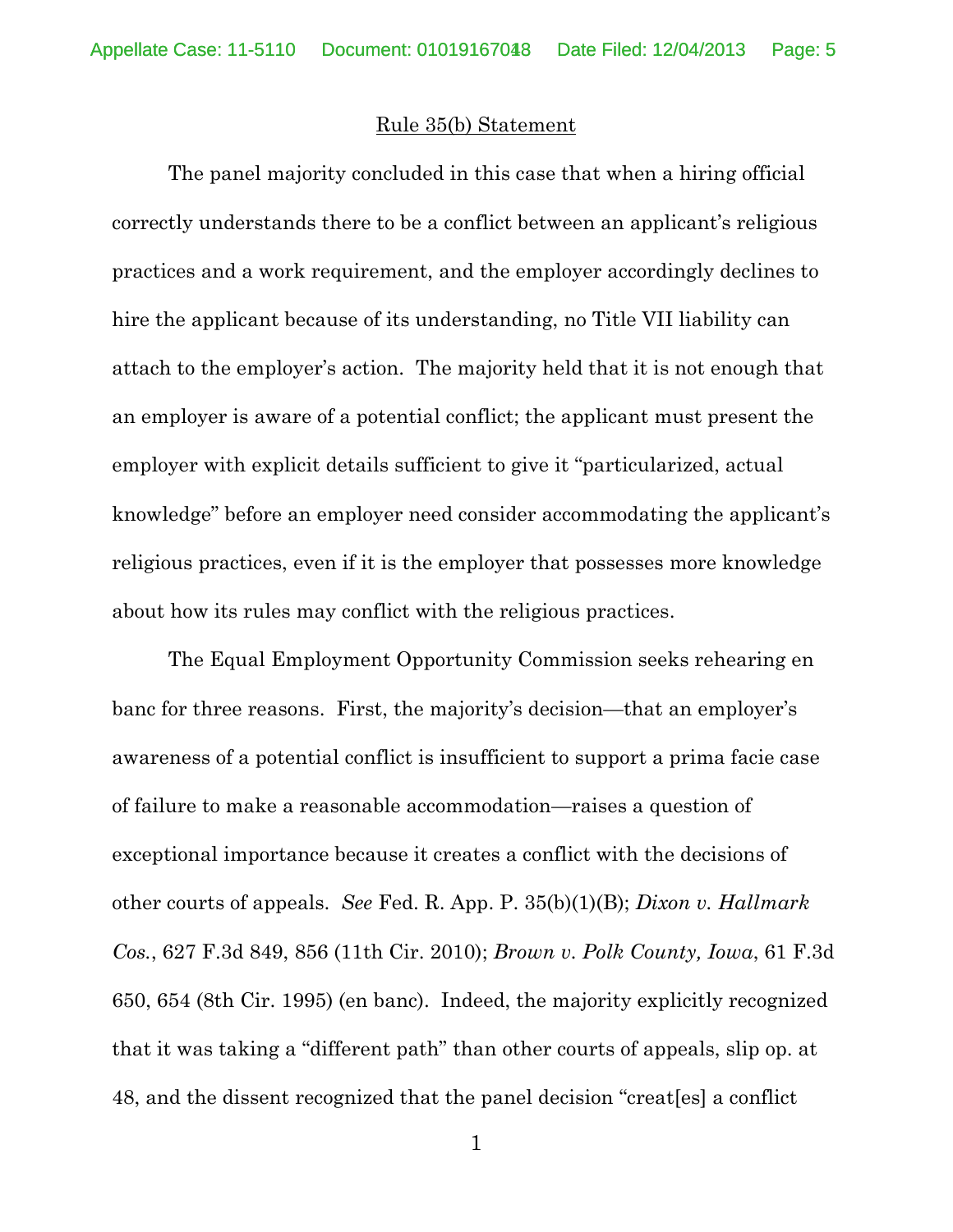among the circuits," Dissent at 13. Second, the majority's rigid definition of the notice element of a prima facie case conflicts with decisions of the Supreme Court and this Court, each of which requires courts to interpret the prima facie case requirements flexibly. *See* Fed. R. App. P. 35(b)(1)(A); *McDonnell Douglas Corp. v. Green*, 411 U.S. 792, 802 n.13 (1973); *Shapolia v. Los Alamos Nat'l Lab.*, 992 F.2d 1033, 1036-38 (10th Cir. 1993). Third, the majority's decision conflicts with this Court's recognition that when an employer takes an adverse action against an individual "based solely on his religious practices without an attempt to accommodate him, assuming it could have done so without undue hardship, it committed an illegal act." *Toledo v. Nobel-Sysco, Inc.*, 892 F.2d 1481, 1488 (10th Cir. 1989).

#### Statement of Facts

Samantha Elauf was born in Tulsa, Oklahoma, and is a lifelong practicing Muslim. Appellee's Supplemental Appendix ("Supp.App.") 10. At age thirteen, Elauf began wearing a hijab, or headscarf, that covers her hair, "to represent who [she] was as far as [her] faith," and she continues to wear one "as a reminder of her faith." Supp.App.11, 13; Supp.App.183-84 (images of Elauf wearing her headscarf). Elauf wears a headscarf any time she is in public. Supp.App.11-12.

On May 25, 2008, Elauf, then age 17, applied for an open sales associate—titled "Model"—position at the Abercrombie Kids store in the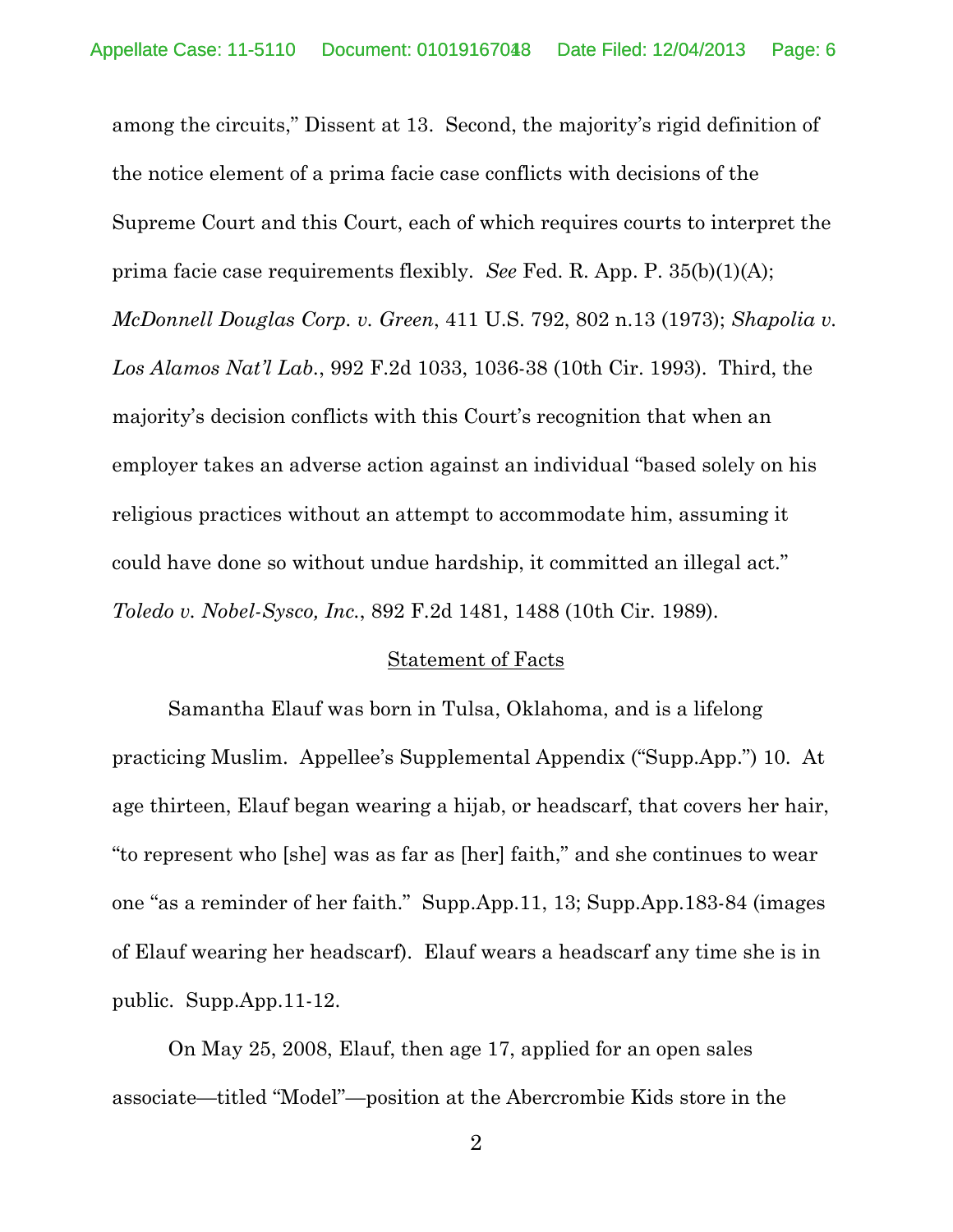Tulsa Woodland Hills Mall. Supp.App.16-17, 44, 57-58. Abercrombie maintains a "Look Policy" governing the appearance of its employees. The policy's only reference to headwear is its prohibition on wearing "caps," but Abercrombie states that it interprets the "caps" prohibition to encompass headwear of any kind. App.380; Supp.App.68-69. Nevertheless, Abercrombie has approved numerous religious-practice-based exceptions to the Look Policy in its stores, including permitting "Models" to wear headscarves for religious reasons. Supp.App.76, 81, 89-168.

Heather Cooke, the Assistant Manager in charge of interviewing, hiring, and firing at the Woodland Hills store, interviewed Elauf. Supp.App.17-18, 41-42, 71-72. Cooke was familiar with Elauf, and on previous occasions had observed Elauf wearing her headscarf. Supp.App.46, 48, 180. Cooke "figured [it was a] religious reason why [Elauf] wore the headscarf, she was Muslim." Supp.App.48, 56. Elauf wore a headscarf to the interview, and Cooke made no mention of it to Elauf. Supp.App.49. During the interview, Cooke read to Elauf from Abercrombie's interview guide, which did not refer to the Look Policy by name or mention any specific items not to be worn by employees, including headwear. Supp.App.45, 56, 59- 65. Cooke never asked Elauf if she could conform to the Look Policy's headwear prohibition. Supp.App.49.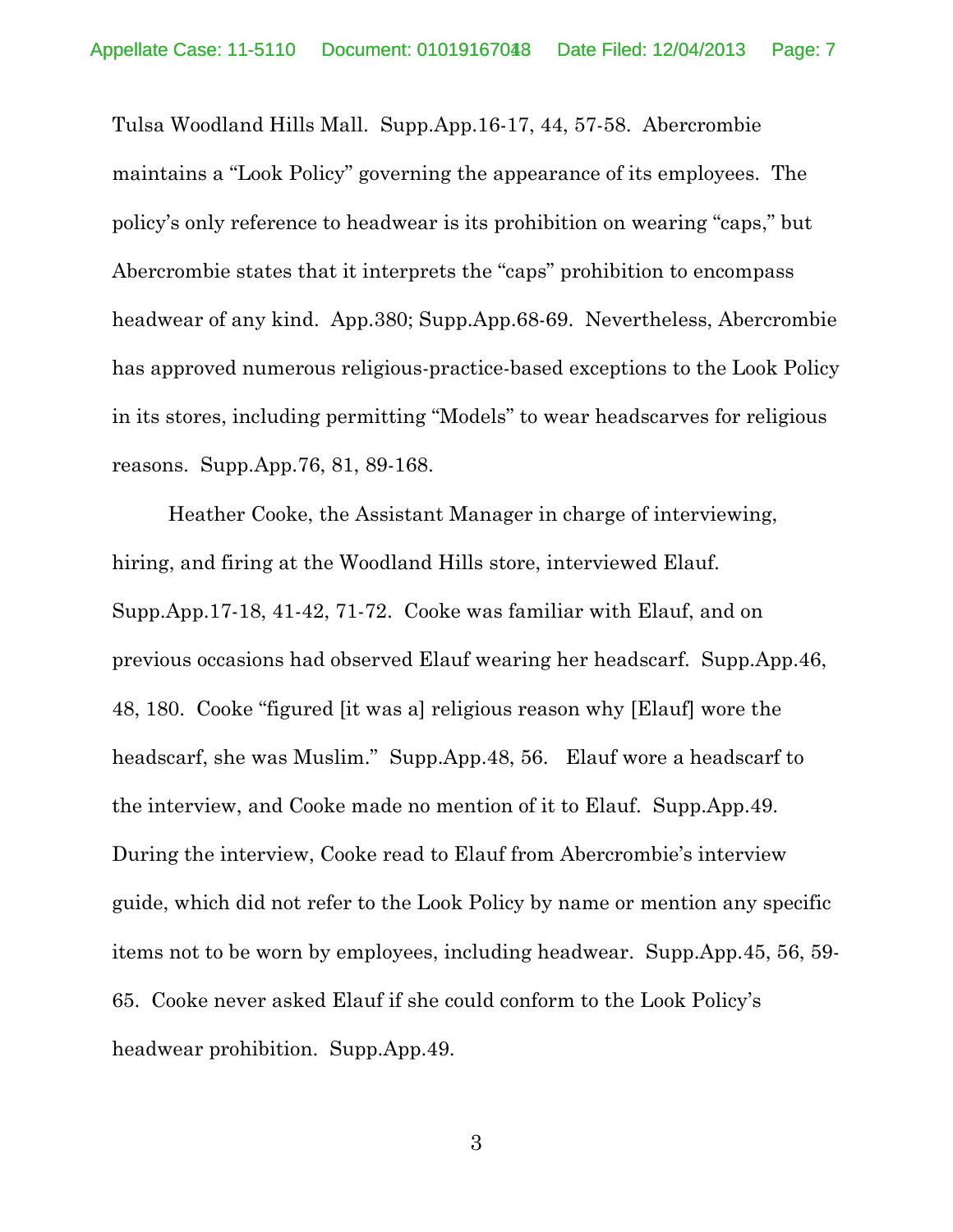Cooke scored Elauf highly enough to hire her on the spot, but was concerned about ambiguity in Abercrombie's policy regarding headwear. In order to confirm that Elauf's headscarf was acceptable, Cooke first asked her Store Manager, who had no idea. Supp.App.49, 51. Cooke then contacted District Manager Randall Johnson. *Id.* Johnson told Cooke that Elauf was not compliant with the Look Policy and could not be hired "because she had a head scarf." Supp.App.51,73-75. Cooke replied that she believed Elauf was Muslim, "which was a recognized religion . . . and that [Elauf] was wearing [a headscarf for religious reasons." Supp.App.51, 52. Johnson again told Cooke not to hire Elauf and directed her to lower Elauf's interview score, rendering Elauf ineligible for hire. *Id.* Cooke complied and did not hire Elauf. *Id.*

In the district court, the Commission alleged that Abercrombie violated Title VII by failing to make a reasonable accommodation for Elauf's religious practice of wearing a headscarf in public and refusing to hire her because of her religious practice. The district court granted partial summary judgment to the Commission on liability. Abercrombie appealed.

### Panel Majority Decision and Dissent

The majority concluded that Abercrombie was entitled to summary judgment because "Ms. Elauf never informed Abercrombie prior to its hiring decision that she wore her headscarf or 'hijab' for religious reasons and that she needed an accommodation for that practice." Slip op. at 2. The majority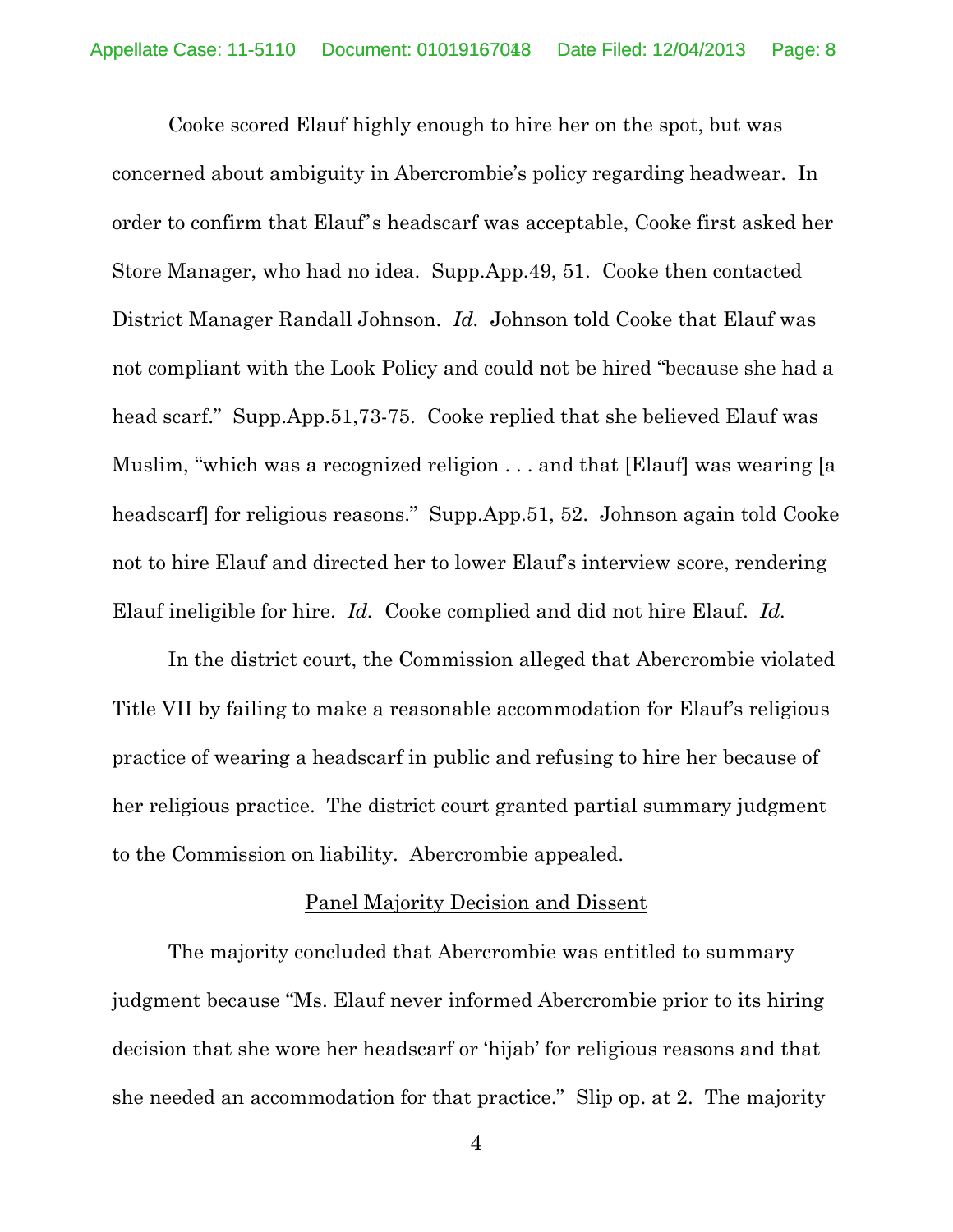deemed evidence that the employer was aware of a potential conflict between the applicant's religious practice and a workplace rule insufficient to satisfy the notice prong of the prima facie case, stating that it is "an employer's particularized, *actual* knowledge of the key facts that trigger[s] [the employer's] duty to accommodate." *Id.* at 36 (emphasis in original).

The majority stated that "the record provides absolutely no support for the district court's determination that Ms. 'Cooke *knew* [that Ms. Elauf] wore the head scarf based on her religious belief,'" for "[a]t best, when viewed in the light most favorable to the EEOC, the record indicates that Ms. Cooke *assumed* that Ms. Elauf wore her hijab for religious reasons and felt religiously obliged to do so." *Id.* at 42 (emphasis and alterations in original). The majority concluded that "a correct assumption does not equal actual knowledge," and Cooke "did not possess the requisite actual knowledge concerning these matters." *Id.* at 44 n.9, 45.

Judge Ebel dissented, rejecting the majority's notice standard as an "inflexible requirement that . . . makes no sense under the law or the circumstances presented by this case." Dissent at 2. Judge Ebel noted that, accepting Elauf's testimony "as true as we must," Elauf did not know that there was a conflict between her religious practice . . . and the Look Policy." *Id.* at 3. "However, critically, Abercrombie did know there might be a conflict, because it knew that Elauf wore a headscarf, assumed she was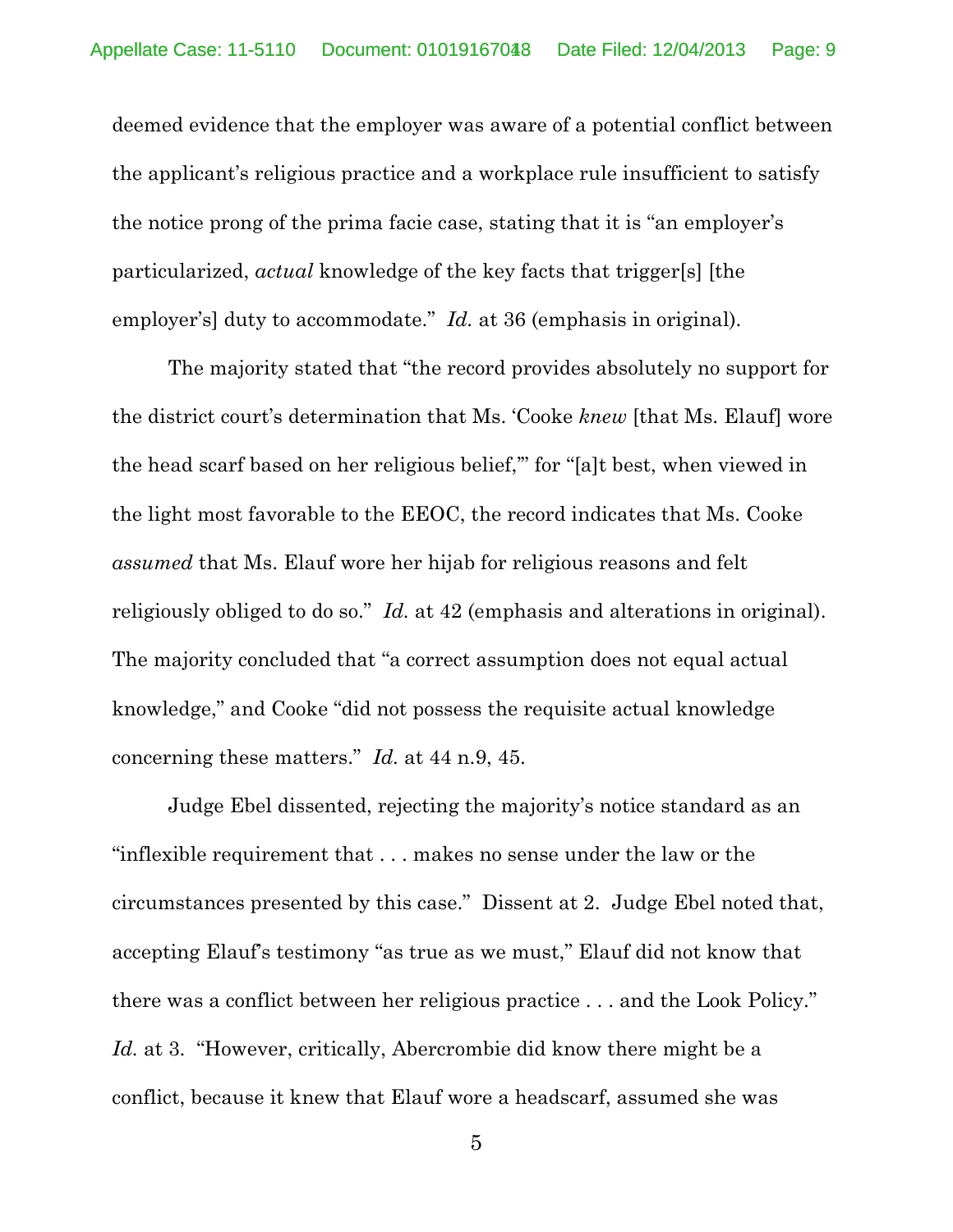Muslim and that she wore the headscarf for religious reasons, and knew its Look Policy . . . prohibited its sales models from donning headwear." *Id.* at 4. "Based on these assumptions, and without ever informing Elauf that Johnson ultimately determined that the hijab would not be allowed, Abercrombie refused to hire her because she wore a hijab." *Id.*

Judge Ebel added that "this evidence arguably suggests that Abercrombie affirmatively misled Elauf into believing that there was no problem with her wearing a hijab while working in one of Abercrombie's stores, which may explain why she did not raise the issue during her job interview." *Id.* at 9-10 n.6. "[A] jury could further find . . . that Abercrombie . . . was able affirmatively to avoid its obligation to engage in an interactive dialogue with Elauf about a reasonable accommodation . . . by not mentioning the possible conflict and then not hiring her because of it." *Id.* at 14 (citations omitted). "Those facts, if found by a jury, smack of exactly the religious discrimination that Title VII prohibits." *Id.* at 14.

"Under these circumstances," Judge Ebel stated, "it makes no sense to apply, reflexively and inflexibly, the second element of the ordinary prima facie failure-to-accommodate claim to require Elauf to show first that she informed Abercrombie that her religious practice conflicted with Abercrombie's Look Policy, when that policy's proscription against wearing a headscarf at work had never been disclosed to her." *Id.* at 4. Judge Ebel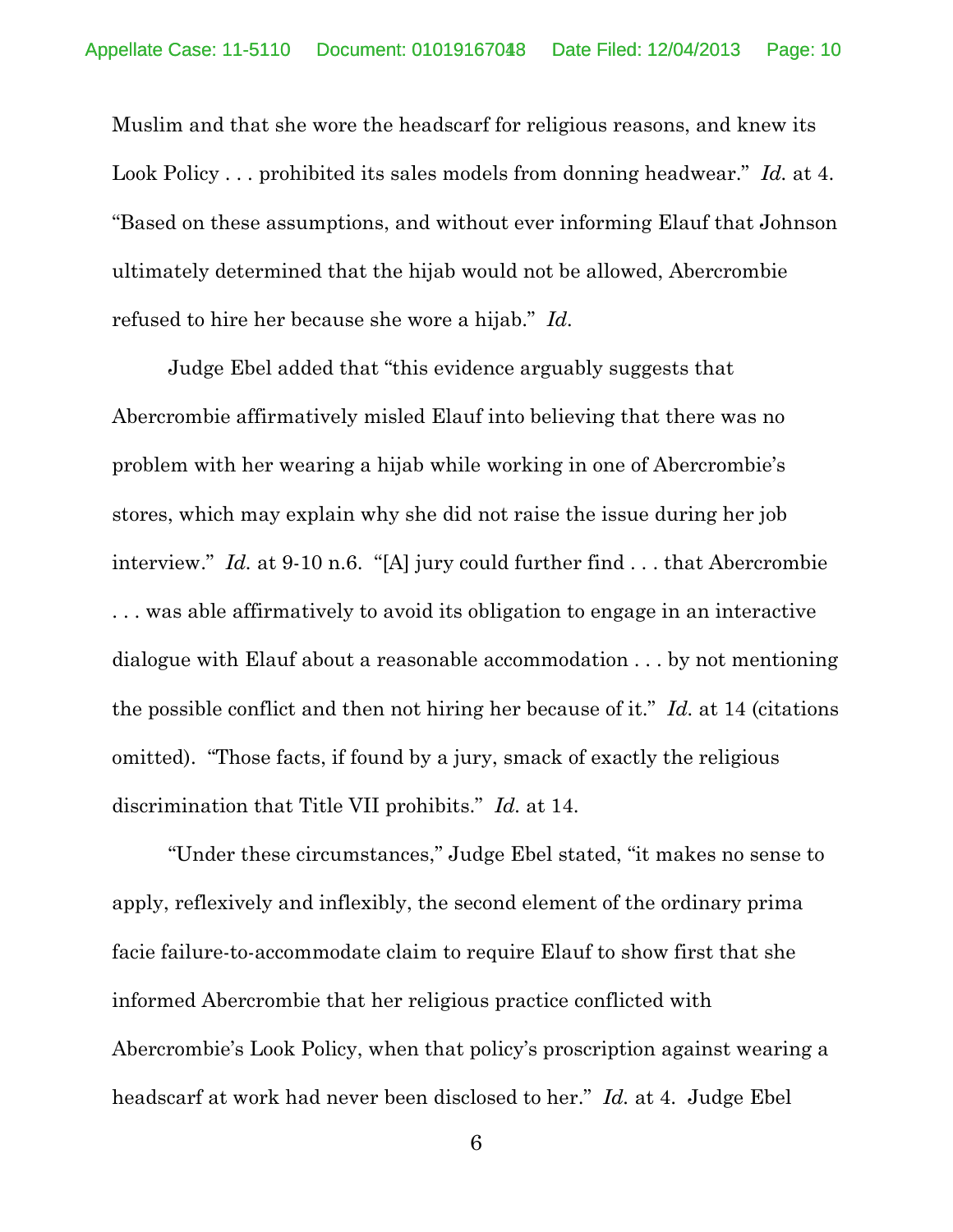rejected the majority's "suggest[ion]" that it was "bound . . . to apply the elements of a prima facie failure-to-accommodate claim as set forth in prior, factually distinct cases that did not raise or resolve the issue before us of whether it is the applicant's burden in the first instance to request religious accommodation to an undisclosed employer's policy." *Id.*

Judge Ebel recognized that Supreme Court and Tenth Circuit precedent require the elements of a prima facie case to be "flexible, in order to address the specific circumstances presented by a given case." *Id.* at 4-5 (citations omitted). Judge Ebel concluded that the evidence "establishes circumstances that justify applying here a common sense exception to the usual rule." *Id.* at 10. Judge Ebel pointed to decisions from other circuits holding that "a job applicant or employee can establish a prima facie religious failure-to-accommodate claim if she can show that the employer knew of a conflict between the plaintiff's religious beliefs and a job requirement, regardless of how the employer acquired knowledge of that conflict." *Id.* at 11 (citing cases in footnote).

#### Argument

Title VII prohibits employers from "refus[ing] to hire . . . any individual . . . because of such individual's . . . religion," 42 U.S.C. § 2000e-2(a), and requires employers to "'make reasonable accommodations, short of undue hardship, for the religious practice of employees and prospective employees.'"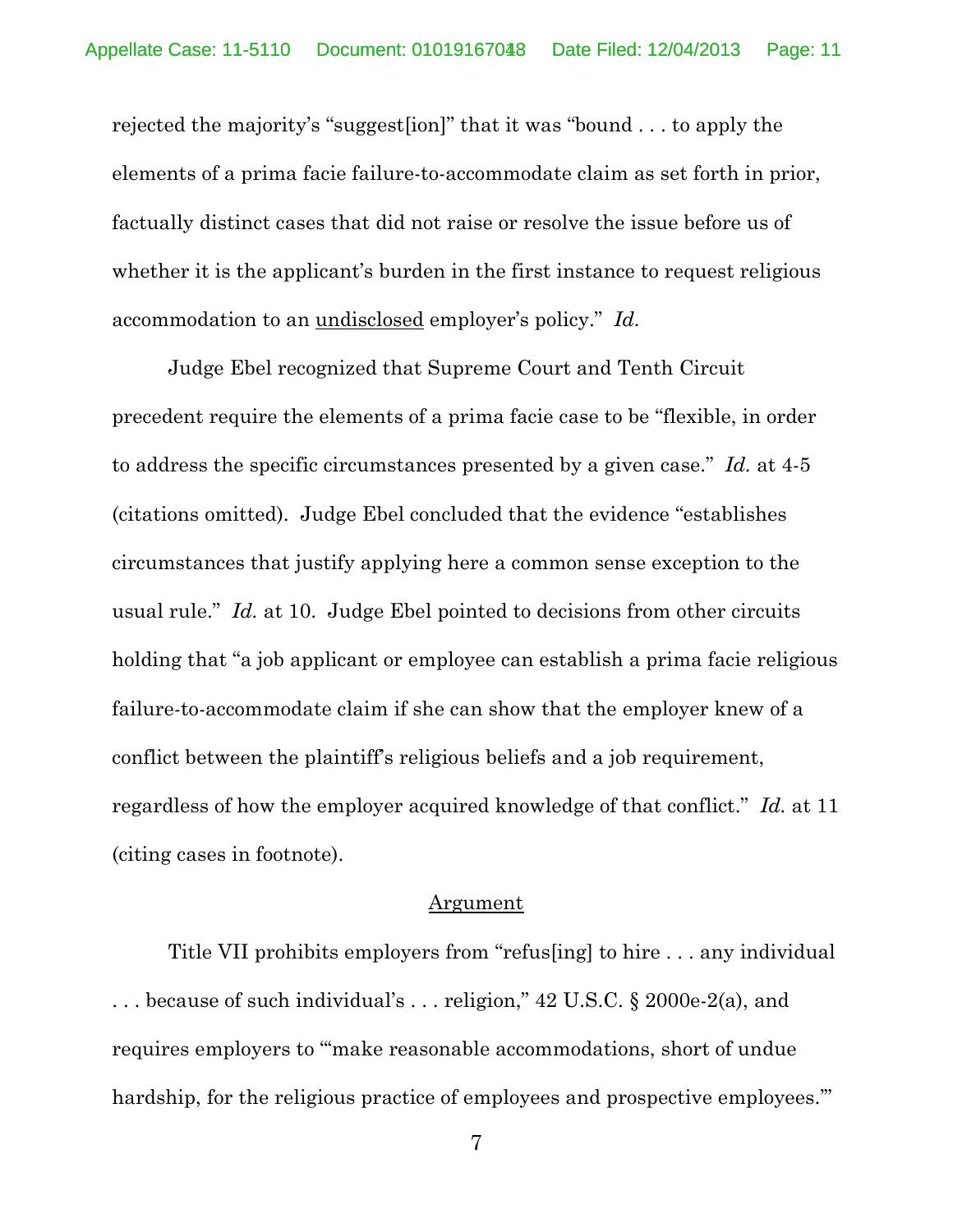*Toledo*, 892 F.2d at 1486-87 (citation omitted); *see also* 42 U.S.C. § 2000e(j). Abercrombie declined to consider any accommodation for Elauf's religious practice and instead decided not to hire her because she wore a headscarf. The panel majority, ruling as a matter of law that Abercrombie's actions did not violate Title VII, created a new, heightened standard for assessing notice to the employer. The panel's inflexible standard conflicts with rulings of this Court and other courts of appeals, and so warrants en banc review.

1. The panel majority's heightened notice standard conflicts with rulings of other courts of appeals.

The panel majority set out a new rule: it created a heightened "particularized, actual knowledge" notice standard under which the employer is deemed to have sufficient notice of the potential conflict between an individual's religious beliefs or practices and a work rule only if the individual "explicitly" and comprehensively raises the issue with the employer. Slip op. at 36-41. The majority's new standard is without precedent in the case law.

Other circuits have declined to adopt such a heightened notice standard under similar circumstances. In *Dixon*, for example, the Eleventh Circuit rejected the employer's argument that the plaintiffs could not establish the notice prong of the prima facie case because they "never expressly told" their supervisor that the employer's rule about workplace artwork conflicted with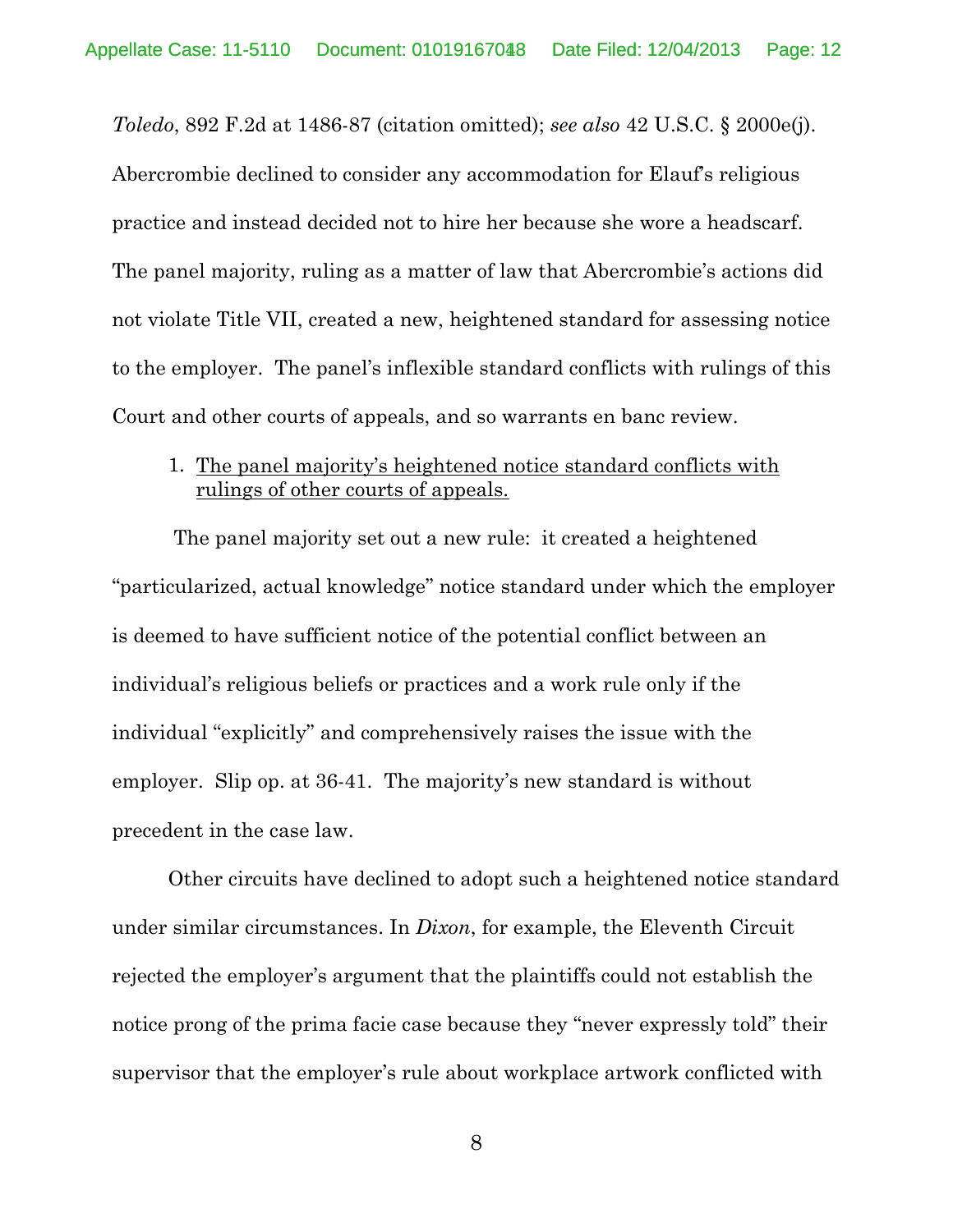their religious beliefs about God in public places. *Dixon*, 627 F.3d at 856. The court reasoned that if the supervisor "was aware of the tension between her order and the Dixons' religious beliefs . . . her awareness would satisfy the second prong." *Id.* The *en banc* Eighth Circuit likewise has rejected the argument that because the plaintiff "never explicitly asked for accommodation for his religious activities, he may not claim the protections of Title VII." *Brown*, 61 F.3d at 654. The court held that an employer "need have 'only enough information about an employee's religious needs to permit the employer to understand the existence of a conflict between the employee's religious practices and the employer's job requirements.'" *Id.* (quoting *Heller v. EBB Auto Co.*, 8 F.3d 1433, 1439 (9th Cir. 1993)). As these courts have recognized, where there is evidence that the employer was aware of the individual's religious belief and the potential conflict with the employer's rule, such awareness should constitute sufficient notice to trigger consideration of a reasonable accommodation.

This case amply demonstrates the problem with the new rule the majority created, and why the rule of the other courts of appeals is more consistent with Title VII. There is evidence that Abercrombie was fully aware of the potential conflict between its interpretation of the Look Policy and Elauf's religious practice of wearing a headscarf in public. First, Elauf arrived for her job interview wearing the headscarf. Second, Cooke admitted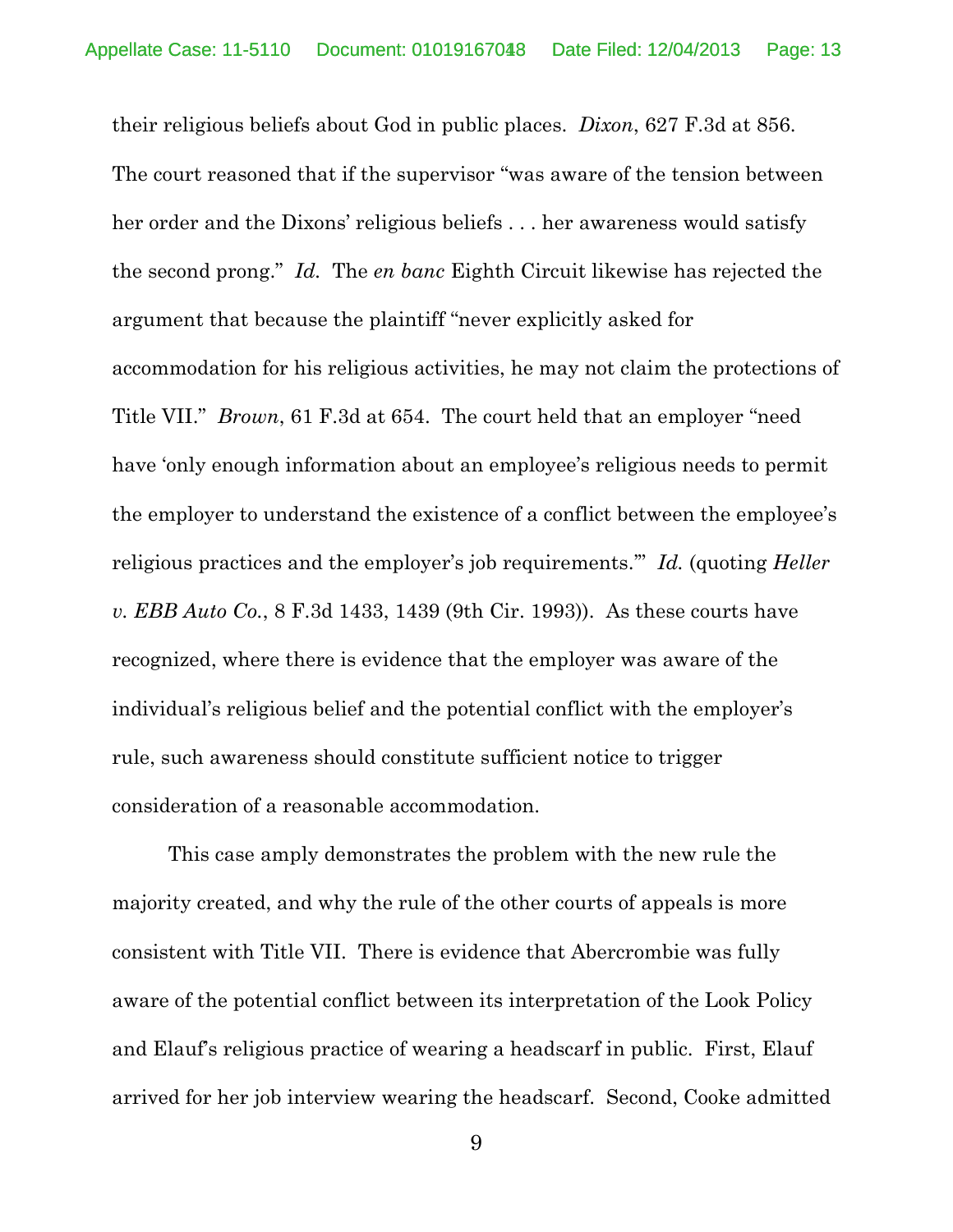she believed—correctly—that Elauf is Muslim and wears a headscarf for religious purposes. Because Cooke believed that this religious practice might conflict with the Look Policy, Cooke raised the issue with Johnson, but never discussed the issue with Elauf. Despite Abercrombie's awareness, the majority deemed it unnecessary for Abercrombie to address the headscarf issue with Elauf because "Title VII's interactive accommodation scheme" discourages employers from inquiring or speculating about religion. Slip op. at 56-57.

The majority is incorrect that Abercrombie would have had to inquire or speculate about Elauf's religion. Abercrombie could have simply asked Elauf whether she could abide by a no headwear rule—a noninvasive inquiry that would not inappropriately delve into her religious beliefs—and thereby engaged in the interactive process. Instead, Abercrombie remained silent, not even conveying information about the headwear prohibition, and avoided the interactive process that this Court recognizes plays a critical role in Title VII's protections against religious discrimination. *See Thomas v. Nat'l Ass'n of Letter Carriers*, 225 F.3d 1149, 1155 (10th Cir. 2000) (noting that Title VII's reasonable accommodation requirement, like that in the Americans with Disabilities Act, "involves an interactive process that requires participation by both the employer and the employee").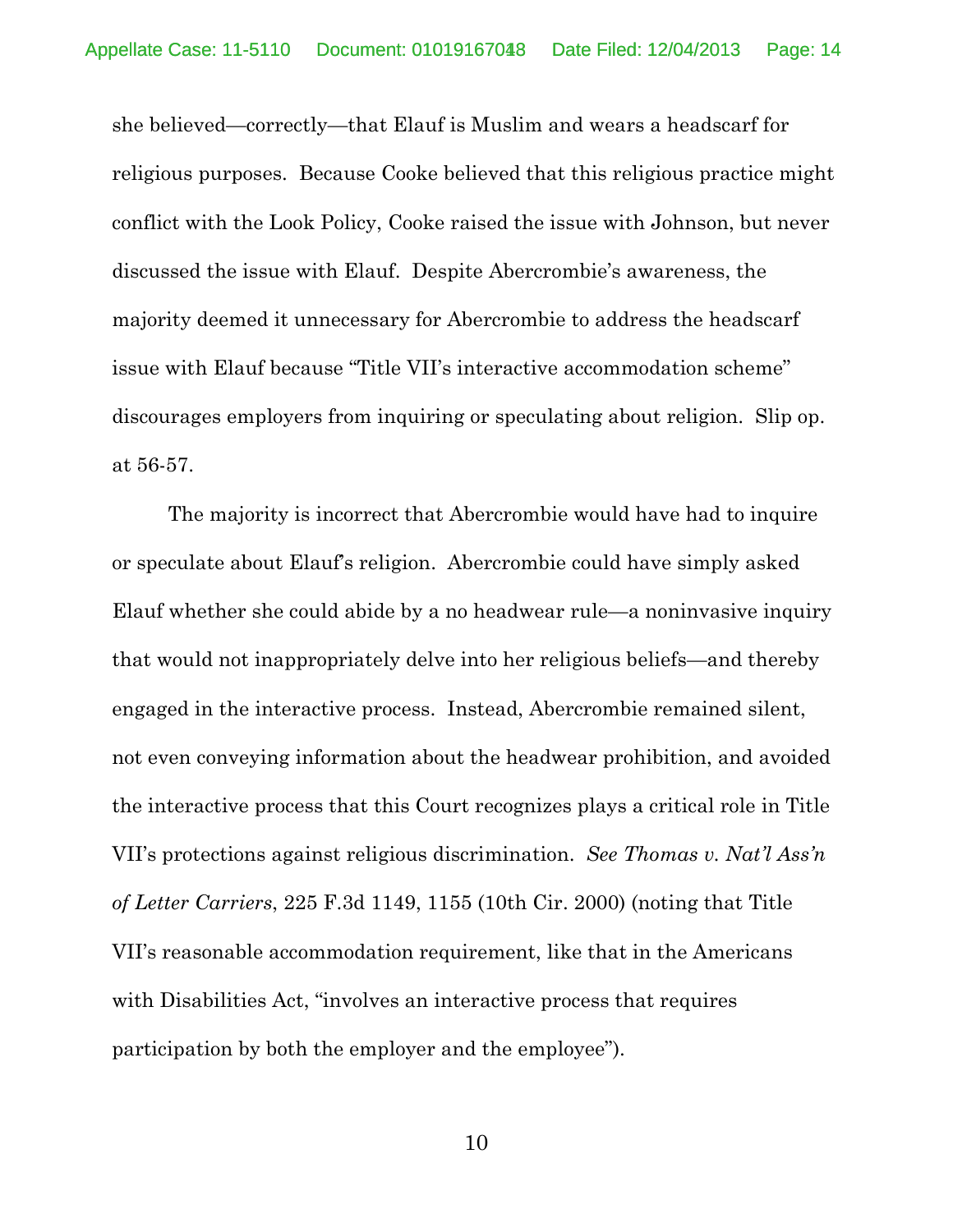The majority's new, strict notice standard, far from promoting Title VII's goal of removing consideration of individuals' religion from the employment decisionmaking process, would do substantial violence to that goal. If an applicant must make the employer aware of her religious beliefs or practices through "explicit" conversation to be entitled to reasonable accommodation, it would create a "Catch 22" for applicants, requiring them to disclose their religious beliefs and practices comprehensively and anticipatorily, at the interview stage, in order to be protected from discrimination.

This disclosure rule is especially inappropriate because of how it was applied here—where the employer did not raise the conflicting work rule with the applicant. As Judge Ebel rightly noted, it may be the employer that has the superior knowledge regarding any possible conflicts the applicant's religious beliefs or practices may pose with the job's particular requirements. Dissent at 12. Under the majority's approach, however, the employer has no corresponding obligation to initiate any discussion with the applicant regarding the perceived conflict and whether it can be resolved through reasonable accommodation. *See* Slip op. at 46 n.11. Thus an applicant must make an explicit disclosure of her religious beliefs or practices in order to be entitled to reasonable accommodation, lest those religious beliefs or practices conflict with work rules about which the applicant is unaware.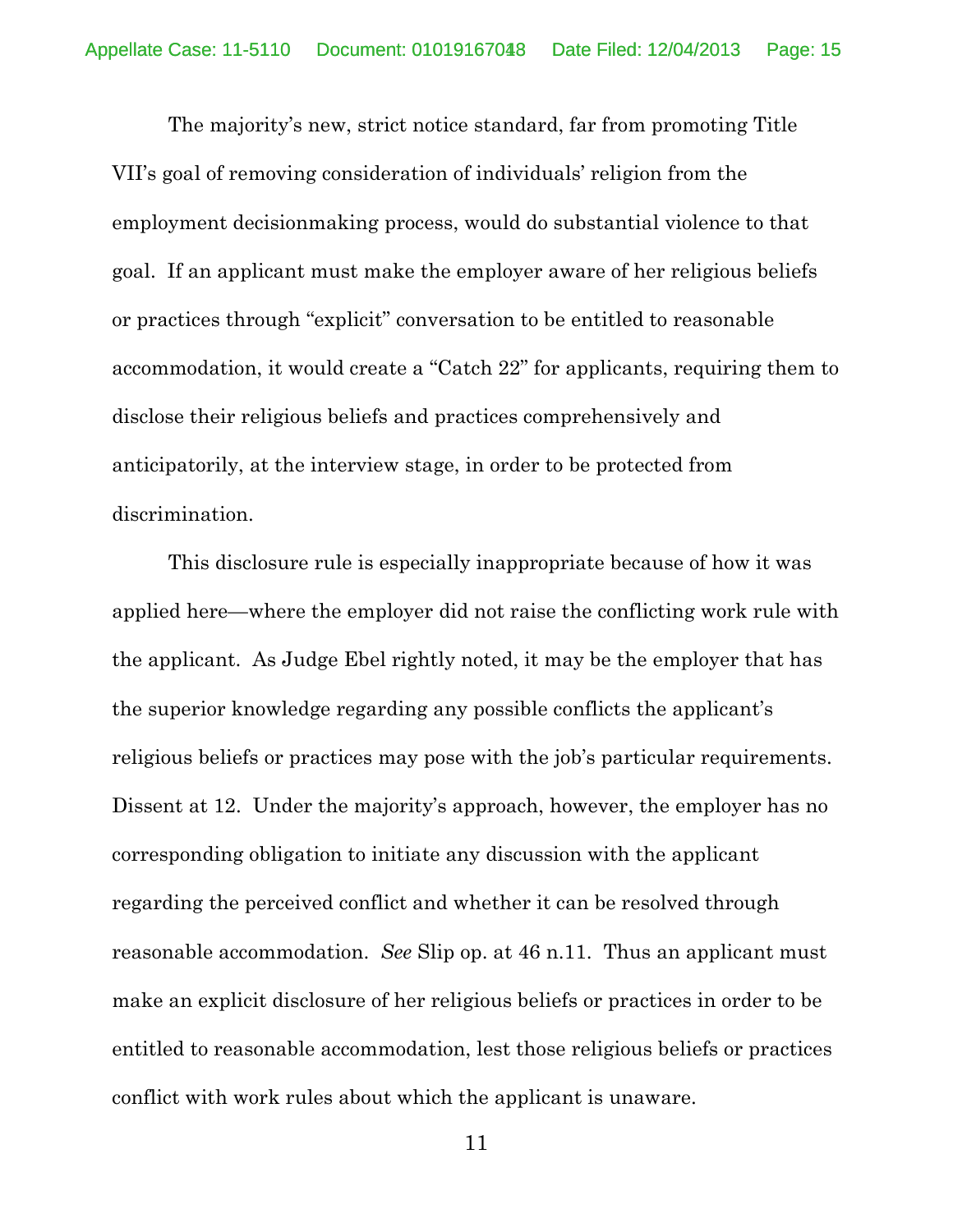The Commission is concerned that the new, heightened notice standard will discourage employers from engaging in an interactive process where the employer is aware of a potential conflict between religious practices and work requirements. If an employer may avoid the obligation to consider reasonable accommodations by simply failing to disclose the conflicting work rule, as it did here, then the heightened notice standard will have subverted the vital interactive process. *See Thomas*, 225 F.3d at 1155. Moreover, the majority's approach is in tension with the general principle set out by this Court that "'one may not willfully and intentionally remain ignorant of a fact, important and material to his conduct[,] and thereby escape punishment.'" *Fed. Dep. Ins. Co. v. Antonio*, 843 F.2d 1311, 1314 (10th Cir. 1988) (citation omitted); *see also Adeyeye v. Heartland Sweeteners, LLC*, 721 F.3d 444, 450 (7th Cir. 2013) (stating, in context of notice requirement for Title VII religious accommodation claim, "an 'employer cannot shield itself from liability . . . by intentionally remaining in the dark"' (citation omitted).

# 2. The majority's rigid definition of the notice element of a prima facie case conflicts with decisions of the Supreme Court and this Court.

The majority's formulation of the notice standard is at odds with controlling precedent regarding how to apply the elements of a prima facie case of discrimination under Title VII. When reviewing a religious accommodation claim at the summary judgment stage, this Court employs a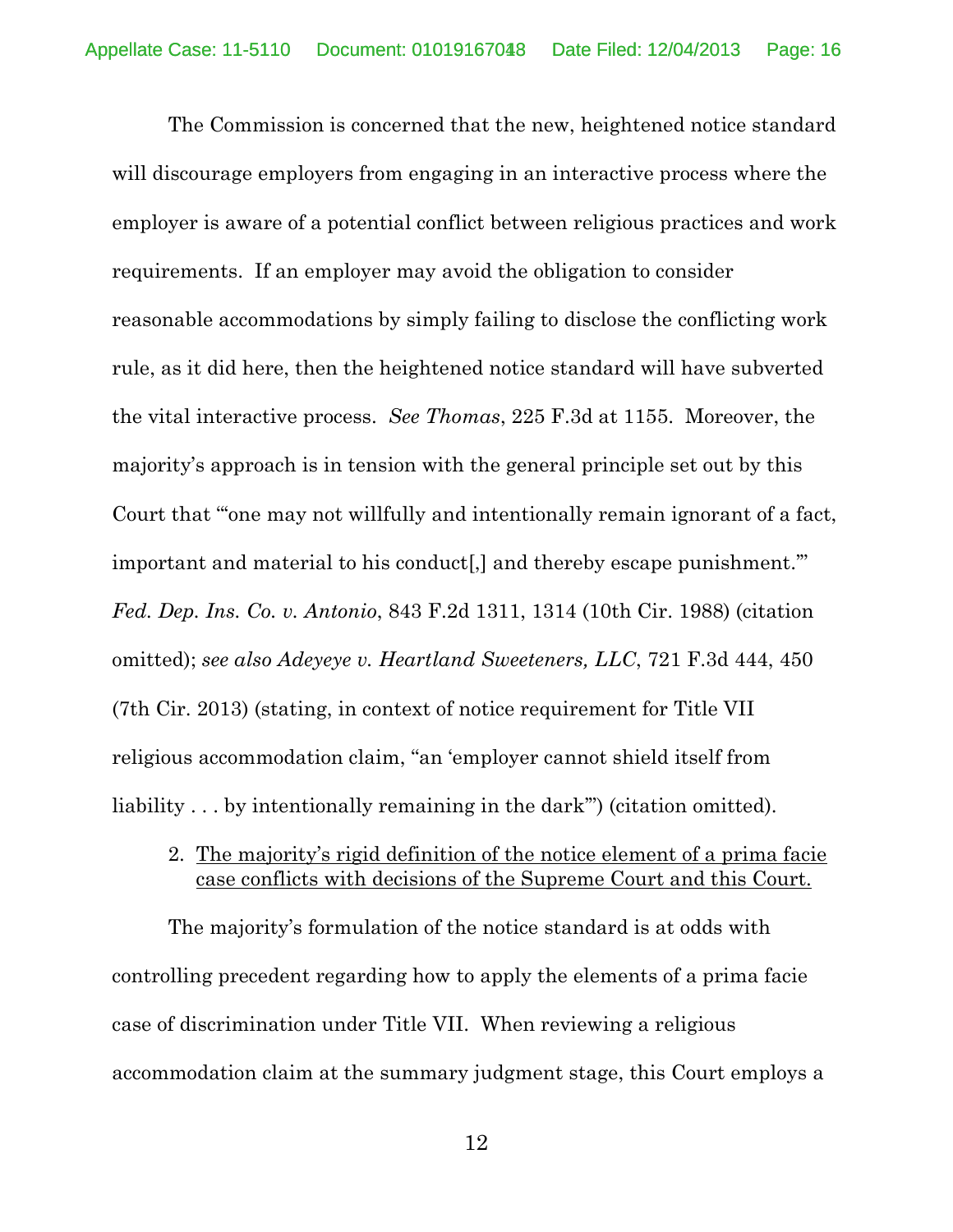version of the *McDonnell Douglas* burden shifting method of proof. *Thomas*, 225 F.3d at 1155. This analytical framework is "not meant to be 'rigid, mechanized, or ritualistic.'" *Shapolia*, 992 F.2d at 1037 (citing *Furnco Constr. Co. v. Waters*, 438 U.S. 567, 577 (1978)). "'[T]he facts necessarily will vary in Title VII cases,'" and therefore the general specification "of the prima facie proof required . . . is not necessarily applicable in every respect to differing factual situations.'" *Id.* at 1037 (quoting *McDonnell Douglas*, 411 U.S. at 802 n.13). "Accordingly, the proof required to establish a prima facie case . . . has been adapted to specific fact scenarios." *Id.* (citing *EEOC v. Flasher Co.*, 986 F.2d 1312 (10th Cir. 1992)). Indeed, the burden-shifting framework this Court applies in religious accommodation cases is itself a modified version of the standard *McDonnell Douglas* framework, with the elements of the prima facie case adapted to conform to the factual context presented by religious accommodation claims. *See id.* at 1036-38.

This Supreme Court and Tenth Circuit precedent should have led the majority to interpret the notice element of the prima facie case flexibly here, where the employer was aware of the potential religious-based conflict with a work rule. As Judge Ebel stressed in explaining why the majority erred in applying the notice element inflexibly, Abercrombie never disclosed the Look Policy's proscription to Elauf. Dissent at 4. Moreover, both the Tulsa store's hiring official and the Store Manager were unsure as to whether Elauf's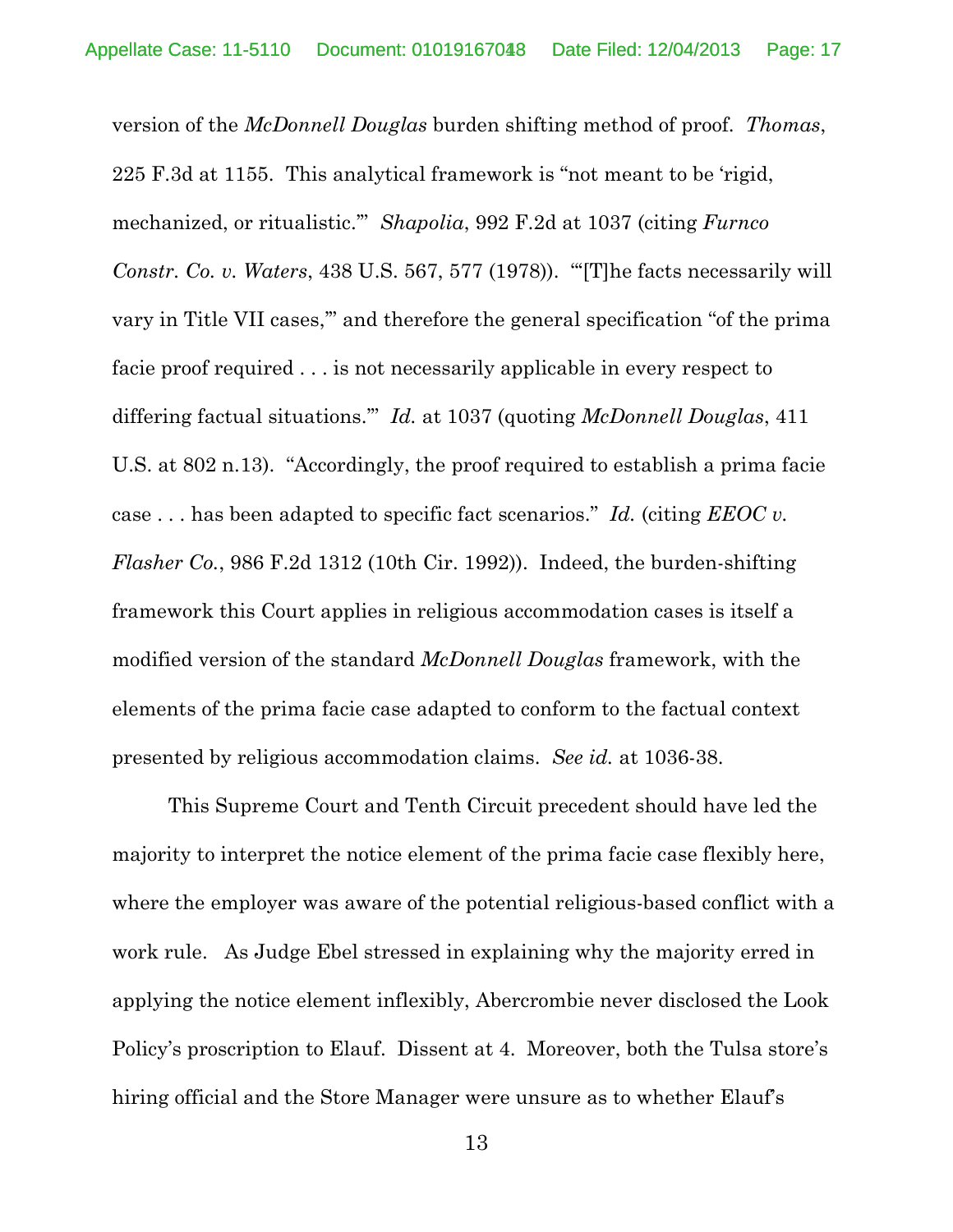headscarf would violate the Look Policy, and the hiring official had to ask the District Manager. Yet the majority adopted a rigid formulation of the notice requirement that required Elauf to explain at the interview her religious practice and request an accommodation with Abercrombie's unstated and unclear work rule. As Judge Ebel concluded, the "circumstances . . . justify applying here a common sense exception to the usual rule" regarding the notice element. Dissent at 10.

3. The majority's decision conflicts with this Court's recognition that an employer violates Title VII when it takes an adverse action against an individual based on his religious practices.

The majority concluded that employers who are aware of a potential conflict between an applicant's religious practices and a work requirement may refuse to hire the applicant because of her religious practices, without inquiring into whether the potential conflict could be resolved through reasonable accommodation, and without informing the applicant of the work rule. The majority's opinion conflicts with the plain language of Title VII, prohibiting hiring discrimination "because of" an individual's religion, which in turn is defined to include all aspects of religious practices, unless the employer can show a reasonable accommodation would create an undue hardship. 42 U.S.C.  $\S$ 2000e-2(a), 2000e(j). To that end, this Court has held that an employer's "acting to the detriment of an applicant or employee because of his religion *before* attempting accommodation is illegal." *Toledo*,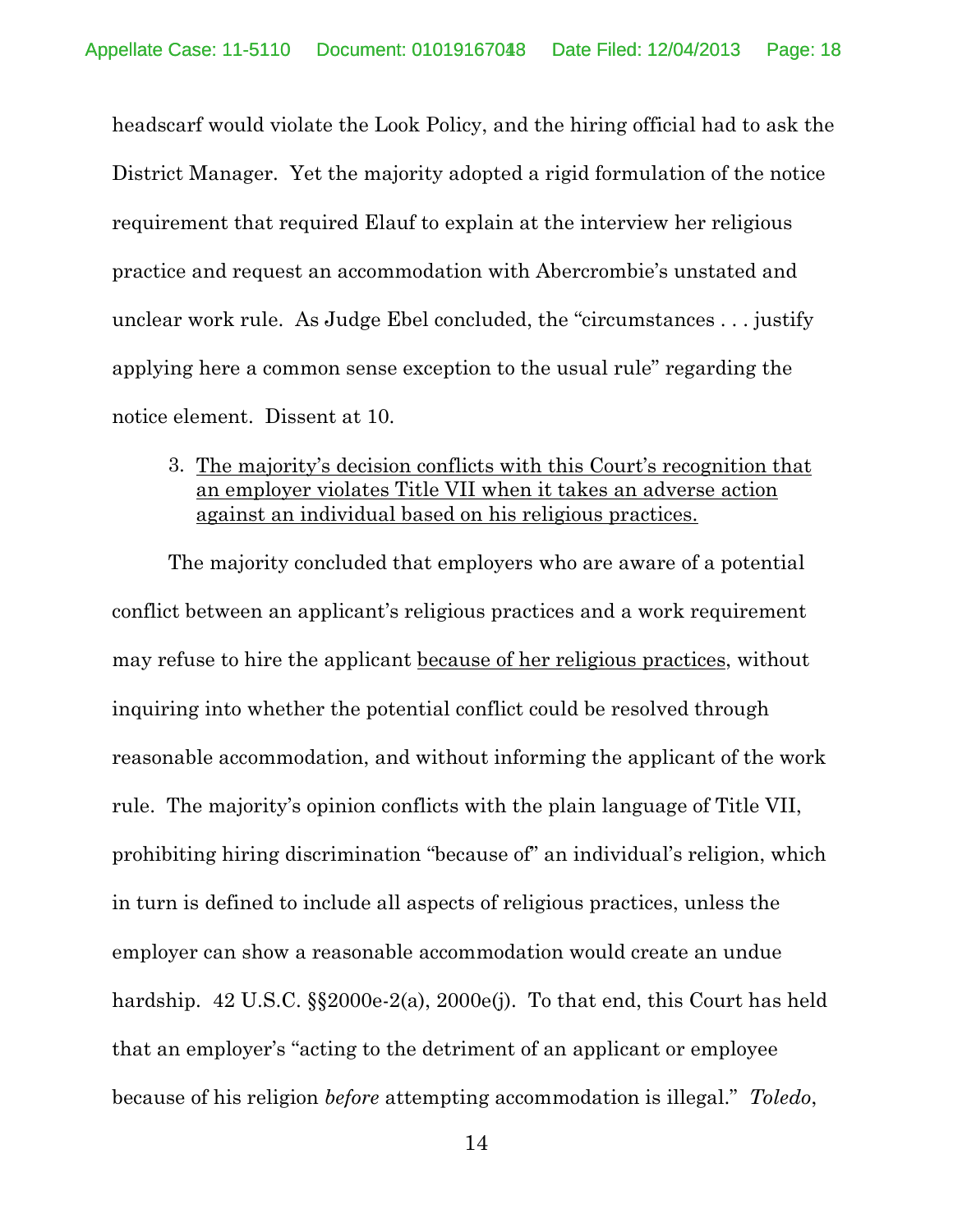892 F.2d at 1486-87 (emphasis in original). The majority's ruling cannot be

reconciled with Title VII or with this Court's *Toledo* decision. This Court

therefore should grant *en banc* review.

# Conclusion

The Commission requests that this Court rehear this appeal *en banc*.

Respectfully submitted,

LORRAINE C. DAVIS Washington, D.C. 20507 Acting Associate General Counsel (202) 663-4870

JENNIFER S. GOLDSTEIN Acting Assistant General Counsel

JAMES M. TUCKER s/ James M. Tucker Attorney

P. DAVID LOPEZ U.S. EQUAL EMPLOYMENT General Counsel **COUNSER COMMISSION** 131 M St. NE, Rm. 5NW10P James.Tucker@EEOC.gov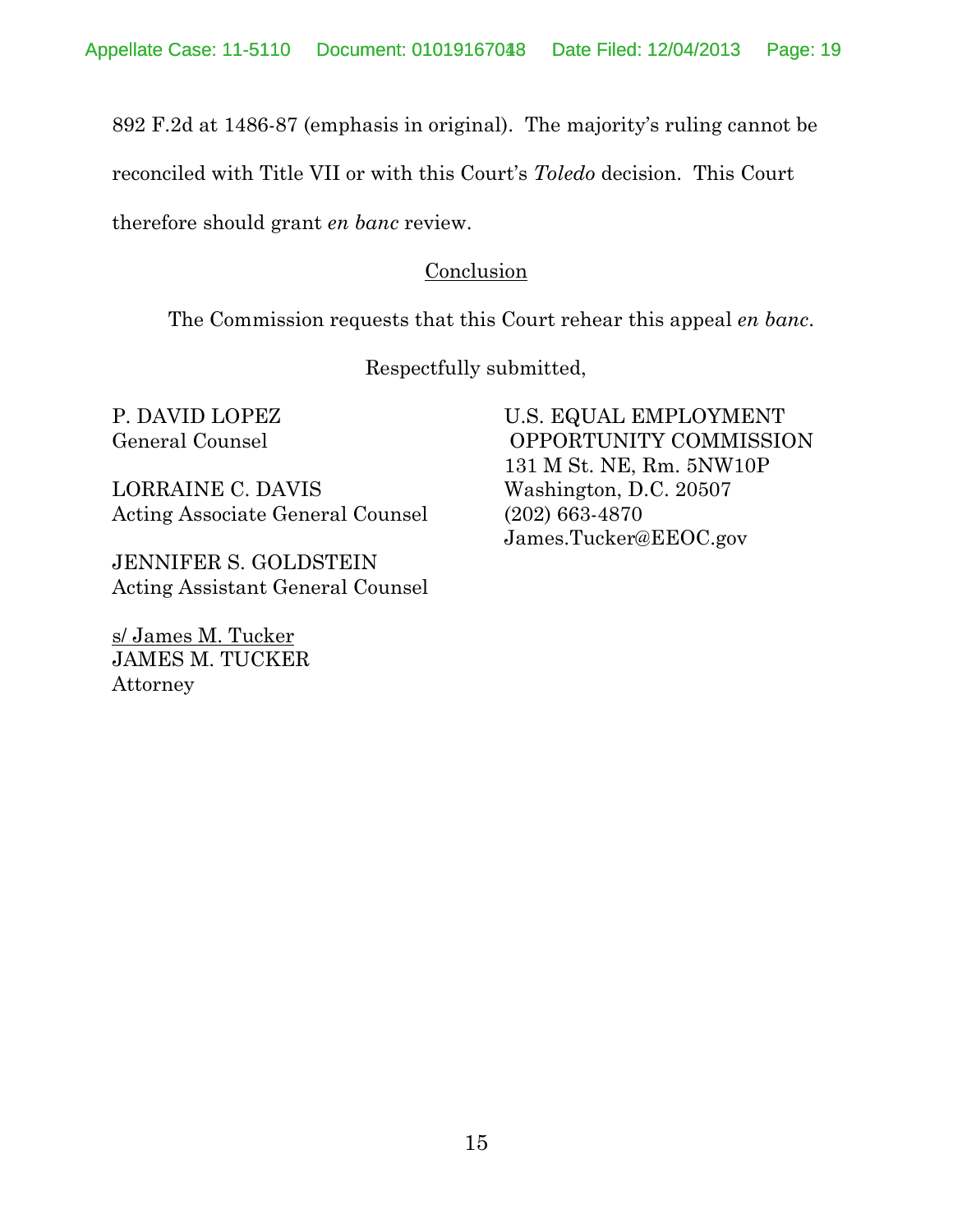Attachment:[1](#page-19-0)

# Panel Majority Decision and Dissent

*EEOC v. Abercrombie & Fitch Stores, Inc.*, No. 11-5110 (10th Cir. Oct. 1, 2013)

<span id="page-19-0"></span> $\overline{1}$ <sup>1</sup> Pursuant to Section III.11 of the 10th Circuit Court of Appeals ECF User Manual, this attachment is presented as a separate document in the electronically filed version of this petition.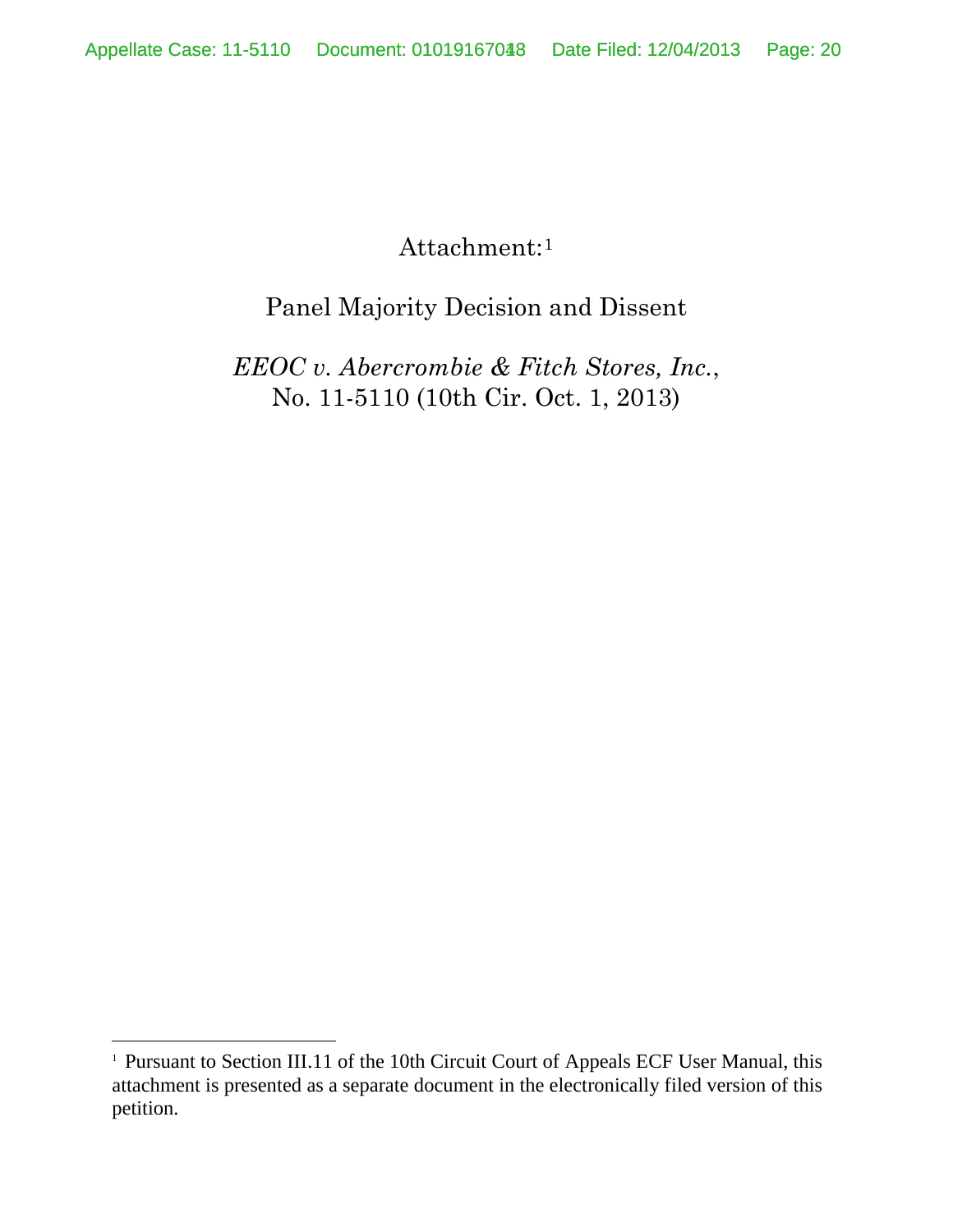# Certificate of Digital Submission

I certify that all required privacy redactions (in this document, none) have been made to this document, that this ECF submission is an exact copy of the petition filed in hard copy with the Court, and that this digital submission has been scanned for viruses with the most recent version of a commercial virus scanning program, Trend Micro OfficeScan, version 10.6.5162 Service Pack 3 (updated December 4, 2013) and, according to that program, is free of viruses.

> JAMES M. TUCKER s/ James M. Tucker Attorney U.S. EQUAL EMPLOYMENT OPPORTUNITY COMMISSION 131 M St. NE, Rm. 5NW10P Washington, D.C. 20507 (202) 663-4870 James.Tucker@EEOC.gov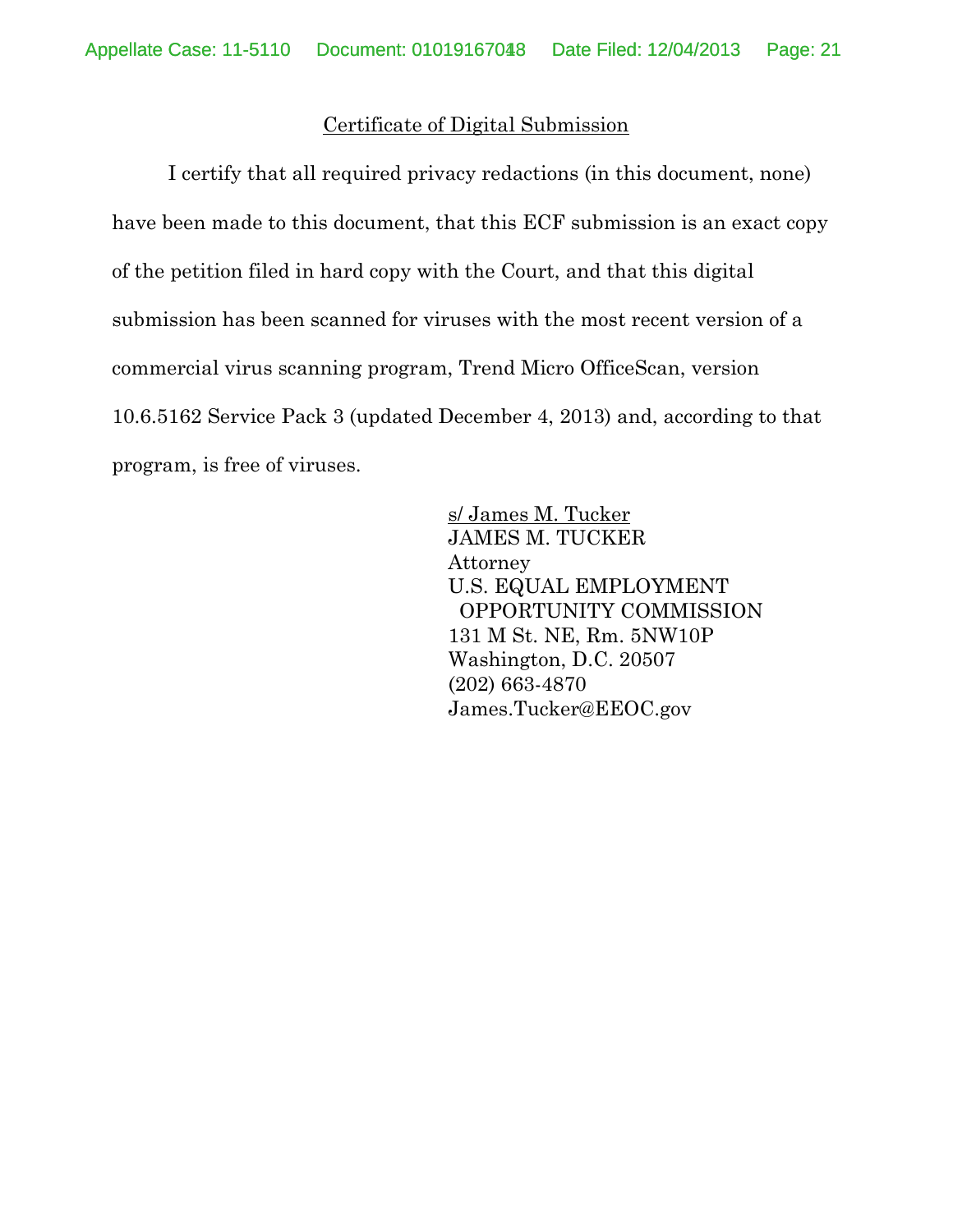# Certificate of Service

I hereby certify that on December 4, 2013, this document and its attachment were electronically served on the counsel listed below via the Court's ECF Notice of Docket Activity system at their electronic addresses of record:

Knueve, Mark A., Esq. [maknueve@vorys.com](mailto:maknueve@vorys.com)

Clark, Daniel J., Esq. [djclark@vorys.com](mailto:djclark@vorys.com)

Brightmire, Jon E., Esq. [jbrightmire@dsda.com](mailto:jbrightmire@dsda.com)

I further certify that on this same date, twelve hard copies of this

document and its attachment were submitted, via UPS Next Day Air

delivery, to the Clerk of Court, United States Court of Appeals for the Tenth

Circuit, Byron White U.S. Courthouse, 1823 Stout St., Denver, CO 80257.

JAMES M. TUCKER s/ James M. Tucker Attorney U.S. EQUAL EMPLOYMENT OPPORTUNITY COMMISSION 131 M St. NE, Rm. 5NW10P Washington, D.C. 20507 (202) 663-4870 [James.Tucker@EEOC.gov](mailto:James.Tucker@EEOC.gov)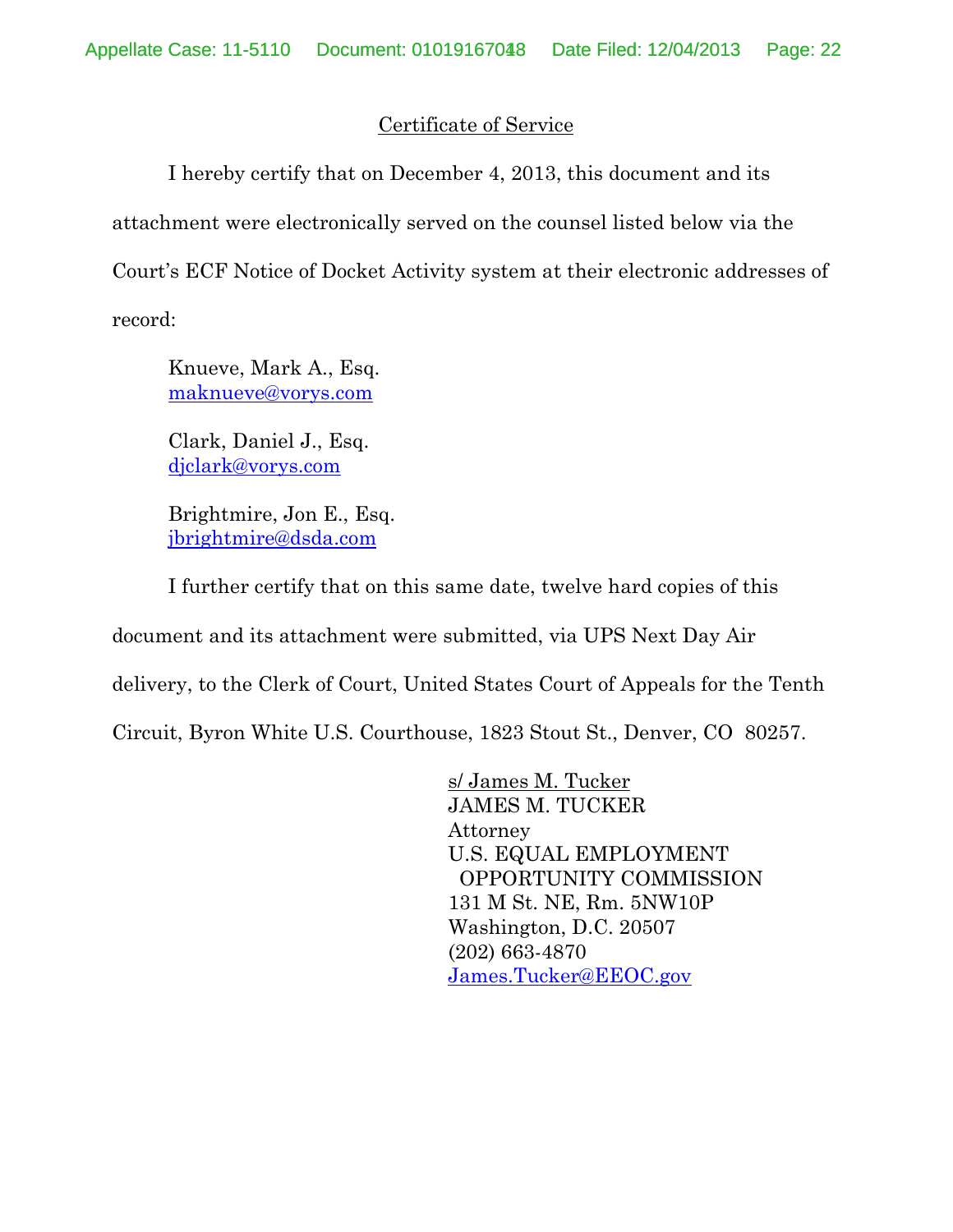Date Filed: 1200 Etates Court of Appeals **Tenth Circuit**

## **October 1, 2013**

**FILED**

#### PUBLISH

**Elisabeth A. Shumaker Clerk of Court**

**UNITED STATES COURT OF APPEALS**

## **TENTH CIRCUIT**

# EQUAL EMPLOYMENT OPPORTUNITY COMMISSION,

Plaintiff-Appellee,

v.

ABERCROMBIE & FITCH STORES, INC., an Ohio corporation, d/b/a Abercrombie Kids,

No. 11-5110

Defendant-Appellant.

## **Appeal from the United States District Court for the Northern District of Oklahoma (D.C. No. 4:09-CV-00602-GKF-FHM)**

Mark A. Knueve of Vorys, Sater, Seymour and Pease LLP, Columbus, Ohio (Daniel J. Clark and Joseph C. Fungsang of Vorys, Sater, Seymour and Pease LLP, Columbus, Ohio, and Jon E. Brightmire of Doerner, Saunders, Daniel & Anderson LLP, Tulsa, Oklahoma, with him on the briefs) for Defendant-Appellant.

James M. Tucker (P. David Lopez, General Counsel, Carolyn L. Wheeler, Acting Associate General Counsel, Daniel T. Vail, Acting Assistant General Counsel, with him on the brief), of U.S. Equal Employment Opportunity Commission, Washington, D.C., for Plaintiff-Appellee.

Before **KELLY**, **EBEL**, and **HOLMES**, Circuit Judges.

**HOLMES**, Circuit Judge.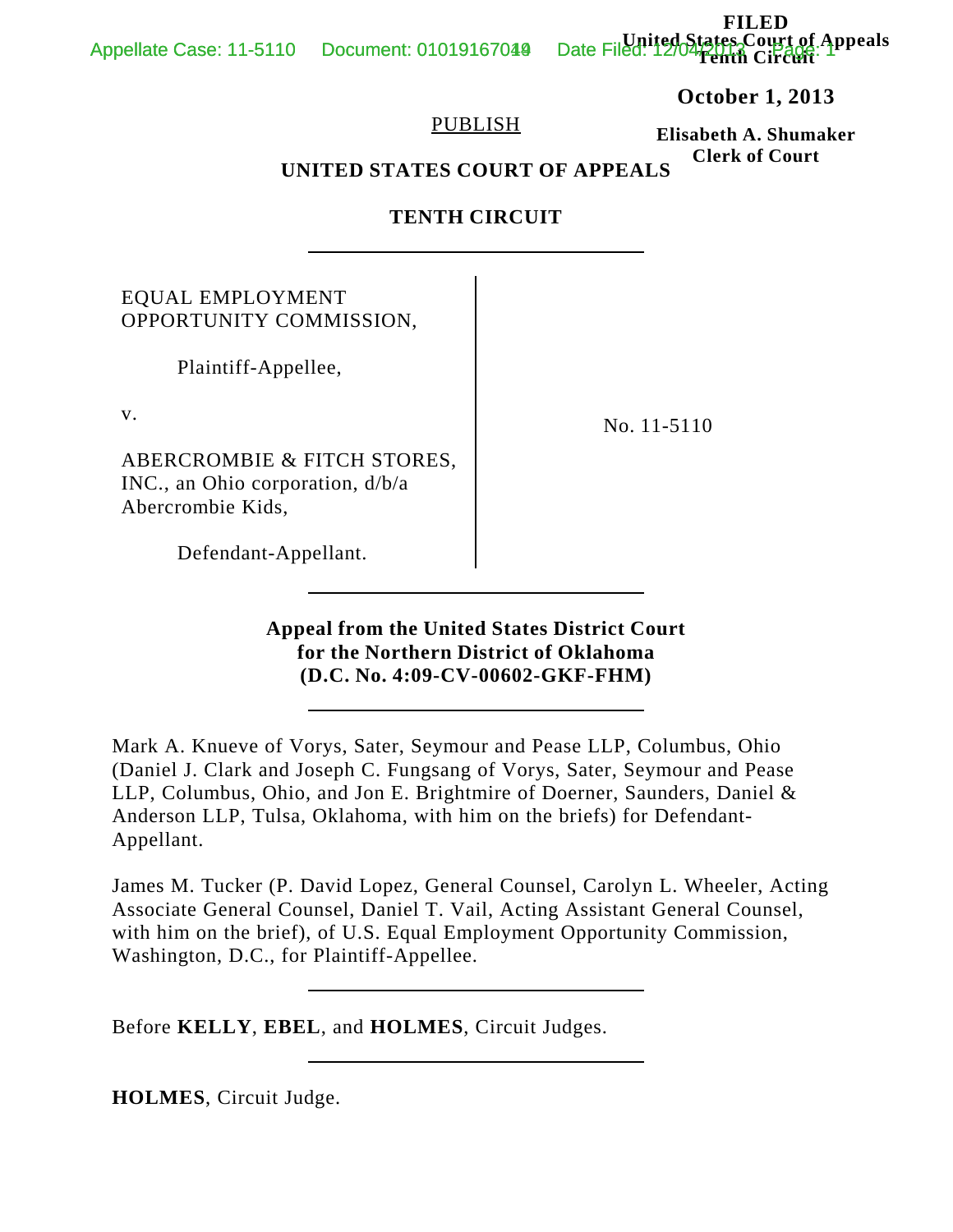Abercrombie & Fitch ("Abercrombie") appeals from the district court's grant of summary judgment in favor of the Equal Employment Opportunity Commission ("EEOC") and the court's denial of summary judgment in favor of Abercrombie, on the EEOC's claim that Abercrombie failed to provide a reasonable religious accommodation for a prospective employee, Samantha Elauf, in contravention of Title VII of the Civil Rights Act of 1964, 42 U.S.C. §§ 2000e to 2000e-17. Exercising jurisdiction under 28 U.S.C. § 1291, we reverse the district court's grant of summary judgment to the EEOC. Abercrombie is entitled to summary judgment as a matter of law because there is no genuine dispute of material fact that Ms. Elauf never informed Abercrombie prior to its hiring decision that she wore her headscarf or "hijab"<sup>1</sup> for religious reasons and that she needed an accommodation for that practice, due to a conflict between the practice and Abercrombie's clothing policy. Accordingly, we remand the case to the district court with instructions to vacate its judgment and enter judgment in favor of Abercrombie, and for further proceedings consistent with this opinion.

 $1$  A leading scholar of Islam, who was the EEOC's expert in this case, John L. Esposito, Ph.D., has defined a "hijab" as the "veil or head covering worn by Muslim women in public." John L. Esposito, *Islam: The Straight Path* 310 (4th ed. 2011). In their briefing, the parties use the terms "headscarf" and "hijab" interchangeably, and so do we.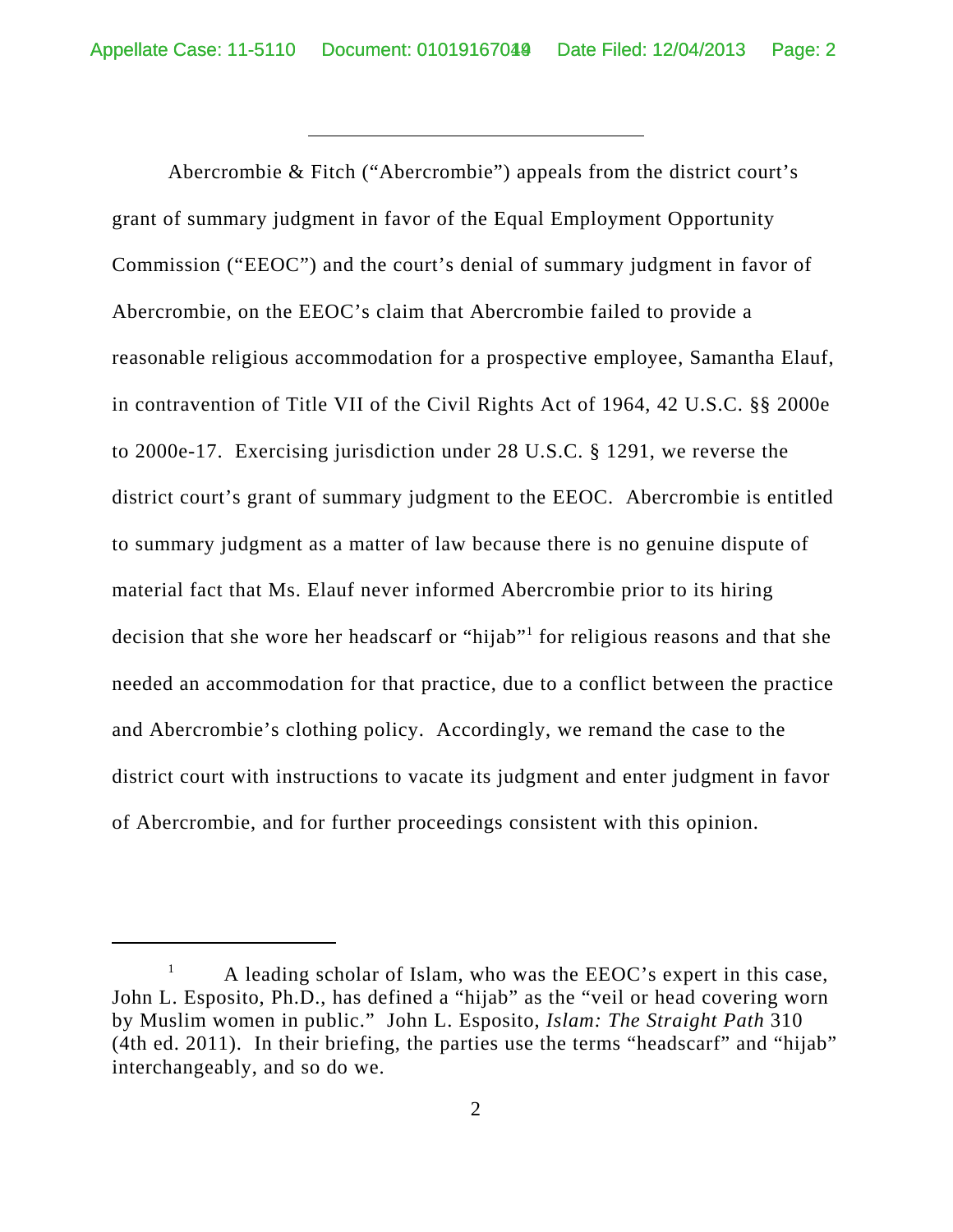# **I**

## **A**

Abercrombie is a retail clothing company that operates stores across the United States under a variety of brand names, including Abercrombie & Fitch, abercrombie ("Abercrombie Kids"), and Hollister. Abercrombie requires employees in its stores to comply with a "Look Policy."<sup>2</sup> That policy is intended to promote and showcase the Abercrombie brand, which "exemplifies a classic East Coast collegiate style of clothing." Aplt. Opening Br. at 5. The Look Policy applies to every Abercrombie employee. Under the circumstances of this case, however, our central concern is the policy's application to sales-floor employees, whom Abercrombie referred to as "Model[s]." Aplt. App. at 372 (Dep. of Chad Moorefield, taken Mar. 16, 2011). Employees must dress in clothing that is consistent with the kinds of clothing that Abercrombie sells in its stores. Notably, the policy prohibits employees from wearing black clothing and "caps," although the policy does not explicate the meaning of the term "cap."Aplee. Supp. App. at 69 (Abercrombie Store Associate Handbook, dated Sept. 2006). An employee is subject to "disciplinary action . . . up to and including termination" for failure to comply with the Look Policy. *Id.*

<sup>&</sup>lt;sup>2</sup> Our inquiry is focused on the Look Policy as it was set forth in the Store Associate Handbook (revised Sept. 2006). This was the policy applicable in 2008 when the events relevant here took place. Consequently, we do not consider any changes that Abercrombie may have made to the Look Policy since then.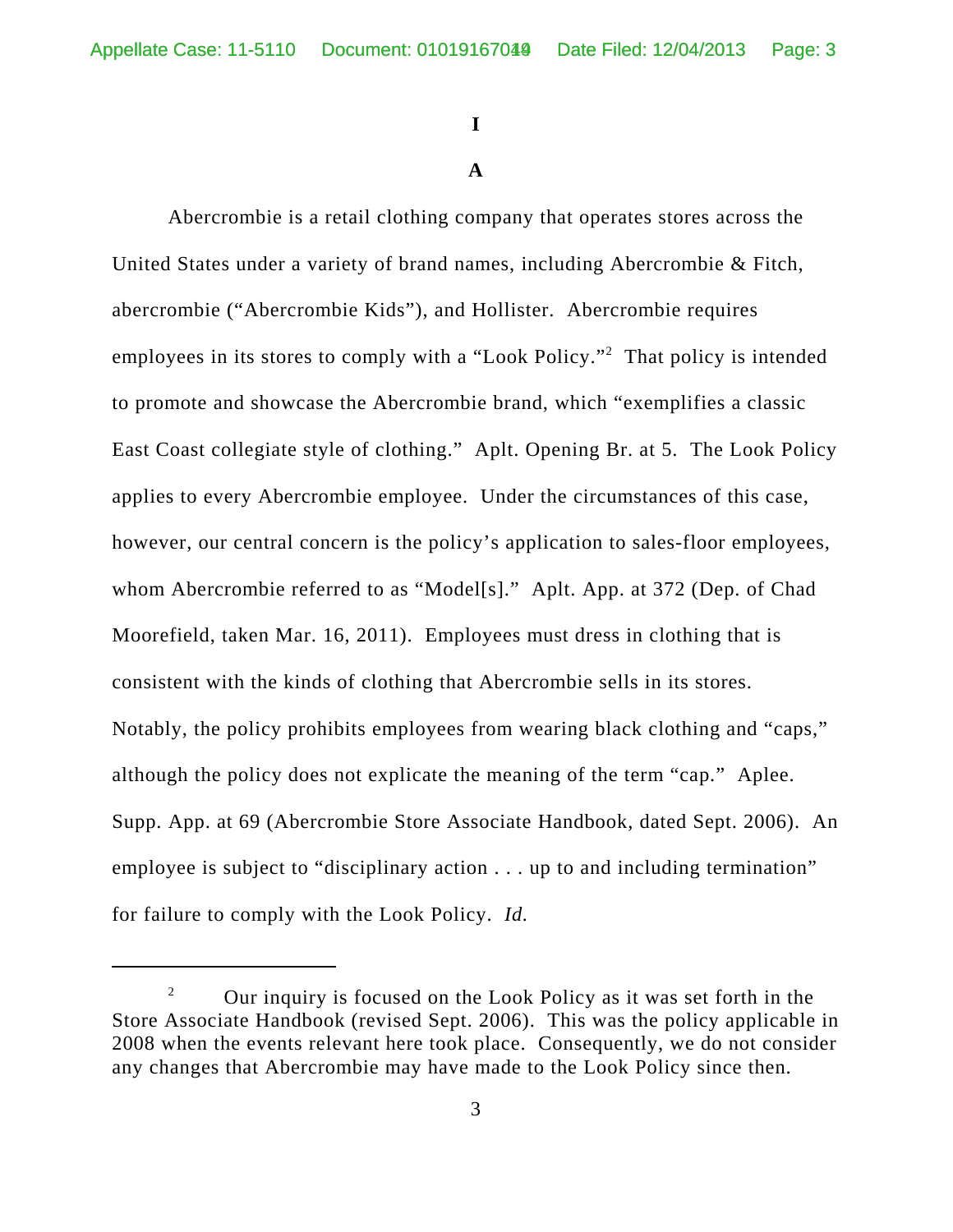Abercrombie contends that its Look Policy is critical to the health and vitality of its "preppy" and "casual" brand. *See* Aplt. Opening Br. at 5 (quoting Aplt. App. at 375; *id.* at 63 (Dep. of Kalen McJilton, taken Jan. 20, 2011)) (internal quotation marks omitted). This is so, Abercrombie maintains, because it does very little advertising through traditional media outlets (e.g., print publications or television); instead, it relies on its in-store experience to promote its products. Consequently, Abercrombie expends a great deal of effort to ensure that its target customers receive a holistically brand-based, sensory experience. *See, e.g.*, Aplt. App. at 70 (Dep. of Deon Riley, taken Mar. 17, 2011) ("Abercrombie has made a name because of the brand. It's a fact that you walk into an environment, and it's not just the smell or the sound, it's the way the merchandise is set up. It's the lighting. Most of all, it's the stylish clothing . . . ."). The "main part" of a Model's job is to "represent [Abercrombie's] clothing[,] first and foremost." *Id.* at 376. To Abercrombie, a Model who violates the Look Policy by wearing inconsistent clothing "inaccurately represents the brand, causes consumer confusion, fails to perform an essential function of the position, and ultimately damages the brand." Aplt. Opening Br. at 8.

The interviewing process plays an important role in furthering Abercrombie's objective of ensuring that employees adhere to its Look Policy. Managers assess applicants on appearance and style during the interview. They are supposed to inform applicants of various aspects of the job, including the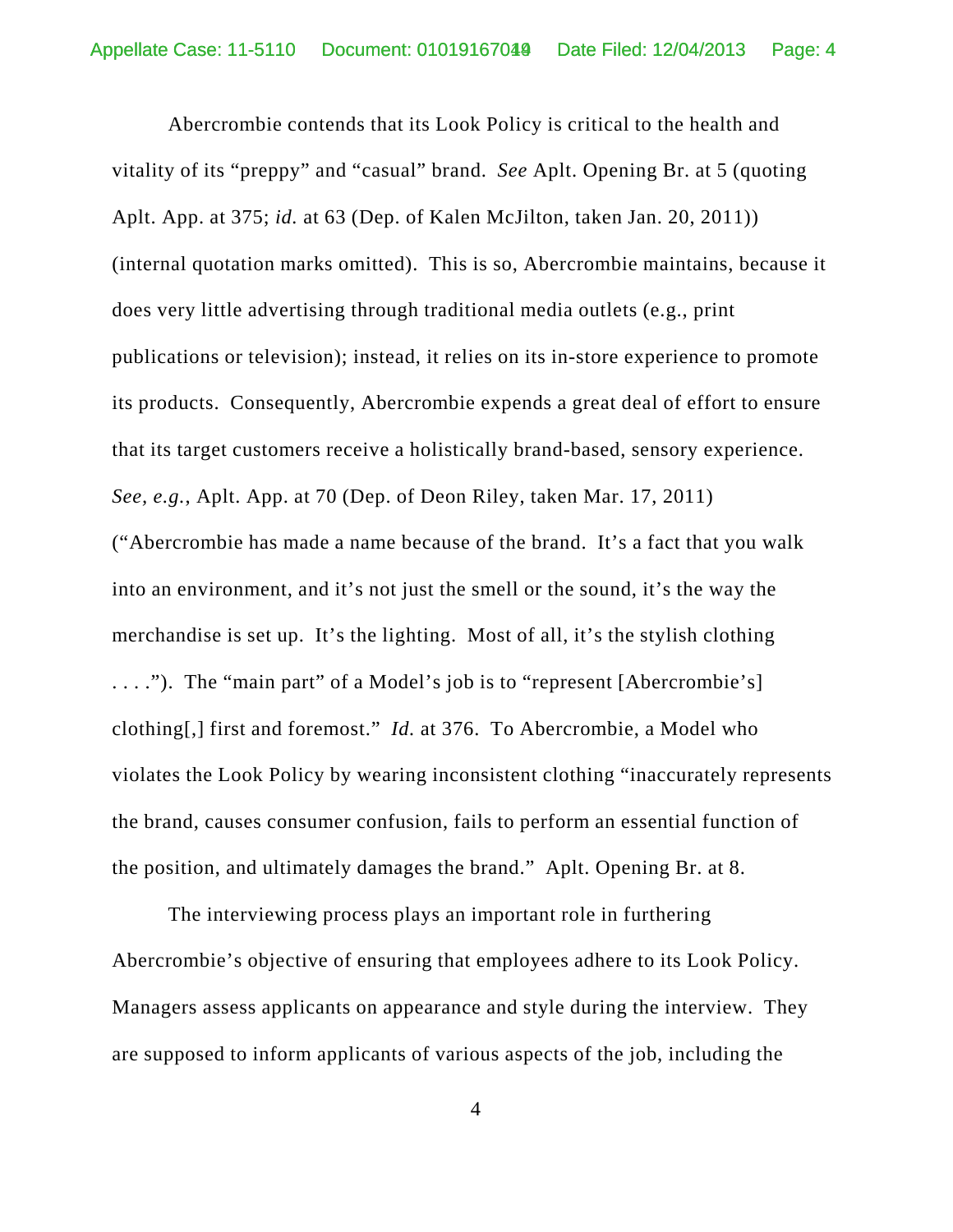Look Policy. New Models typically receive a copy of the policy in an employee handbook and sign an acknowledgment that they have received it, when they start work.

Abercrombie instructs its store managers not to assume facts about prospective employees in job interviews and, significantly, not to ask applicants about their religion. If a question arises during the interview regarding application of the Look Policy, or if a prospective employee requests a deviation from the policy (for example, based on an inflexible religious practice), the store manager is instructed to contact Abercrombie's corporate human resources department ("HR"), or his or her direct supervisor. HR managers may grant accommodations if doing so would not harm the brand.

### **B**

Samantha Elauf claims to be a practicing Muslim.<sup>3</sup> In mid-2008, Ms. Elauf, then seventeen-years old, applied for a Model position at the Abercrombie Kids store in the Woodland Hills Mall in Tulsa, Oklahoma. She had previously purchased and worn Abercrombie clothes.

Prior to her interview, Ms. Elauf discussed with a friend who worked at Abercrombie's Woodland Hills location, Farisa Sepahvand, whether wearing a

The parties dispute whether Ms. Elauf possesses a bona fide, sincerely held religious belief in Islam. This dispute, however, is not material to our resolution of this case; therefore, we need not (and do not) address it.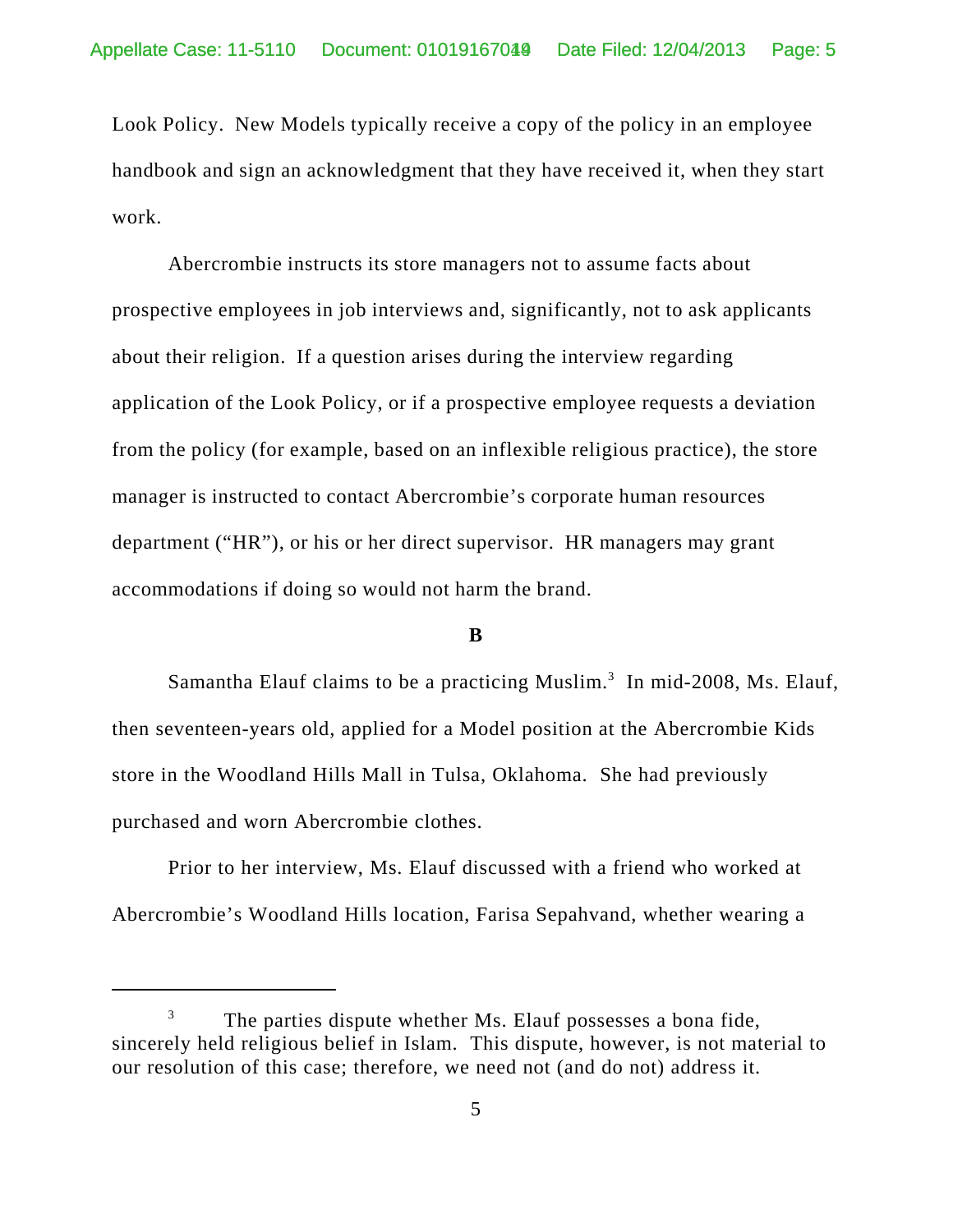hijab to work would be permissible. Ms. Elauf has worn a hijab since she was thirteen and testified that she does so for religious reasons. The Quran—the "sacred scripture" of the Islamic faith, Aplee. Supp. App. at 5 (Dep. of John L. Esposito, taken Feb. 22, 2011)—counsels women to protect their modesty, and some religious scholars "believe that the Qu[]ran does require an hijab" to be worn by Muslim women, "but there are many who disagree with that interpretation," *id.* at 2. As the EEOC's expert, Dr. Esposito, testified, although some Muslim women wear hijabs for religious reasons, those are not the only reasons that Muslim women wear hijabs; for example, some do so for cultural reasons or in order to demonstrate a personal rejection of certain aspects of Western-style dress.<sup>4</sup> Dr. Esposito testified that, in understanding the reasons why people maintain certain styles of dress, "it really is, the question is, what is

<sup>4</sup> Relevant to this point, in his scholarly writing, Dr. Esposito observes:

The religious situation of American Muslims can be especially difficult for the younger generation. Many have parents, raised in overseas Muslim societies, who *equate cultural practices and norms with the principles of Islam*. Their children face the challenge of both fitting into American societies and retaining their Islamic identity, of *distinguishing between what is mandated by religion and the "foreign" cultural baggage of their parents*.

Esposito, *supra*, at 291 (emphases added); *cf. id.* at 74 ("Yet [Muslims] continue to face issues of identity and faith as a religious minority. . . . As with many other religious and ethnic groups that preceded them, Muslim communities face issues of assimilation or integration, diversity, and pluralism.").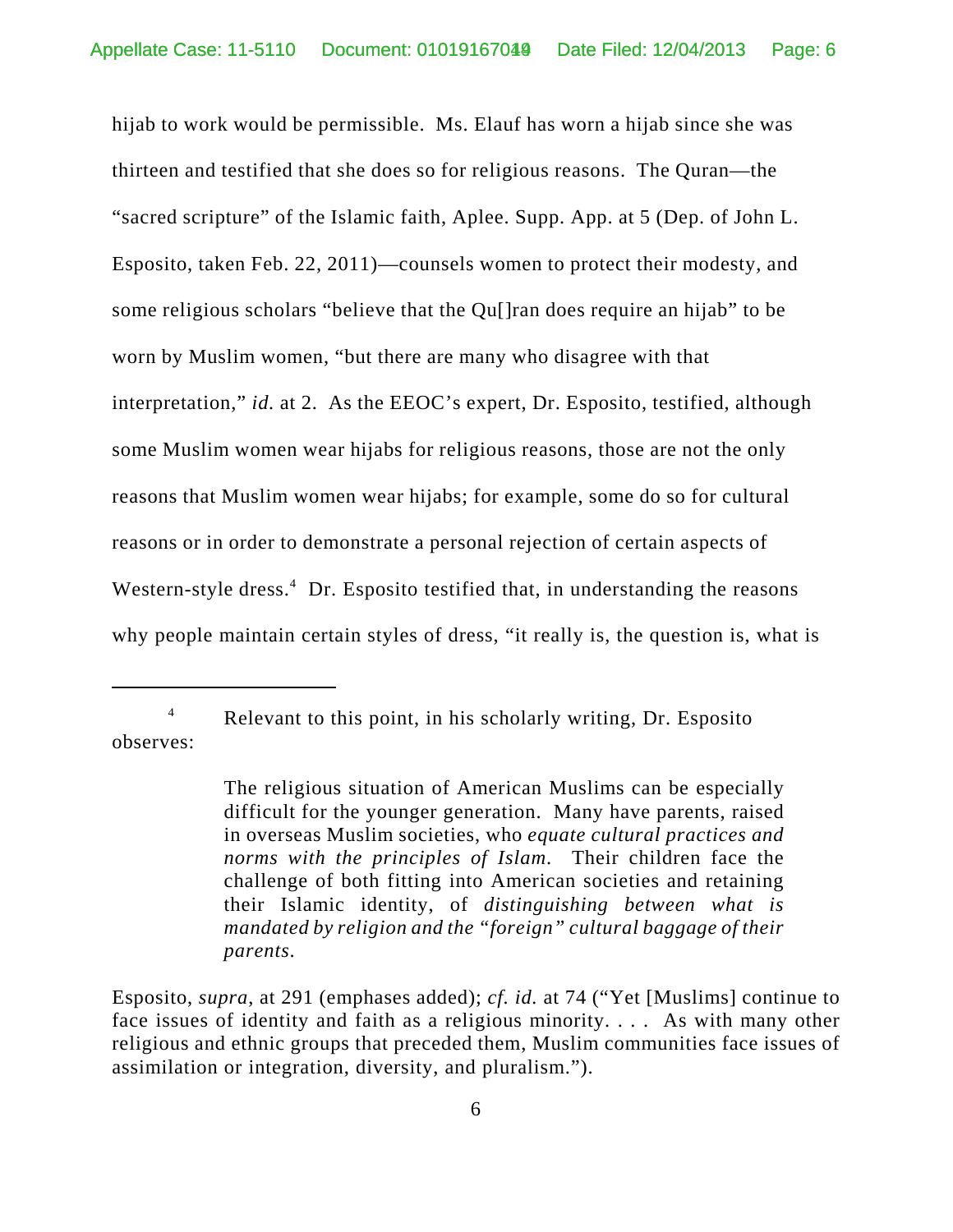their motivation." Aplt. App. at 292; *see id.* at 472 (noting, as to why a hijab is worn, "it really depends on the woman").

In responding to Ms. Elauf's inquiry about wearing a headscarf, Ms. Sepahvand testified that she had raised the issue with assistant manager Kalen McJilton, who knew Ms. Elauf from her prior visits to the store. Noting that he had previously worked at Abercrombie with someone who wore a white yarmulke, Mr. McJilton suggested that he did not see any problem with Ms. Elauf wearing a headscarf, "especially if she didn't wear a headscarf that was black." Aplee. Supp. App. at 181 (Dep. of Farisa Sepahvand, taken Mar. 31, 2011) (internal quotation marks omitted). Ms. Sepahvand then communicated to Ms. Elauf that, although a headscarf would be permitted, because of Abercrombie's no-blackclothing policy, she would not be able to wear a black one. Ms. Elauf seemed agreeable to that restriction.

Ms. Elauf met with assistant manager Heather Cooke to interview for the Model position. Ms. Cooke was already familiar with Ms. Elauf, having observed her in the Abercrombie store chatting with Ms. Sepahvand and working elsewhere in the Woodland Hills Mall. Ms. Cooke had seen Ms. Elauf wearing a headscarf prior to the interview. Ms. Cooke "did not know" Ms. Elauf's religion, but she "assumed that she was Muslim," Aplt. App. at 365 (Dep. of Heather Cooke, taken Jan. 19, 2011), and "figured that was the religious reason why she wore her head scarf," Aplee. Supp. App. at 48. In the interview, Ms. Cooke did not ask Ms.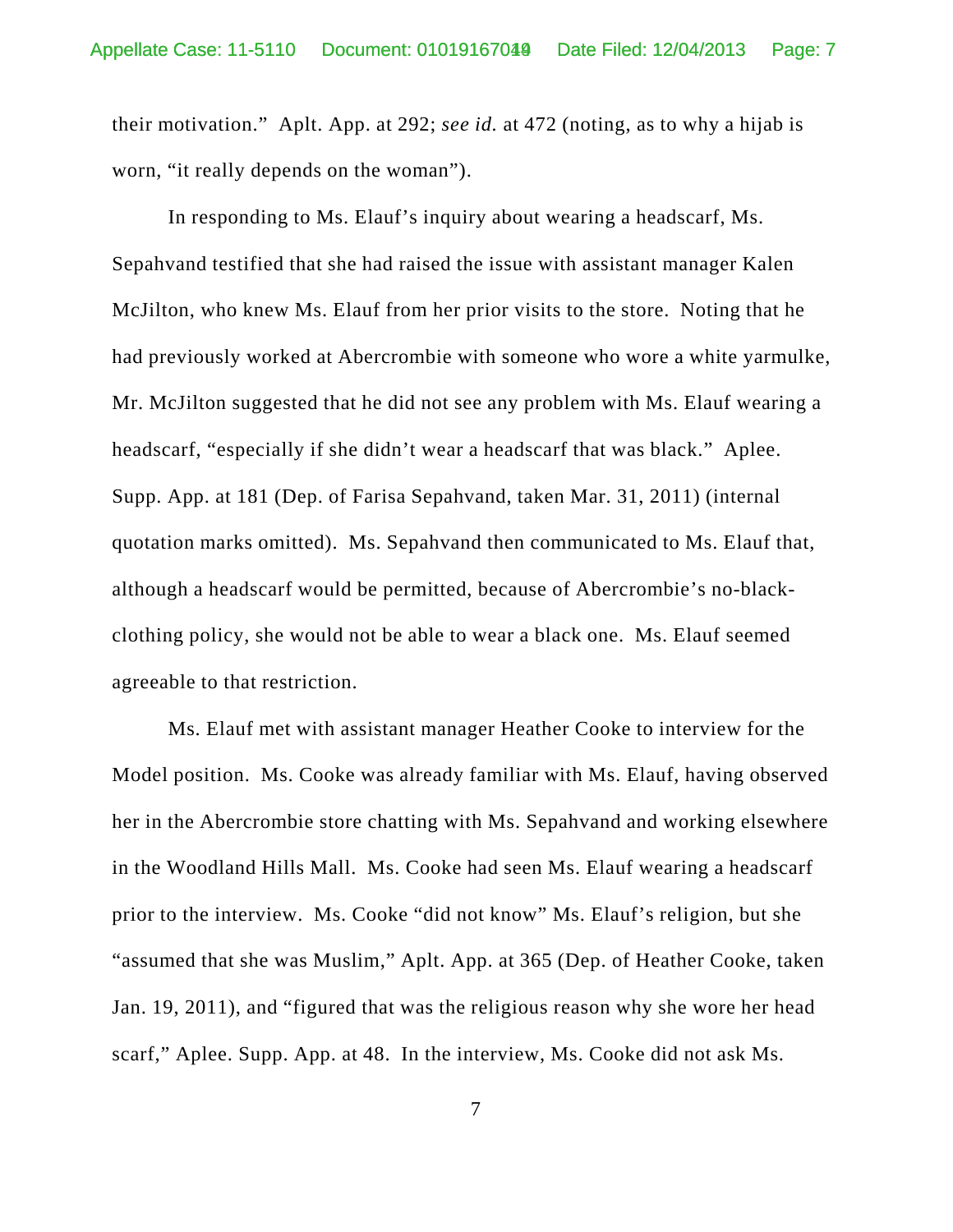Elauf if she was a Muslim.

Ms. Elauf was familiar with the type of clothing Abercrombie sold and knew that Models were required to wear similar clothing. During the interview, Ms. Elauf wore an Abercrombie-like T-shirt and jeans. She also wore a headscarf (i.e., hijab); it was black. According to Ms. Elauf, Ms. Cooke never mentioned the Look Policy by name but she did describe some of the dress requirements for Abercrombie employees, and informed Ms. Elauf that she would have to wear clothing similar to that sold by Abercrombie and, specifically, that she could not wear heavy makeup or nail polish.

During the course of the interview, Ms. Elauf never informed Ms. Cooke that she was Muslim, never brought up the subject of her headscarf, and never indicated that she wore the headscarf for religious reasons and that she felt obliged to do so, and thus would need an accommodation to address the conflict between her religious practice and Abercrombie's clothing policy. Indeed, the topic of her headscarf never came up one way or the other. For example, Ms. Cooke did not tell Ms. Elauf that she "wouldn't be able to wear [her headscarf] or anything like that." Aplt. App. at 55 (Dep. of Samantha Elauf, taken Jan. 4, 2011). After offering a description of the dress requirements, Ms. Cooke asked Ms. Elauf at the end of the interview if she had any questions. Ms. Elauf did not ask any.

Ms. Cooke assessed Ms. Elauf's candidacy using Abercrombie's official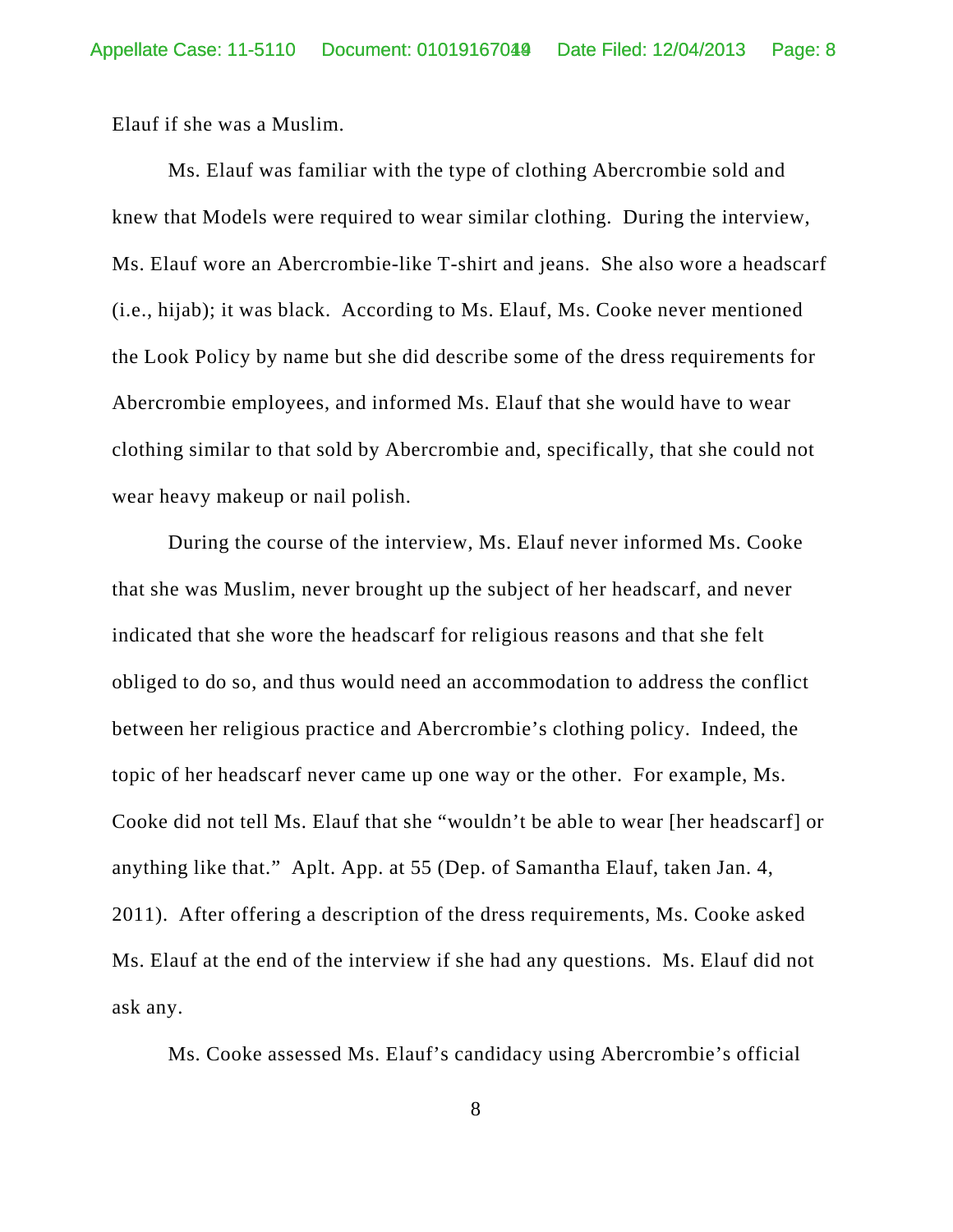interview guide. The guide requires the interviewer to consider the applicant's "appearance  $\&$  sense of style," whether the applicant is "outgoing  $\&$  promotes diversity," and whether he or she has "sophistication & aspiration." Aplee. Supp. App. at 61 (Model Group Interview Guide, dated June 26, 2008). Each category is assessed on a three-point scale, and an applicant with a score in "appearance" of less than two, or a total combined score of five or less, is not recommended for hire. Ms. Cooke initially scored Ms. Elauf at a two in each category, for a total of six, which is a score that "meets expectations" and amounts to a "recommend[ation]" that Abercrombie hire her. *See id.* at 64.

Although Ms. Cooke believed Ms. Elauf was a good candidate for the job, she was unsure whether it would be a problem for her to wear a headscarf as an Abercrombie Model, and whether the headscarf could be black in color. Ms. Cooke ordinarily did not seek approval from a senior manager in evaluating or hiring new Models, but in this case she did.

Ms. Cooke's direct supervisor was unable to answer her question about Ms. Elauf's headscarf, so Ms. Cooke consulted with Randall Johnson, her district manager. Mr. Johnson said that Ms. Elauf should not be hired because she wore a headscarf—a clothing item that was inconsistent with the Look Policy. Notwithstanding Ms. Cooke's contrary deposition testimony, Mr. Johnson denied being told by Ms. Cooke that Ms. Elauf was a Muslim and that she wore her headscarf for religious reasons.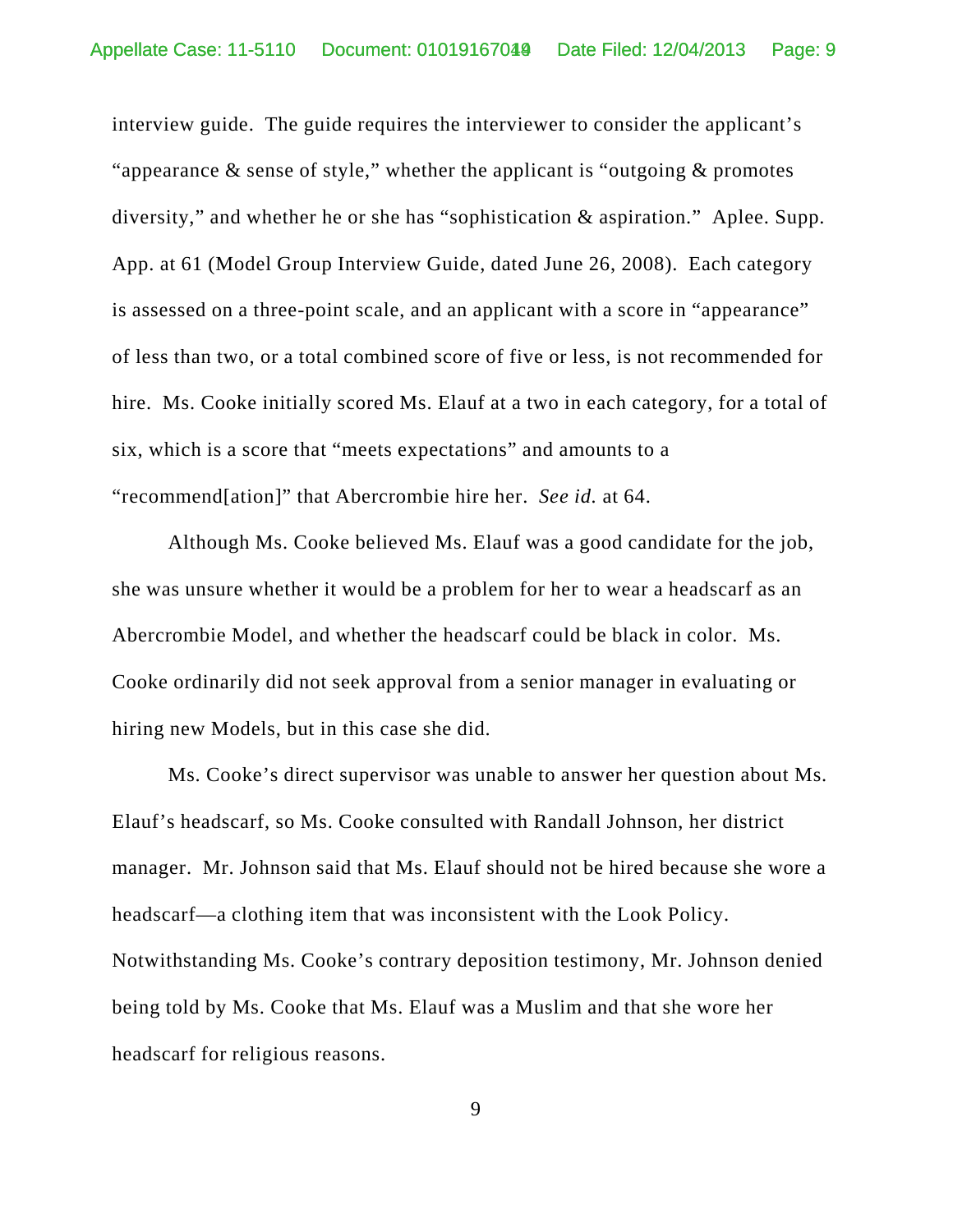Ms. Cooke testified that Mr. Johnson told her to change Ms. Elauf's interview score on the appearance section from a two to a one, thereby bringing her overall score down to a five and ensuring that she would not be recommended for hire. With this understanding, Ms. Cooke threw away the original interview sheet and changed Ms. Elauf's score, thus implementing Mr. Johnson's alleged instructions. Ms. Cooke did not extend a job offer to Ms. Elauf. A few days after the interview, Ms. Elauf learned from Ms. Sepahvand that she had not been hired because of her headscarf.

**C**

The EEOC filed the instant action against Abercrombie on September 17, 2009, alleging violations of Title VII, on the grounds that Abercrombie "refused to hire Ms. Elauf because she wears a hijab" and "failed to accommodate her religious beliefs by making an exception to the Look Policy." Dist. Ct. Doc. No. 2, at 2 (EEOC Compl., filed Sept. 17, 2009). It sought injunctive relief, back pay, and damages.

Abercrombie disputed the EEOC's allegations and argued that Ms. Elauf failed to inform it of a conflict between the Look Policy and her religious practices. It further argued that the proposed accommodation—allowing Ms. Elauf to wear the headscarf—would have imposed an undue hardship on the company. Furthermore, it challenged Ms. Elauf's assertion that she possessed a bona fide, sincerely held religious belief, forming the basis for her purported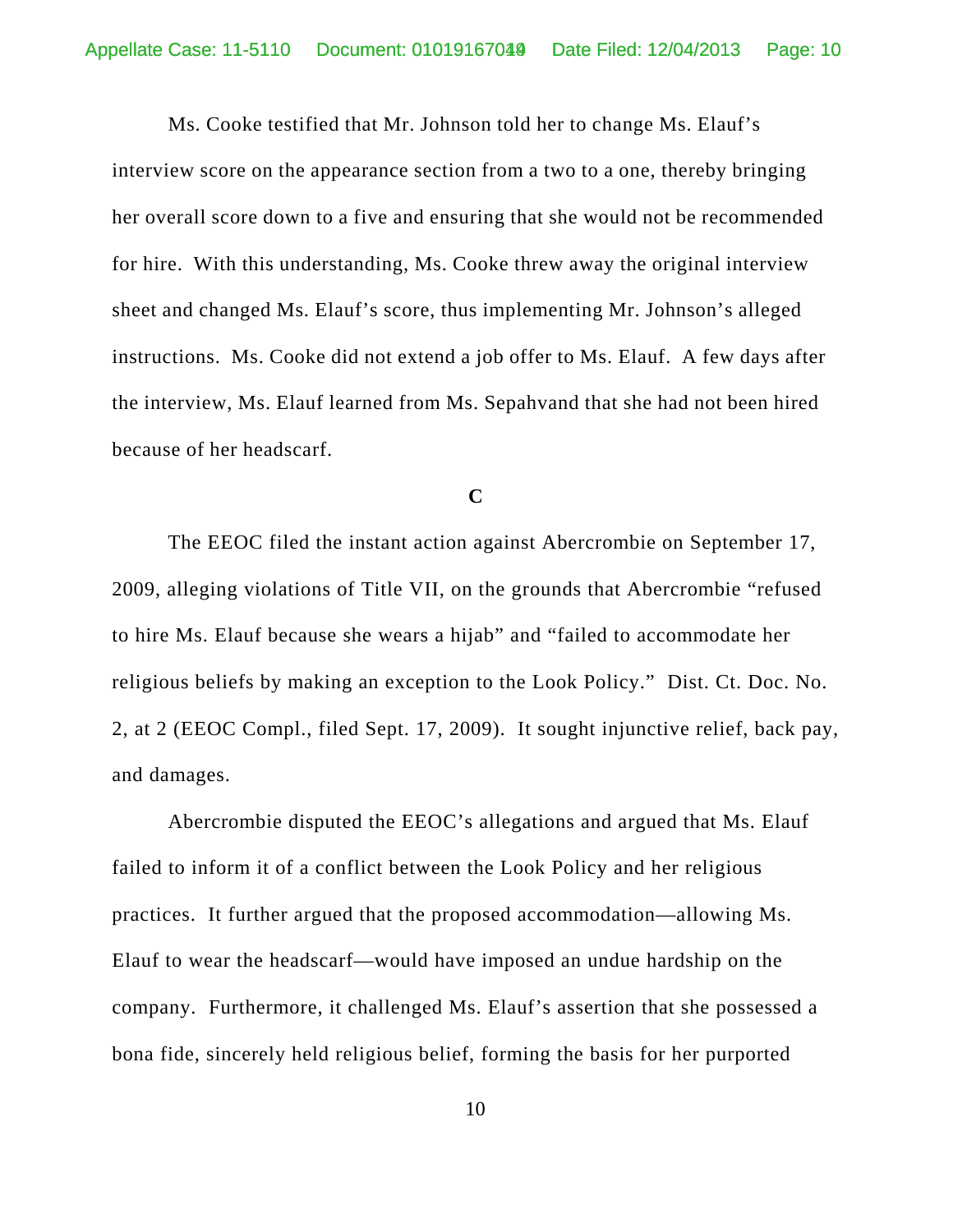conflict with the Look Policy.

The parties filed cross-motions for summary judgment on issues concerning liability. In addressing the motions and the religion-accommodation claim, the district court applied the burden-shifting framework of *McDonnell Douglas Corp. v. Green*, 411 U.S. 792 (1973). Under that framework, the court concluded that the EEOC had established a prima facie case through evidence that Ms. Elauf had a bona fide, sincerely held religious belief and a related practice that conflicts with the Look Policy. Specifically, the court found that Ms. Elauf wore her "head scarf based on her belief that the Quran requires her to do so" and "this belief conflicts with Abercrombie's prohibition against headwear." Aplt. App. at 575 (Op. & Order, filed July 13, 2011). Further, it reasoned that "Abercrombie had notice [that] she wore a head scarf because of her religious belief[,] and that it refused to hire her because the head scarf conflicted with its Look Policy." *Id.*

The district court rejected Abercrombie's argument that the notice element of the EEOC's prima facie case was not satisfied because Ms. Elauf did not personally inform Abercrombie that she wore her hijab for religious reasons and would need an accommodation for it, because she was obliged to do so. The court reasoned that, while the Tenth Circuit had not directly addressed this issue, "[c]ourts in other circuits have held that the notice requirement is met when an employer has enough information to make it aware [that] there exists a conflict between the individual's religious practice or belief and a requirement for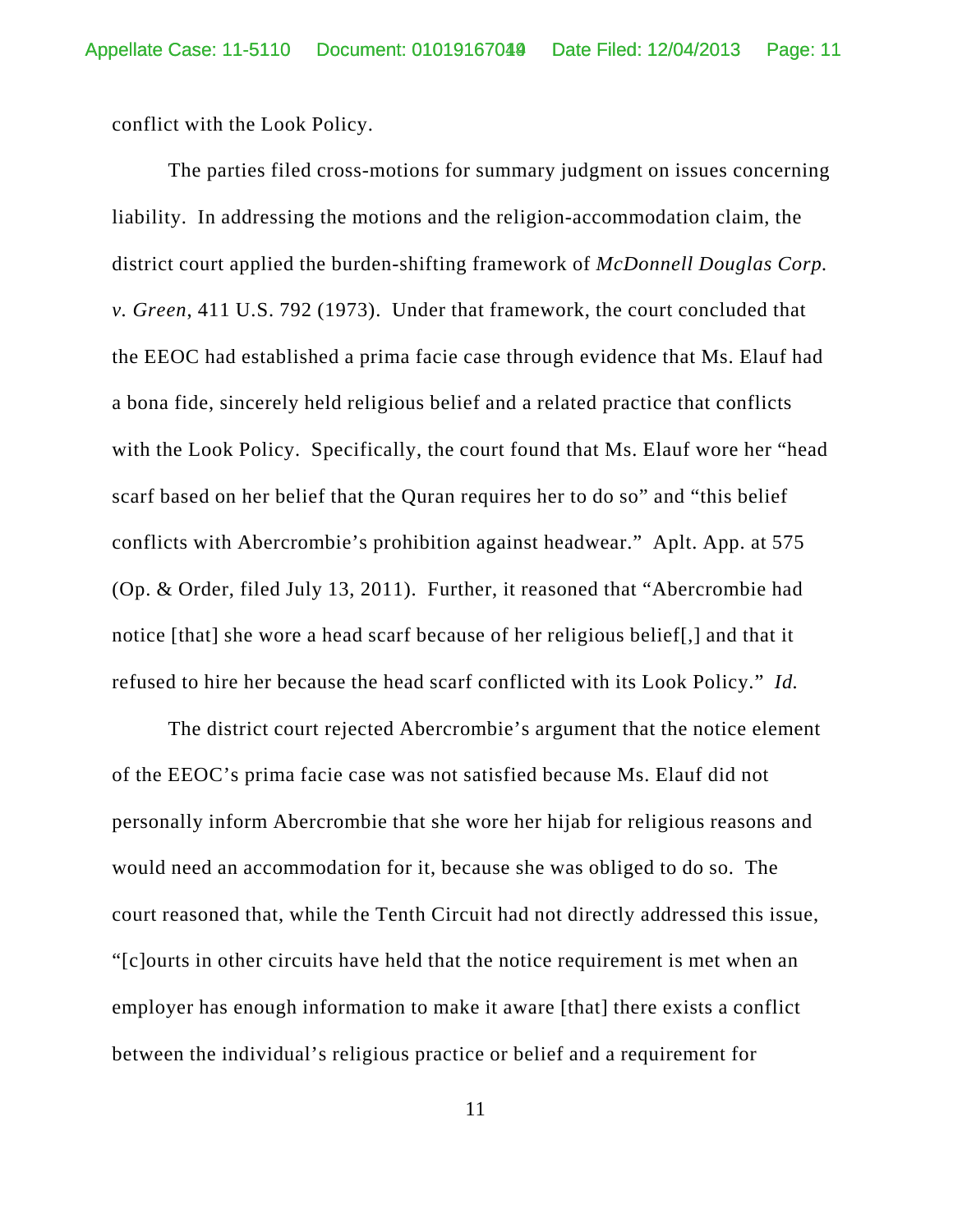applying for or performing the job." *Id.* at 580. It further stated that, "faced with the issue of whether the employee must explicitly request an accommodation or whether it is enough that the employer has notice [that] an accommodation is needed[,] the Tenth Circuit would likely opt for the latter choice." *Id.* at 581 (footnote omitted).

Applying its formulation of the notice requirement, the district court observed that "it is undisputed that Elauf wore her head scarf at the interview with assistant store manager Heather Cooke, and Cooke *knew* she wore the head scarf based on her religious belief." *Id.* (emphasis added). It added that, while a fact question may yet exist as to whether Ms. Cooke told Mr. Johnson that Ms. Elauf wore her headscarf because of her religion, that question was immaterial "because the knowledge of Cooke—who had responsibility for hiring decisions at the Abercrombie Kids store—is attributable to Abercrombie." *Id.* at 581 n.11. The district court stated that "there could be no bilateral, interactive process of accommodation because, although Abercrombie was on notice that Elauf wore a head scarf for religious reasons, it denied [her] application for employment without informing her [that] she was not being hired or telling her why." *Id.* at 582 n.12.

The district court also rejected Abercrombie's contention that, even if the EEOC had established its prima facie case, Abercrombie had demonstrated that it would suffer undue hardship. The court observed that, despite speculative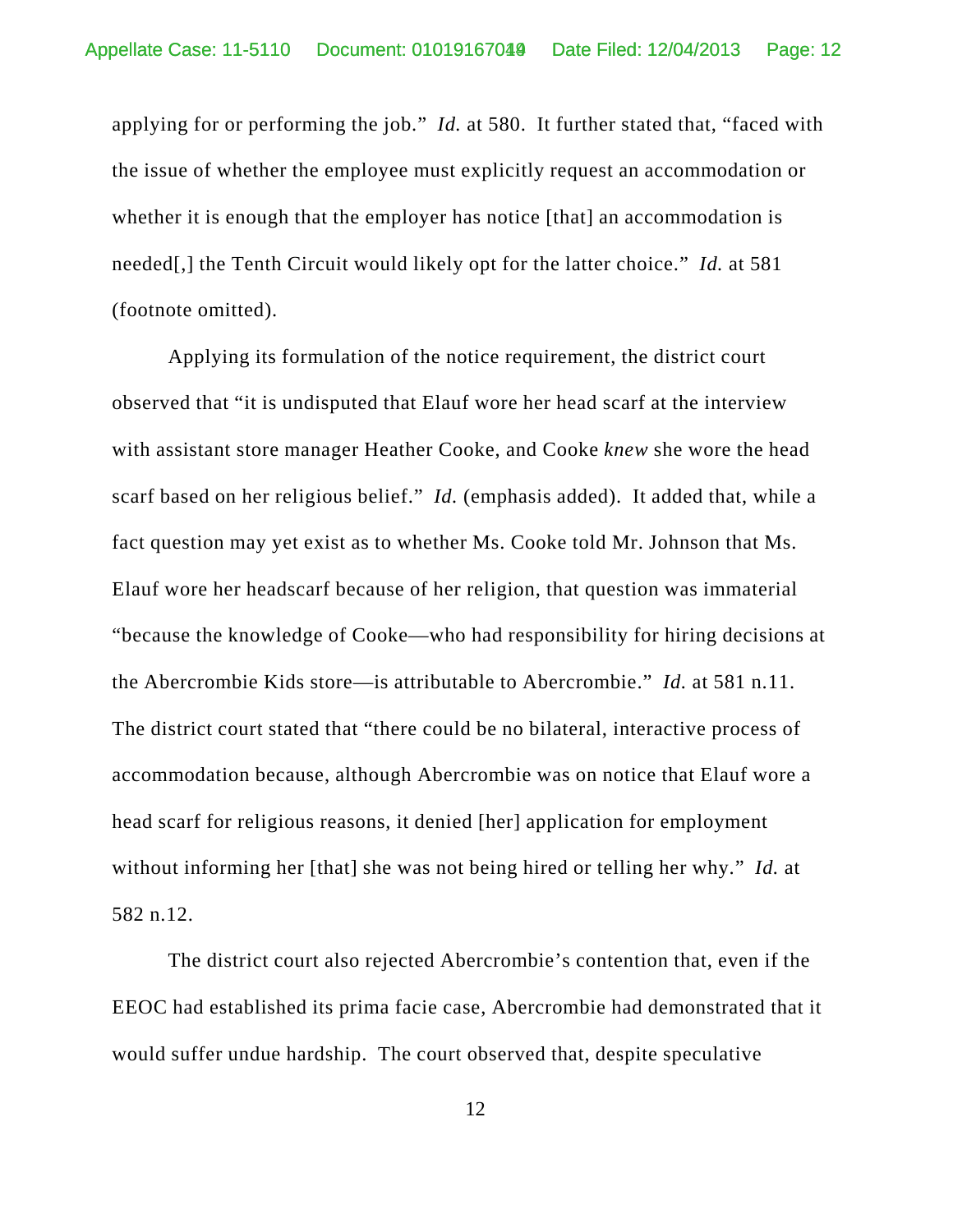testimony to the contrary, Abercrombie had provided no "studies or . . . specific examples" to support its opinion that granting Ms. Elauf an exception "would negatively impact the brand, sales[,] and compliance [with the Look Policy]." *Id.* at 582. In that vein, it emphasized that Abercrombie had made numerous exceptions to the Look Policy over the past ten or so years—most significantly, "[e]ight or nine head scarf exceptions." *Id.* at 583.

The parties went to trial on damages. The jury awarded the EEOC \$20,000 in compensatory damages. The EEOC's request for prospective injunctive relief was denied. This timely appeal followed.

## **II**

In summary, we conclude that the district court erred in denying summary judgment to Abercrombie.<sup>5</sup> More specifically, we hold that, under the governing

<sup>&</sup>lt;sup>5</sup> While "the denial of a summary-judgment motion is ordinarily not an appealable order [in itself], it can be reviewed when 'it is coupled with a *grant* of summary judgment to the opposing party.'" *Quik Payday, Inc. v. Stork*, 549 F.3d 1302, 1306 n.1 (10th Cir. 2008) (emphasis added) (quoting *Yaffe Cos. v. Great Am. Ins. Co.*, 499 F.3d 1182, 1184 (10th Cir. 2007)); *see Thom v. Am. Standard, Inc.*, 666 F.3d 968, 972–73 (6th Cir. 2012). Abercrombie moved for summary judgment before the district court on the same grounds as it raises now on appeal and the parties engaged in an exhaustive round of briefing before the district court. The record is fully developed and the issues are amenable to dispositive resolution. *See, e.g.*, *Santaella v. Metro. Life Ins. Co.*, 123 F.3d 456, 465 (7th Cir. 1997) ("The reason that appellate courts, when reversing a grant of summary judgment, typically do not direct the district court to enter summary judgment in favor of the appellant is because a genuine issue of material fact remains. But, in instances in which the facts and law establish that the appellant is entitled to judgment as a matter of law, we are free to direct the district court to enter (continued...)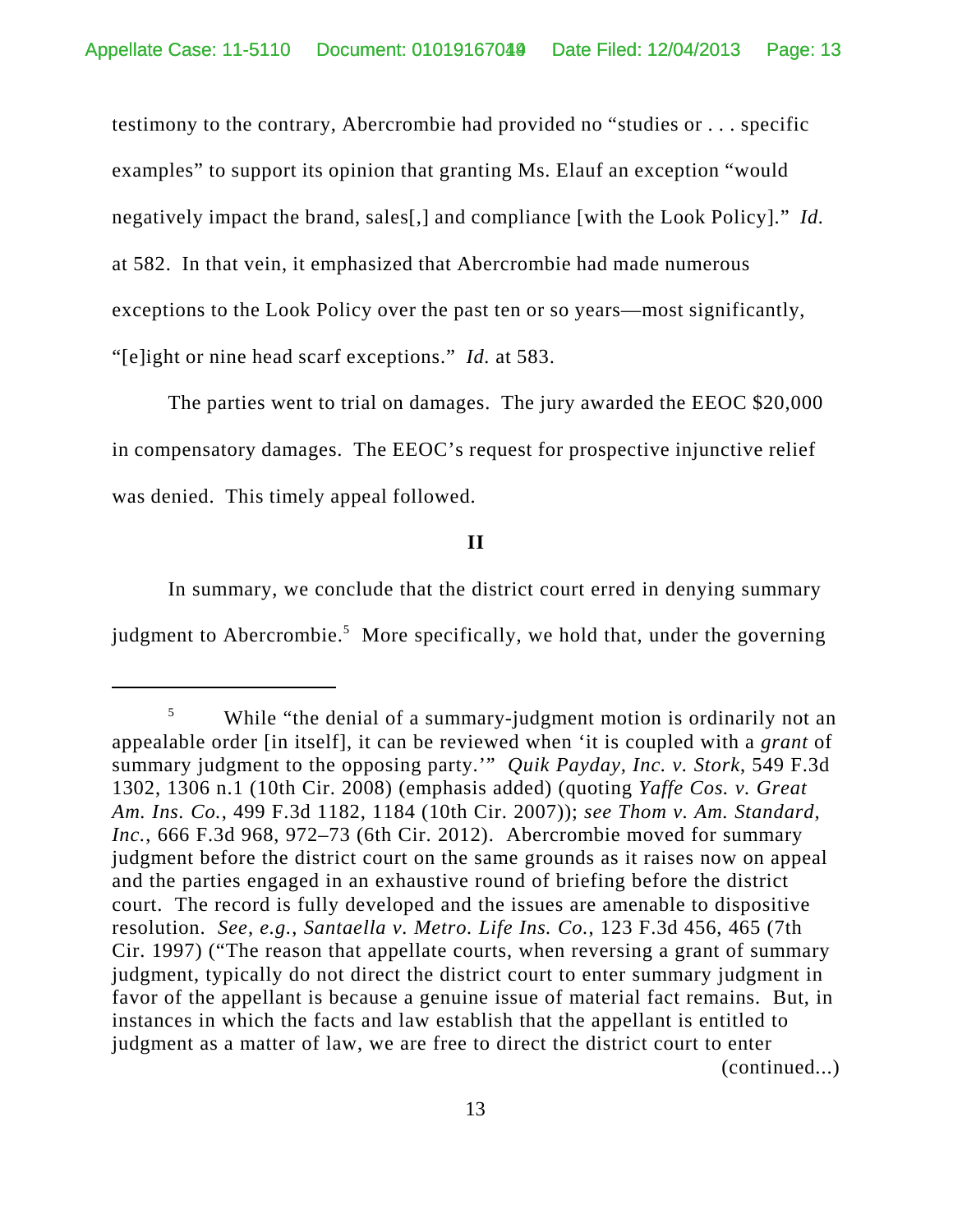substantive law, Abercrombie is entitled to summary judgement because there is no genuine dispute of material fact regarding this key point: Ms. Elauf never informed Abercrombie prior to its hiring decision that her practice of wearing a hijab was based on her religious beliefs and (because she felt religiously obliged to wear it) that she would need an accommodation for the practice, because of a conflict between it and Abercrombie's clothing policy. Furthermore, it follows ineluctably from the logic and reasoning of our decision that, in granting partial summary judgment to the EEOC, the district court erred.

#### **A**

Our review of a district court's summary judgment ruling is de novo; we "apply[] the same standard as the district court." *Helm v. Kansas*, 656 F.3d 1277, 1284 (10th Cir. 2011). "[S]ummary judgment is appropriate 'if the movant shows that there is no genuine dispute as to any material fact and the movant is entitled to judgment as a matter of law.'" *Morris v. City of Colo. Springs*, 666 F.3d 654, 660 (10th Cir. 2012) (quoting Fed. R. Civ. P. 56(a)). In assessing a motion for summary judgment, "[w]e view the facts, and all reasonable inferences those facts

 $5$ (...continued)

judgment in appellant's favor." (quoting *Swaback v. Am. Info. Techs. Corp.*, 103 F.3d 535, 544 (7th Cir. 1996)) (internal quotation marks omitted)); *see also McIntosh v. Scottsdale Ins. Co.*, 992 F.2d 251, 253 (10th Cir. 1993) ("Where we reverse a summary judgment order in favor of one party, . . . we will review the denial of the other party's cross-motion for summary judgment under the same standards applied by the district court so long as it is clear that the party opposing the cross-motion had an opportunity to dispute the material facts.").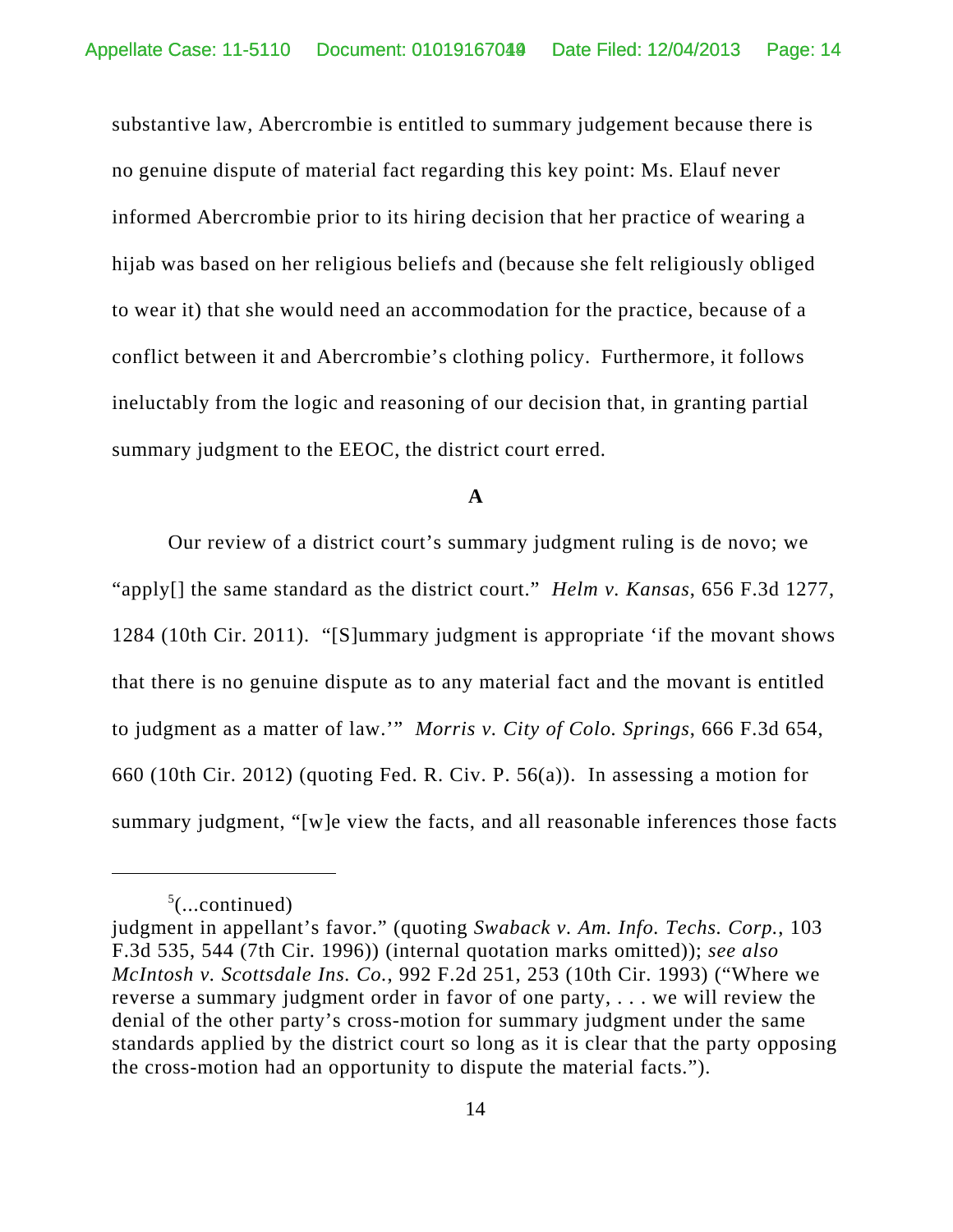support, in the light most favorable to the nonmoving party." *Simmons v. Sykes Enters., Inc.*, 647 F.3d 943, 947 (10th Cir. 2011).

Succinctly put, we must "examine the record to determine whether any genuine issue of material fact [i]s in dispute; if not, we determine . . . [the correct application of the] substantive law . . . , and in so doing we examine the factual record and reasonable inferences therefrom in the light most favorable to the party opposing the motion." *Oldenkamp v. United Am. Ins. Co.*, 619 F.3d 1243, 1246 (10th Cir. 2010) (quoting *McKnight v. Kimberly Clark Corp.*, 149 F.3d 1125, 1128 (10th Cir. 1998)) (internal quotation marks omitted); *see Morris*, 666 F.3d at 660; *City of Herriman v. Bell*, 590 F.3d 1176, 1180–81 (10th Cir. 2010). As pertinent here, we construe the facts in the light most favorable to the EEOC.

## **B**

## **1**

To properly assess Ms. Elauf's Title VII religion-accommodation claim, we must first understand the meaning that the term "religion" takes on in the Title VII context. Under Title VII it is "an unlawful employment practice for an employer . . . to discriminate against any individual with respect to his compensation, terms, conditions, or privileges of employment, because of such individual's . . . religion." *Thomas v. Nat'l Ass'n of Letter Carriers*, 225 F.3d 1149, 1154 (10th Cir. 2000) (second omission in original) (quoting 42 U.S.C. § 2000e-2(a)(1)) (internal quotation marks omitted). "The term 'religion'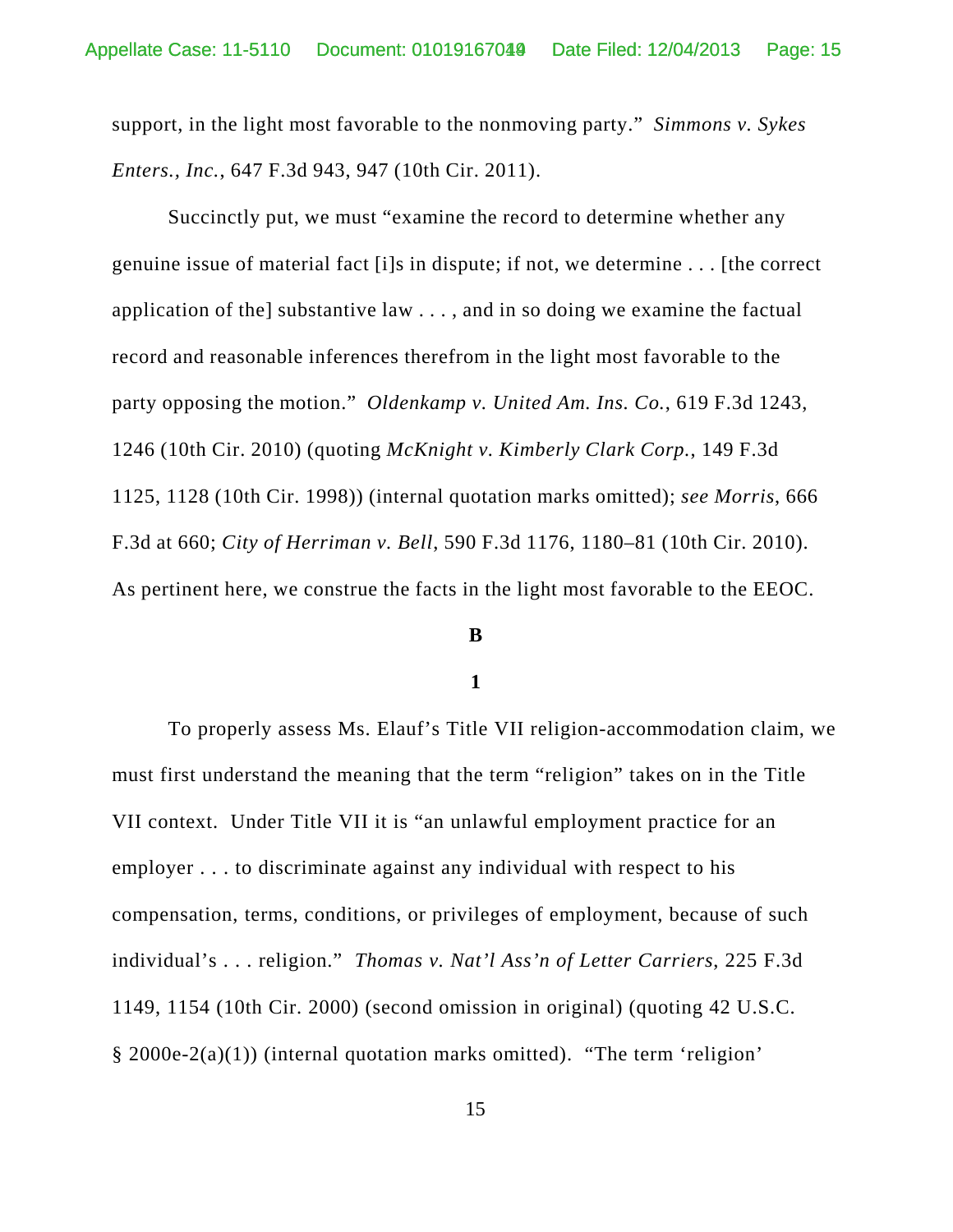includes all aspects of religious observance and practice, as well as belief . . . ." 42 U.S.C. § 2000e(j).

As the EEOC has recognized, "[r]eligion is very broadly defined under Title VII." EEOC Compliance Manual § 12-I(A) (emphasis omitted), *available at* http://www.eeoc.gov/policy/docs/religion.html; *see also Bushouse v. Local Union 2209, United Auto., Aerospace, & Agric. Implement Workers*, 164 F. Supp. 2d 1066, 1076 n.15 (N.D. Ind. 2001) (noting that Title VII has a "broad definition of 'religious belief'"). "Religion includes not only traditional, organized religions such as Christianity, Judaism, Islam, Hinduism, and Buddhism, but also religious beliefs that are new, uncommon, not part of a formal church or sect, only subscribed to by a small number of people, or that seem illogical or unreasonable to others." EEOC Compliance Manual  $\S 12-I(A)(1)$ . However, while recognizing a broad concept of religion, the EEOC acknowledges that the substantive content of religious beliefs is distinctive:

> Religious beliefs include theistic beliefs as well as non-theistic moral or ethical beliefs as to what is right and wrong which are sincerely held with the strength of traditional religious views. Although courts generally resolve doubts about particular beliefs in favor of finding that they are religious, beliefs are not protected merely because they are strongly held. Rather, *religion typically concerns ultimate ideas about life, purpose, and death*.

*Id.* (footnotes omitted) (emphasis added) (quoting 29 C.F.R. § 1605.1 (internal quotation marks omitted); *United States v. Meyers*, 906 F. Supp. 1494, 1502 (D.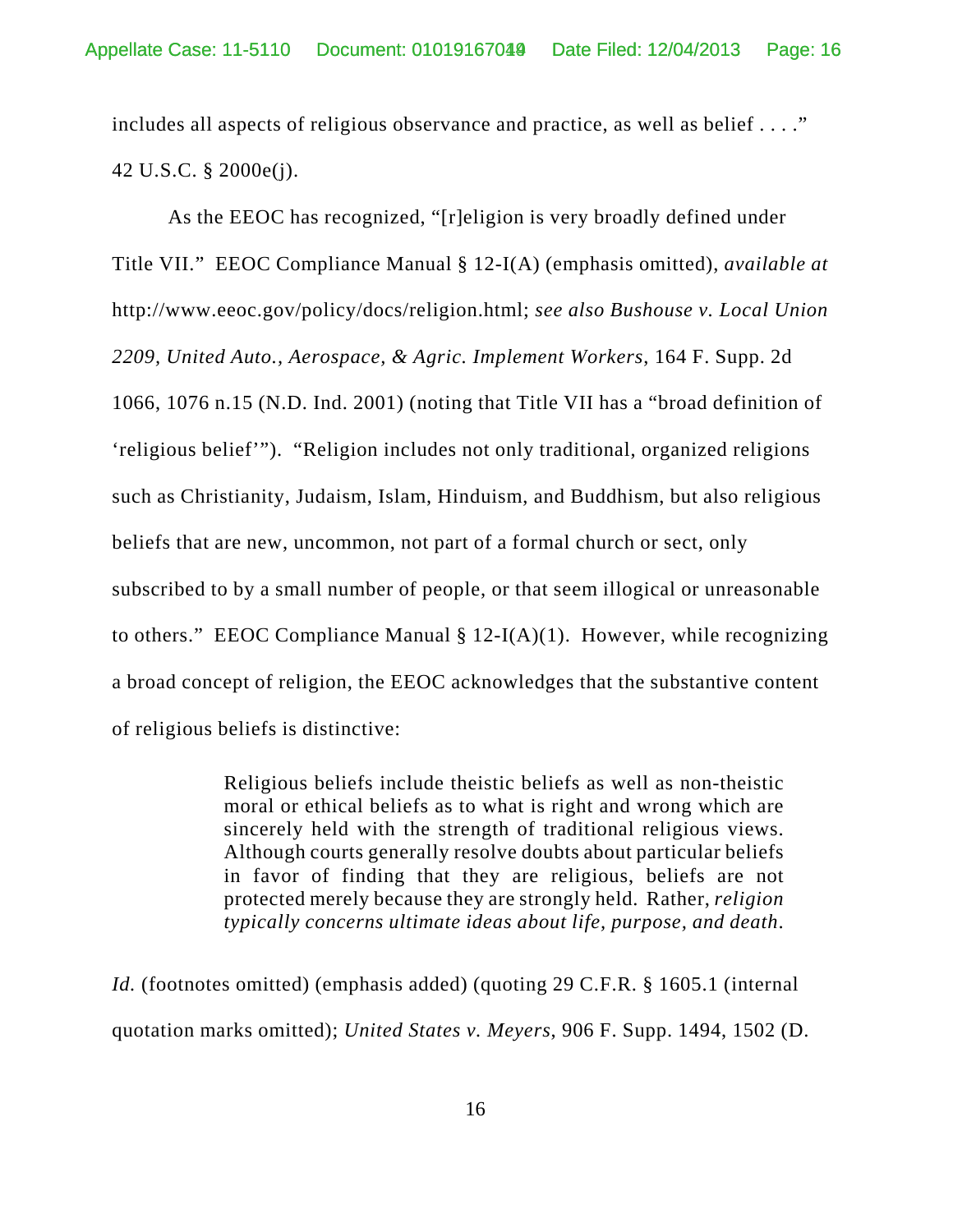Wyo. 1995) (internal quotation marks omitted), *aff'd*, 95 F.3d 1475 (10th Cir. 1996)); *see also* 3 Lex K. Larson, *Employment Discrimination* § 54.05[4], at 54- 13 (2d ed. 2013) ("[A] definition of religion often invoked by the courts is a belief based on a theory of 'man's nature or his place in the Universe' or a belief that 'relates to a Supreme Being.'"). Consequently, "[s]ocial, political, or economic philosophies, as well as mere personal preferences, are not 'religious' beliefs protected by Title VII." EEOC Compliance Manual § 12-I(A)(1).

In the EEOC's view, religion is a uniquely personal and individual matter. This view was shaped in no small part by how courts have defined religion for purposes of the First Amendment and other related contexts. *See id.* at § 12-I(A) nn.18–28 and accompanying text (relying heavily on case law from the First Amendment and other contexts to define "religion" for Title VII's purposes); *see also* 29 C.F.R. § 1605.1 (setting forth the EEOC's definition of "religious practices" and noting that it is in accordance with the standard developed by the Supreme Court in *United States v. Seeger*, 380 U.S. 163 (1965), and *Welsh v. United States*, 398 U.S. 333 (1970)); *cf. EEOC v. Union Independiente de la Autoridad de Acueductos y Alcantarillados de P.R.*, 279 F.3d 49, 56 (1st Cir. 2002) (relying on First Amendment jurisprudence to define "religion" for purposes of Title VII); *Redmond v. GAF Corp.*, 574 F.2d 897, 901 n.12 (7th Cir. 1978) (relying on *Seeger* and *Welsh* to interpret "religious" for purposes of Title VII).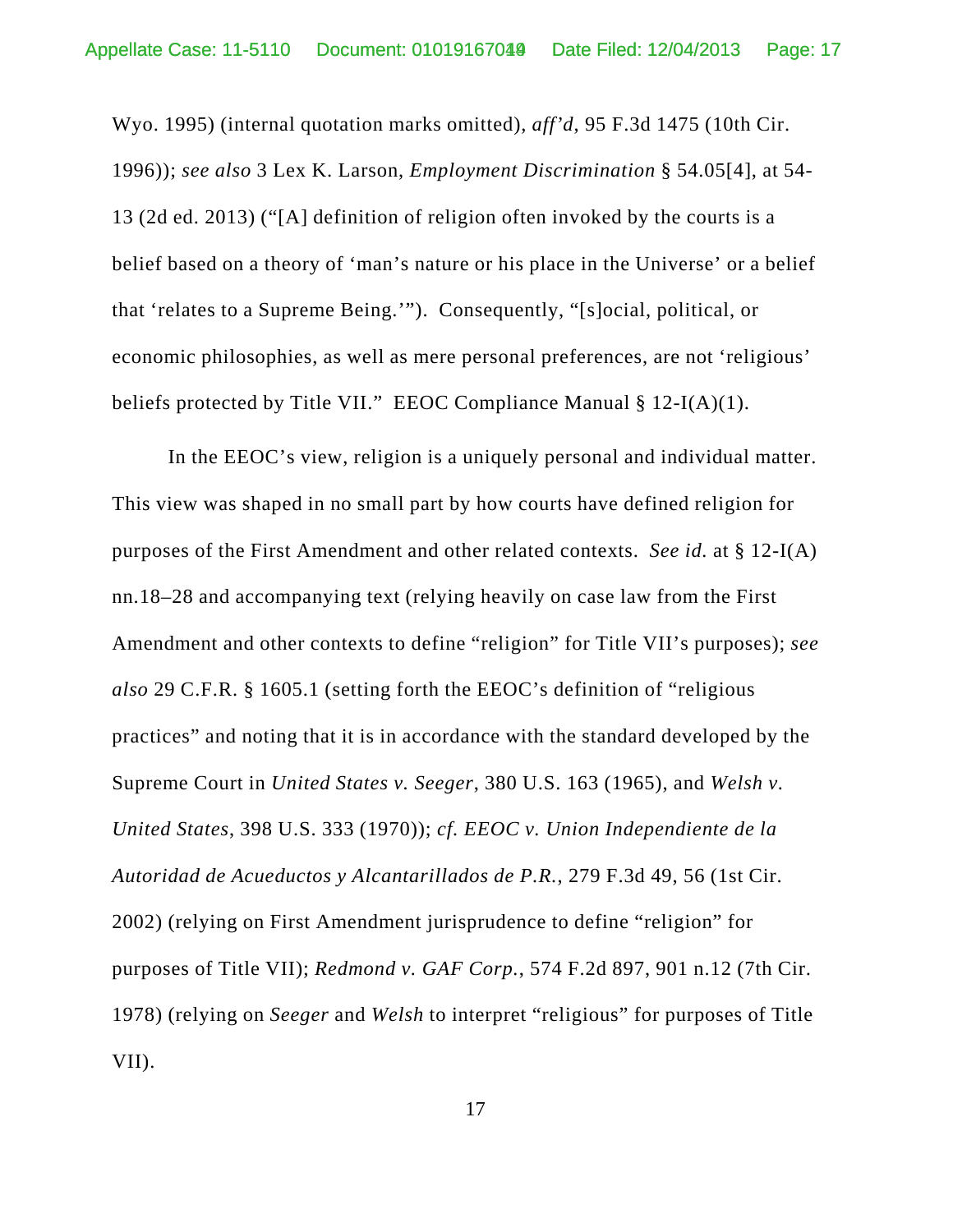In these First Amendment-related contexts, courts consistently focus on the *individual's* belief system rather than the beliefs of a religious group with which the individual may (or may not) be associated. *See Frazee v. Ill. Dep't of Emp't Sec.*, 489 U.S. 829, 834 (1989) ("[W]e reject the notion that to claim the protection of the Free Exercise Clause, one must be responding to the commands of a particular religious organization."); *[Eddie] Thomas v. Review Bd. of the Ind. Emp't Sec. Div.*, 450 U.S. 707, 715–16 (1981) ("[T]he guarantee of free exercise is not limited to beliefs which are shared by all of the members of a religious sect. Particularly in this sensitive area, it is not within the judicial function and judicial competence to inquire whether the petitioner or his fellow worker more correctly perceived the commands of their common faith. Courts are not arbiters of scriptural interpretation."); *Seeger*, 380 U.S. at 173, 185 (interpreting the phrase "religious training and belief" in a conscientious-objection statute to require courts "to decide whether the beliefs professed by a registrant . . . are, *in his own scheme of things*, religious" (emphasis added)); *LaFevers v. Saffle*, 936 F.2d 1117, 1119 (10th Cir. 1991) (holding that a Seventh Day Adventist prisoner's religious belief that he must adhere to a vegetarian diet, if sincerely held, was entitled to protection under the First Amendment even though the district court found that not all Seventh Day Adventists are vegetarian and that the "faith does not *require*" such a diet); *see also* Erwin Chemerinsky, *Constitutional Law: Principles and Policies* 1235 (4th ed. 2011) ("[R]eligion is inherently personal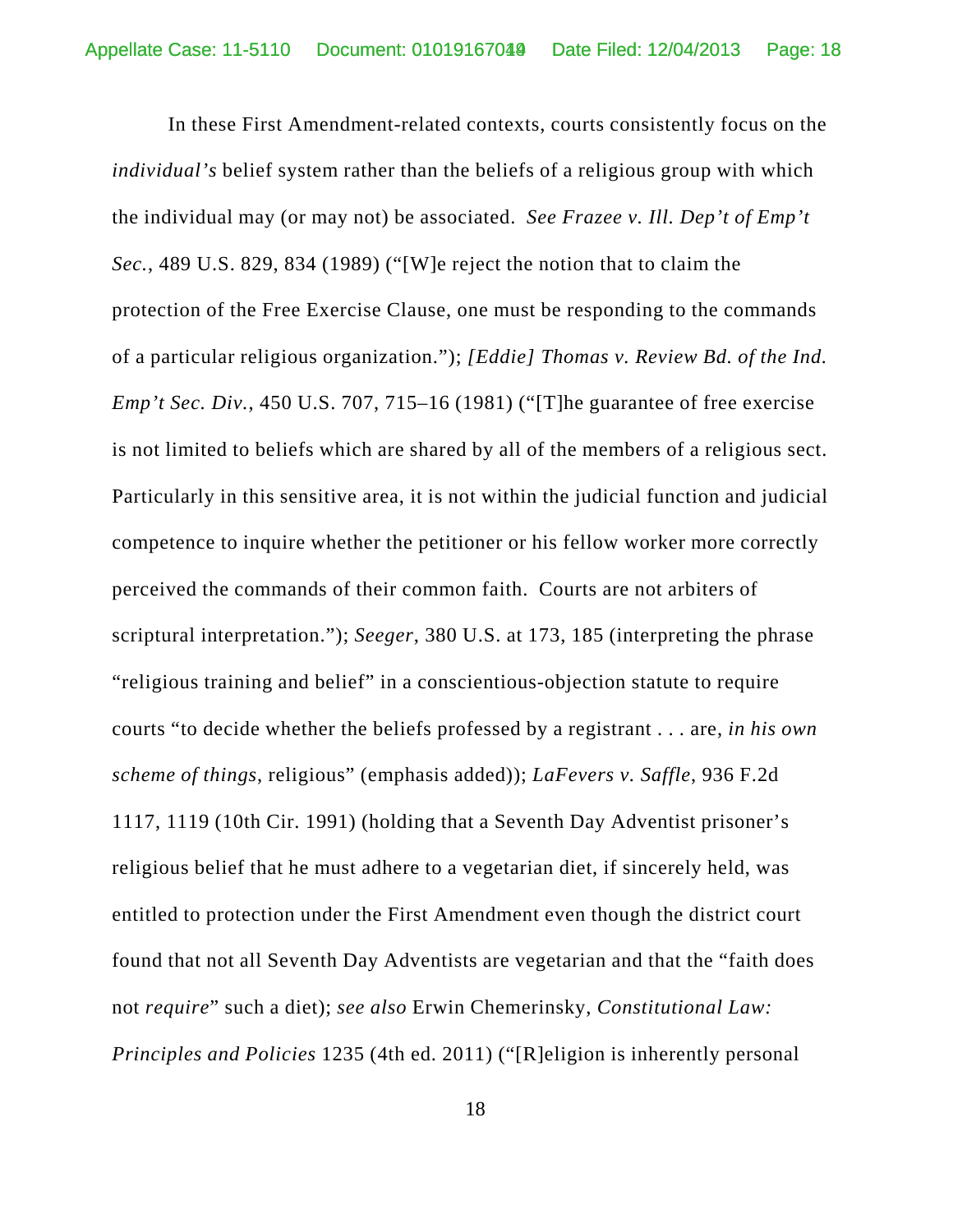. . . and an individual might have a sincere religious belief that departs from the dogma of his or her religion. In fact, for this reason, the [Supreme] Court has said [in the First Amendment context] that the dominant views in a faith are not determinative in assessing whether a particular belief is religious.").

Apparently guided by such authorities, the EEOC's Compliance Manual notes:

> [A] person's religious beliefs need not be confined in either source or content to traditional or parochial concepts of religion. A belief is religious for Title VII purposes if it is religious in *the person's own scheme of things*, *i.e.*, it is a sincere and meaningful belief that occupies *in the life of its possessor* a place parallel to that filled by . . . God. An employee's belief or practice can be religious under Title VII even if the employee is affiliated with a religious group that does not espouse or recognize that individual's belief or practice, or *if few – or no – other people adhere to it*.

EEOC Compliance Manual § 12-I(A)(1) (omission in original) (emphases added) (footnotes omitted) (quoting *[Eddie] Thomas*, 450 U.S. at 716 (internal quotation marks omitted); *Redmond*, 574 F.2d at 901 n.12 (internal quotation marks omitted); *Seeger*, 380 U.S. at 176 (internal quotation marks omitted)); *see also* EEOC, *Questions and Answers: Religious Discrimination in the Workplace* [hereinafter *EEOC Q & A*], *available at* http://www.eeoc.gov/policy/docs/qanda\_religion.html ("An employer also should not assume that an employee is insincere simply because some of his or her

practices deviate from the commonly followed tenets of his or her religion.").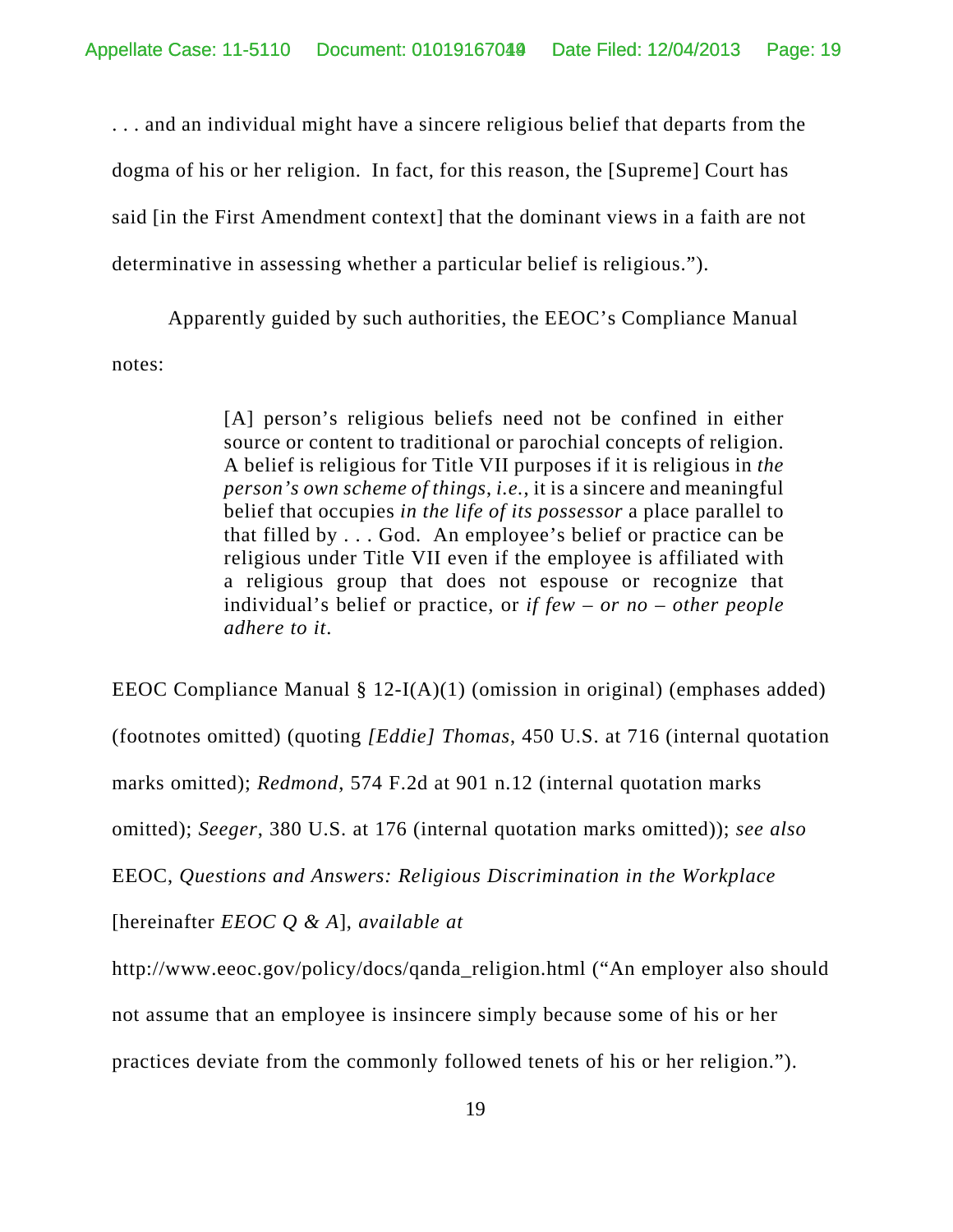Therefore, determining "[w]hether a practice is religious depends on *the employee's motivation*. The same practice might be engaged in by one person for religious reasons and by another person for purely secular reasons." EEOC Compliance Manual  $\S 12-I(A)(1)$  (emphasis added). Indeed, the EEOC recognizes that the motivation of employees may change over time; they may engage in a practice for religious reasons during one phase of their lives and for secular reasons during another. *See EEOC Q & A*, *supra* ("[A]n individual's beliefs – or degree of adherence – may change over time, and therefore an employee's newly adopted or inconsistently observed religious practice may nevertheless be sincerely held.").

These general principles have significant implications for the enforcement of Title VII's proscription against religious discrimination. A couple of points are worth underscoring. First, an applicant or employee may engage in practices that are associated with a particular religion, but do so for cultural or other reasons that are not grounded in that religion. *Cf.* Larson, *supra*, § 54.04, at 54-7 (noting that "one person's political view may well be another's religious

<sup>6</sup> The EEOC Compliance Manual, citing our decision in *LaFevers*, provides the following example: "[O]ne employee might observe certain dietary restrictions for religious reasons while another employee adheres to the very same dietary restrictions but for secular (*e.g.*, health or environmental) reasons." EEOC Compliance Manual § 12-I(A)(1); *cf. LaFevers*, 936 F.2d at 1119 (recognizing that a Seventh Day Adventist can have a sincere religious belief that he must adhere to a vegetarian diet even though other Seventh Day Adventists do not feel similarly obligated).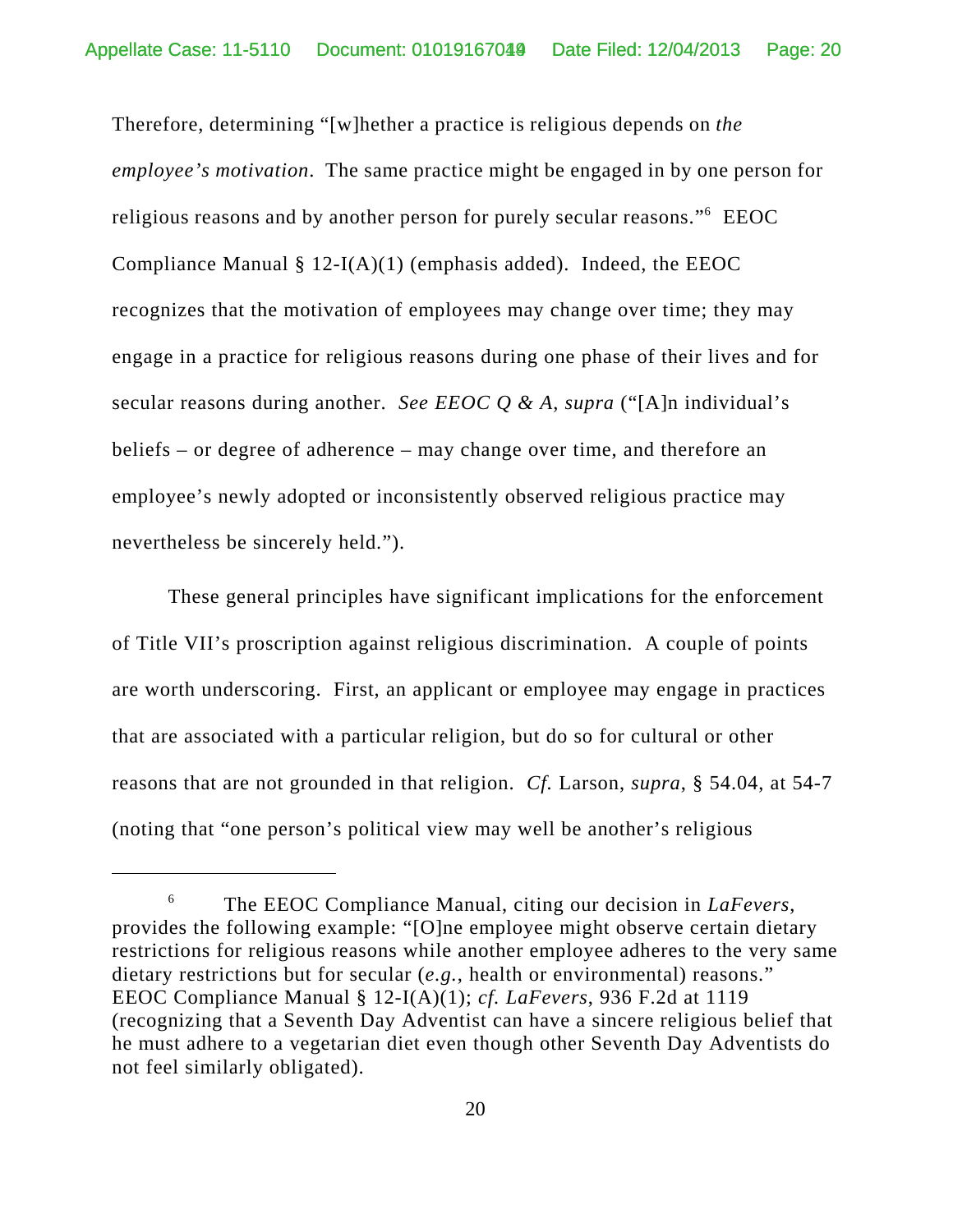conviction"). If so, an employer's discrimination against that individual for engaging in that practice—though possibly reprehensible and worthy of condemnation—would not contravene Title VII's religion-discrimination provisions. That is true of course because, despite the practice's customary association with religion, the applicant's or employee's motivation for engaging in the practice would not be religious.

Second, because religious beliefs have a distinctive content related to ultimate ideas about life, purpose, and death, logically, even if an applicant or employee claims to be acting for "religious" reasons, if those reasons actually do not pertain to such ultimate ideas, then that person's conduct would fall outside the protective ambit of Title VII—*viz.*, the conduct would not truly relate to religious matters. *See* EEOC Compliance Manual § 12-I(A)(1), Ex. 6. ("Personal Preference That is Not a Religious Belief");<sup>7</sup> see also Reed v. Great Lakes Cos.,

 $7$  The EEOC has offered the following relevant example:

Sylvia wears several tattoos and has recently had her nose and eyebrows pierced. A newly hired manager implements a dress code that requires that employees have no visible piercings or tattoos. Sylvia says that her tattoos and piercings are religious because they reflect her belief in body art as self-expression and should be accommodated. However, the evidence demonstrates that her tattoos and piercings are not related to any religious belief system. For example, they do not function as a symbol of any religious belief, and do not relate to any "ultimate concerns" such as life, purpose, death, humanity's place in the universe, or right and wrong, and they are not part of a moral or ethical belief (continued...)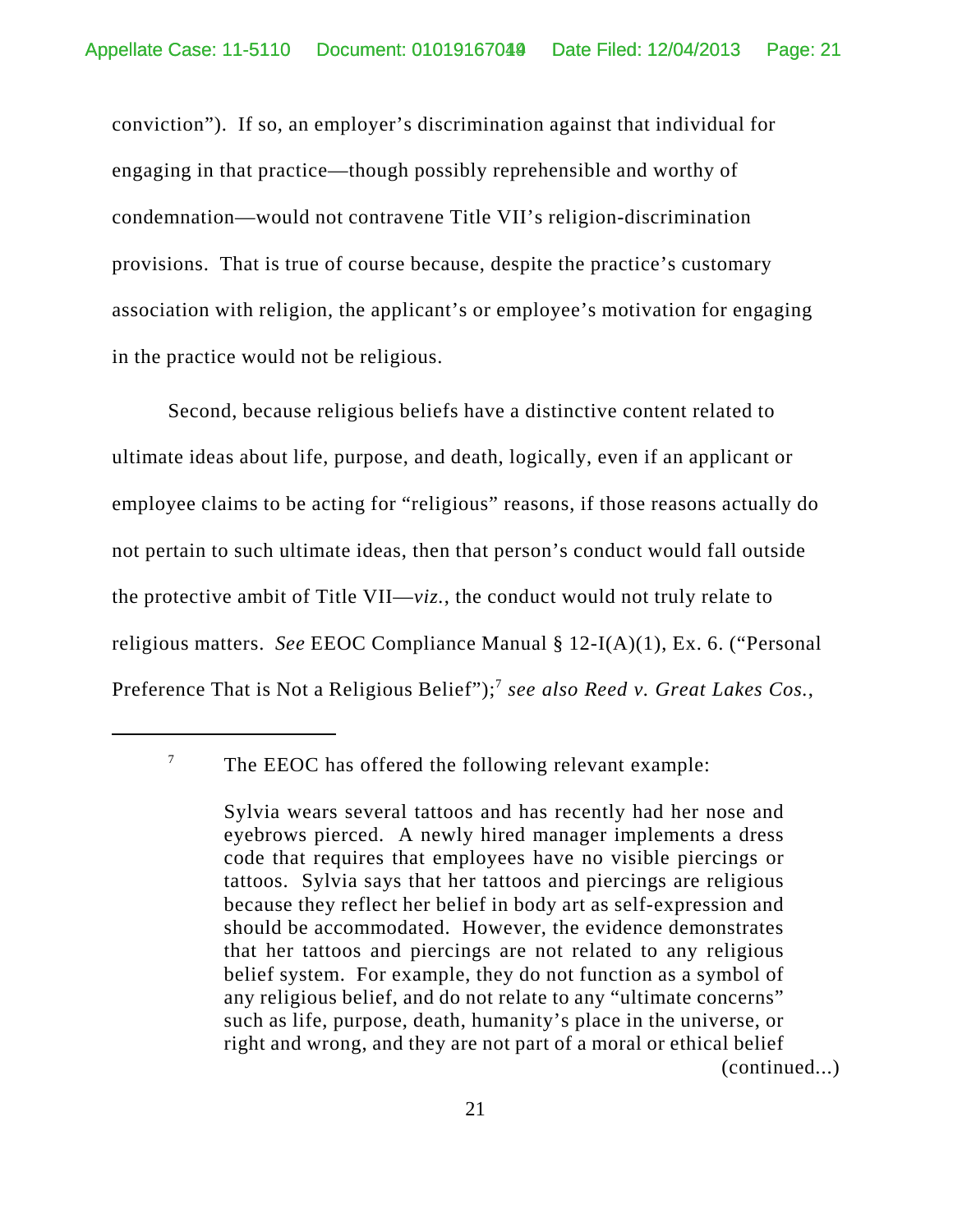330 F.3d 931, 935 (7th Cir. 2003) ("[A]n employee is not permitted to redefine a purely personal preference or aversion as a religious belief."); *Vetter v. Farmland Indus., Inc.*, 120 F.3d 749, 751 (8th Cir. 1997) ("An employer need not accommodate a purely personal preference . . . ." (internal quotation marks omitted)); *cf. Wisconsin v. Yoder*, 406 U.S. 205, 216 (1972) (discussing in the free exercise context the necessity of distinguishing between choices that are "philosophical and personal rather than [ones that are] religious"); *United States v. Meyers*, 95 F.3d 1475, 1483–84 (10th Cir. 1996) (determining, for purposes of the Religious Freedom Restoration Act, whether a belief qualifies as a "religious belief" by assessing, *inter alia*, whether the belief "address[es] fundamental questions about life, purpose, and death"); *id.* at 1484 (agreeing with the district court's conclusion that the defendant's beliefs were not religious in nature despite their being "deeply [held]" and "sincere[]" because they were "derived entirely from his secular beliefs," and collecting cases).

# **2**

The EEOC has presented a religion-discrimination claim based upon Abercrombie's alleged failure to accommodate Ms. Elauf's conflicting religious

EEOC Compliance Manual § 12-I(A)(1), Ex. 6.

 $7$ (...continued)

system. Therefore, her belief is a personal preference that is not religious in nature.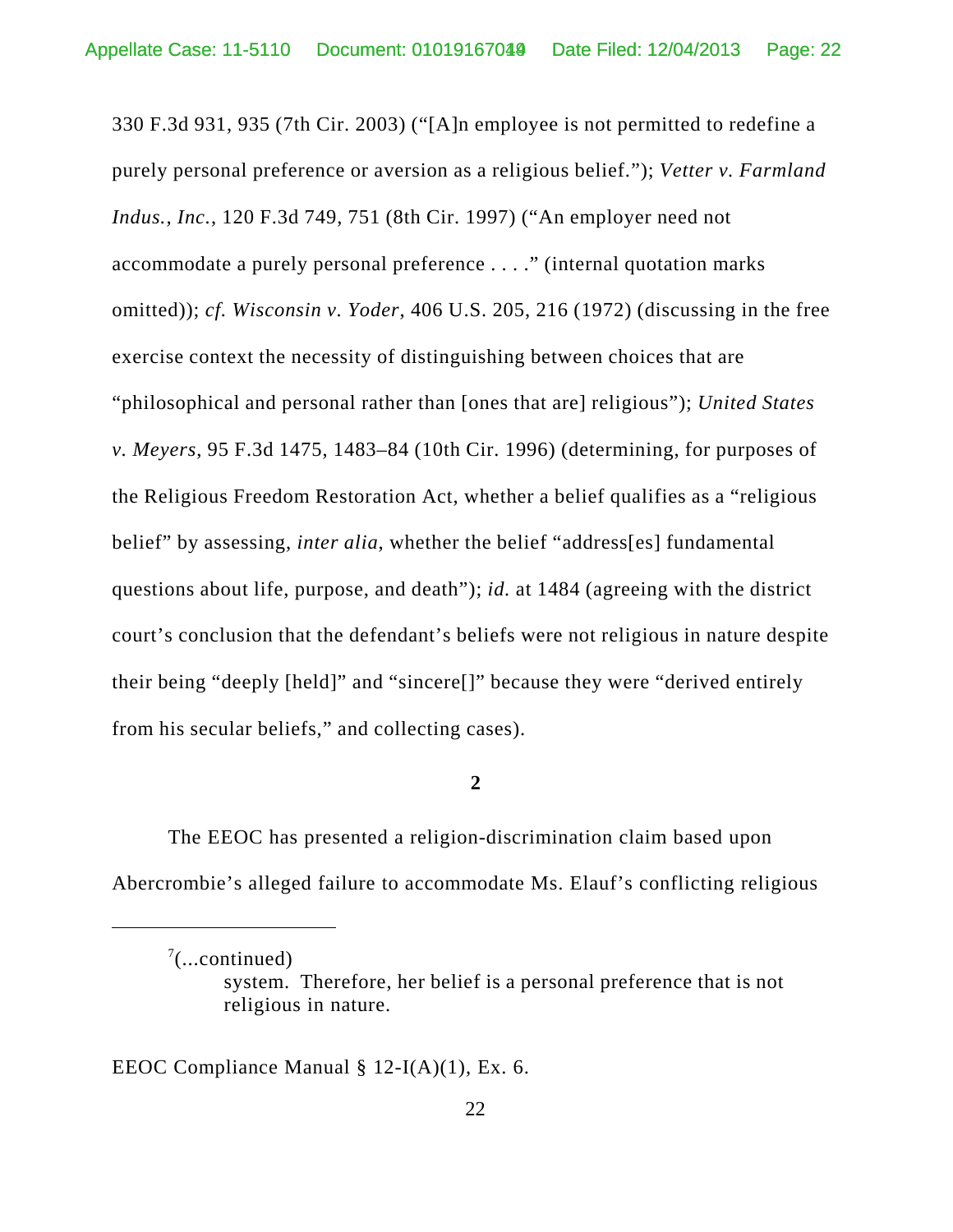practice of wearing a hijab. Title VII's implementing regulations "impose[] an obligation on the employer 'to reasonably accommodate the religious practices of an employee or prospective employee, unless the employer demonstrates that accommodation would result in undue hardship on the conduct of its business.'" *Thomas*, 225 F.3d at 1155 (quoting 29 C.F.R. § 1605.2(b)(1), (2)); *accord* 42 U.S.C. § 2000e(j); 29 C.F.R. § 1605.2(b)(1); *see Trans World Airlines v. Hardison*, 432 U.S. 63, 74 (1977) ("The intent and effect of [Title VII's] definition [of 'religion'] was to make it an unlawful employment practice . . . for an employer not to make reasonable accommodations, short of undue hardship, for the religious practices of his employees and prospective employees."); *see also Sanchez-Rodriguez v. AT&T Mobility P.R., Inc.*, 673 F.3d 1, 8 (1st Cir. 2012); *Walden v. Ctrs. for Disease Control and Prevention*, 669 F.3d 1277, 1292–93 (11th Cir. 2012) (Seymour, J., sitting by designation).

Religion-accommodation claims are a subset of the types of religiondiscrimination claims that an applicant or employee may present under Title VII. *See Peterson v. Hewlett-Packard Co.*, 358 F.3d 599, 603 (9th Cir. 2004) ("A claim for religious discrimination under Title VII can be asserted under several different theories, including disparate treatment and failure to accommodate."); *Chalmers v. Tulon Co.*, 101 F.3d 1012, 1018 (4th Cir. 1996) ("[A]n employee is not limited to the disparate treatment theory to establish a discrimination claim. An employee can also bring suit based on the theory that the employer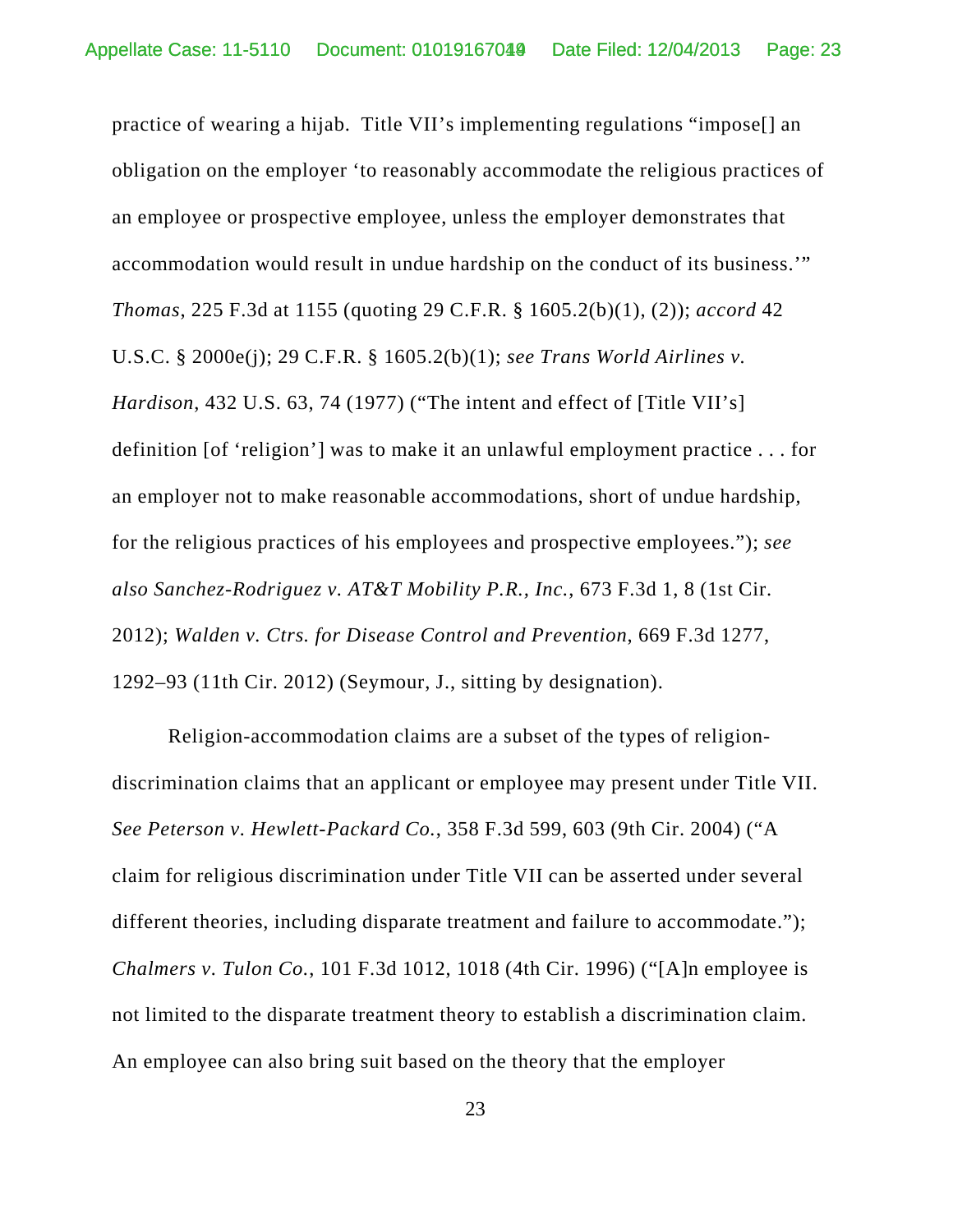discriminated against her by failing to accommodate her religious conduct."

(emphasis omitted)); *see also EEOC Q & A*, *supra* (describing the kinds of religious discrimination that "Title VII prohibits"). The EEOC has described the specific nature of the claim as follows:

> A religious accommodation claim is distinct from a disparate treatment claim, in which the question is whether employees are treated equally. An individual alleging denial of religious accommodation is seeking an adjustment to a neutral work rule that infringes on the employee's ability to practice his religion. The accommodation requirement is "plainly intended to relieve individuals of the burden of choosing between their jobs and their religious convictions . . . ."

EEOC Compliance Manual § 12-IV (quoting *Protos v. Volkswagen of Am., Inc.*, 797 F.2d 129, 136 (3d Cir. 1986)).

The reasonable-accommodation principle is implicated only when there is a *conflict* between an employee's religious practice and the employer's neutral policy; only then does a need to accommodate arise. *See id.* § 12-IV(A)(1) (noting the need for the employer to be on notice "both of the need for accommodation and that [the accommodation] is being requested *due to a conflict between religion and work*" (emphasis added)). For there actually to be a conflict, logic dictates that an applicant or employee must consider the religious practice to be an inflexible one—that is, a practice that is required by his or her religious belief system.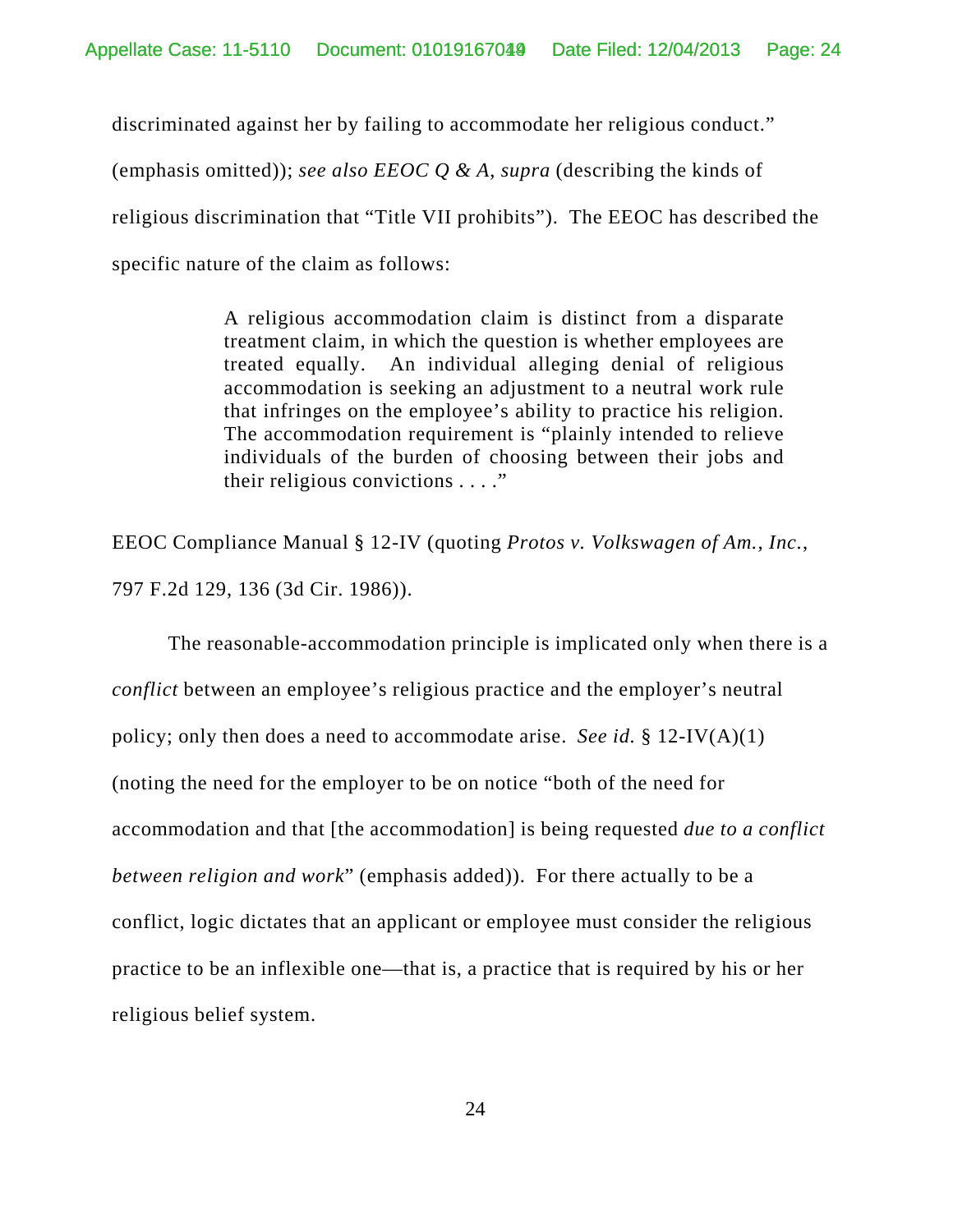It is only in such a situation that applicants or employees would be placed in the position that Title VII was designed to protect them from—the spot where they must choose between their religious convictions and their job. *See Tiano v. Dillard Dep't Stores, Inc.*, 139 F.3d 679, 682–83 (9th Cir. 1998) (granting summary judgment to the employer on the employee's Title VII religionaccommodation claim because there was no "conflict between [the employee's] religious belief and employment duties" since her religious belief, as she described it, only required her to go on a pilgrimage "at some time" rather than at the specific time she preferred to go); *cf. Reed*, 330 F.3d at 935 (holding that the employee failed to make a prima facie showing on his Title VII religionaccommodation claim because, *inter alia*, he "refuse[d] to indicate at what points [his] faith intersect[ed] the requirements of his job"). In other words, even if applicants or employees engage in a practice for religious reasons, so long as they do not feel obliged to adhere to the practice (that is, do not consider the practice to be inflexible), then there is no actual conflict, nor a consequent need for the employer to provide a reasonable accommodation. *Cf. Turner v. Boy Scouts of Am., Inc.*, No. CIV-09-180-C, 2009 WL 2567962, at \*2 (W.D. Okla. Aug. 17, 2009) ("[A]lthough Plaintiff informed [his employer] he was meeting with his pastor, there is no evidence in the record suggesting that Plaintiff informed [his employer] that his religious beliefs *required a meeting* with his pastor at that time or that the meeting was anything other than a personal preference." (emphasis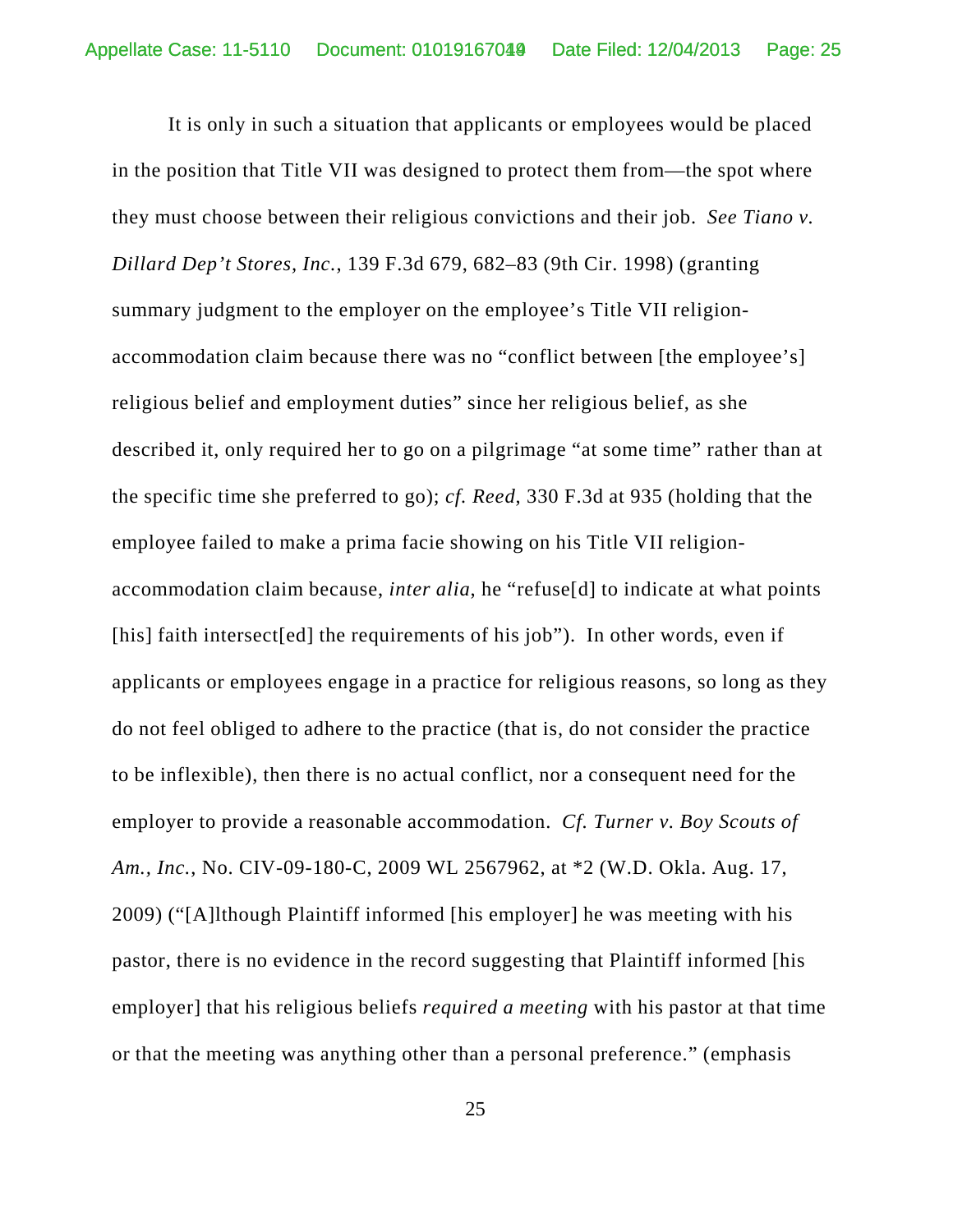added)).

Notably, however, the EEOC discourages employers from making inquiries in the first instance regarding the religious beliefs or practices of applicants (and presumably employees) because "an applicant's religious affiliation or beliefs . . . are generally viewed as non job-related and problematic under federal law." EEOC, *Pre-Employment Inquiries and Religious Affiliation or Beliefs* [hereinafter *EEOC Pre-Employment Inquiries*], *available at*

http://www.eeoc.gov/laws/practices/inquiries\_religious.cfm; *see also Prise v. Alderwoods Grp., Inc.*, 657 F. Supp. 2d 564, 597 (W.D. Pa. 2009) (noting that questioning applicants concerning their religious beliefs could, "under some circumstances, permit an inference to be drawn that an employer engaged in improper religion-based discrimination"); EEOC, *Best Practices for Eradicating Religious Discrimination in the Workplace* [hereinafter *EEOC Best Practices*], *available at* http://www.eeoc.gov/policy/docs/best\_practices\_religion.html ("In conducting job interviews, employers can ensure nondiscriminatory treatment by . . . inquiring about matters directly related to the position in question."). Furthermore, in the religion-accommodation context, the EEOC has specifically cautioned employers to "avoid assumptions or stereotypes about what constitutes a religious belief or practice or what type of accommodation is appropriate." *EEOC Best Practices*, *supra*; *see id.* (noting that "[m]anagers and employees should be trained not to engage in stereotyping based on religious dress and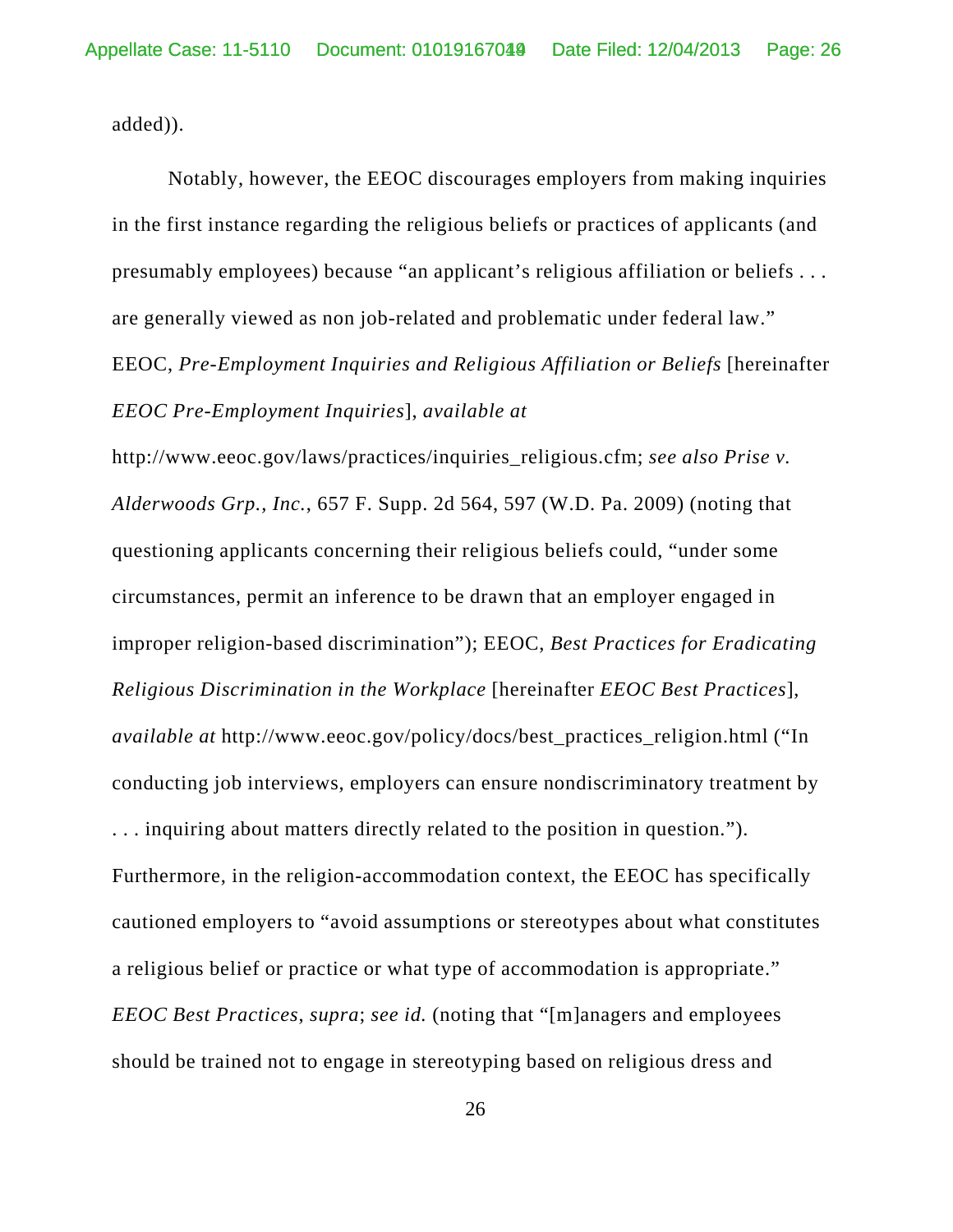grooming practices").

Thus, it is only *after* an employer is put on notice of the need for a religious accommodation that the EEOC's policy materials encourage it to actively engage in a dialogue with applicants or employees concerning their conflicting religious practice and possible accommodations that the employer might provide for it. *Cf.* Larson, *supra*, § 56.05, at 56-21 ("Indeed, it would seem unreasonable to require an employer to accommodate the religious practices of an employee when the employer is *unaware* of the *need* to do so." (emphases added)). In this regard, the EEOC has counseled: "Once the employer becomes aware of the employee's religious conflict, the employer should obtain promptly whatever additional information is needed to determine whether an accommodation is available that would eliminate the religious conflict without posing an undue hardship on the operation of the employer's business." EEOC Compliance Manual § 12-IV(A)(2); *see Thomas*, 225 F.3d at 1155 (noting that religious accommodation "involves an interactive process that requires participation by both the employer and the employee"); *EEOC Q & A*, *supra* (commenting that "once on notice that a religious accommodation is needed" an employer is obliged under Title VII "to reasonably accommodate an employee"); *EEOC Best Practices*, *supra* (noting among "[e]mployer [b]est [p]ractices" that "[m]anagers and supervisors should be trained to consider alternative[,] available accommodations if the particular accommodation *requested* would pose an undue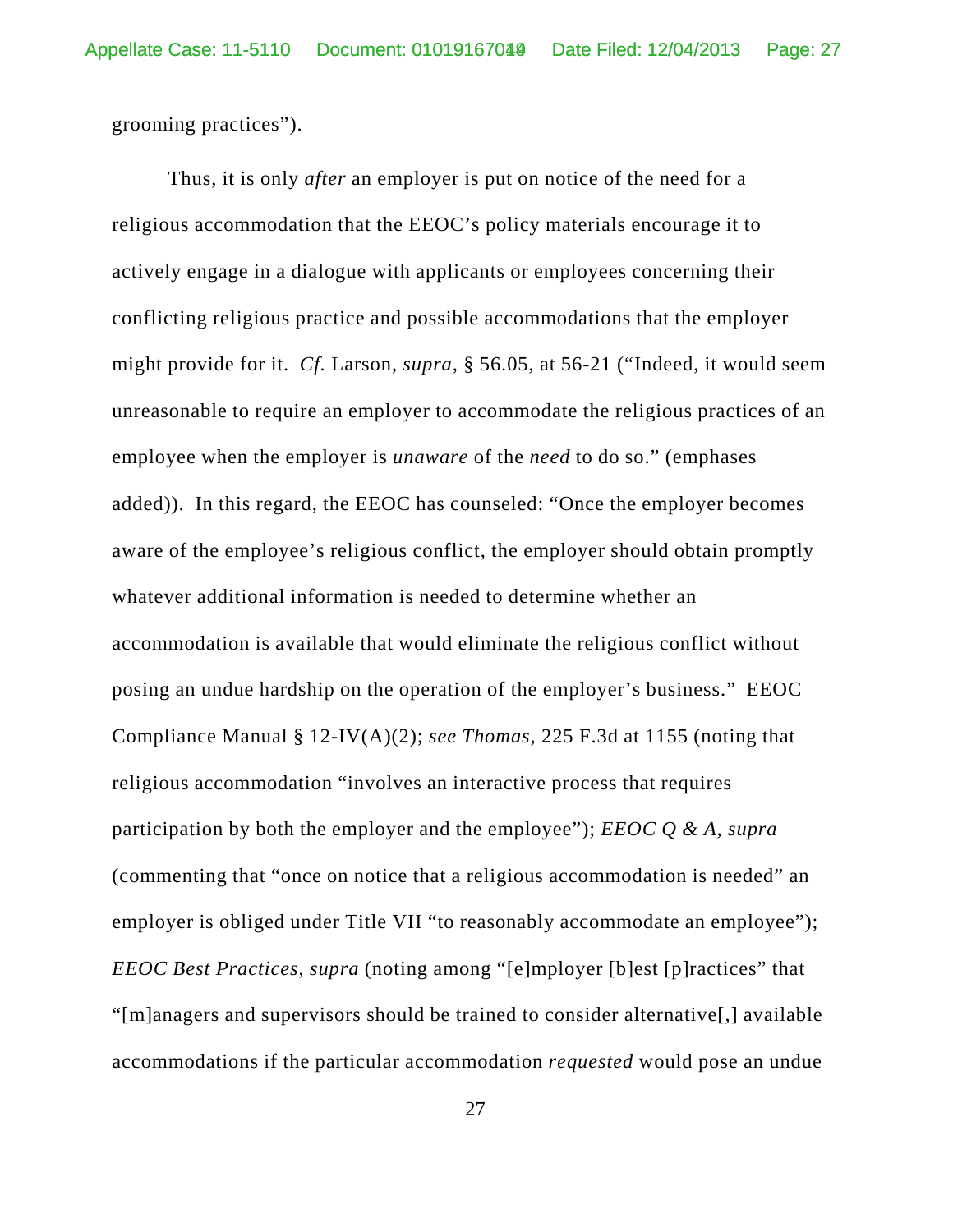hardship" (emphasis added)); *see also EEOC Q & A*, *supra* ("[I]f the employer has a bona fide doubt about the basis for the accommodation request, it is entitled to make a limited inquiry into the facts and circumstances of the employee's claim that the belief or practice at issue is religious and sincerely held, and gives rise to the need for the accommodation.").

#### **3**

 In religion-accommodation cases, we apply a version of *McDonnell Douglas*'s burden-shifting approach. *See Thomas*, 225 F.3d at 1155; *see also Dixon v. Hallmark Cos.*, 627 F.3d 849, 855 (11th Cir. 2010). Specifically, to survive summary judgment on such a claim, "the employee initially bears the burden of production with respect to a prima facie case." *Thomas*, 225 F.3d at 1155. The prima facie case requires the employee to "show that (1) he or she had a bona fide religious belief that conflicts with an employment requirement; (2) he or she *informed his or her employer of this belief*; and (3) he or she was fired [or not hired] for failure to comply with the conflicting employment requirement." *Id.* (emphasis added); *accord Dixon*, 627 F.3d at 855.

If the employee makes out a prima facie case, "[t]he burden then shifts to the employer to (1) conclusively rebut one or more elements of the . . . prima facie case, (2) show that it offered a reasonable accommodation, or (3) show that it was unable reasonably to accommodate the employee's religious needs without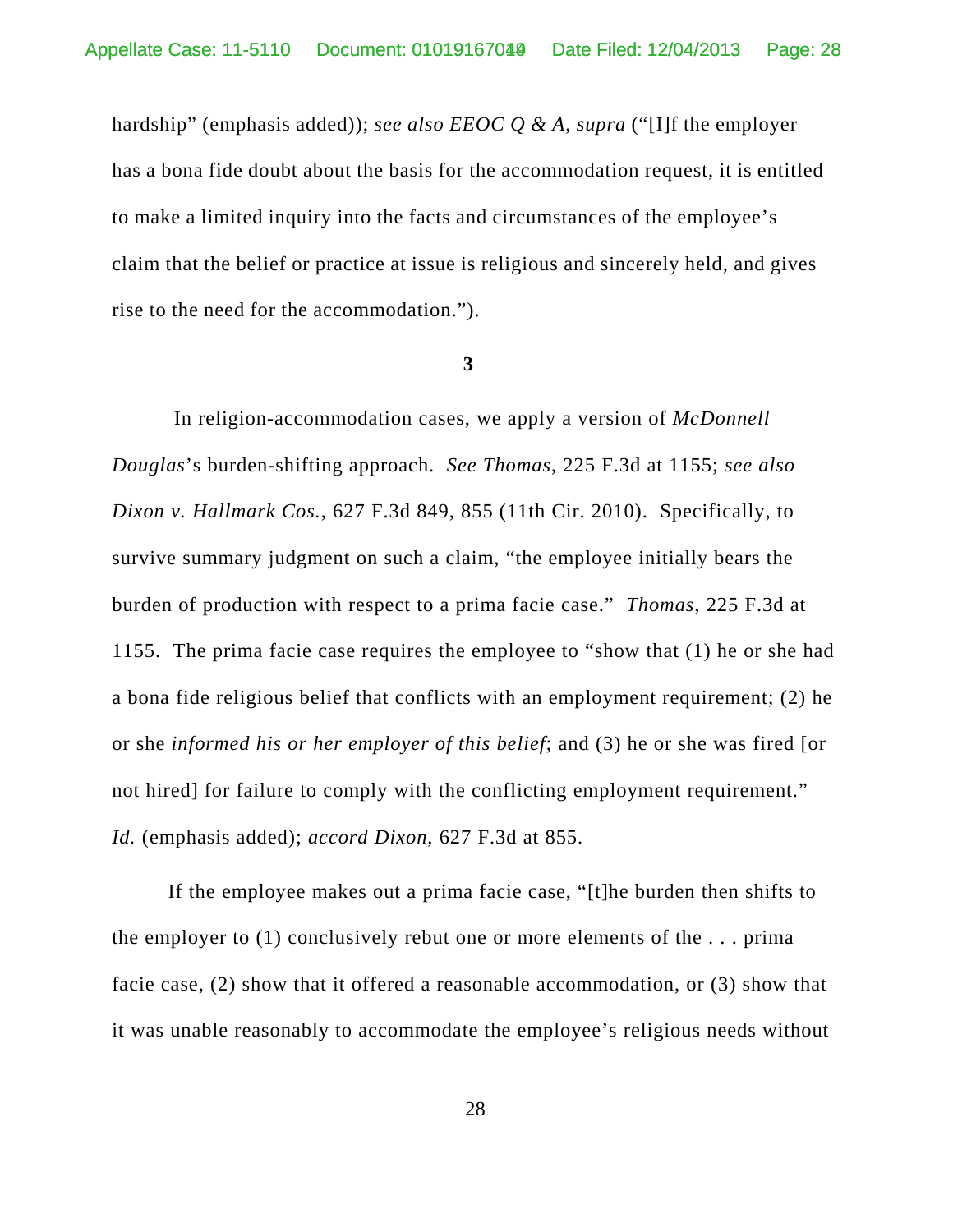undue hardship." *Thomas*, 225 F.3d at 1156 (footnote omitted). An accommodation is not reasonable if it would require the employer "to bear more than a de minimis cost." *Trans World Airlines*, 432 U.S. at 84; *see Bruff v. N. Miss. Health Servs., Inc.*, 244 F.3d 495, 500 (5th Cir. 2001); *Lee v. ABF Freight Sys., Inc.*, 22 F.3d 1019, 1023 (10th Cir. 1994); *Toledo v. Nobel-Sysco, Inc.*, 892 F.2d 1481, 1492 (10th Cir. 1989). And, "if an employer has provided a reasonable accommodation, we need not examine whether alternative accommodations not offered would have resulted in undue hardship." *EEOC v. Firestone Fibers & Textiles Co.*, 515 F.3d 307, 312 (4th Cir. 2008); *see Thomas*, 225 F.3d at 1156 n.7 ("The employer does not have to demonstrate that the particular accommodation requested by the employee would result in an undue hardship.").

We conclude that Abercrombie is entitled to summary judgment because the EEOC cannot establish the second element of its prima facie case. As discussed below, under the controlling law, the EEOC cannot establish this element because there is no genuine dispute of material fact that Ms. Elauf never informed Abercrombie before its hiring decision that her practice of wearing a hijab was based upon her religious beliefs and that she needed an accommodation for that practice, due to a conflict between it and Abercrombie's clothing policy.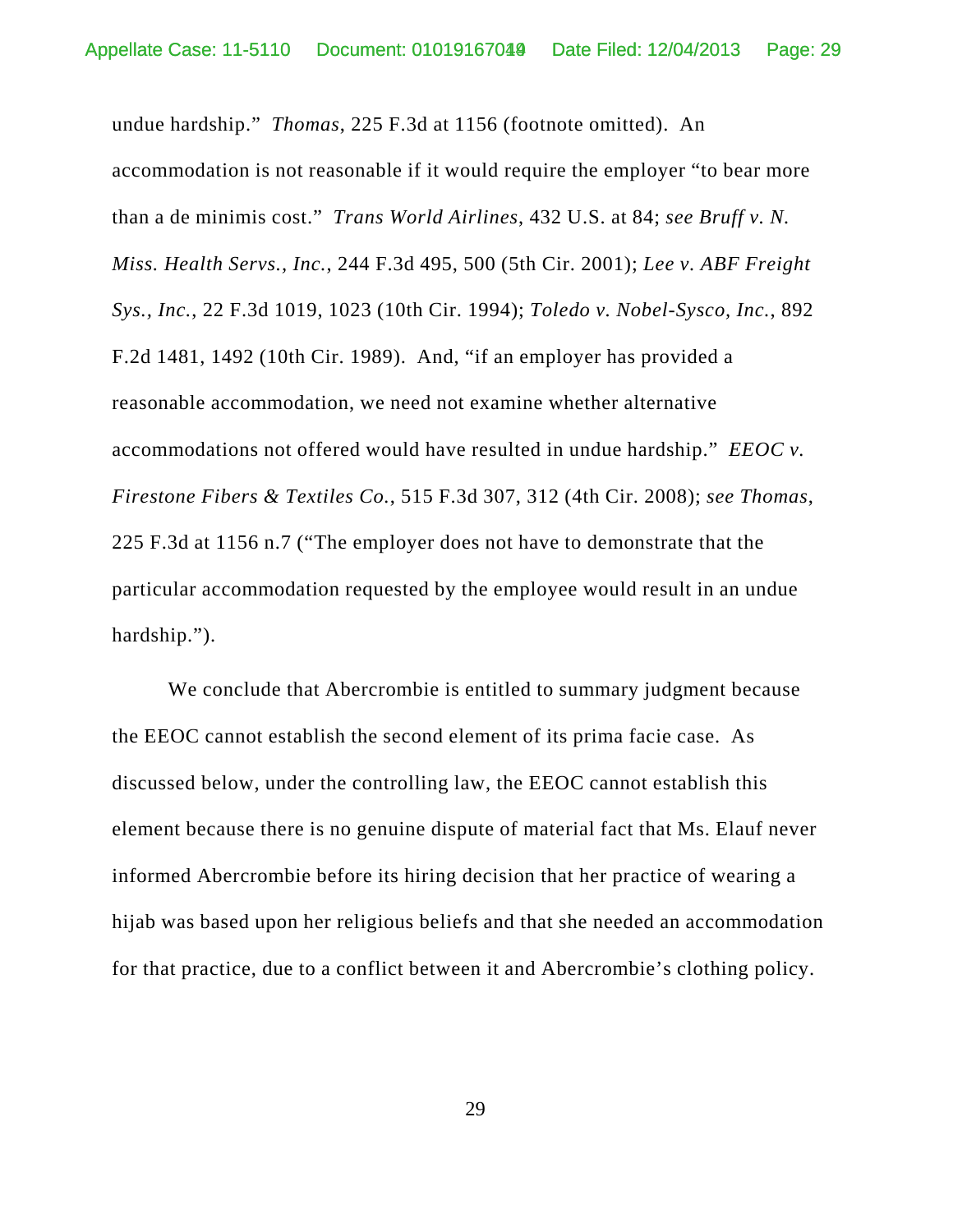**C**

In reaching our conclusion that Abercrombie is entitled to summary judgment, we resolve a question vigorously contested by the parties: specifically, whether, in order to establish a prima facie case under Title VII's religionaccommodation theory, a plaintiff ordinarily must establish that he or she initially informed the employer that the plaintiff adheres to a particular practice for religious reasons and that he or she needs an accommodation for that practice, due to a conflict between the practice and the employer's neutral work rule. We answer that question in the affirmative. Consequently, because Ms. Elauf did not inform Abercrombie prior to its hiring decision that she engaged in the conflicting practice of wearing a hijab for religious reasons and that she needed an accommodation for it, the EEOC cannot establish its prima facie case.

Our conclusion naturally rests, first, on our own express articulation of the plaintiff's prima facie burden, which is bolstered by a similar linguistic formulation of that burden found in rulings of several of our sister circuits. Second, we are fortified in our conclusion because the concepts of religion and interactive accommodation—as they are given substance in the Title VII context—virtually oblige us, as a logical matter, to insist that ordinarily the applicant or employee must initially provide the employer with explicit notice of the conflicting religious practice and the need for an accommodation for it, in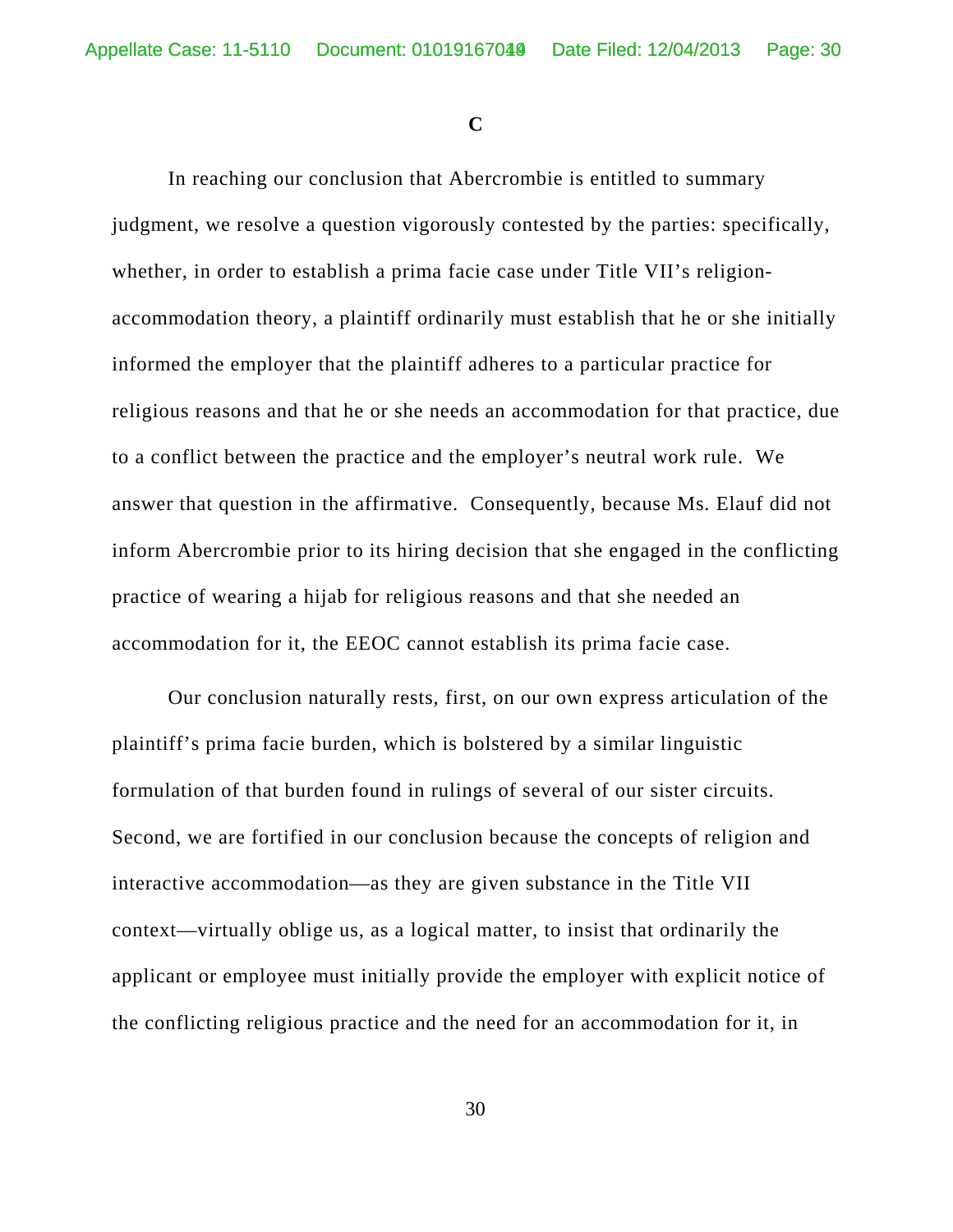order to have an actionable claim for denial of such an accommodation. Third, we discern support for our conclusion in the plain terms of the EEOC's own regulatory pronouncements on the notice obligations of applicants or employees in the religion-accommodation setting. Lastly, we are bolstered in our position by the fact that our reading of the statute's notice requirement is entirely consistent with the approach toward notice that the courts have taken, for purposes of assessing an employer's duty to accommodate, in the undisputedly analogous context of disability discrimination under the Americans with Disabilities Act ("ADA"), 42 U.S.C. §§ 12101–12213.

The EEOC has vigorously contested this possible outcome. As the district court put it, "The EEOC urges a less restrictive approach, asserting that although Abercrombie is required to have had notice that Elauf needed an accommodation, the notice need not have been strictly in the form of Elauf verbally requesting such an accommodation." Aplt. App. at 580. More specifically, the EEOC has succinctly made the point before us: "The employer's obligation is to attempt reasonable accommodation (where no undue hardship would result) when it has notice—be it from an affirmative statement by the individual, *or some other source*—of an individual's religious belief that conflicts with a work requirement." Aplee. Br. at 41 (emphasis added); *see also id.* at 32–33 ("[W]hen the facts indicate that notice of an individual's religious belief was provided by some means other than the individual affirmatively 'informing' the employer of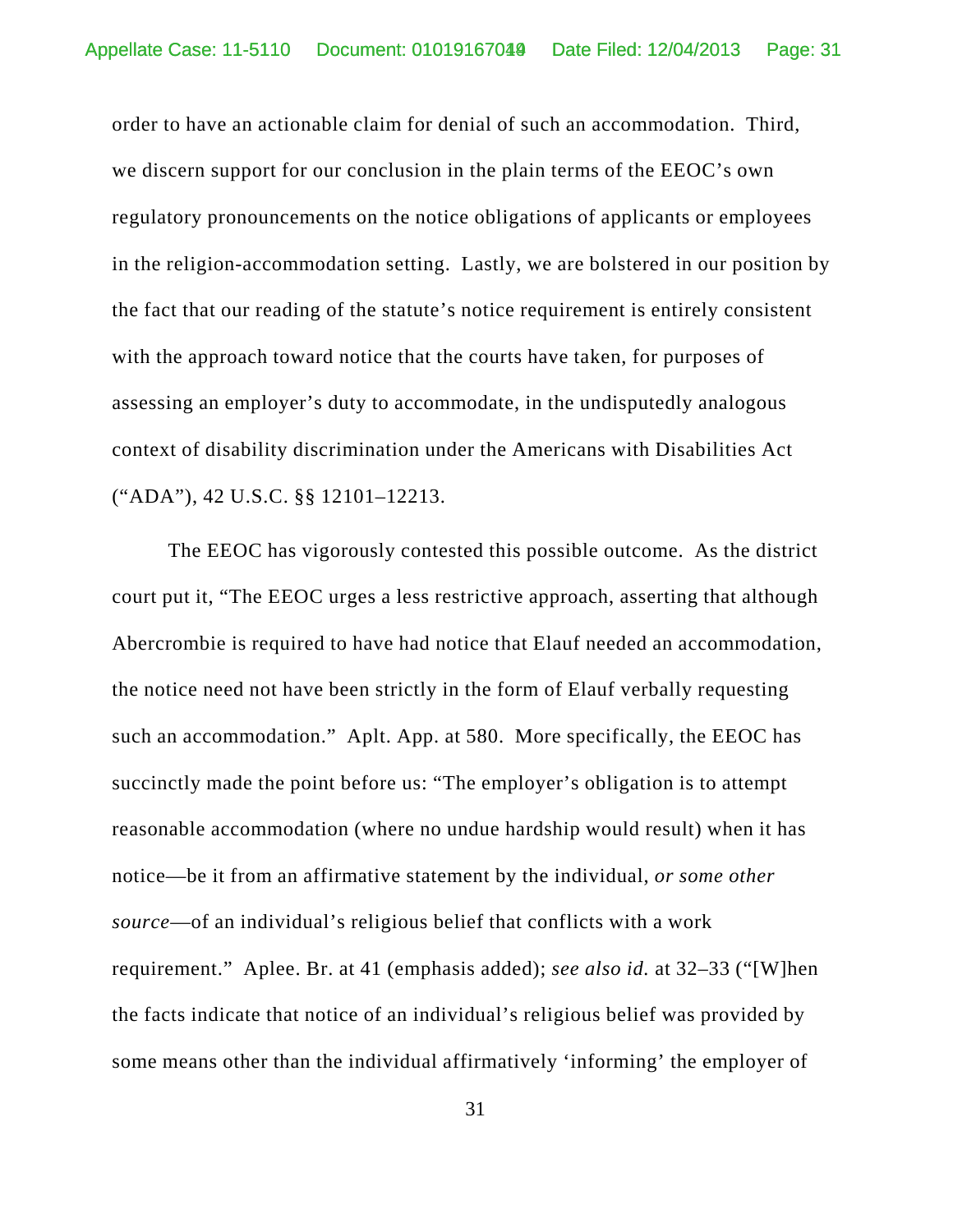the belief, the prima facie notice requirement should be flexibly interpreted to conform to such factual situations."). For the reasons discussed below, we are unpersuaded by the EEOC's position.

**1**

### **a**

First of all, we construe our precedent (by its plain terms) as placing the burden on applicants or employees to initially inform employers of the religious nature of their conflicting practice and of the need for an accommodation. *See, e.g.*, *Thomas*, 225 F.3d at 1155 (noting that the employee (or prospective employee) must establish that "he or she informed his or her employer of this [religious] belief" that conflicts with the employer's work requirement); *accord Toledo*, 892 F.2d at 1486.

Insofar as the plain language of our precedent leaves room for doubt on the question, construing it to require the applicant or employee to initially inform the employer of the conflicting religious practice and the need for an accommodation aligns our court with a substantial body of circuit precedent that we find persuasive. *See, e.g.*, *Wilkerson v. New Media Tech. Charter Sch. Inc.*, 522 F.3d 315, 319 (3d Cir. 2008) (outlining a prima facie showing that obliges the employee to demonstrate that "she told the employer about the conflict" between her religious belief and the employer's work rule); *Reed*, 330 F.3d at 935 ("Title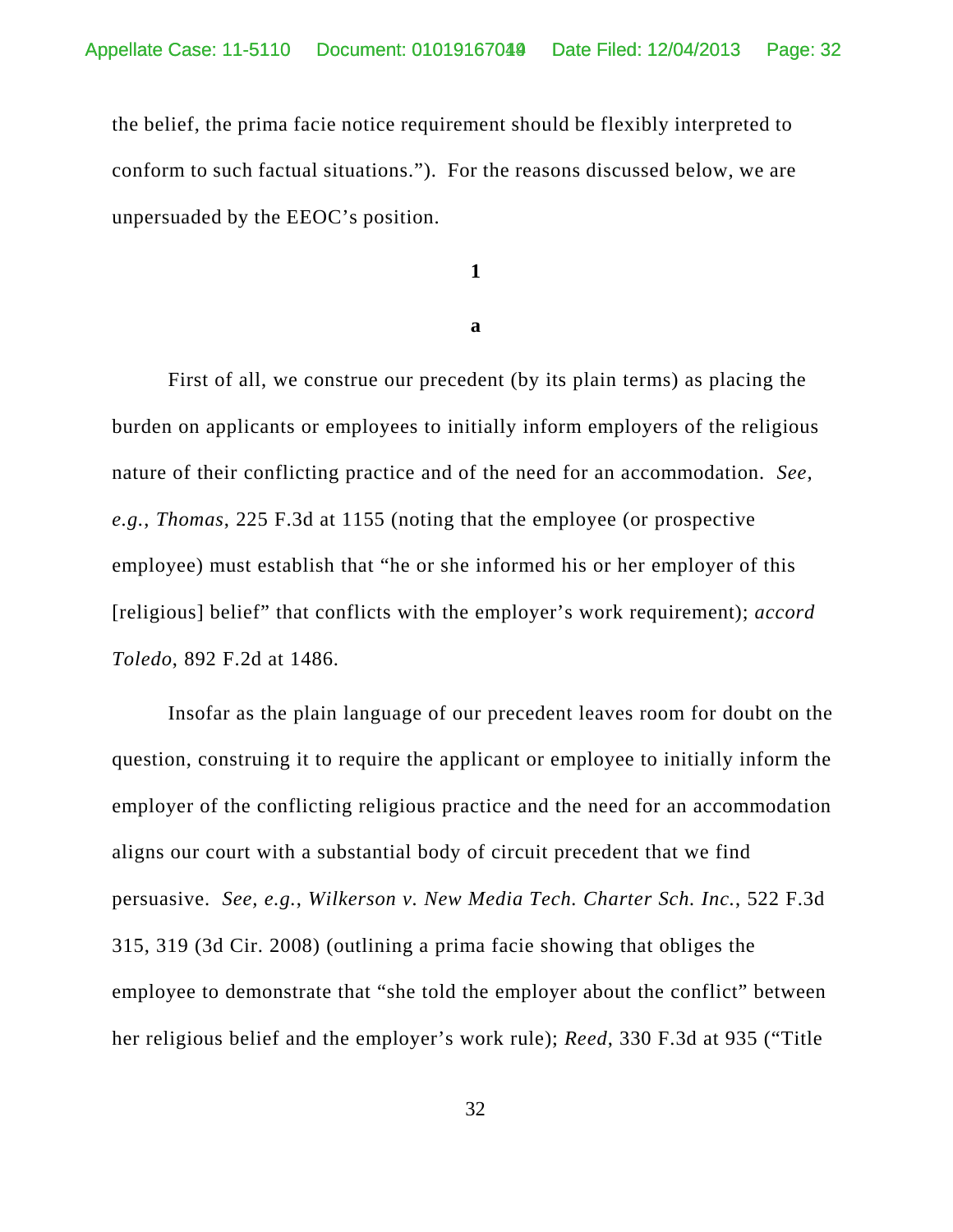VII imposes a duty on the employer but also a reciprocal duty on the employee to give fair warning of the employment practices that will interfere with his religion and that he therefore wants waived or adjusted."); *Chalmers*, 101 F.3d at 1019 ("As [the plaintiff] recognizes, a prima facie case under the accommodation theory requires evidence that she informed her employer that her religious needs conflicted with an employment requirement and asked the employer to accommodate her religious needs."); *Johnson v. Angelica Uniform Grp., Inc.*, 762 F.2d 671, 673 (8th Cir. 1985) (noting that under the second element of the religion-accommodation prima facie case, the plaintiff must establish that "he has informed his employer about the conflict" between his religious belief and the employer's work requirement); *cf. Xodus v. Wackenhut Corp.*, 619 F.3d 683, 685 (7th Cir. 2010) (noting that the plaintiff "had to prove" during a bench trial "that he brought his religious practice to the company's attention"). And our view of the notice requirement also has been endorsed by respected secondary authority. *See* Larson, *supra*, § 55.01, at 55-3 ("One must begin with the well-known *McDonnell Douglas* description of the plaintiff's prima facie case, though, with religious discrimination, an important addition to the prima facie case is *the requirement* that the plaintiff communicate his or her bona fide religious belief to the employer." (emphasis added) (footnote omitted)); *id.* § 56.05, at 56-21 ("Note that in establishing a prima facie case an employee is required to notify an employer of the need for accommodation.").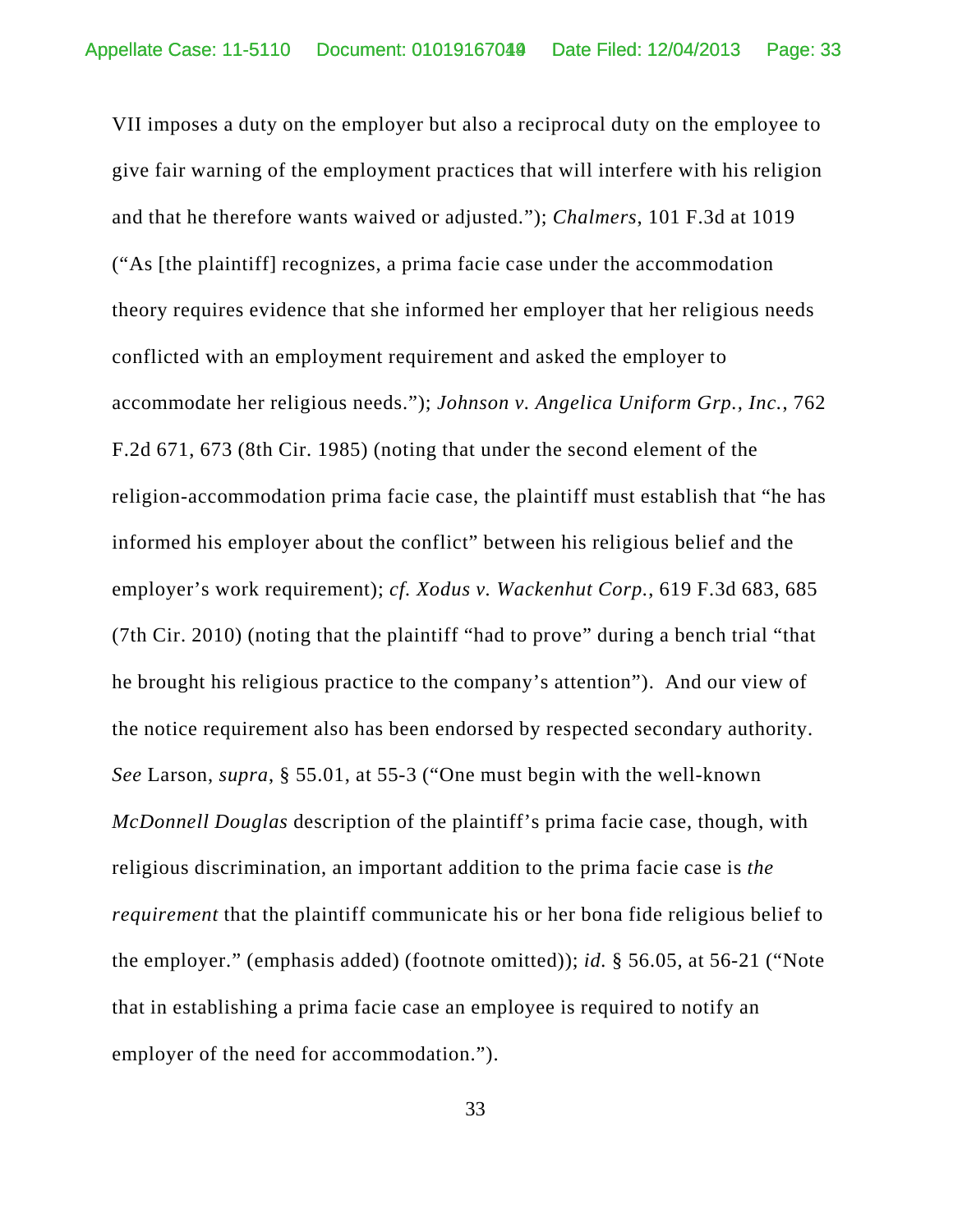**b**

The EEOC seeks to escape the effect of our decisions in *Toledo* and *Thomas*—which, on their face, seem to require an employee (or prospective employee) to establish that "he or she informed his or her employer of this [religious] belief" that conflicts with the employer's work requirement. *Thomas*, 225 F.3d at 1155; *accord Toledo*, 892 F.2d at 1486. The EEOC maintains that these cases "did not address whether the only permissible source of the employer's awareness of the subject religious belief was the employee or applicant herself." Aplee. Br. at 36–37; *see id.* at 36 ("In *Thomas* this Court was *not* faced with the question of whether to establish a prima facie case, the plaintiff had to produce evidence that the employer's awareness of her religious belief came from her and not some other source."). The district court agreed that our precedent, and notably *Thomas*, did not resolve this notice question. *See* Aplt. App. at 580 (citing *Thomas* and noting that "the Tenth Circuit has not addressed the question of whether notice must be explicitly requested by the employee"). Even under the linguistic formulation of the second element of the prima facie case found in *Toledo* and *Thomas*, reasons the EEOC, "the critical fact is the *existence* of the notice itself, not *how* the employer came to have such notice." Aplee. Br. at 31.

As support for its broader view of the notice requirement, the EEOC relies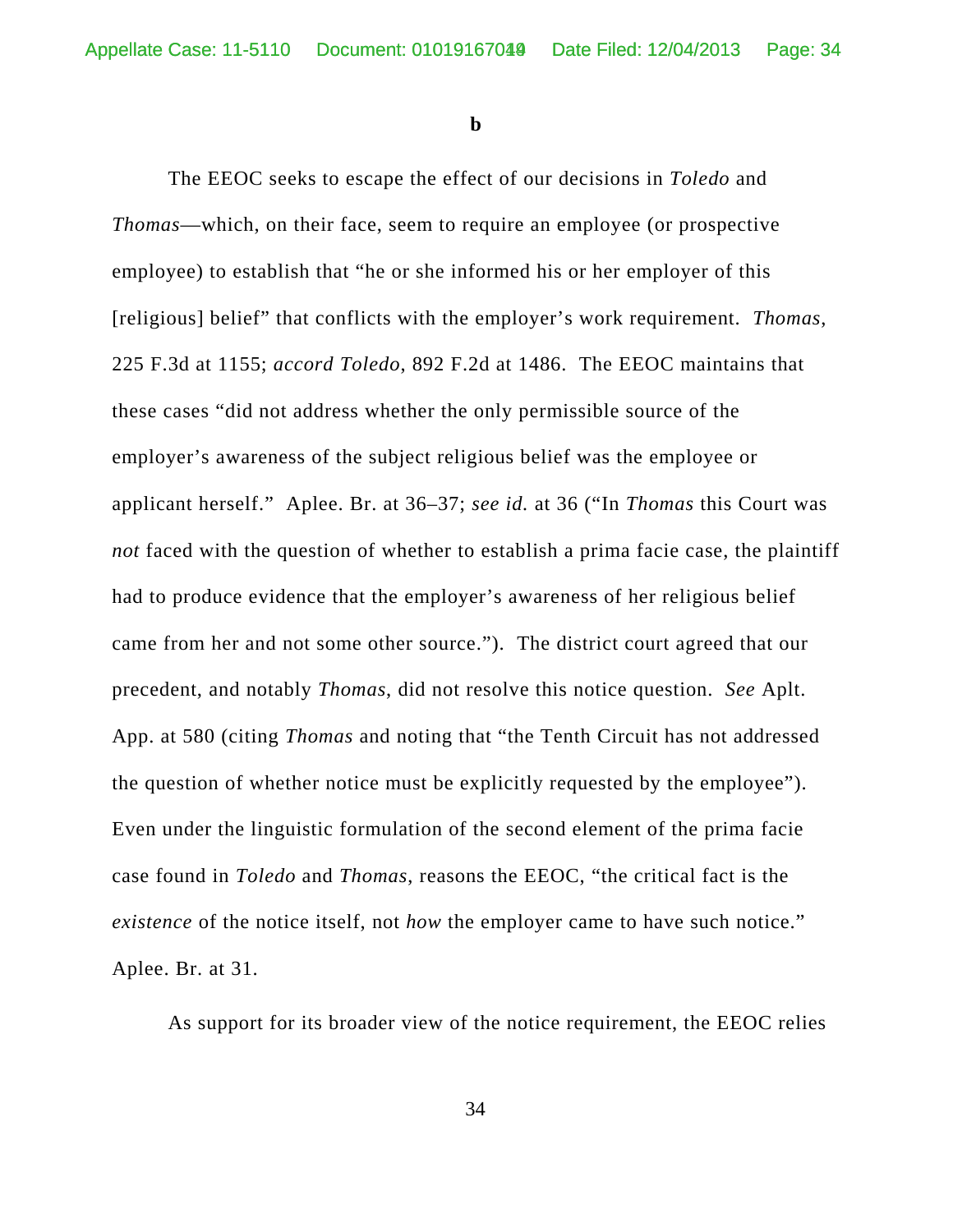on the Eleventh Circuit's decision in *Dixon*, 627 F.3d 849, and the district court's decision in *Hellinger v. Eckerd Corp.*, 67 F. Supp. 2d 1359 (S.D. Fla. 1999). *See* Aplee. Br. at 30–31. The district court in the instant case reached a similar conclusion regarding the notice requirement. *See* Aplt. App. at 581 ("[F]aced with the issue of whether the employee must explicitly request an accommodation or whether it is enough that the employer has notice [that] an accommodation is needed[,] the Tenth Circuit would likely opt for the latter choice." (footnote omitted)). In doing so, it cited the same authorities as the EEOC, and additional ones. *See id.* at 580–81 (citing, in addition, *Brown v. Polk Cnty.*, 61 F.3d 650, 654 (8th Cir. 1995) (en banc)); *Heller v. Ebb Auto Co.*, 8 F.3d 1433, 1439 (9th Cir. 1993)). However, as a general matter, we are not persuaded by the EEOC's position.

To begin, we are not convinced that we are at liberty to disregard the plain terms of our *Toledo* and *Thomas* decisions, which place the prima facie burden on the plaintiff to establish that the applicant or employee has initially informed the employer of the conflicting religious practice and the need for an accommodation. Moreover, even if the plain language of our precedent left the resolution of the question unclear, construing that language to require the applicant or employee to initially inform the employer of the conflicting religious practice and the need for accommodation aligns our court with a substantial body of circuit precedent. And, for the reasons that we explicate in Part II.C.2–4, *infra*, we believe that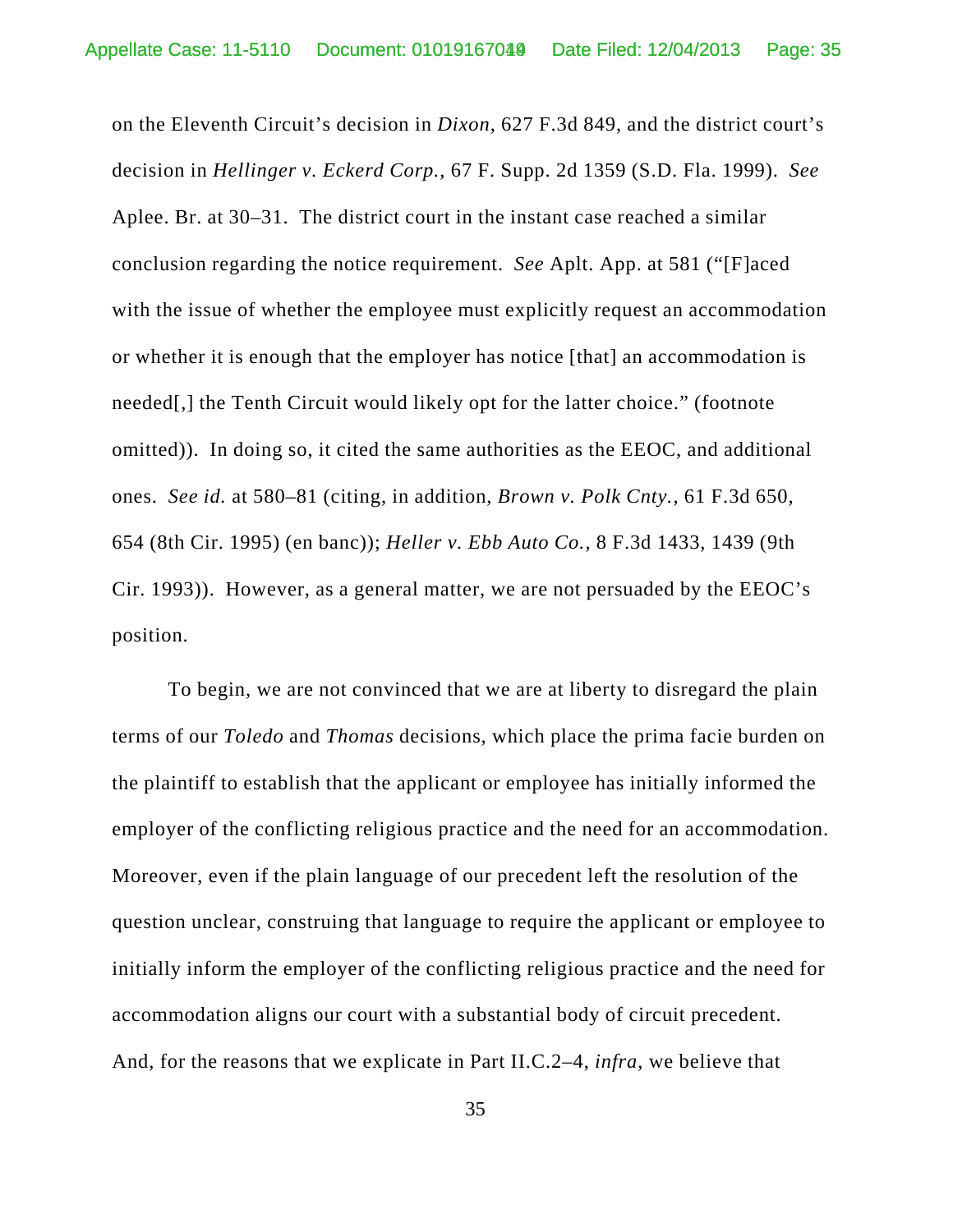these authorities embody the sounder legal view.

Furthermore, even were we to assume that *Toledo* and *Thomas* would permit a plaintiff to establish a prima facie case without demonstrating that the applicant or employee was the source of the employer's notice of the need for a religious accommodation, the EEOC could not prevail here. That is because such notice would need to be based on an employer's particularized, *actual* knowledge of the key facts that trigger its duty to accommodate. And, as explicated below, there is no genuine dispute of material fact that no Abercrombie agent responsible for, or involved in, the hiring process had such *actual* knowledge—*from any source*—that Ms. Elauf's practice of wearing a hijab stemmed from her religious beliefs and that she needed an accommodation for it.<sup>8</sup>

<sup>&</sup>lt;sup>8</sup> Under Title VII, an employer is defined to include "any agent," 42 U.S.C. § 2000e(b), and, in varying degrees, an employer may be held responsible for the conduct of its agents. *See, e.g.*, *Meritor Sav. Bank, FSB v. Vinson*, 477 U.S. 57, 72 (1986) ("We therefore decline the parties' invitation to issue a definitive rule on employer liability, but we do agree with the EEOC that Congress wanted courts to look to agency principles for guidance in this area."). In the Title VII disparate-treatment context, ordinarily the identity of the person acting as the employer's decision-maker in the particular employment decision is a significant fact—although not necessarily a determinative one. *See Zamora v. Elite Logistics, Inc.*, 478 F.3d 1160, 1166 (10th Cir. 2007) (en banc) ("In determining whether the proffered reason for a decision was pretextual, we examine the facts as they appear *to the person making the decision*." (quoting *Watts v. City of Norman*, 270 F.3d 1288, 1295 (10th Cir. 2001)) (internal quotation marks omitted)); *EEOC v. BCI Coca-Cola Bottling Co.*, 450 F.3d 476, 484 (10th Cir. 2006) ("In the employment discrimination context, 'cat's paw' refers to a situation in which a biased subordinate, who *lacks decisionmaking power*, uses the formal decisionmaker as a dupe in a deliberate scheme to trigger (continued...)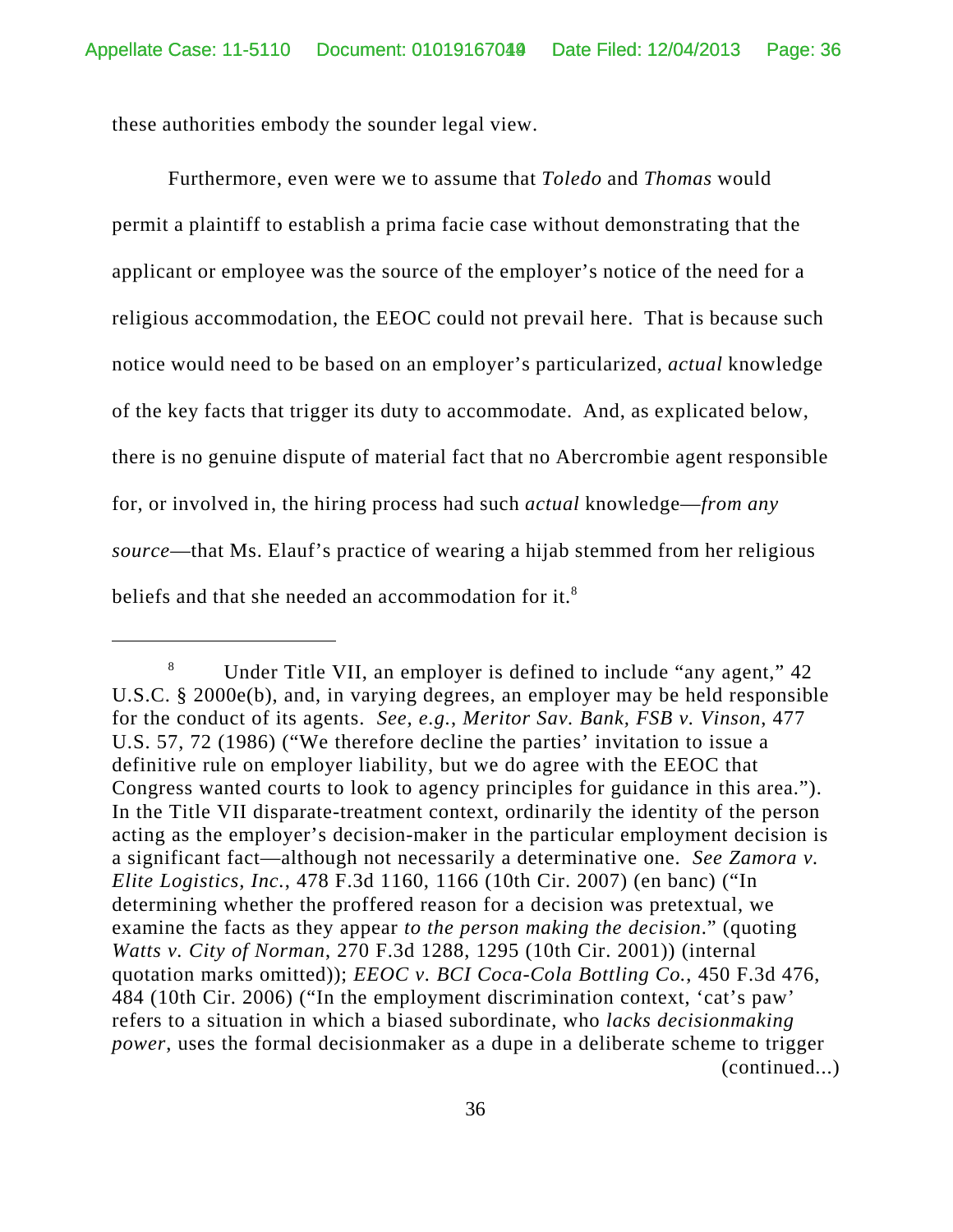The authorities that the EEOC and the district court have relied upon

clearly have predicated their notice holdings on the employer's particularized,

<sup>8</sup> (...continued)

a discriminatory employment action." (emphasis added)); *cf. Conroy v. Vilsack*, 707 F.3d 1163, 1173 n.3 (10th Cir. 2013) (noting that the plaintiff "does not articulate a cat's paw theory of liability"). The district court determined that Ms. Cooke "had responsibility for hiring decisions at the Abercrombie" store where Ms. Elauf sought employment. Aplt. App. at 581 n.11. Abercrombie argues to the contrary; it asserts that the decision-maker was Mr. Johnson, noting that "both Cooke and Johnson identified Johnson as the decision-maker." Aplt. Opening Br. at 16 n.7. In *Thomas*, we recognized that, although we employ the *McDonnell Douglas* framework in the religion-accommodation context—as we do in the disparate-treatment context—the nature of the inquiry is distinct. *See* 225 F.3d at 1155 n.6 (noting that "the burden-shifting mechanism" of *McDonnell Douglas* is employed "not to probe the subjective intent of the employer" but rather to permit courts in the summary judgment context to "determine whether the various parties have advanced sufficient evidence to meet their respective traditional burdens to prove or disprove the reasonableness of the accommodations offered or not offered" (quoting *Smith v. Midland Brake, Inc.*, 180 F.3d 1154, 1178 n.12 (10th Cir. 1999) (en banc)) (internal quotation marks omitted)). Whether the identity of the decision-maker is also a significant fact in the religion-accommodation context is a question that we need not endeavor to answer here. *Cf. Kimbro v. Atl. Richfield Co.*, 889 F.2d 869, 874 (9th Cir. 1989) (analyzing a Washington State disability statute requiring employers "to make a reasonable accommodation" and noting "we believe that the district court erred in finding that [the employer's] management's lack of personal knowledge of [the employee's] migraine condition insulates the company from liability; [the employer] was in fact on notice of [the employee's] condition as a result of [the employee's] supervisor's full awareness of his condition and thus must be held responsible for any failure to attempt a reasonable accommodation"). It is undisputed that Ms. Cooke and Mr. Johnson were agents of Abercrombie; that fact suffices for our purposes. If, as we demonstrate *infra*, there is no genuine dispute of material fact that no Abercrombie agent responsible for, or involved in, the hiring process—that is, Ms. Cooke and Mr. Johnson—possessed particularized, actual knowledge, from any source, that Ms. Elauf's practice of wearing a hijab stemmed from her religious beliefs and that she needed an accommodation for it, it ineluctably follows that no Abercrombie decision-maker (whether Ms. Cooke or Mr. Johnson, or both) possessed this requisite knowledge.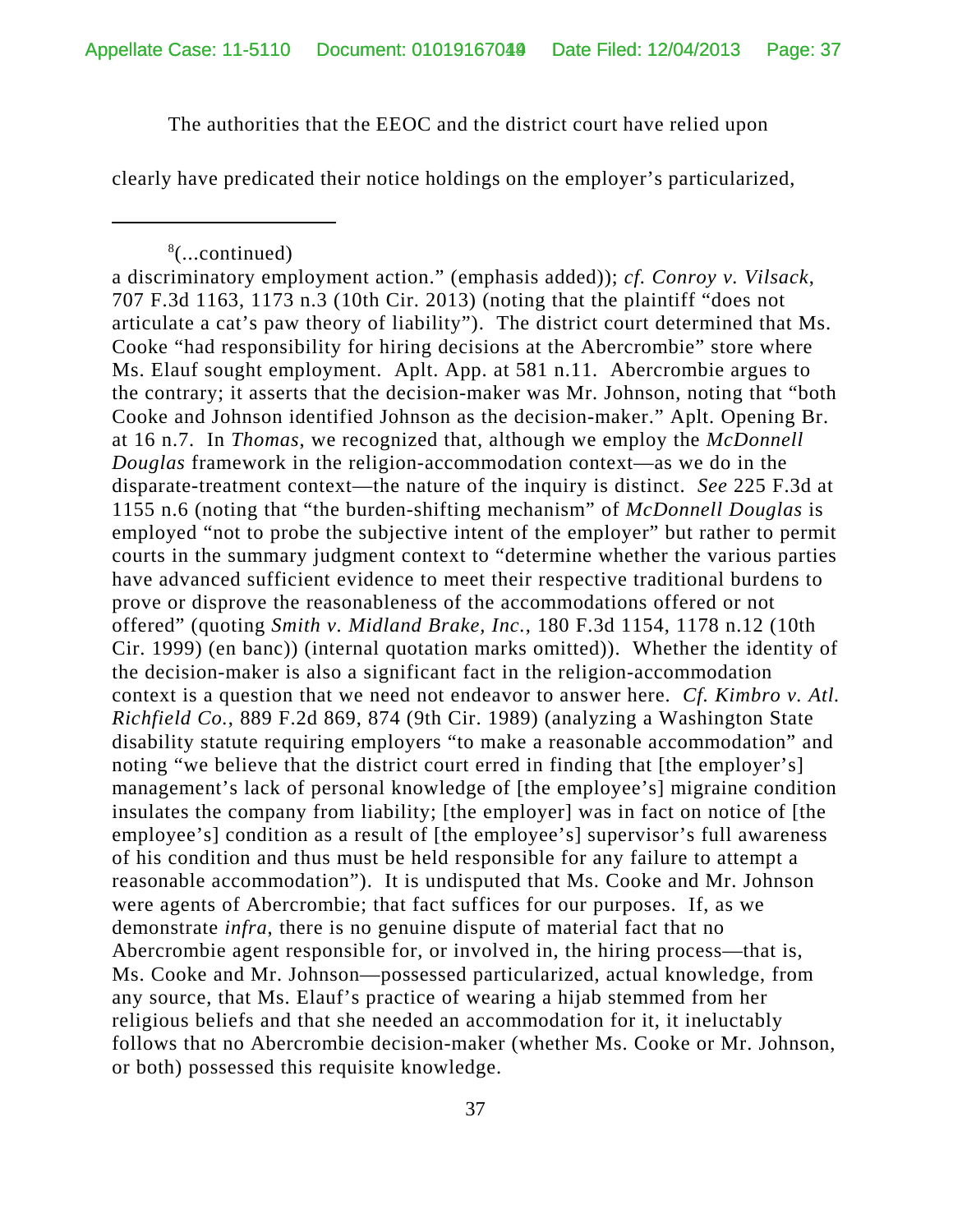actual knowledge. We need not (and do not) endorse their specific holdings and, in particular, their conclusions about how much actual knowledge is sufficient to put an employer on notice of the need to accommodate; yet, there is no doubt that these cases settled for nothing less than some significant measure of particularized, actual knowledge.

In *Dixon*, for example, the plaintiffs "presented evidence that they are sincere, committed Christians who oppose efforts to remove God from public places." 627 F.3d at 855. In rejecting the employer's contention that the plaintiffs had never advised them of their need for a religious accommodation, the Eleventh Circuit stated:

> [The employer] knew that the [plaintiffs] were dedicated Christians who had previously opposed policies prohibiting the public display of religious items. . . . [The employer] argues that the [plaintiffs] never expressly told [their supervisor] that they did not want to take down their artwork because they opposed efforts to remove God from public places. However, we conclude that if [the supervisor] was aware of the tension between her order and the [plaintiffs'] religious beliefs—and there is ample evidence that she was—her awareness would satisfy the second prong.

*Id.* at 855–56. In other words, in concluding that the plaintiffs had satisfied the second element of their prima facie case related to notice, the Eleventh Circuit determined that the employer had actual knowledge of the religious beliefs of the particular plaintiffs and of the actual conflict between those beliefs and the employer's work rules. As to the latter point, based upon the plaintiffs' prior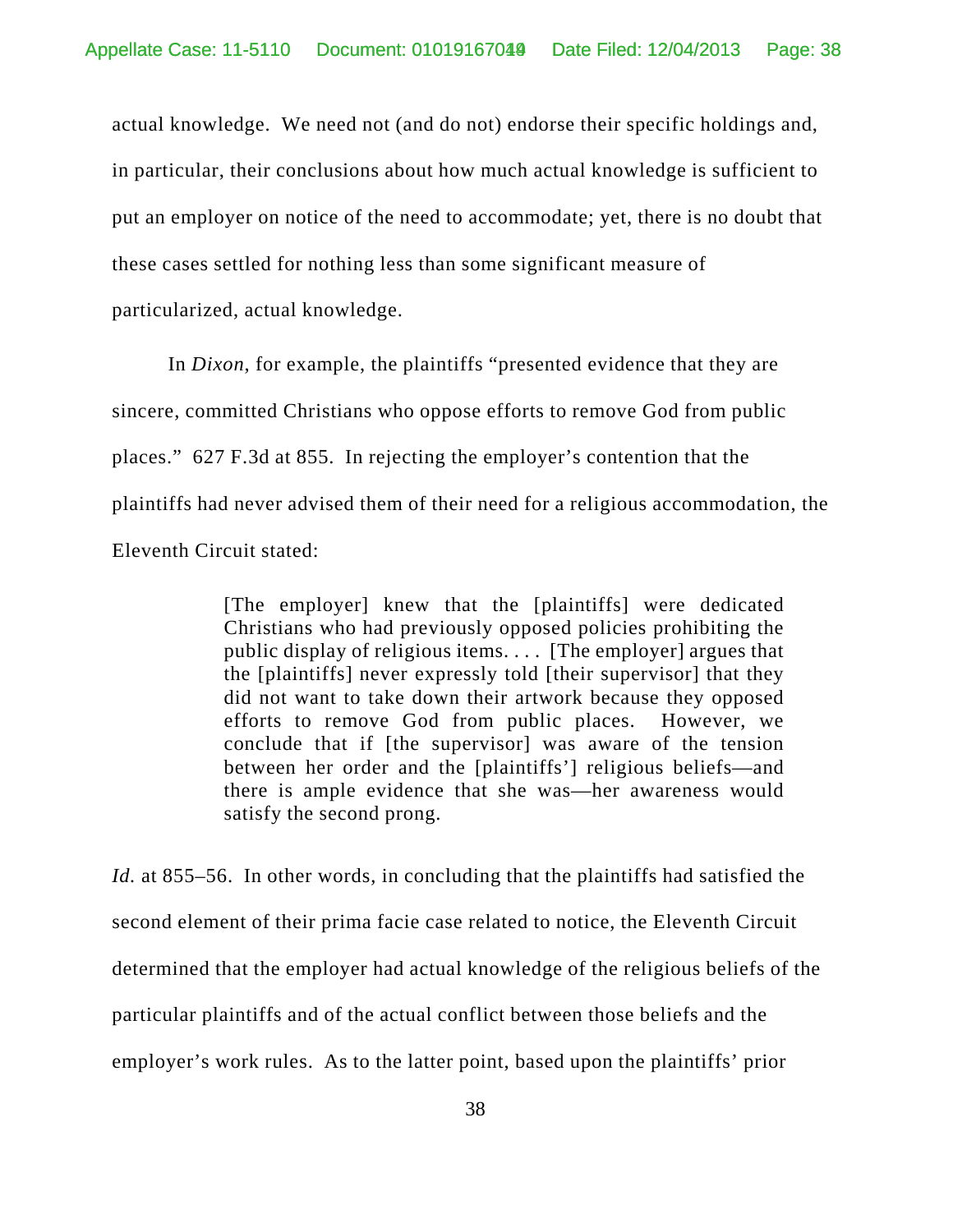affirmative and open opposition to the employer's policies regarding the display of religious items, the employer had actual knowledge that the plaintiffs' beliefs about the removal of God from public places were inflexible and not simply a personal preference.

The district court in *Hellinger* (the other case upon which the EEOC relies) put an even finer point on the actual-knowledge issue. The plaintiff there was "an Orthodox Jew" who "applied for a part-time position with [the employer] as a pharmacist." 67 F. Supp. 2d at 1361. "Although Plaintiff cannot sell condoms due to his religious beliefs, he did not list any religious restrictions on his application or make any request for an accommodation. Nor did he inform [the employer's hiring agent] about his religious beliefs or restrictions at the time he dropped off his application." *Id.* 

It was undisputed that the employer's hiring agent was "informed" by another of its employees, who was listed as "one of the Plaintiff's references," "that the Plaintiff refused to sell condoms due to his religious beliefs" and that the hiring agent, consequently, "decided not to pursue the Plaintiff's application for employment." *Id.* Nevertheless, the employer "argue[d] that the Plaintiff cannot establish a *prima facie* case of religious discrimination because the Plaintiff did not inform the Defendant of his religious restriction or his need for accommodation." *Id.* at 1360. The district court would have none of that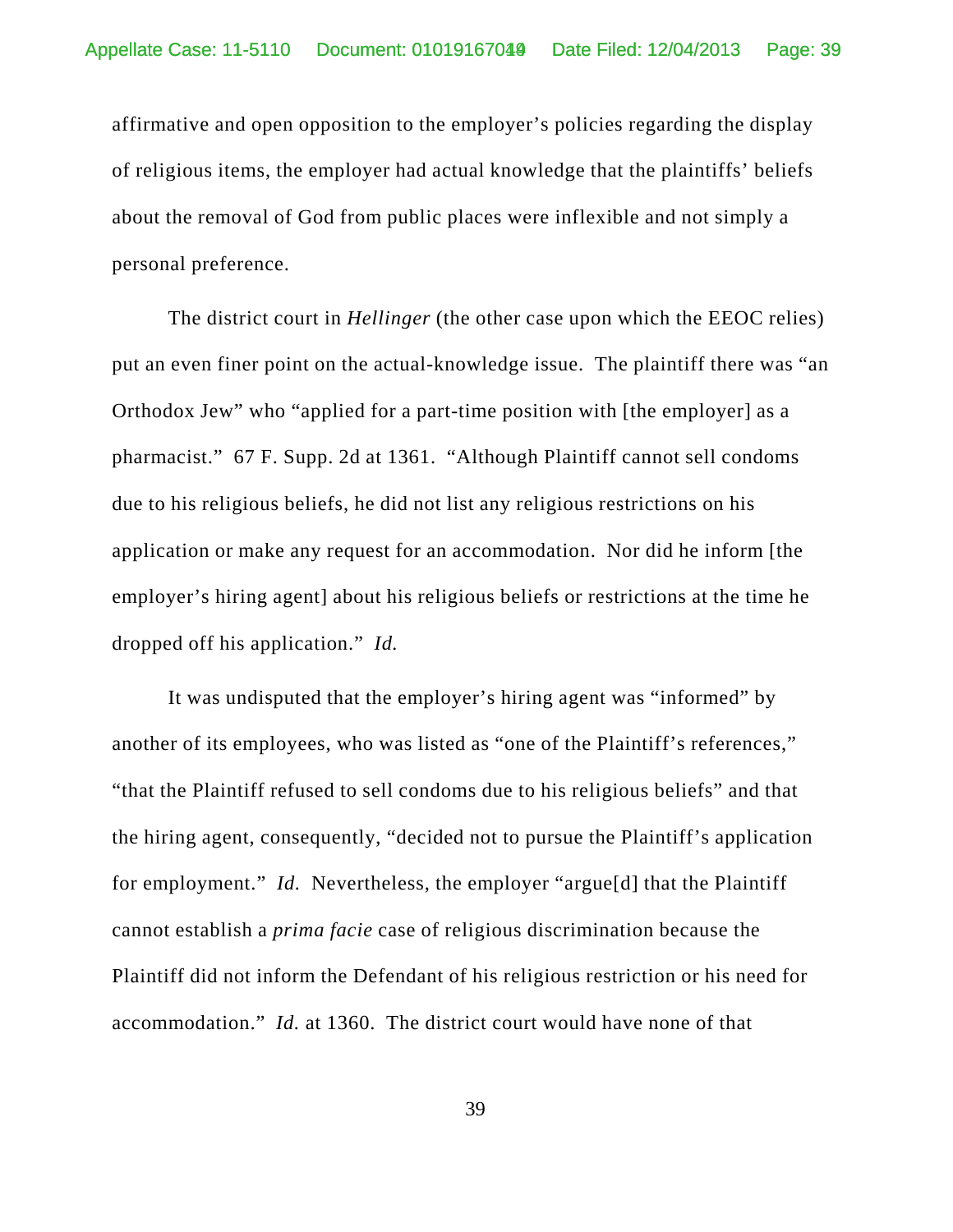argument. Although the district court cautioned that it was "not plac[ing] the burden of inquiry on the employer," *id.* at 1364, it held "that the Plaintiff sets forth a *prima facie* case of religious discrimination because [the employer] had actual knowledge of the Plaintiff's religious beliefs and decided not to pursue the Plaintiff's employment application based on that information," *id.* at 1360.

Furthermore, the additional authorities that the district court relied upon in the instant case are of the same or similar effect in that they insist on nothing less than the employer's particularized, actual knowledge to satisfy the second element of the prima facie case. *See Brown*, 61 F.3d at 654 ("[W]e reject the defendants' argument that because [the plaintiff] never explicitly asked for accommodation for his religious activities, he may not claim the protections of Title VII. . . . Because the first reprimand related directly to religious activities by [the plaintiff], we agree with the district court that the defendants were well aware of the potential for conflict between their expectations and [the plaintiff's] religious activities."); *Heller*, 8 F.3d at 1436, 1439 (holding that the plaintiff established the second element of his prima facie case for failure to accommodate his "religious practice of attending the ceremony in which his wife and children were converted to Judaism," where the plaintiff's supervisor "knew" that he was Jewish, "knew" that his "wife was studying for conversion," and "when [the plaintiff] requested the time off, he informed the [supervisor] why he needed to miss work").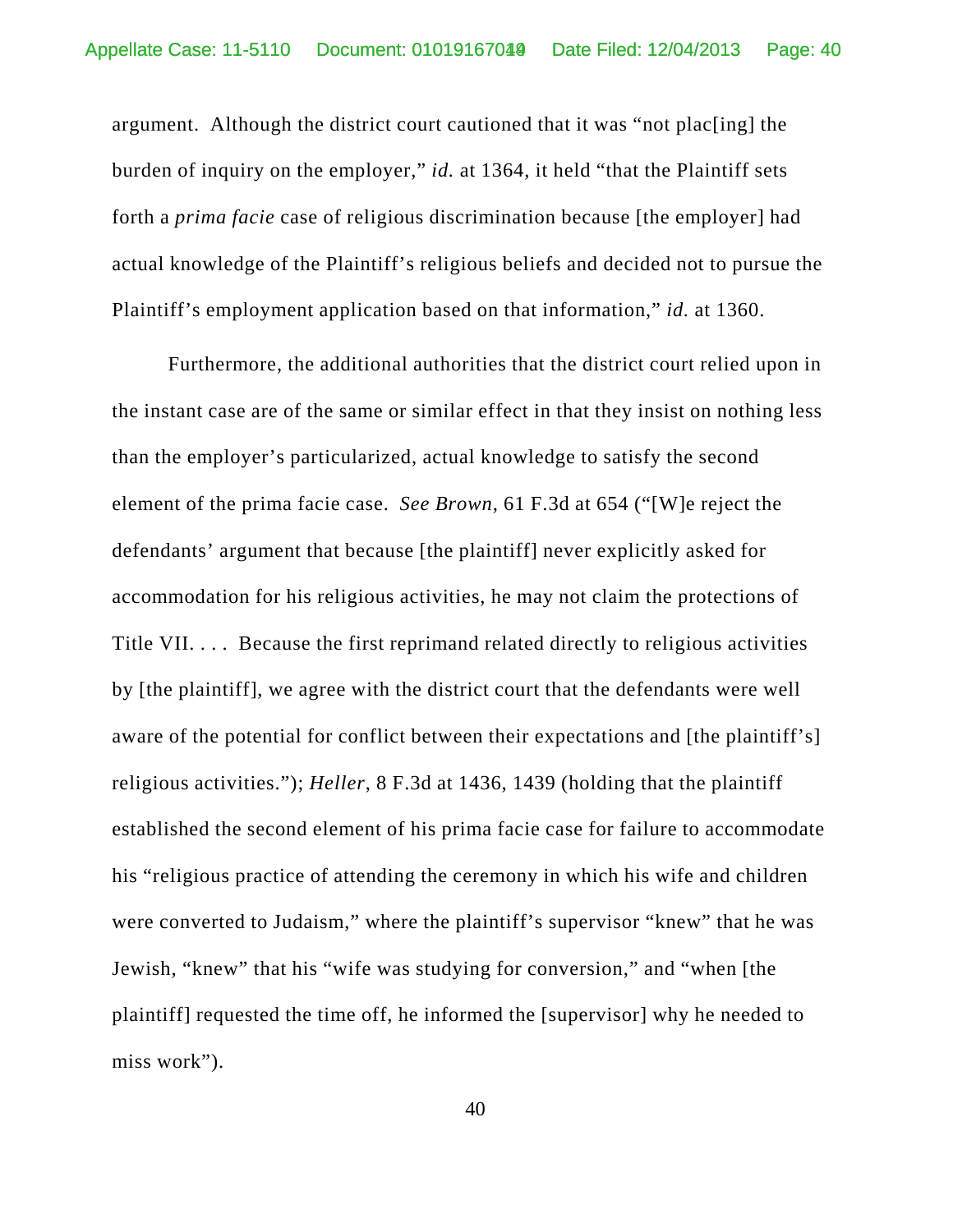In other words, even were we to assume that an employer may be put on notice from a source other than applicants or employees, that source would need to provide the employer with sufficient information such that the employer would have actual knowledge that the conflicting practice of the *particular* applicants or employees is based upon their religious beliefs and that they need an accommodation for it. Thus, even under this broader view of the notice requirement, a plaintiff—that is, an applicant or employee—should not be able to impose liability on an employer for failing to accommodate his or her religious practice on the ground that the employer should have guessed, surmised, or figured out from the surrounding circumstances, that the practice was based upon his or her religion and that the plaintiff needed an accommodation for it. Accordingly, even were we to adopt the EEOC's position, as supported by its authorities, the employer's notice would need to be based upon its particularized, actual knowledge of the key facts that trigger its duty to provide a reasonable religious accommodation—that is, based upon actual knowledge that the conflicting practice of the *particular* applicant or employee stems from his or her religion and that the applicant or employee needs an accommodation for it (because the practice is an inflexible one).

The EEOC cannot make this showing here: there is no genuine dispute of material fact that no Abercrombie agent responsible for, or involved in, the hiring process had particularized, actual knowledge—*from any source*—that Ms. Elauf's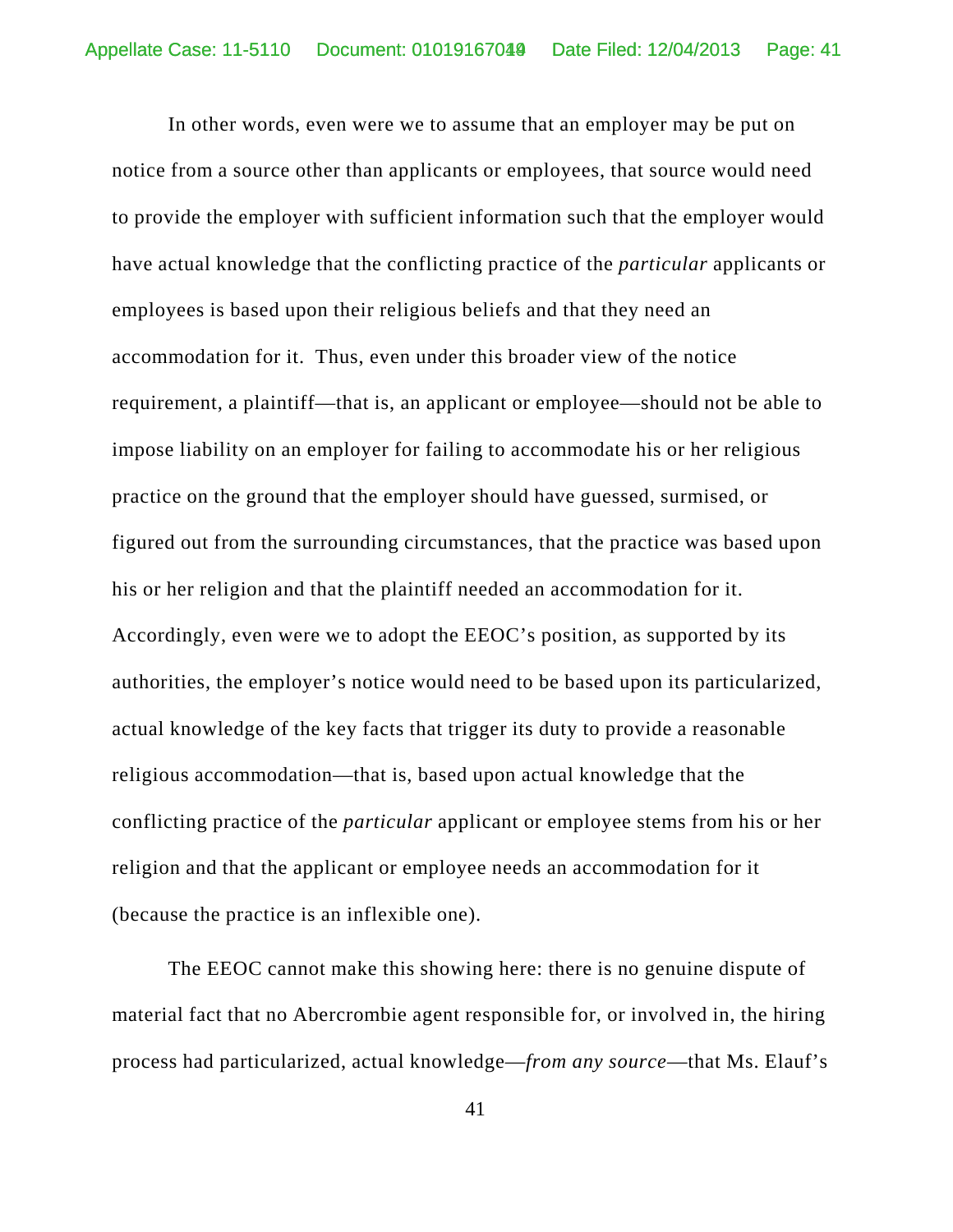practice of wearing a hijab stemmed from her religious beliefs and that she needed an accommodation for it. Therefore, the EEOC cannot prevail.

In particular, we conclude that the record offers absolutely no support for the district court's determination that Ms. "Cooke *knew* [that Ms. Elauf] wore the head scarf based on her religious belief." Aplt. App. at 581 (emphasis added). The EEOC also is clearly mistaken on this point. *See* Aplee. Br. at 46 ("It is uncontested that Cooke was aware of Elauf's religious belief and its conflict with the Look Policy  $\dots$  ."). At best, when viewed in the light most favorable to the EEOC, the record indicates that Ms. Cooke *assumed* that Ms. Elauf wore her hijab for religious reasons and felt religiously obliged to so—thus creating a conflict with Abercrombie's clothing policy.

More specifically, Ms. Cooke testified as follows: that she had seen Ms. Elauf wearing a headscarf prior to the interview, but "did not know" Ms. Elauf's religion, Aplt. App. at 365; that she "*assumed* that she was Muslim," *id.* (emphasis added), and "*figured* that was the religious reason why she wore her head scarf," Aplee. Supp. App. at 48 (emphasis added), and she assumed that, if Ms Elauf were hired by Abercrombie as a Model, she would continue to wear her headscarf, *see id.* at 46 (answering "Yes, I did." to the question, "And you assumed if [Ms. Elauf] worked at Abercrombie, she would still be wearing [a headscarf]?").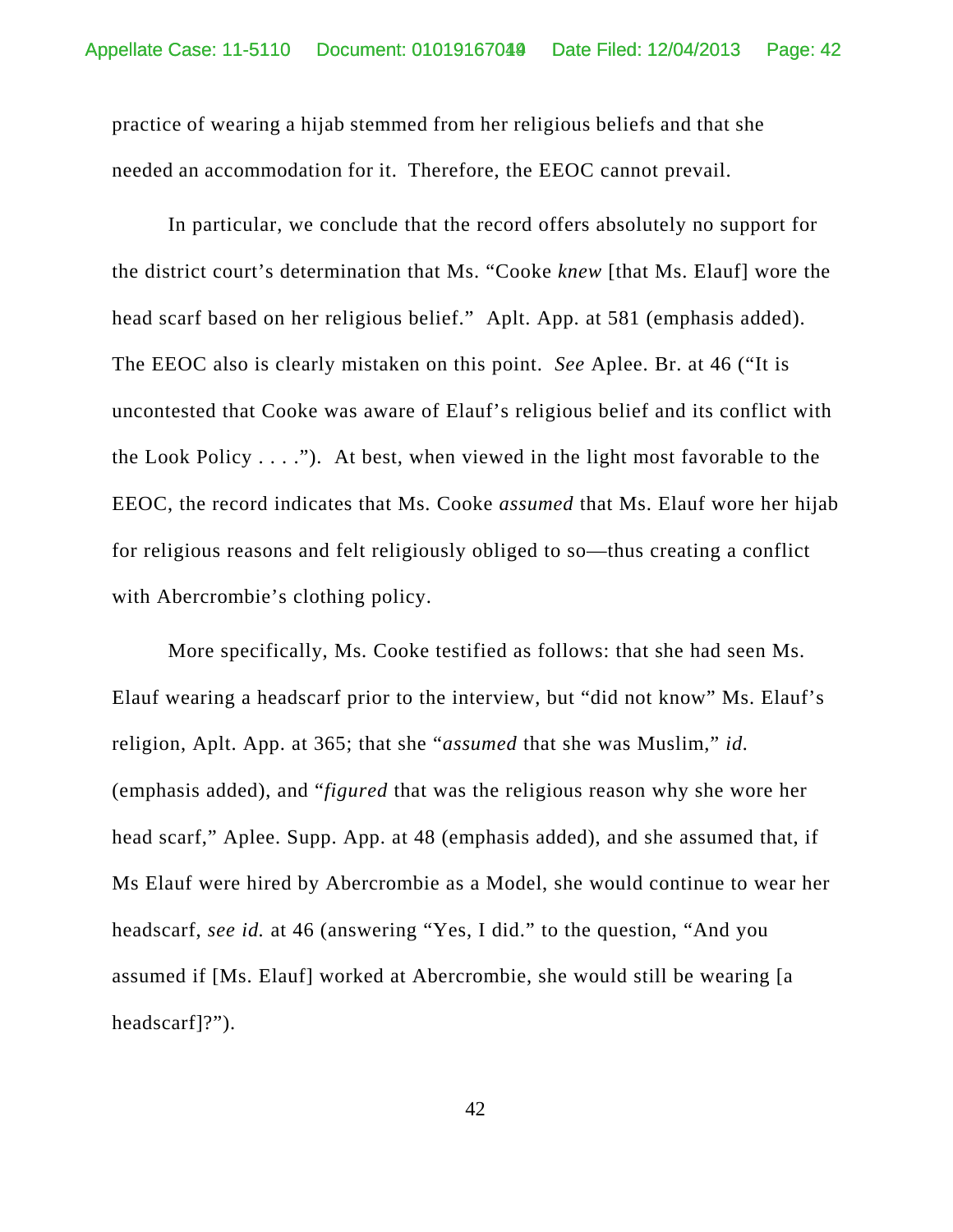In the interview, Ms. Cooke did not ask Ms. Elauf if she was a Muslim. And for reasons that we have explored at length, *see* Part II.B.1, *supra*, given Title VII's conception of religion as a uniquely personal and individual matter, Ms. Cooke's knowledge that Ms. Elauf elected to wear a hijab would be far from sufficient information to provide her with the requisite notice that would trigger an employer's duty to accommodate. *See Wilkerson*, 522 F.3d at 319 ("[S]imply announcing one's belief in a certain religion, or even wearing a symbol of that religion (i.e., a cross or Star of David) does not notify the employer of *the particular beliefs and observances* that the employee holds in connection with her religious affiliation." (emphasis added)); *Reed*, 330 F.3d at 935–36 ("A person's religion is not like his sex or race—something obvious at a glance. Even if he wears a religious symbol, such as a cross or a yarmulka, this may not pinpoint *his particular beliefs and observances* . . . ." (emphasis added)); *see also* Aplt. App. at 292 (indicating that the EEOC's expert offered, as an explanation for why people maintain certain styles of dress, "it really is, the question is, what is their motivation"). In sum, Ms. Cooke's testimony does not even come close to establishing that Ms. Cooke possessed particularized, actual knowledge that Ms. Elauf (and not some hypothetical Muslim female) wore a hijab because of *her* Islamic faith and felt religiously obliged to do so, and thus would require a religious accommodation in order to address the conflict with Abercrombie's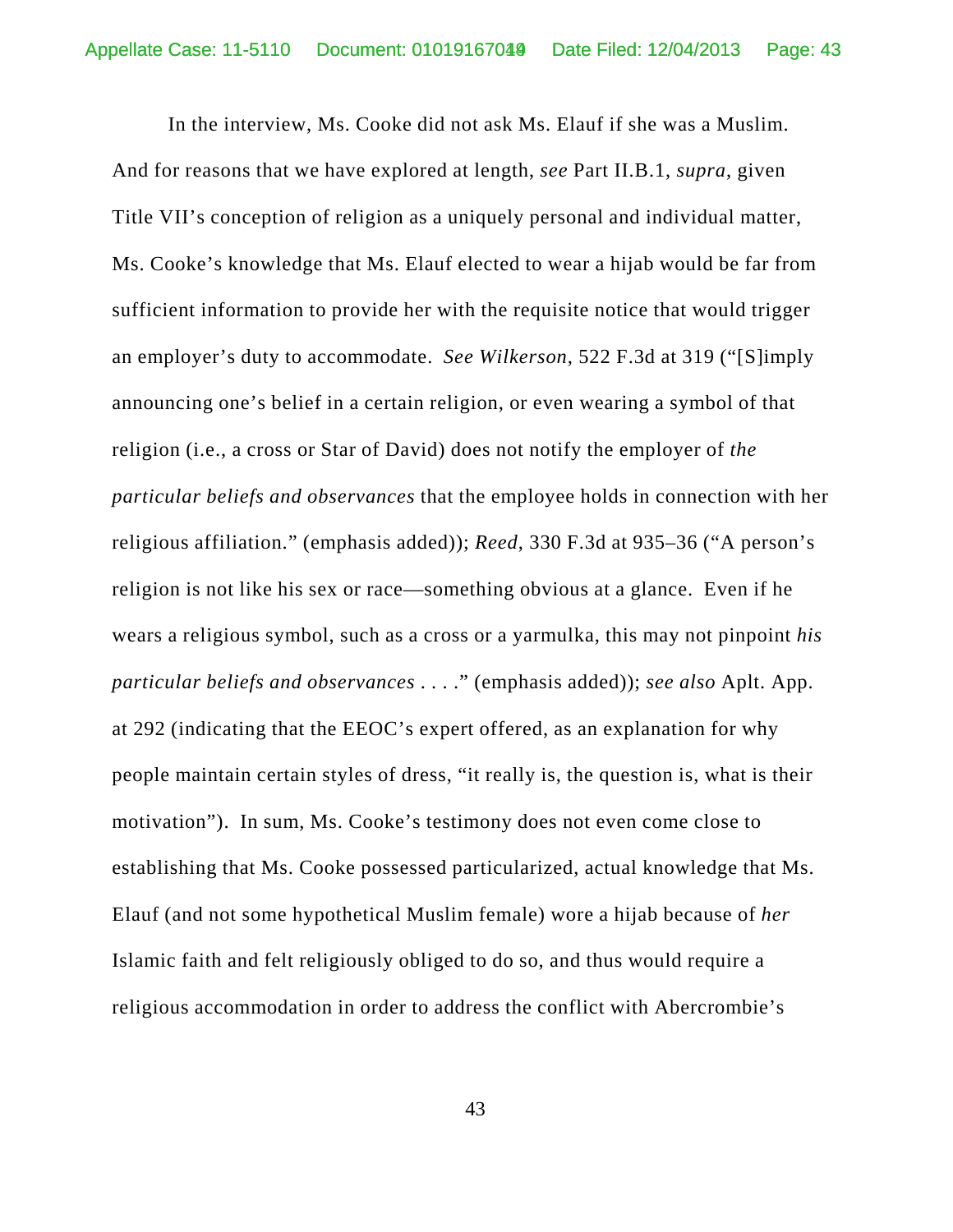clothing policy.<sup>9</sup>

Moreover, even construing the facts (as we must) in the light most favorable to the EEOC, the fact that Ms. Cooke called Mr. Johnson to discuss the possibility of an accommodation does nothing to rectify this fundamental evidentiary deficiency in the EEOC's case. Ms. Cooke's conduct following the interview was all based on her admitted *assumption* regarding Ms. Elauf's religious beliefs and required practices. *See* Aplt. App. at 76–77 ("I was unsure

<sup>&</sup>lt;sup>9</sup> The EEOC suggests that, even if Ms. Cooke's understanding of Ms. Elauf's religious beliefs and her need for an accommodation was solely predicated on her assumption, her assumption was actually correct, so Abercrombie was put on adequate notice. *See* Aplee. Br. at 45 ("It is uncontested that Cooke correctly interpreted Elauf's wearing a headscarf as indicating that she is Muslim and wore the headscarf for a religious purpose. As such, . . . the court would still be correct that it was uncontested that Abercrombie was on sufficient notice of Elauf's religious belief."). There is no foundation in the law for the view that the requisite notice for purposes of a Title VII religion-accommodation claim could ever conceivably rest on anything less than an employer's particularized, *actual* knowledge; that an employer was able to make a correct guess or assumption would not mean that the employer possessed such actual knowledge. Simply put, a correct assumption does not equal actual knowledge. And this basic truth takes on considerable significance in the religionaccommodation context because once the employer is found to have received sufficient notice, the employer must actively engage in the interactive accommodation process. But an employer would not know whether its guess or assumption was correct until after the fact, so there would be instances in which the employer would begin participating in the interactive process based upon a guess or assumption—and invariably discuss or explore the purported religious beliefs and needs of an applicant or employee—when there actually was no need to do so (i.e., because the employer's assumption or guess was wrong). This approach would run afoul of the EEOC's own express policy guidance, which discourages employers from initiating discussions about the religious beliefs of applicants (or employees) and from operating in the accommodation process based upon stereotypes, speculation, and conjecture. *See* Part II.B.2, *supra*.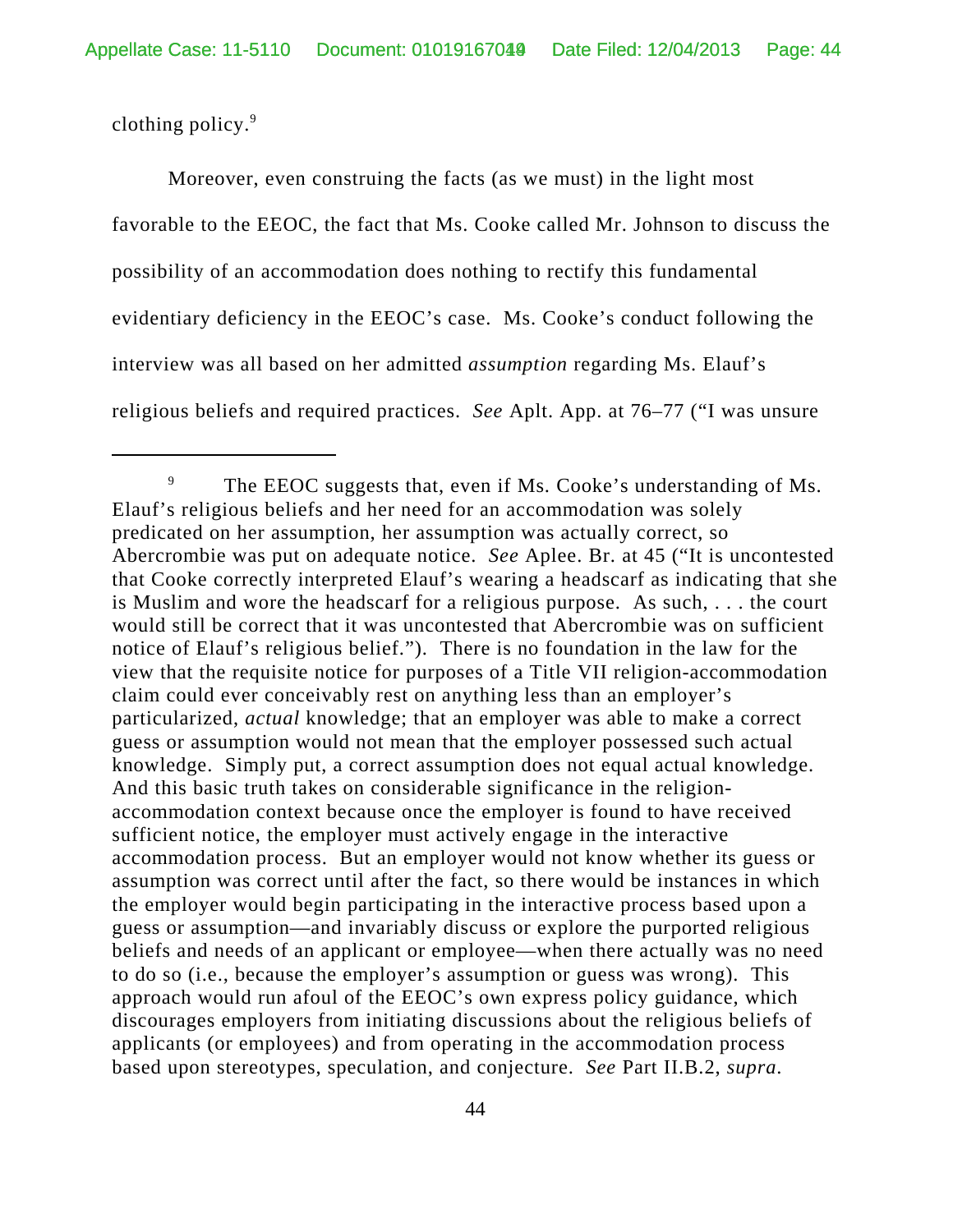about the head scarf . . . . I told [Mr. Johnson] that I *believed* that [Ms. Elauf] was Muslim, and that was a recognized religion. And that she was wearing it for religious reasons." (emphasis added)). She did not possess the requisite actual knowledge concerning these matters. And any awareness that Mr. Johnson had of Ms. Elauf's religious beliefs and required practices would have been derived solely from Ms. Cooke's assumption; so, Mr. Johnson, too, possessed no particularized, actual knowledge.

Yet, the only two Abercrombie agents who could conceivably be deemed to have had any responsibility for, or involvement in, the hiring process regarding Ms. Elauf, were Ms. Cooke and Mr. Johnson.<sup>10</sup> Therefore, even if the EEOC were permitted as a matter of law to establish the second element of its prima facie case by showing that the employer possessed particularized, actual knowledge from a source *other than* the applicant or employee of the key facts that trigger its duty to provide a reasonable religious accommodation, the EEOC could not do so here because neither Ms. Cooke nor Mr. Johnson (i.e., the relevant agents of the

<sup>&</sup>lt;sup>10</sup> It is true that, in responding to Ms. Elauf's inquiry about wearing a headscarf, Ms. Sepahvand (her friend and an Abercrombie employee) testified that she had raised the issue with assistant manager Kalen McJilton, who knew Ms. Elauf from her prior visits to the store. Noting that he had previously worked at Abercrombie with someone who wore a white yarmulke, Mr. McJilton suggested that he did not see any problem with Ms. Elauf wearing a headscarf, "especially if she didn't wear a headscarf that was black." Aplee. Supp. App. at 181 (internal quotation marks omitted). However, there is no evidence that Mr. McJilton had any responsibility for, or involvement in, the hiring process regarding Ms. Elauf.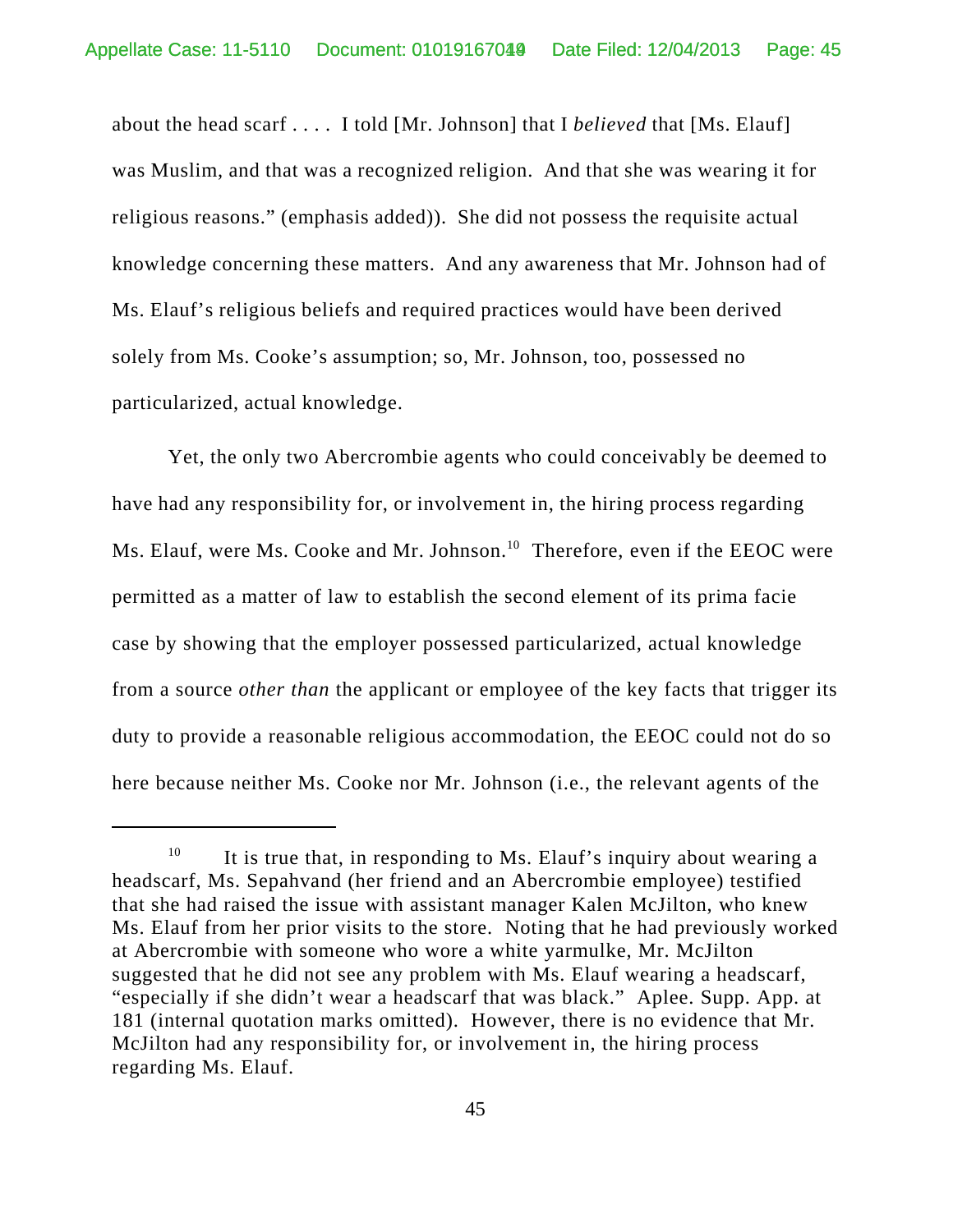employer) possessed such knowledge. Accordingly, even under the broader view of the notice requirement that the EEOC principally espouses here, it cannot prevail. $^{11}$ 

Moreover, lest there be any doubt, an employer is not legally obligated under Title VII to prompt applicants or employees to deliver notice of the need for a religious accommodation, by initially recounting a laundry list of all of the practices that employees *cannot* do in the workplace. The burden rests with applicants or employees to ensure that the workplace will be a suitable work environment for them, in light of their required religious practices. *See Chalmers*, 101 F.3d at 1019 ("Initially, [the plaintiff] asserts that [the employer] (continued...)

 $11$  We note that the EEOC also takes a different tack to defeat this outcome. Recall that, following her discussion with Mr. McJilton, Ms. Sepahvand communicated to Ms. Elauf that a headscarf would be permitted, but because of Abercrombie's no-black-clothing policy, she would not be able to wear a black one. Based upon this relaying of information, the EEOC argues that "there is no evidence suggesting that Elauf had any reason to believe that her headscarf had not already been approved by Abercrombie, or that Elauf had any reason to ask any questions about her headscarf at the interview." Aplee. Br. at 45. The EEOC's argument, however, is wholly unpersuasive. Ms. Elauf could not possibly have formed a reasonable judgment in these circumstances based upon second-hand information delivered by her friend, Ms. Sepahvand—who was not herself a member of Abercrombie management, nor involved in Ms. Elauf's hiring process—that Abercrombie had agreed to accommodate her practice of wearing a hijab and, as a consequence, that she was free to remain silent about that practice in the interview. This is especially true because, prior to the interview, Ms. Elauf was well aware that employee attire was a significant matter to Abercrombie—that is, a matter of considerable consequence—and the person who Ms. Elauf reasonably could have concluded had some responsibility in her hiring process, Ms. Cooke, expressly raised the topic of employee attire in the interview *without* indicating that Abercrombie would accommodate Ms. Elauf's practice of wearing a hijab. Contrary to the EEOC's contention, then, we conclude that there was no evidence to reasonably support the notion that Abercrombie's conduct led Ms. Elauf to believe she had no need to speak up to secure an accommodation for her claimed religious practice of wearing a headscarf.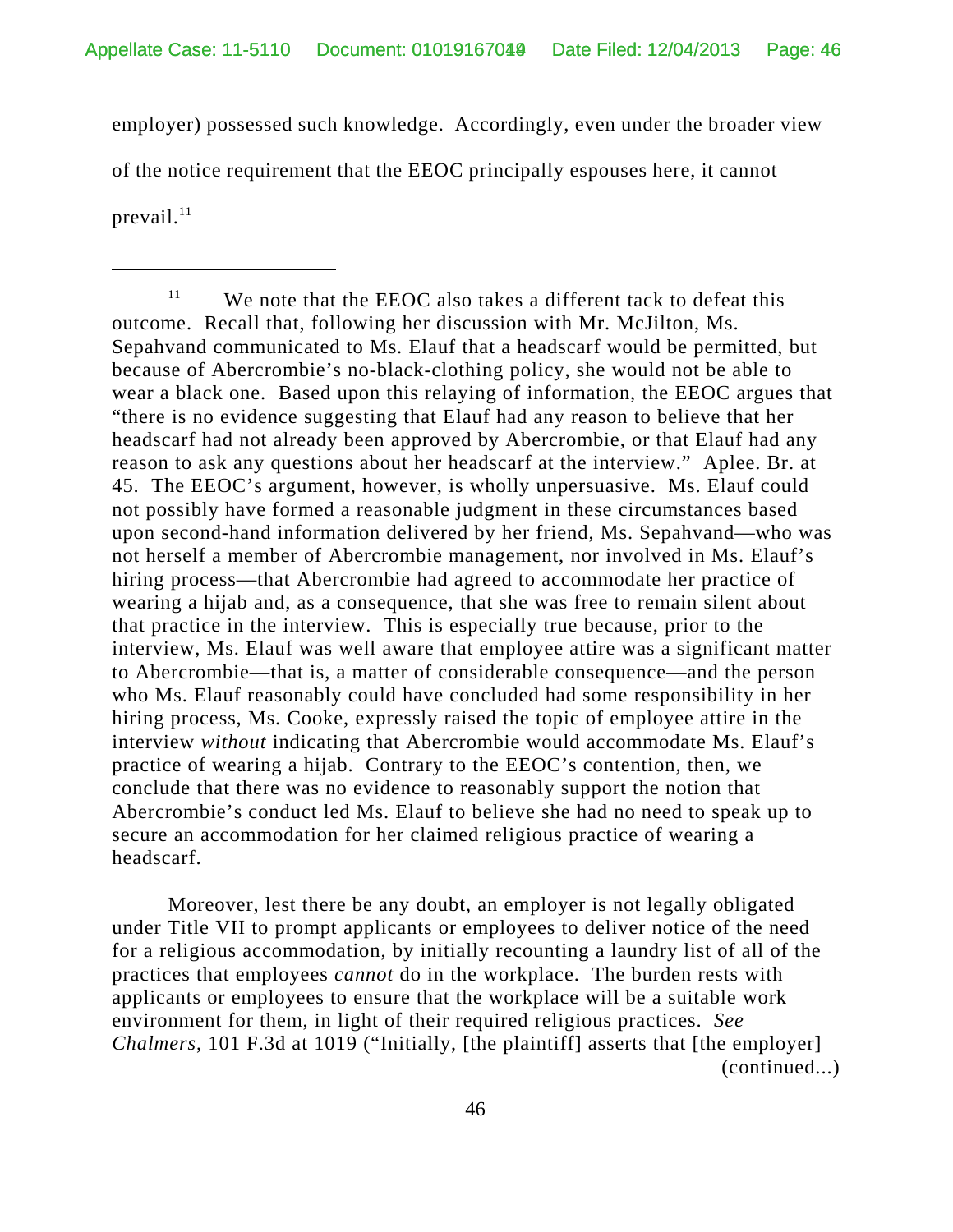We do recognize that in its briefing, the EEOC intimates that something less than an employer's particularized, actual knowledge would suffice. *See* Aplee. Br. at 34 ("[T]his is not to say that employers are required to inquire of applicants or employees as to whether there are any religious beliefs that need to be accommodated, absent *some reasonable indication* to the employer that an accommodation *may* be needed." (emphases added)). However, it cites no authorities to support this proposition, and we are not aware of any. *See* Aplt. Reply Br. at 2 ("Had courts intended that 'reasonable indication' (or some other sort of constructive notice) be sufficient to satisfy the *prima facie* case, they would have said so.").

In sum, we hold that, in order to establish the second element of their prima facie case under Title VII's religion-accommodation theory, ordinarily plaintiffs must establish that they initially informed the employer that they engage in a

 $11$ (...continued)

never explicitly informed her of a company policy against writing religious letters to fellow employees at their homes and so she had no reason to request an accommodation. However, companies cannot be expected to notify employees explicitly of all types of conduct that might annoy co-workers, damage working relationships, and thereby provide grounds for discharge." (citation omitted) (internal quotation marks omitted)). Thus, the EEOC's suggestion to the contrary is misguided. *See* EEOC Response to Abercrombie's Rule 28(j) Letter, No. 11- 5110, at 1 (10th Cir., filed May 11, 2012) ("[I]t is uncontested that Elauf was not informed at any time by Abercrombie that it has an unwritten prohibition on Models wearing headscarves. Therefore, there was no reason for Elauf to believe there was any conflict requiring accommodation." (citation omitted)); *see also* Aplt. App. at 55 (testifying that Ms. Cooke did not tell her (Ms. Elauf) that she "wouldn't be able to wear [her headscarf] or anything like that").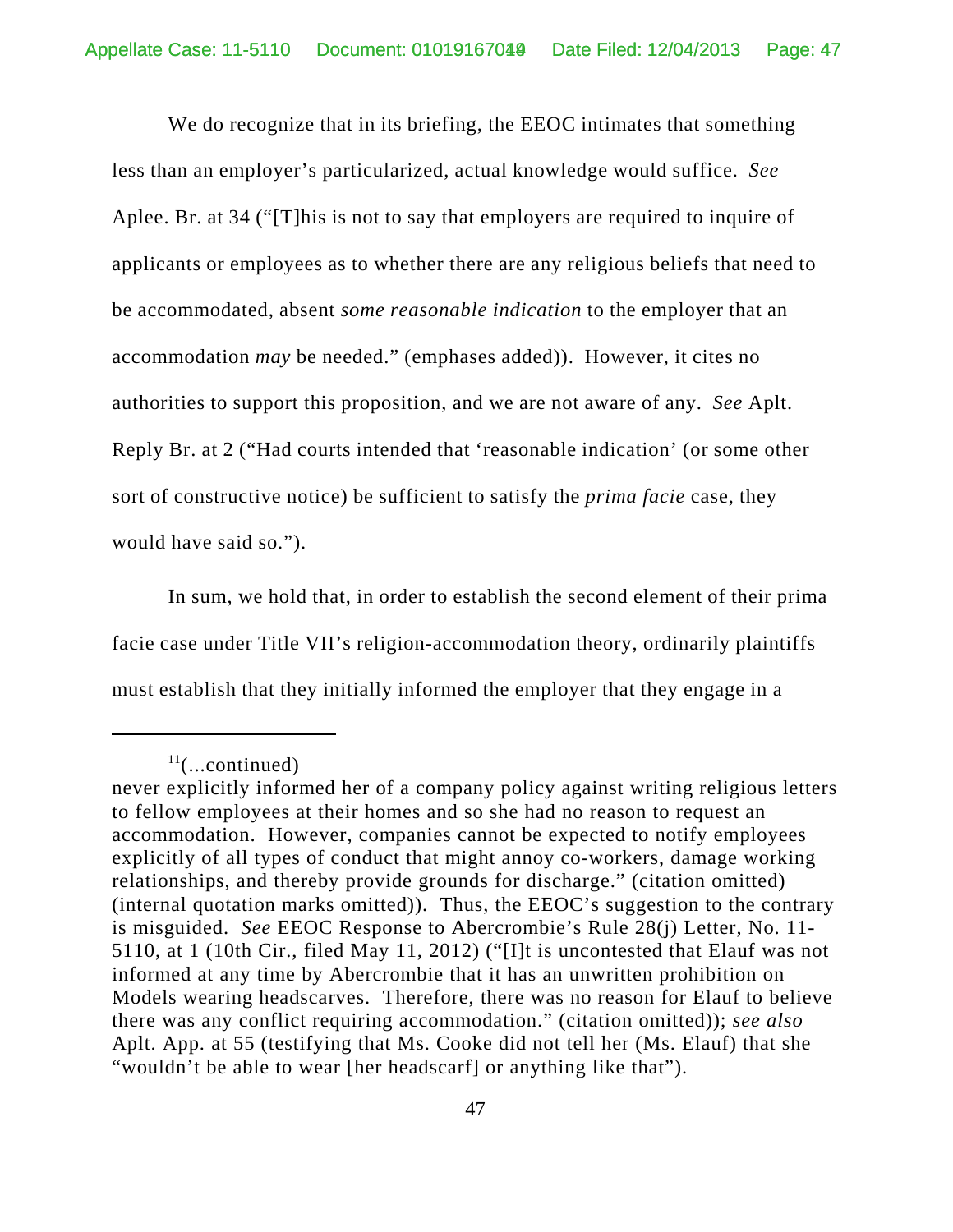particular practice for religious reasons and that they need an accommodation for the practice, due to a conflict between the practice and the employer's work rules. As noted, we recognize that some courts have taken a different path on this question. However, we are confident that our approach is the sounder one.

**2**

Given Title VII's conception of religion and the interactive nature of the religion-accommodation process, we are hard-pressed to see how we could logically reach another conclusion regarding the notice element of the prima facie case. This is because the answers to the key questions that determine whether an employer has an obligation under Title VII to provide a reasonable religious accommodation ordinarily are only within the ken of the applicant or employee; because an employer's obligation to engage in the interactive religionaccommodation process is only triggered when the employer has answers to those questions; and because, in implementing Title VII's anti-discrimination mandate, the EEOC has expressly disapproved of employers inquiring in the first instance or speculating about the answers to such questions.

For example, recall that Title VII only obliges employers to provide a reasonable accommodation for practices that applicants or employees engage in because of bona fide, sincerely held religious beliefs. *See, e.g.*, *EEOC Q & A*, *supra* ("Title VII requires employers to accommodate only those religious beliefs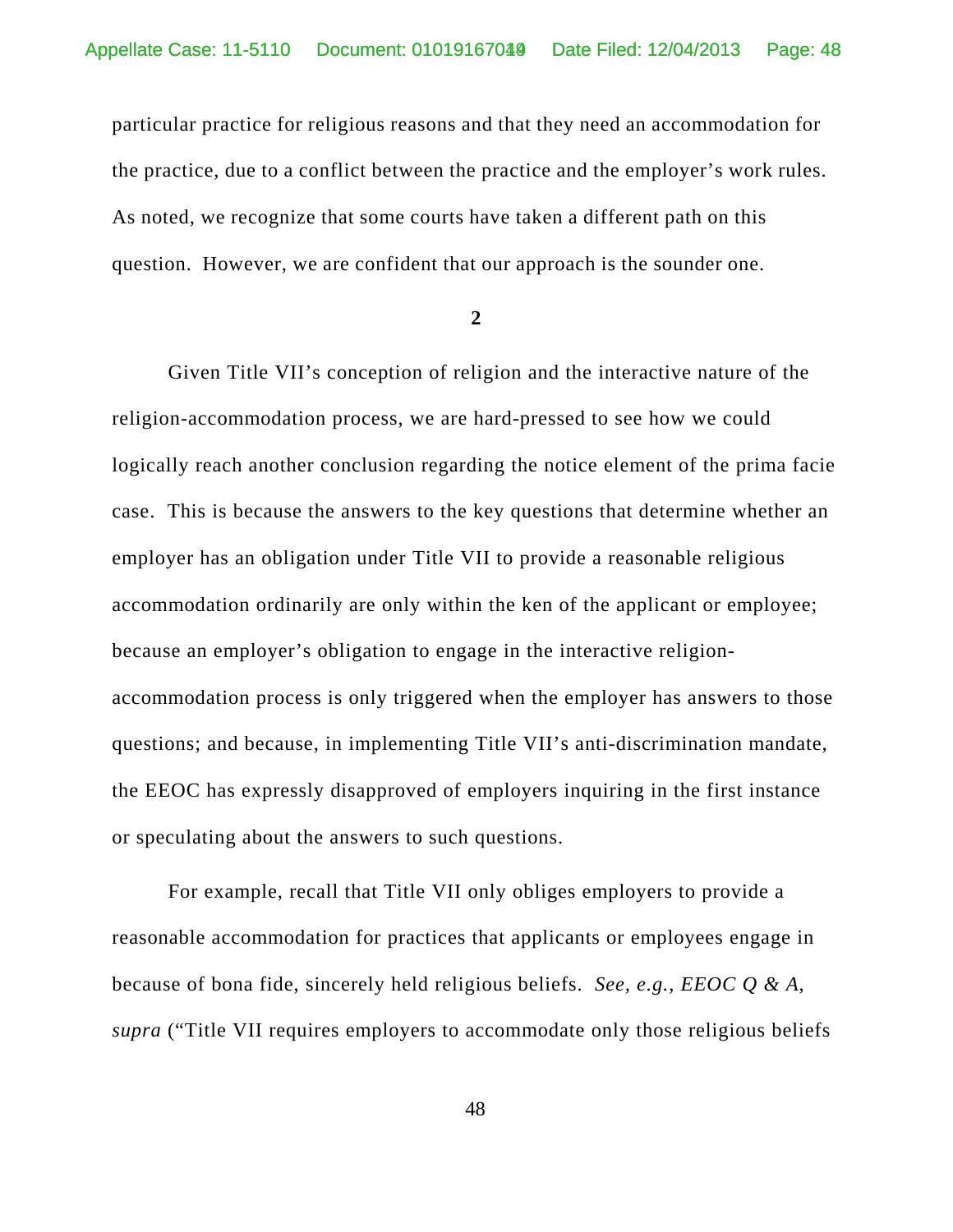that are religious and sincerely held . . . ." (internal quotation marks omitted)). As noted, those beliefs are defined broadly, but "typically concern[] ultimate ideas about life, purpose, and death." EEOC Compliance Manual  $\S 12-I(A)(1)$ (internal quotation marks omitted). Title VII does not extend its protections to practices that are engaged in as a matter of personal preference or for cultural reasons, *see, e.g.*, *Reed*, 330 F.3d at 935 ("[A]n employee is not permitted to redefine a purely personal preference or aversion as a religious belief."), and no matter how strongly an applicant or employee believes in certain political, economic, or social ideas, if those ideas do not otherwise relate to the stuff of religion (e.g., ultimate notions about life, purpose, or death), then practices based upon them do not fall within Title VII's protective ambit, *see, e.g.*, EEOC Compliance Manual § 12-I(A)(1).

But how is an employer to know that applicants or employees are engaged in a practice for religious reasons, unless they inform the employer? *Cf. id.* ("Determining whether a practice is religious turns not on the nature of the activity, but on the employee's motivation. The same practice might be engaged in by one person for religious reasons and by another person for purely secular reasons."). To be sure, in certain instances, applicants or employees may engage in practices that are traditionally associated with a particular religion. However, Title VII does not require employers to become knowledgeable about the customs and observances of religions. *See, e.g.*, *Wilkerson*, 522 F.3d at 319 ("[W]e do not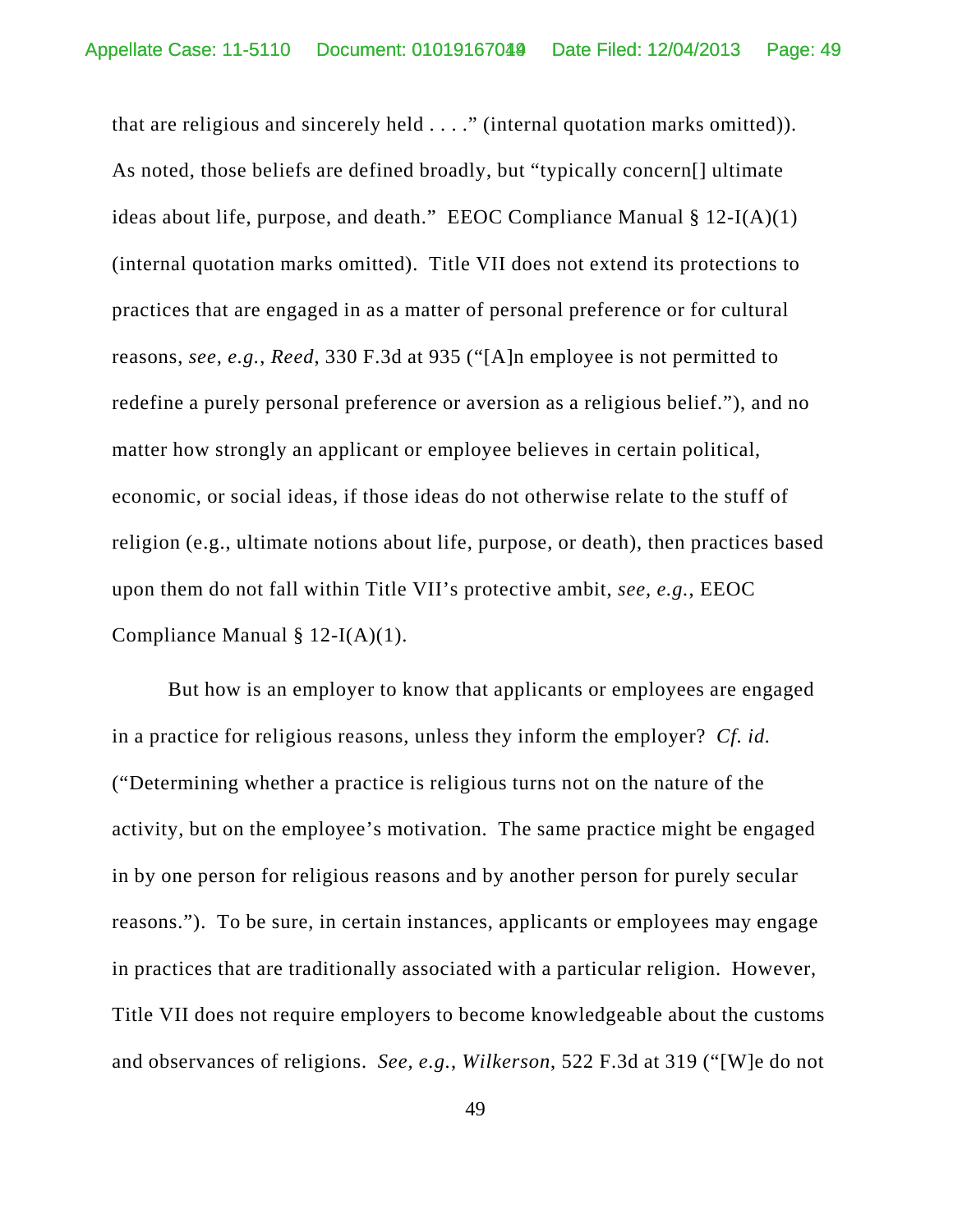impute to the employer the duty to possess knowledge of particularized beliefs of religious sects."); *Reed*, 330 F.3d at 936 (noting that "employers are not charged with detailed knowledge of the beliefs and observances associated with particular sects"); EEOC Compliance Manual  $\S 12$ -IV(A)(1) (noting that an employee "cannot assume that the employer will already know or understand" "the religious nature of the belief or practice at issue").

Furthermore, even if an employer was generally aware of the beliefs and observances that are traditionally associated with a particular religious group, and also knew that the applicant or employee displayed symbols associated with that group—or even that the applicant or employee specifically claimed to be a member of that group—ordinarily, the employer would still not know whether the conflicting practice in question actually stemmed from religious beliefs unless the particular applicant or employee informed the employer, because under Title VII, as we have discussed, religion is a uniquely personal and individual matter. *See, e.g.*, EEOC Compliance Manual § 12-I(A)(1) ("An employee's belief or practice can be 'religious' under Title VII even if the employee is affiliated with a religious group that does *not* espouse or recognize that individual's belief or practice, or if few – or no – other people adhere to it." (emphasis added)); *see also id*. ("[A] person's religious beliefs need not be confined in either source or content to traditional or parochial concepts of religion. A belief is religious for Title VII purposes if it is *religious in the person's own scheme of things* . . . ."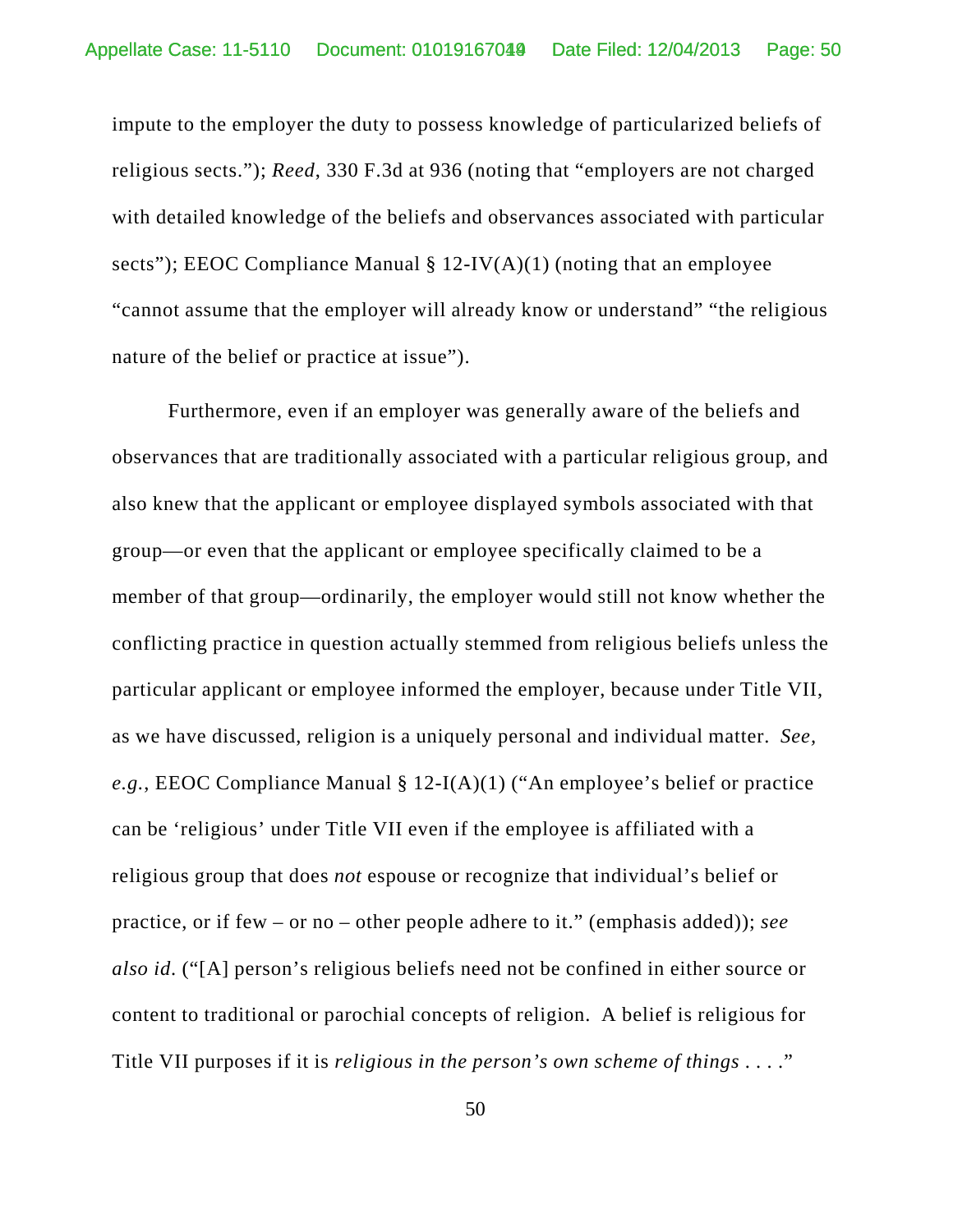(emphasis added) (footnotes omitted) (internal quotation marks omitted)). In holding that Title VII places a "duty on the employee to give fair warning of the employment practices that will interfere with his religion," *Reed*, 330 F.3d at 935, the Seventh Circuit succinctly and cogently touched on a like point. Specifically, the court in *Reed* stated: "A person's religion is not like his sex or race—something obvious at a glance. Even if he wears a religious symbol, such as a cross or a yarmulka, this may not pinpoint *his particular beliefs and observances* . . . ." *Id.* at 935–36 (emphasis added).

Similarly, in upholding the dismissal of the plaintiff's religionaccommodation claim because she failed to inform her employer of her need for an accommodation due to a conflict between her Christian beliefs and the employer's "libation" or alcohol-drinking ceremony, the Third Circuit in *Wilkerson* rejected the plaintiff's suggestion that the employer's knowledge that she was a Christian was enough to trigger its accommodation obligation. Specifically, the Third Circuit stated, "that [the employer] knew she was a Christian does not sufficiently satisfy [the plaintiff's] duty to provide 'fair warning' to [the employer] that *she possessed a religious belief* that specifically prevented her from participating in the libations ceremony." *Wilkerson*, 522 F.3d at 319 (emphasis added). Indeed, the Third Circuit went further and concluded that even if the employer "suspected" that the libations ceremony would be specifically offensive to the plaintiff, that would not relieve the plaintiff of the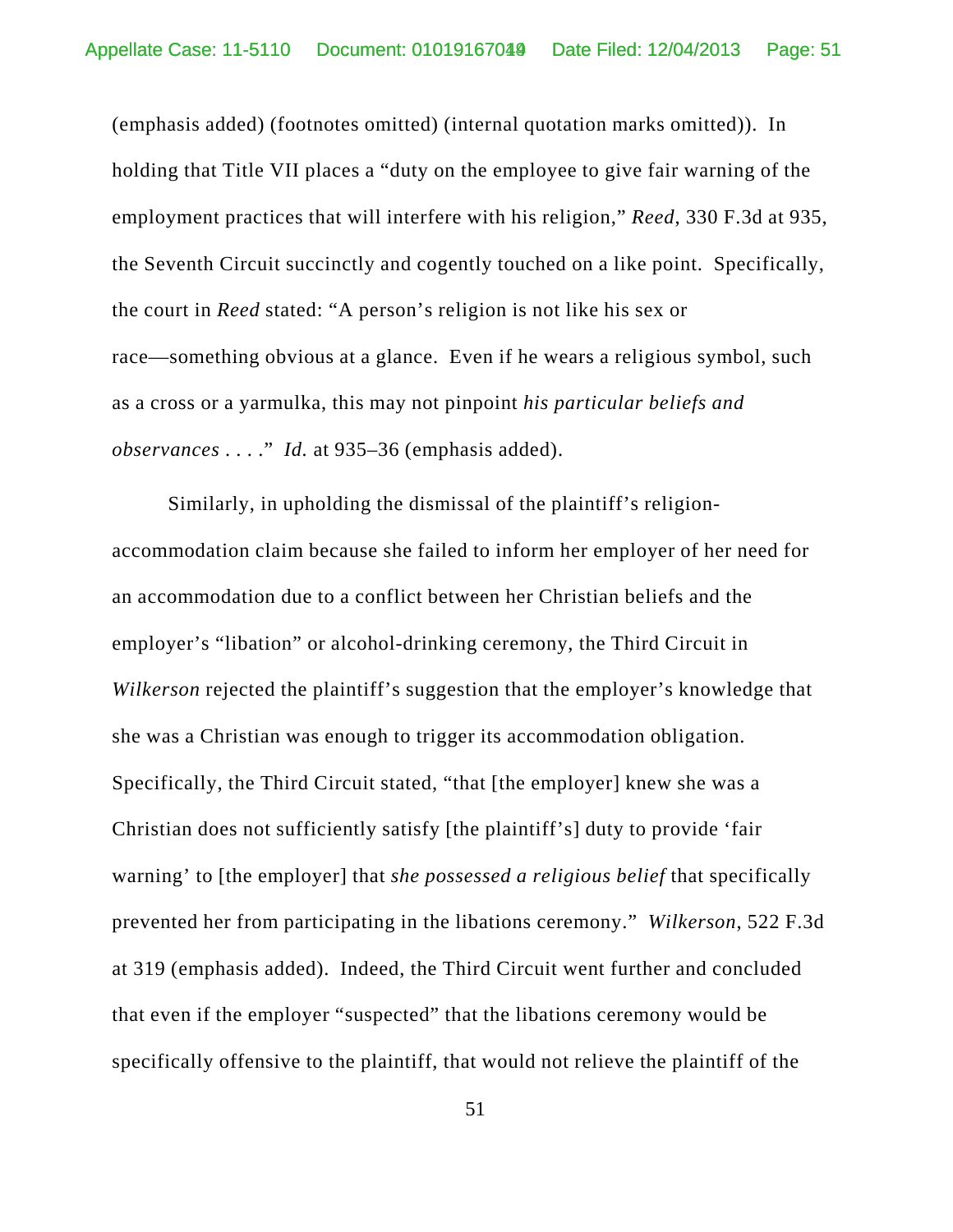obligation to "inform the defendants that the libation ceremony would offend *her religious beliefs*." *Id.* at 319–20 (emphasis added). In the same vein, in upholding the denial of the plaintiff's religion-accommodation claim, the Fourth Circuit rejected the plaintiff's argument that the employer's knowledge of the plaintiff's strongly held religious beliefs was enough to "put it on notice" that those beliefs would—*in the plaintiff's view*—oblige her to "write, and send, personal, accusatory letters to co-workers at their homes." *Chalmers*, 101 F.3d at 1020 n.3. Therefore, even if an employer were on notice that an applicant or employee subscribed to a particular religious belief system, because religion under Title VII is a uniquely personal matter, that information would not be enough to tell the employer what practices are religious in "the person's own scheme of things." EEOC Compliance Manual  $\S 12-I(A)(1)$  (internal quotation marks omitted). Ordinarily, the only way the employer would know such information is if the applicant or employee informed the employer.

Knowing this much demonstrates why the most natural reading of Title VII's religion-accommodation provision is one that ordinarily places the burden on the applicant or employee to inform the employer of the conflicting religious practice and the need for an accommodation, and why a contrary reading of the statute would be patently unfair to employers. *Reed* provides a hypothetical that powerfully underscores this point: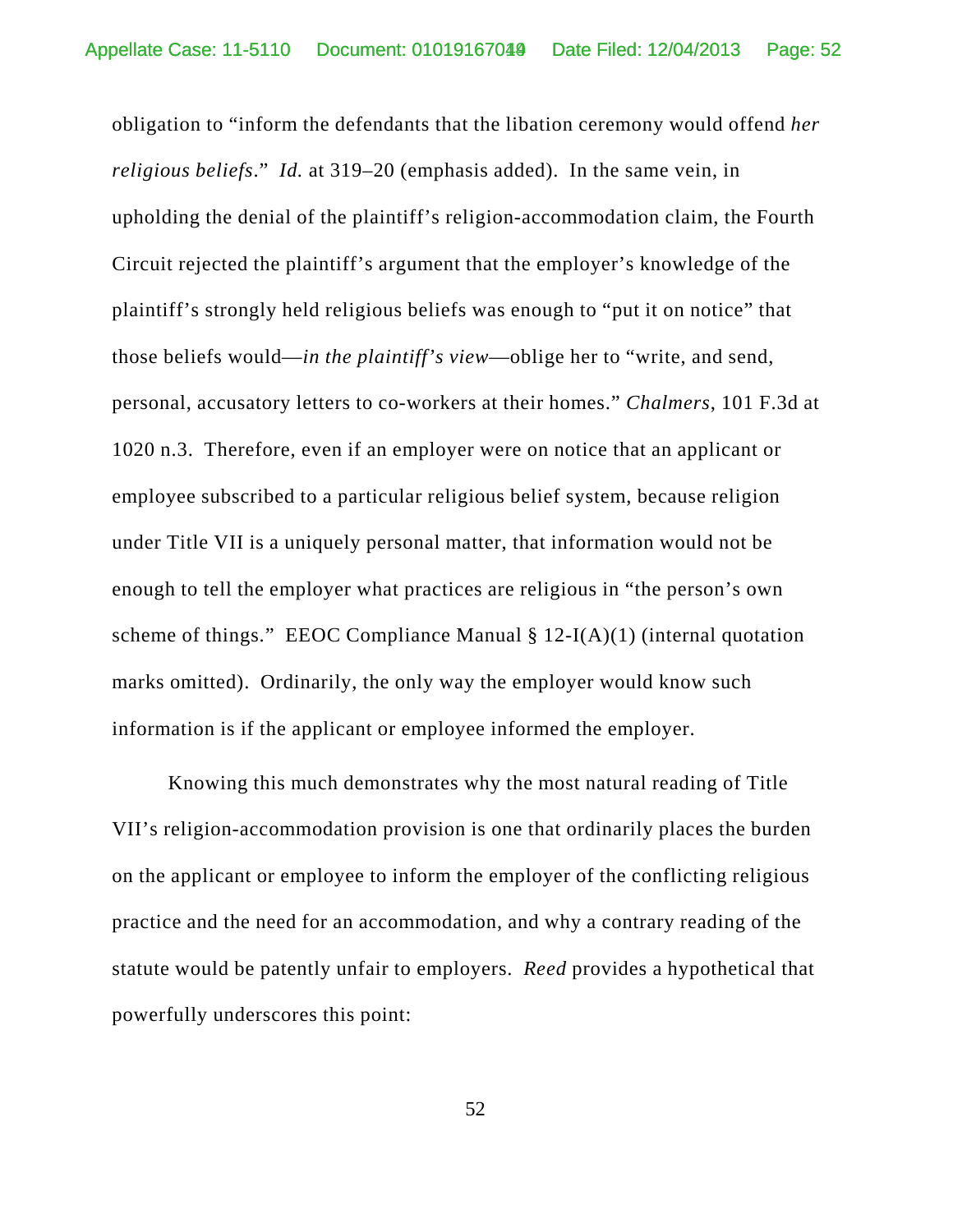Suppose the employee is an Orthodox Jew and believes that it is deeply sinful to work past sundown on Friday. He does not tell his employer, the owner of a hardware store that is open from 9 a.m. to 6 p.m. on Fridays, who leaves the employee in sole charge of the store one Friday afternoon in mid-winter, and at 4 p.m. the employee leaves the store. The employer could fire him without being thought guilty of failing to accommodate his religious needs.

330 F.3d at 936. A contrary reading of the statute would be, we think, misguided and quite unfair because "at that time" when the employer fired the employee "there was nothing to accommodate." *Wilkerson*, 522 F.3d at 319. As in *Reed*, "[t]his case is similar" to the hypothetical: Ms. Elauf undisputedly did not inform Abercrombie that her conflicting practice of wearing a hijab stemmed from her religious beliefs and that she needed an accommodation; consequently, as with the hypothetical employer, Abercrombie could elect not to hire Ms. Elauf "without being thought guilty of failing to accommodate [her] religious needs." 330 F.3d at 936. Nothing was present to accommodate.

Moreover, contrary to the EEOC's suggestion at oral argument, *see* Oral Arg. at 26:40–27:10, the fact that an applicant's headscarf (like Ms. Elauf's) was visible would not materially distinguish her circumstances from those of the person whose religious beliefs did not allow for work on the Sabbath. Even though that person's religious beliefs regarding the Sabbath would be invisible to the naked eye, so would the religious significance that the applicant attached to wearing the headscarf. As noted, Muslim women (and certainly non-Muslim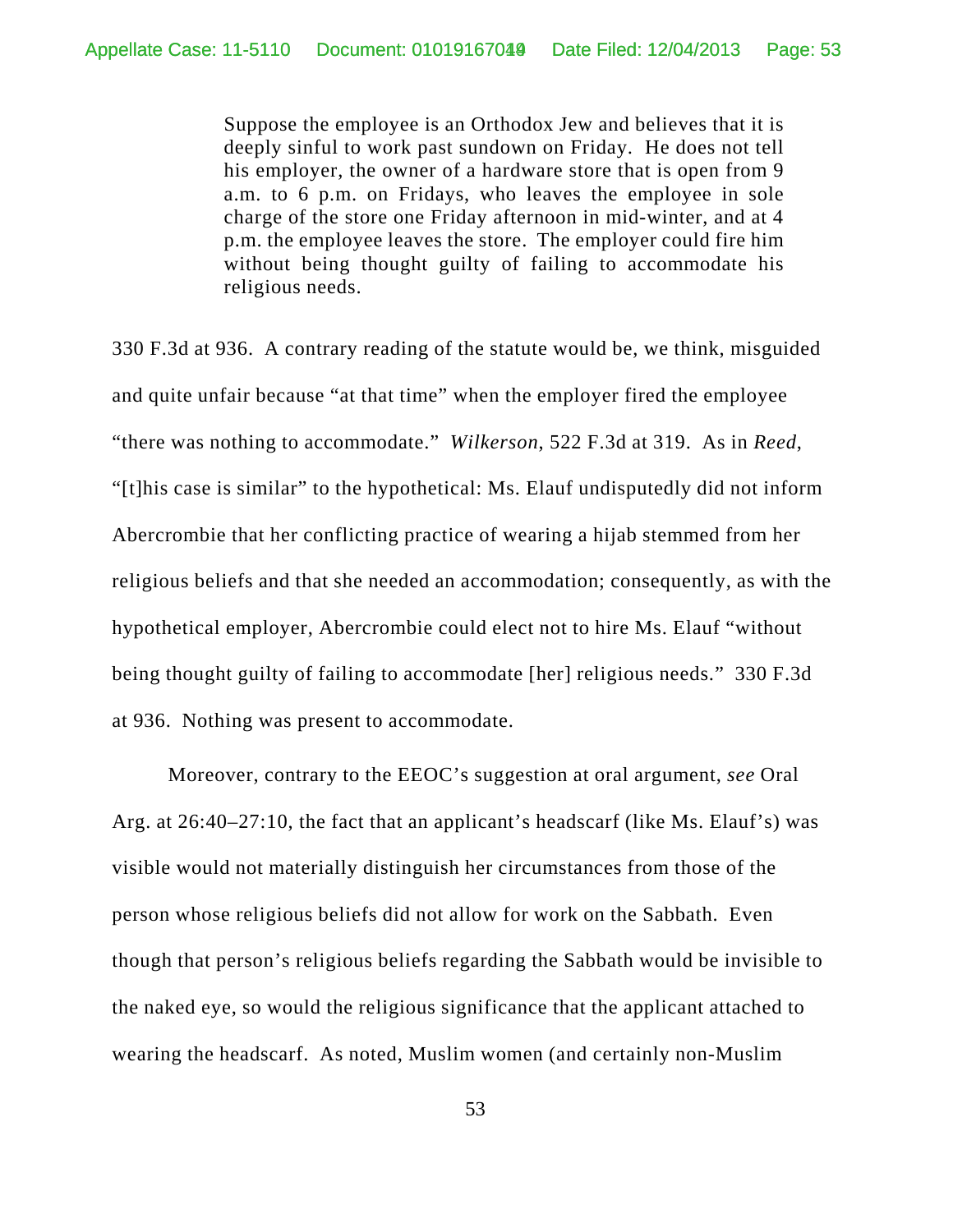women) wear headscarfs for reasons other than religion, and whether they are doing so for religious reasons depends on their (invisible) "motivation." EEOC Compliance Manual § 12-I(A)(1); *see* Aplt. App. at 292 (indicating that the EEOC's expert opined, regarding the reasons why people maintain certain dress, "it really is, the question is, what is their motivation"). Therefore, employers confronted with the Sabbath-adherent and the headscarf-wearer would be similarly situated—that is, they would not reasonably be put on notice of the need for a religious accommodation unless they were informed of it by the applicant.

Lastly, even if an employer has particularized, actual knowledge of the religious nature of the practice—that is, knowledge that the practice of a *particular* applicant or employee stems from his or her religious beliefs—that still would not be sufficient information to trigger the employer's duty to offer a reasonable accommodation. That is because the applicant or employee may not actually *need* an accommodation. In other words, an applicant or employee may not consider his or her religious practice to be inflexible; that is, he or she may not feel obliged by religion to adhere to the practice. If that is the situation, then there actually is no conflict, nor a consequent need for the employer to provide a reasonable accommodation. Given that "[a] belief is religious for Title VII purposes if it is religious in *the person's own scheme of things*," EEOC Compliance Manual  $\S 12-I(A)(1)$  (emphasis added) (internal quotation marks omitted), whether a particular practice is religiously *required* is ultimately a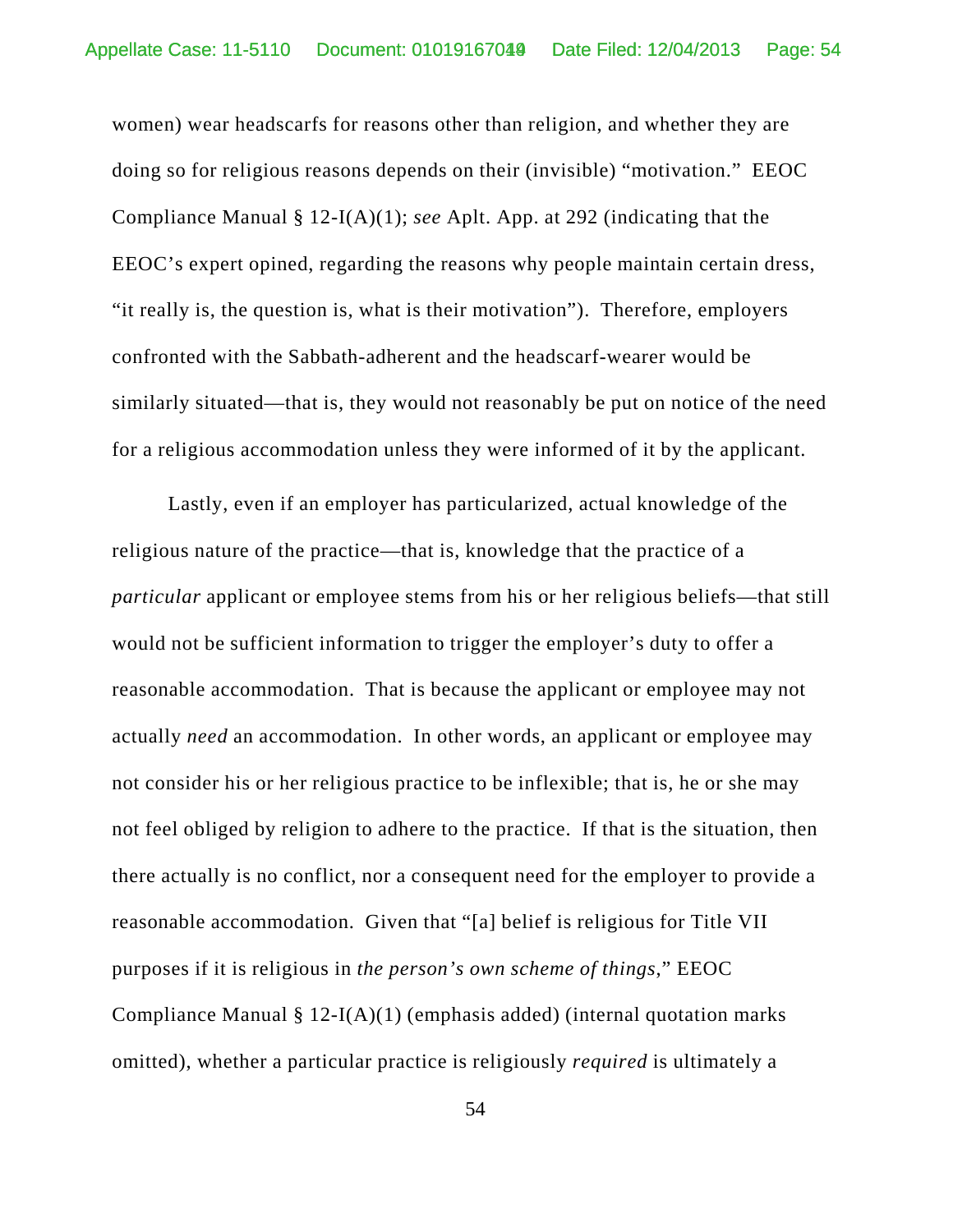question that only a particular individual can answer—even if the same practice is customarily required in the religion that the person claims to follow. *Cf. Turner*, 2009 WL 2567962, at \*2 (noting that the record did not indicate that the plaintiff ever told his employer "that his religious beliefs *required a meeting* with his pastor at that time or that the meeting was anything other than a personal preference" (emphasis added)).

As we suggested in *Thomas*, Title VII's "interactive process . . . requires participation by *both* the employer and the employee." 225 F.3d at 1155 (emphasis added). Yet, how can an employer meaningfully participate in the accommodation process, when it lacks concrete information from which to discern a need to do so? *See Wilkerson*, 522 F.3d at 319 ("Because [the plaintiff] did not inform [her employer] that the [libation] ceremony presented a [religious] conflict, it did not have a duty to accommodate her. Although [the plaintiff] told [her employer] after the fact, *at that time there was nothing to accommodate*." (emphasis added)); Larson, *supra*, § 56.05, at 56-21 ("Indeed, it would seem unreasonable to require an employer to accommodate the religious practices of an employee when the employer is *unaware* of the *need* to do so." (emphases added)).

It is true that logic does not perforce dictate that just because the foregoing critical questions ordinarily must be answered by the particular applicant or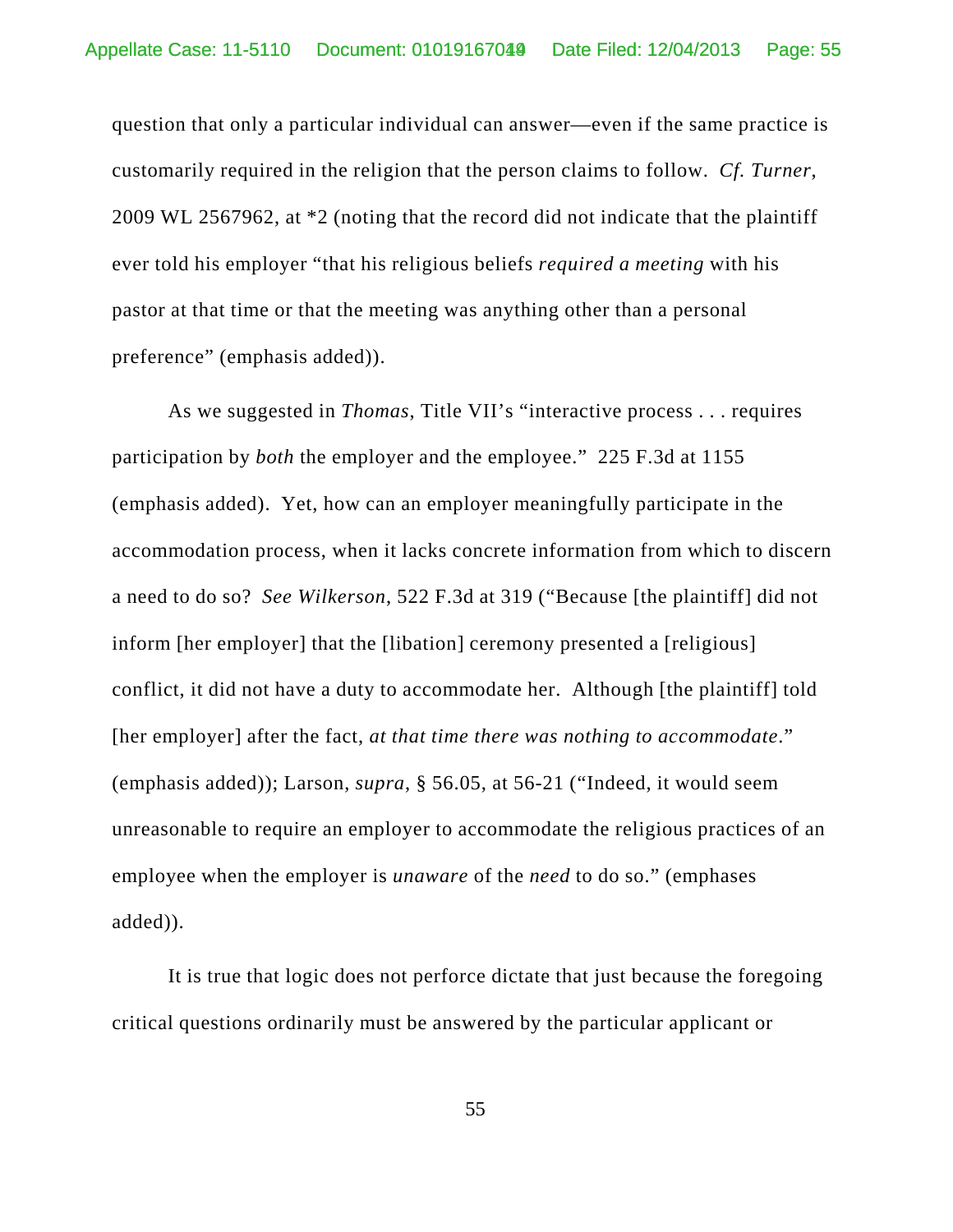employee, before the employer's duty to offer a reasonable accommodation is triggered, that the applicant or employee must *initiate* the communication: it is conceivable that one could fashion a regulatory regime in which the employer was obliged to inquire in the first instance concerning the religious beliefs and needs of applicants or employees. Yet, under Title VII's interactive accommodation scheme, it is clear that, not only is the employer not obliged to make such religious inquiries, the employer is *affirmatively discouraged* from doing so because "an applicant's religious affiliation or beliefs . . . are generally viewed as non job-related and problematic under federal law." *EEOC Pre-Employment Inquiries*, *supra*; *see, e.g.*, *Prise*, 657 F. Supp. 2d at 597 (noting that questioning applicants concerning their religious beliefs could, "under some circumstances, permit an inference to be drawn that an employer engaged in improper religionbased discrimination"); *EEOC Best Practices*, *supra* ("In conducting job interviews, employers can ensure nondiscriminatory treatment by . . . inquiring about matters directly related to the position in question."). Furthermore, as we have discussed, in the religion-accommodation context, the EEOC has specifically cautioned employers to "avoid assumptions or stereotypes about what constitutes a religious belief or practice or what type of accommodation is appropriate." *EEOC Best Practices*, *supra*; *see id.* (noting that "[m]anagers and employees should be trained not to engage in stereotyping based on religious dress and grooming practices"). Thus, if under Title VII an employer is affirmatively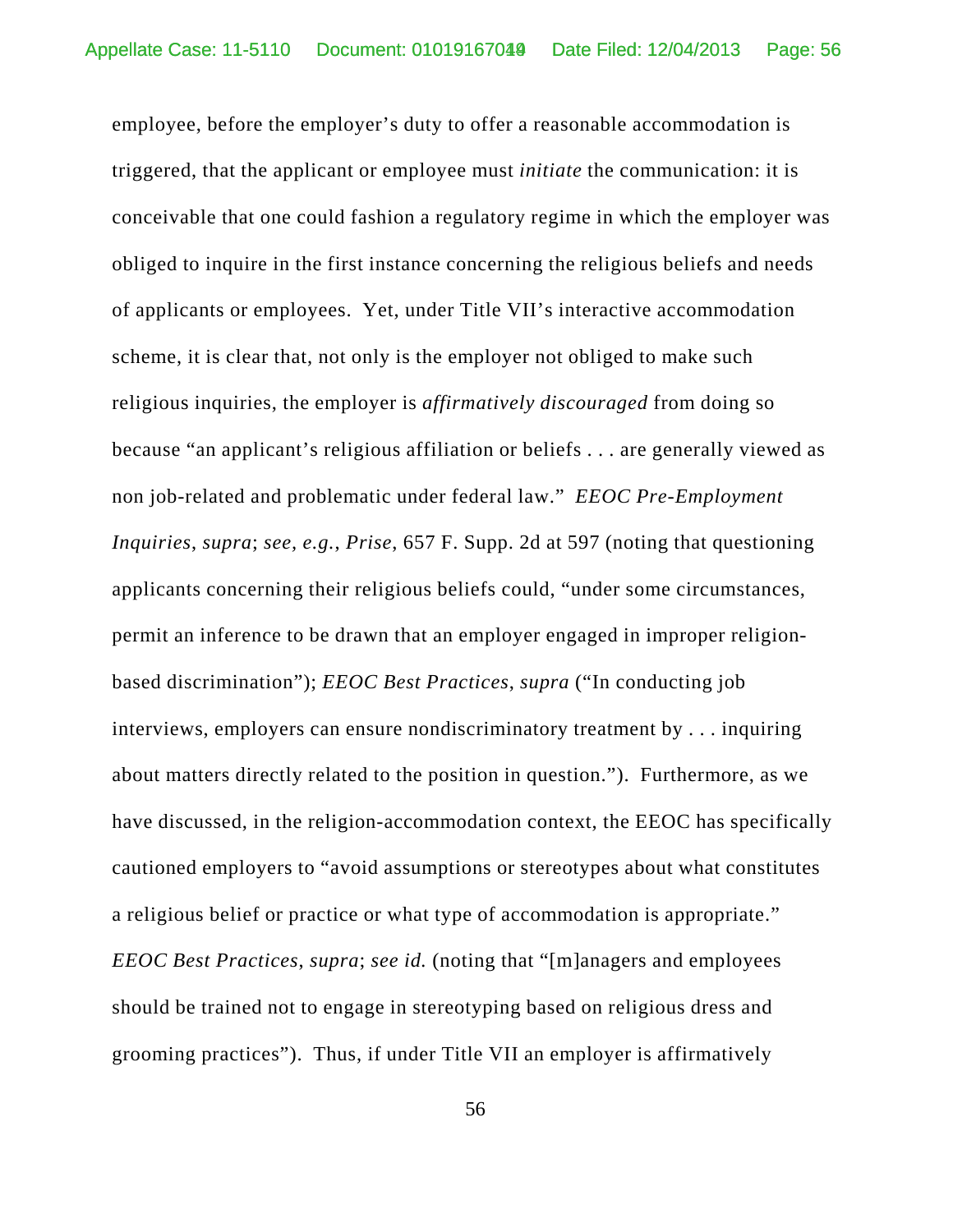discouraged from asking applicants or employees whether their seemingly conflicting practice is based on religious beliefs, and, if so, whether they actually will need an accommodation for the practice, because it is inflexible (i.e., truly conflicting), *and* the employer also is discouraged by the EEOC from speculating about such matters, then the interactive accommodation process ordinarily only can be triggered when applicants or employees first provide the requisite information to the employer.

In sum, in light of Title VII's conception of religion and the interactive nature of the religion-accommodation process, we have difficulty seeing how we could logically reach a conclusion other than the one that we explicate here regarding the notice element of the prima facie case.

### **3**

#### **a**

We also find further support for our view of the notice requirement—which places the onus on the applicant or employee to initially provide explicit notice to the employer of the conflicting religious practice and the need for an accommodation—in references found in the EEOC's own regulations and policy documents regarding the source of the employer's notice. These authorities—repeatedly, expressly, and unequivocally—assign the notice responsibility to the applicant or employee. Beginning with its substantive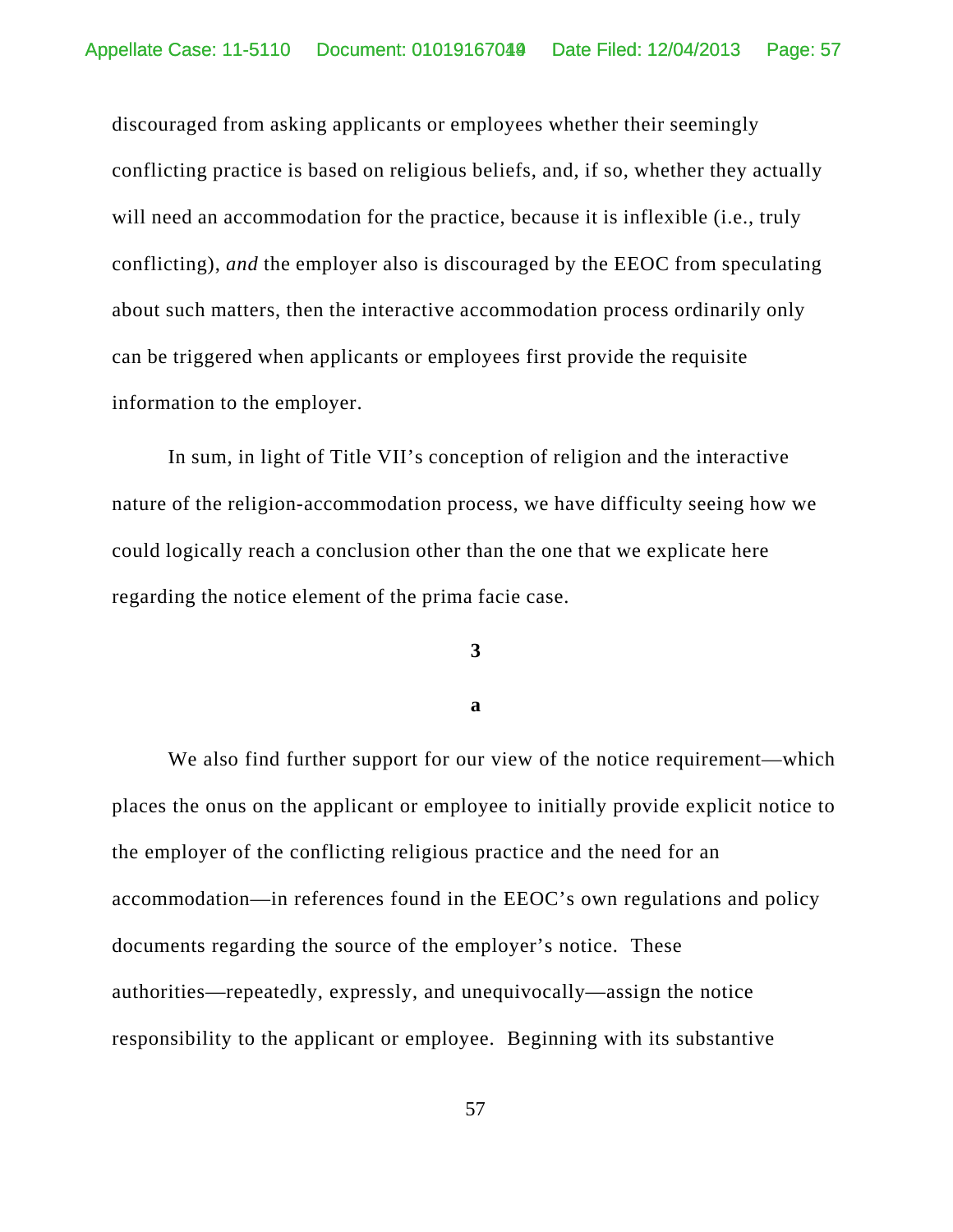regulation, the EEOC states, "*After an employee or prospective employee notifies* the employer . . . of his or her need for a religious accommodation, the employer . . . has an obligation to reasonably accommodate the individual's religious practices." 29 C.F.R.  $\S 1605.2(c)(1)$  (emphasis added). In other words, by its plain terms, the regulation contemplates that the employer's duty to provide a reasonable religious accommodation comes after it receives notice from the prospective employee or employee. If no such notice is provided, it would seem to ineluctably follow under the regulation that the employer has no duty to provide a reasonable religious accommodation and cannot (as a matter of law) be held liable for failing to do so.

The agency's compliance manual follows suit and, notably, underscores that the notice provided by the applicant or employee cannot consist of "vague reference[s]," *Johnson*, 762 F.2d at 673, but instead must be specific:

> An applicant or employee who seeks religious accommodation must make the employer aware both of the need for accommodation and that it is being requested due to a conflict between religion and work. The employee is obligated to explain the religious nature of the belief or practice at issue, and cannot assume that the employer will already know or understand it.

EEOC Compliance Manual § 12-IV(A)(1).

To be sure, there is not any particular talismanic litany that the applicant or employee must recite to effectively put the employer on notice. In this regard,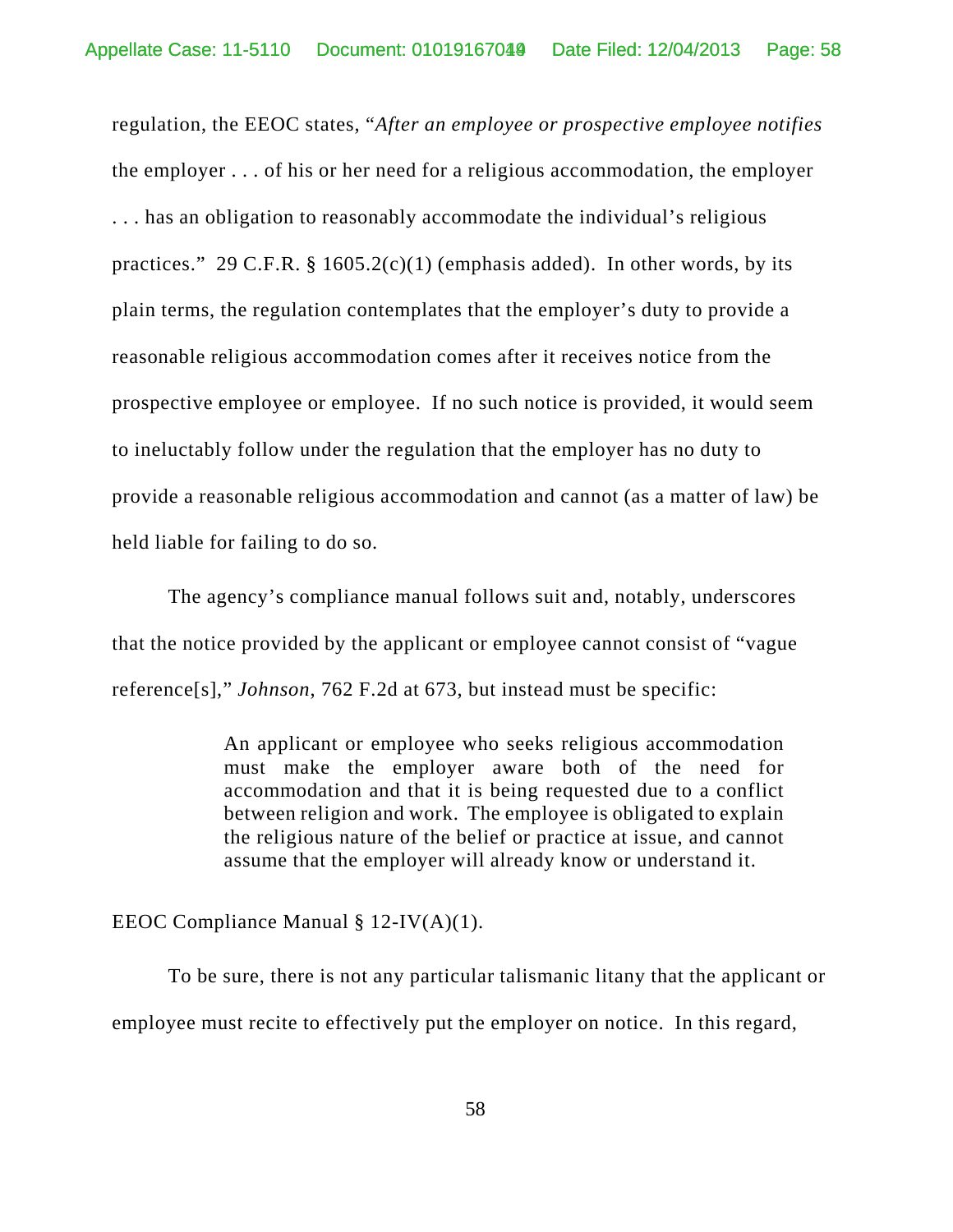the EEOC states, "No 'magic words' are required to place an employer on notice of an applicant's or employee's conflict between religious needs and a work requirement. To request an accommodation, an individual may use plain language and need not mention any particular terms such as 'Title VII' or 'religious accommodation.'" *Id.* But the EEOC does insist that the applicant or employee "provide enough information to make the employer aware that there exists a conflict between the individual's religious practice or belief and a requirement for applying for or performing the job."12 *Id.* 

## **EXAMPLE 29 Failure to Advise Employer That Request Is Due to Religious Practice or Belief**

Jim agreed to take his employer's drug test but was terminated because he refused to sign the accompanying consent form. After his termination, Jim filed a charge alleging that the employer failed to accommodate his religious objection to swearing an oath. Until it received notice of the charge, the employer did not know that Jim's refusal to sign the form was based on his religious beliefs. Because the employer was not notified of the conflict at the time Jim refused to sign the form, or at any time prior to Jim's termination, *it did not have an opportunity to offer to accommodate him*. The employer has not violated Title VII.

EEOC Compliance Manual  $\S 12$ -IV(A)(1) (emphasis added). In our view, the facts of this hypothetical are closely akin to the facts present here: at no point (continued...)

 $12$  Indeed, the EEOC effectively underscores by a hypothetical that an applicant or employee cannot remain silent before the employer regarding the religious nature of his or her conflicting practice and need for an accommodation and still hope to prevail in a religion-accommodation case: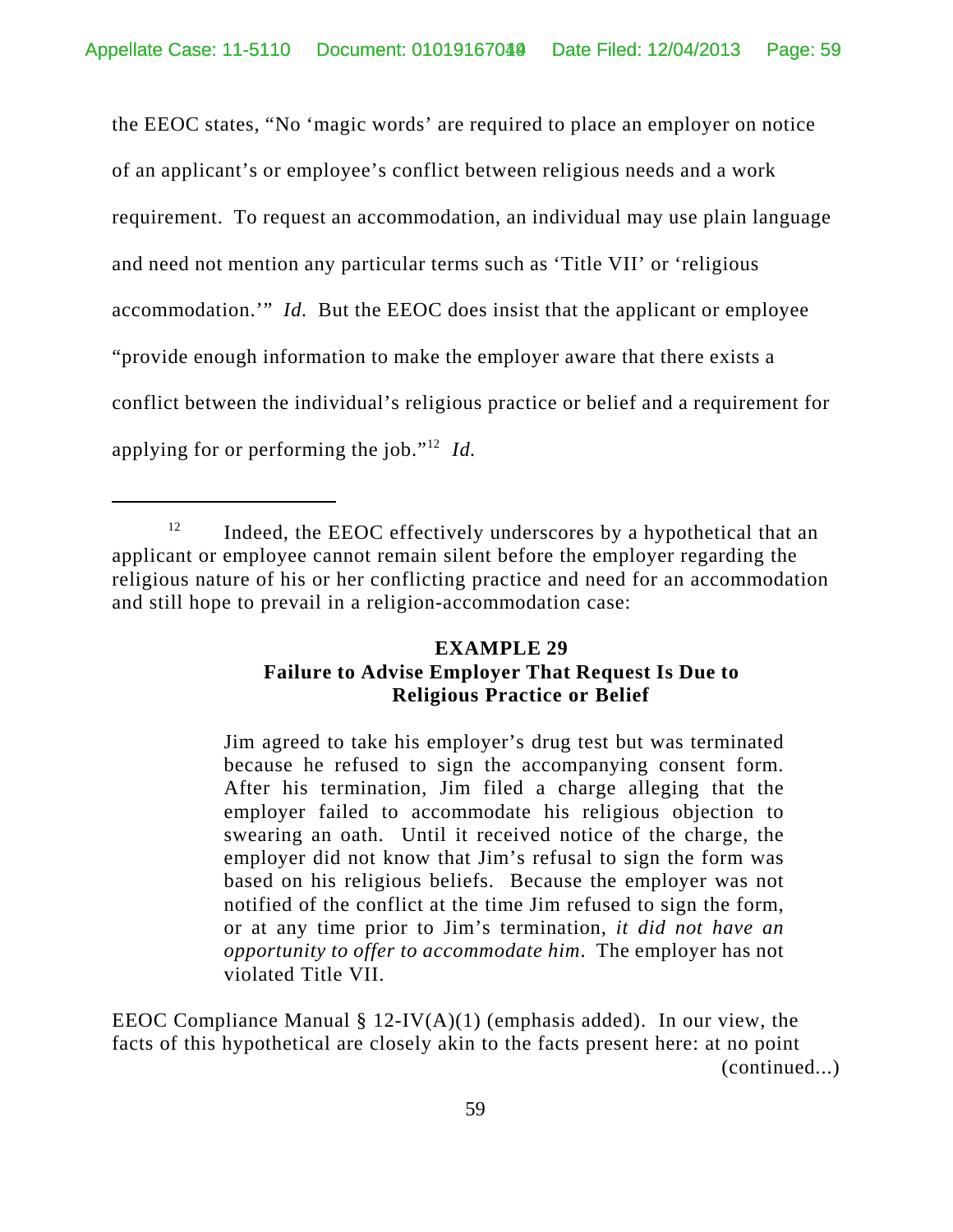And other policy documents of the EEOC are of similar import, placing the burden on the applicant or the employee to provide notice to the employer of the conflicting religious practice and the need for an accommodation. *See, e.g.*, *EEOC Best Practices*, *supra* (noting that "[e]mployees should advise their supervisors or managers of the nature of the conflict between their religious needs and the work rules" and they "should provide enough information to enable the employer to understand what accommodation is needed, and why it is necessitated by a religious practice or belief"); *EEOC Q & A*, *supra* (responding to the question, "[h]ow does an employer learn that accommodation may be needed?" by stating, "[a]n applicant or employee who seeks religious accommodation *must* make the employer aware both of the need for accommodation and that it is being requested due to a conflict between religion and work" (emphasis added)). In sum, the clear, unequivocal guidance reflected in the EEOC's own regulation and policy documents supports our view that the onus is upon the applicant or employee to initially provide explicit notice to the employer of the conflicting religious practice and the need for an accommodation.

 $12$ (...continued)

during her interview with Ms. Cooke (Abercrombie's agent) did Ms. Elauf expressly inform her—directly or indirectly—that she wore her hijab for religious reasons and felt obliged to do so, and, therefore, would need an accommodation. Like the hypothetical employer, Abercrombie did not have a chance to accommodate Ms. Elauf's allegedly religious practice.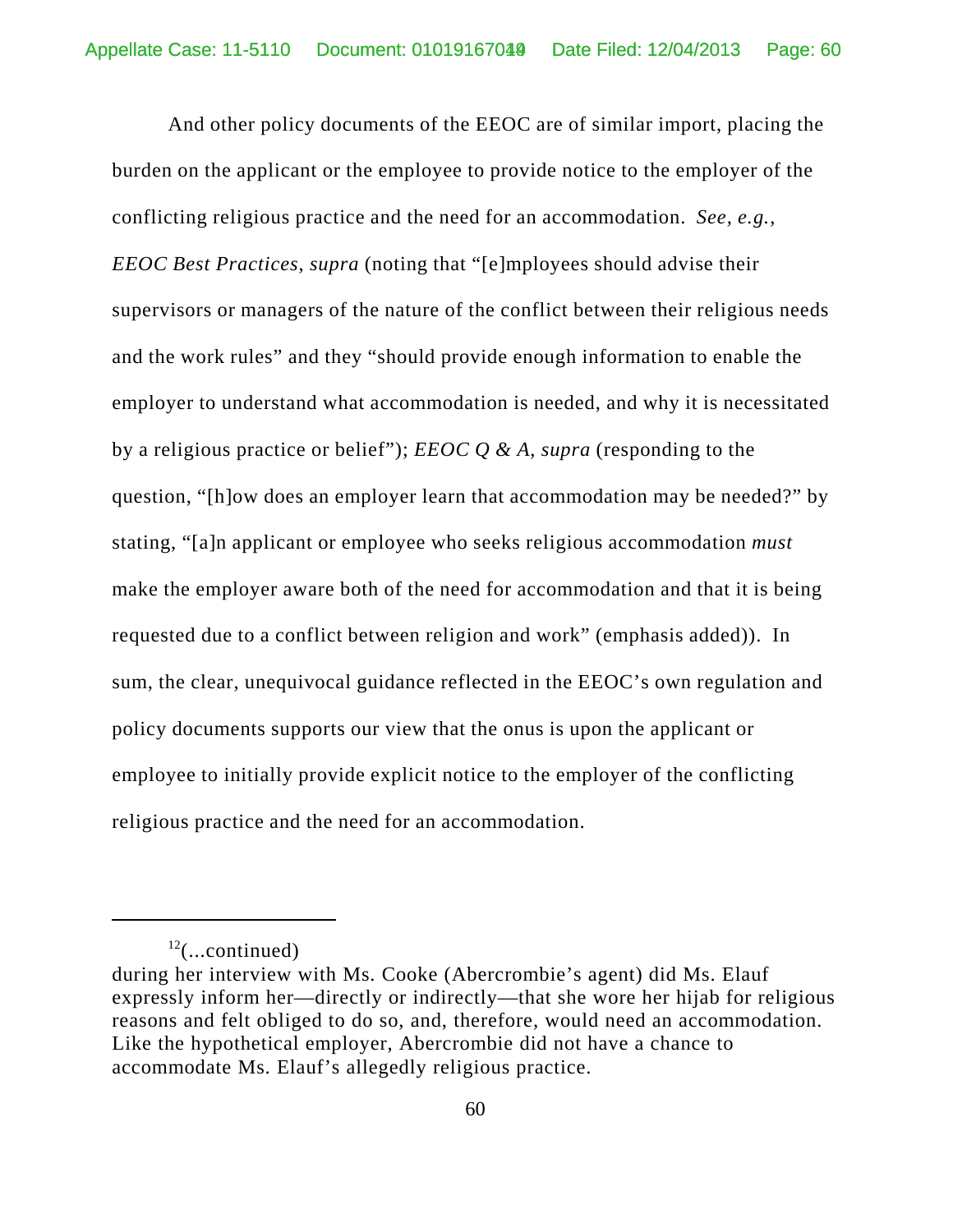**b**

The EEOC intimates that this reading of its regulation and policy documents is too facile. *See* Aplee. Br. at 39 ("These policy documents and regulations do not elevate form over substance and require this Court to take a nonsensical approach to the notice requirement."). In effect, the EEOC contends that the plain language of these materials do not tell the complete story because they do not take into account the circumstances of the instant case—where, in the EEOC's view, the employer had notice from a source other than an explicit communication from the applicant of the need to provide a religious accommodation. *See id.* at 38–39 ("[T]he Commission's policy documents do not address the situation where there is evidence that the employer was aware of the applicant's religious belief without the applicant herself so 'informing' it. . . . As such, none of these policy documents indicates that an employer is excused from its obligation to provide reasonable accommodation for an applicant's religious belief that conflicts with a work requirement simply because someone other than the applicant herself informed the employer of the belief." (quoting EEOC Compliance Manual § 12-IV(A))); *id.* at 39 ("[A]s with the aforementioned policy documents, the regulations do not address the situation where the employer is *otherwise aware* of the individual's religious belief, and accordingly do not preclude a plaintiff from satisfying the notice requirement under such circumstances." (emphasis added)). The EEOC asserts that its reading of the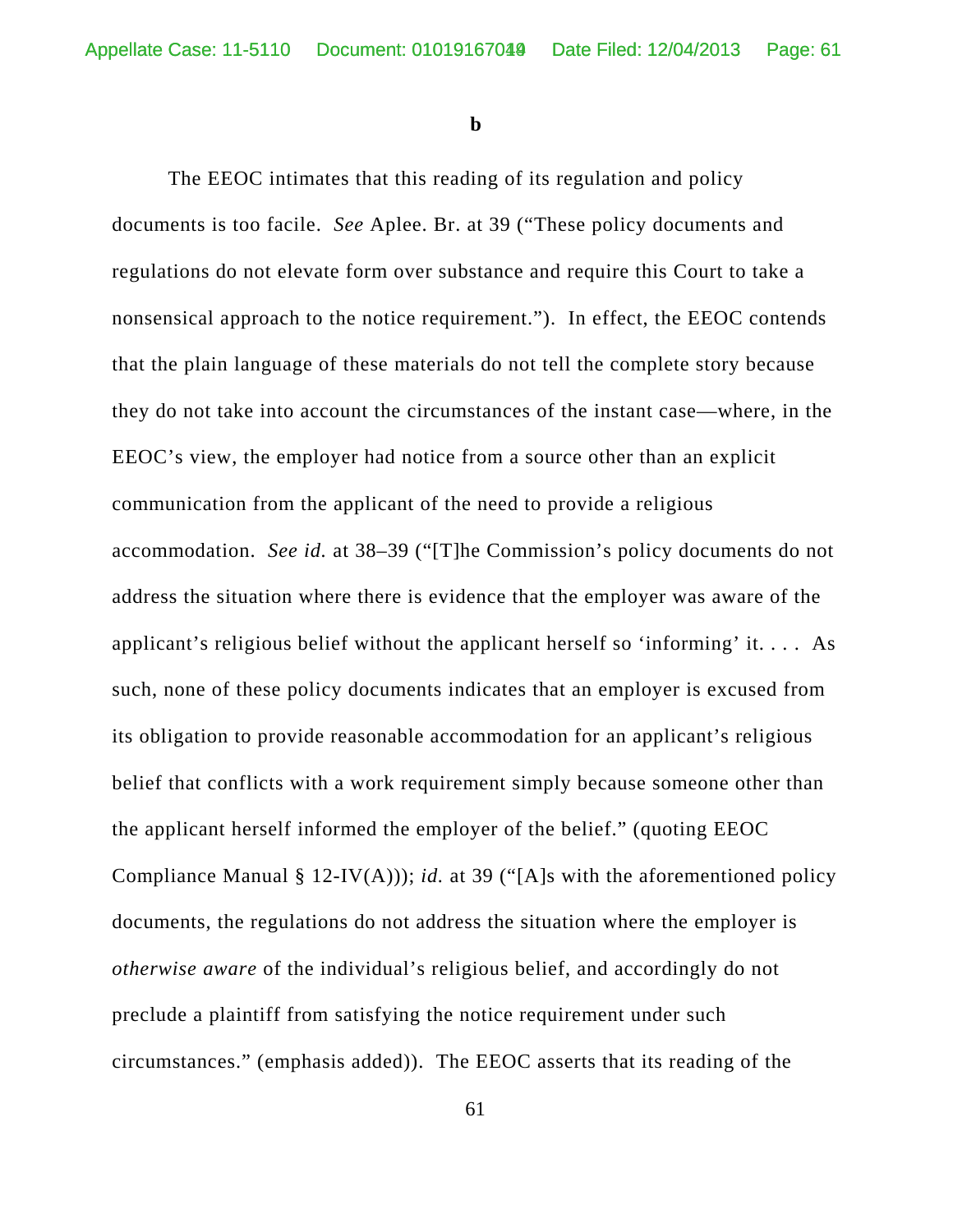scope of its regulation, 29 C.F.R. § 1605.2(c), is entitled to *Auer* deference. *See Auer v. Robbins*, 519 U.S. 452, 461 (1997).

However, we believe that the EEOC's views are unpersuasive and cannot control the outcome here. Notably, we conclude that "there are strong reasons for withholding the deference that *Auer* generally requires." *Christopher v. SmithKline Beecham Corp.*, --- U.S. ----, 132 S. Ct. 2156, 2167 (2012). "*Auer* ordinarily calls for deference to an agency's interpretation of its own ambiguous regulation, even when that interpretation is advanced in a legal brief . . . ." *Id.* at 2166; *see Chase Bank USA, N.A. v. McCoy*, --- U.S. ----, 131 S. Ct. 871, 880 (2011) ("[W]e defer to an agency's interpretation of its own regulation, advanced in a legal brief . . . ."); *see also Decker v. Nw. Envtl. Def. Ctr.*, --- U.S. ----, 133 S. Ct. 1326, 1337 (2013) ("When an agency interprets its own regulation, the Court, as a general rule, defers to it  $\dots$ .").

However, "this general rule does not apply in all cases." *Christopher*, 132 S. Ct. at 2166; *see, e.g.*, Harry T. Edwards et al., *Federal Standards of Review*, ch. XIV (Westlaw Database updated Apr. 2013) [hereinafter *Federal Standards*] ("[T]he deference afforded an agency's interpretation of its own regulations is significant, but it is not without limits."). As a threshold matter, in order for *Auer* deference to be warranted, "the language of the regulation in question must be ambiguous, lest a substantively new rule be promulgated under the guise of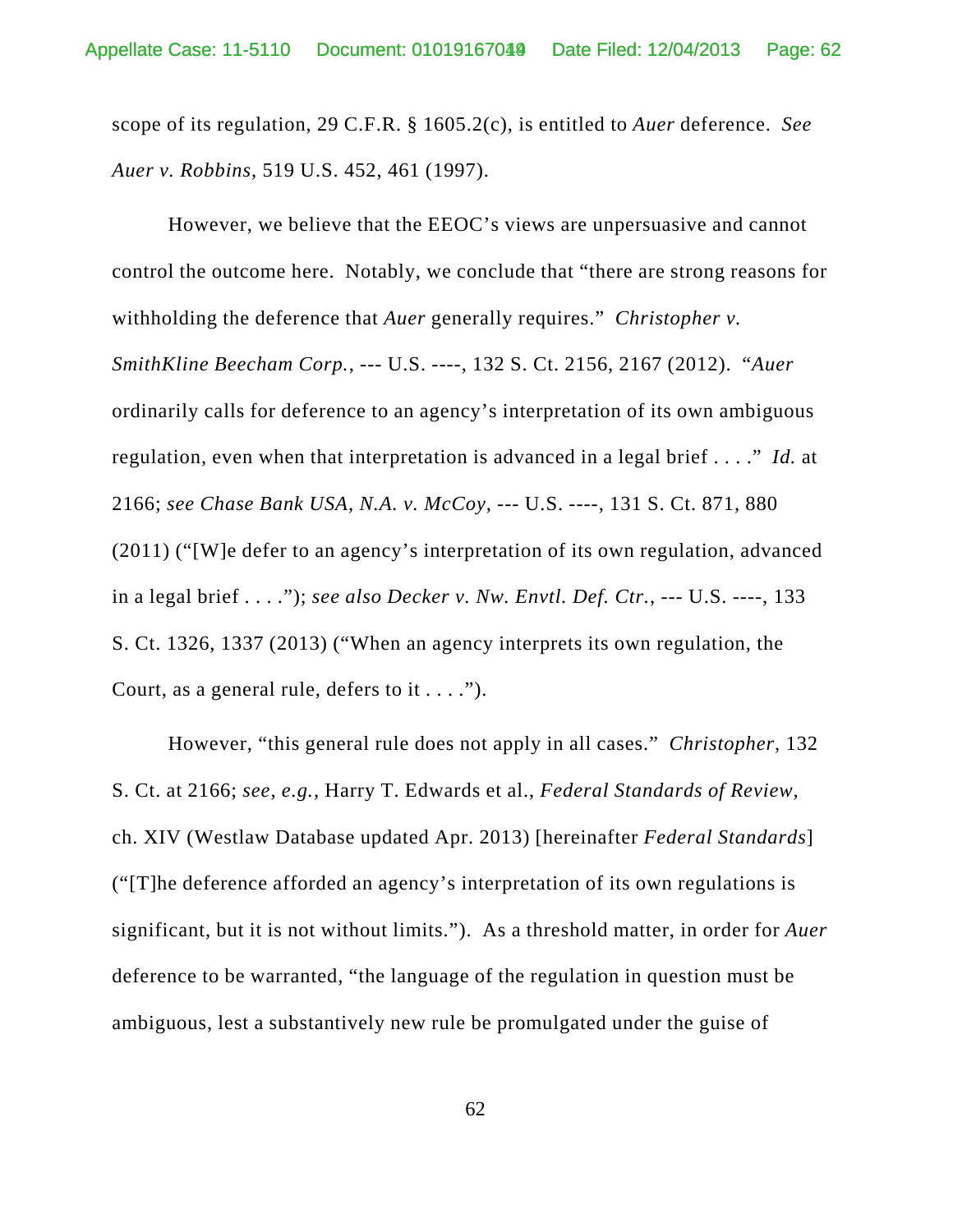interpretation." *Drake v. FAA*, 291 F.3d 59, 68 (D.C. Cir. 2002); *see Christensen v. Harris Cnty.*, 529 U.S. 576, 588 (2000) ("*Auer* deference is warranted only when the language of the regulation is ambiguous. The regulation in this case, however, is not ambiguous . . . . To defer to the agency's position would be to permit the agency, under the guise of interpreting a regulation, to create *de facto* a new regulation.").

Even if that threshold is crossed, there are other circumstances under which the application of *Auer* deference would be unjustified:

> Deference is undoubtedly inappropriate, for example, when the agency's interpretation is plainly erroneous or inconsistent with the regulation. And deference is likewise unwarranted when there is reason to suspect that the agency's interpretation does not reflect the agency's fair and considered judgment on the matter in question. This might occur when the agency's interpretation conflicts with a prior interpretation, or when it appears that the interpretation is nothing more than a convenient litigating position . . . .

*Christopher*, 132 S. Ct. at 2166 (citations omitted) (quoting *Auer*, 519 U.S. at 461–62 (internal quotation marks omitted); *Bowen v. Georgetown Univ. Hosp.*, 488 U.S. 204, 213 (1988) (internal quotation marks omitted)).

In considering the appropriateness of deferring to an agency's

interpretation, the *Christopher* Court also highlighted the importance of

safeguarding "the principle that agencies should provide regulated parties 'fair

warning of the conduct [a regulation] prohibits or requires.'" 132 S. Ct. at 2167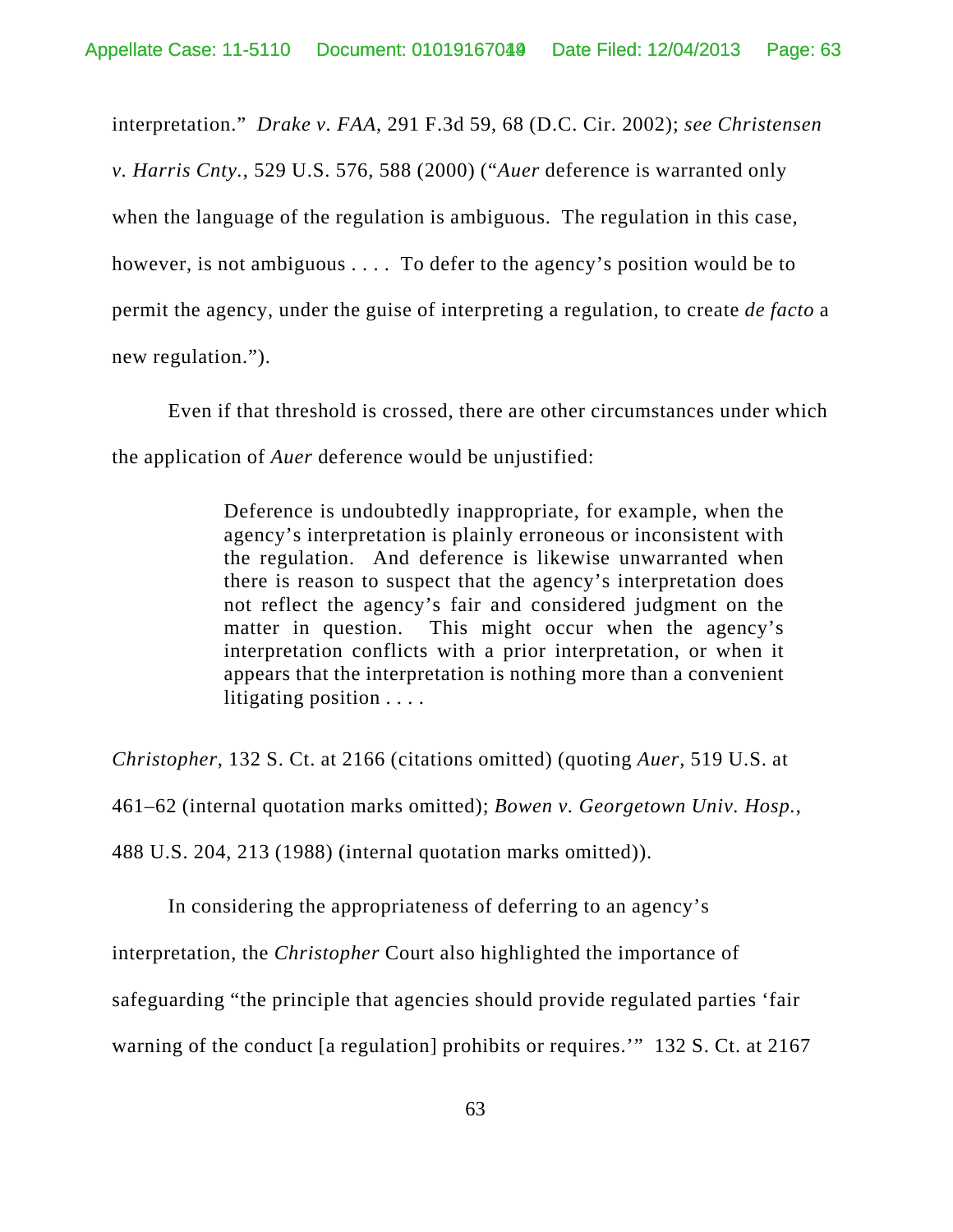(alteration in original) (quoting *Gates & Fox Co. v. Occupational Safety & Health Review Comm'n*, 790 F.2d 154, 156 (D.C. Cir. 1986) (Scalia, J.)); *see Drake*, 291 F.3d at 68 (listing as one of the "preconditions for applying this socalled *Auer* deference" that "the agency's reading of its regulation must be fairly supported by the text of the regulation itself, so as to ensure that *adequate notice* of that interpretation is contained within the rule itself" (emphasis added)); *see Federal Standards*, *supra*, ch. XIV (noting that "in *Christopher* . . . , the Court ruled that no *Auer* deference would be afforded to an agency interpretation of a disputed regulation if the statute, published regulations, and the agency's prior enforcement regime gave no notice to regulated parties of the interpretation proposed by the agency during the course of litigation"). As the *Christopher* Court elaborated:

> It is one thing to expect regulated parties to conform their conduct to an agency's interpretations once the agency announces them; it is quite another to require regulated parties to divine the agency's interpretations in advance or else be held liable when the agency announces its interpretations for the first time in an enforcement proceeding and demands deference.

132 S. Ct. at 2168.

We decline to accord *Auer* deference to the EEOC's interpretation of its own regulation, 29 C.F.R. § 1605.2(c)(1). First, it is far from clear that the regulation is actually ambiguous concerning the central question before us: whether applicants or employees initially must provide express notice to the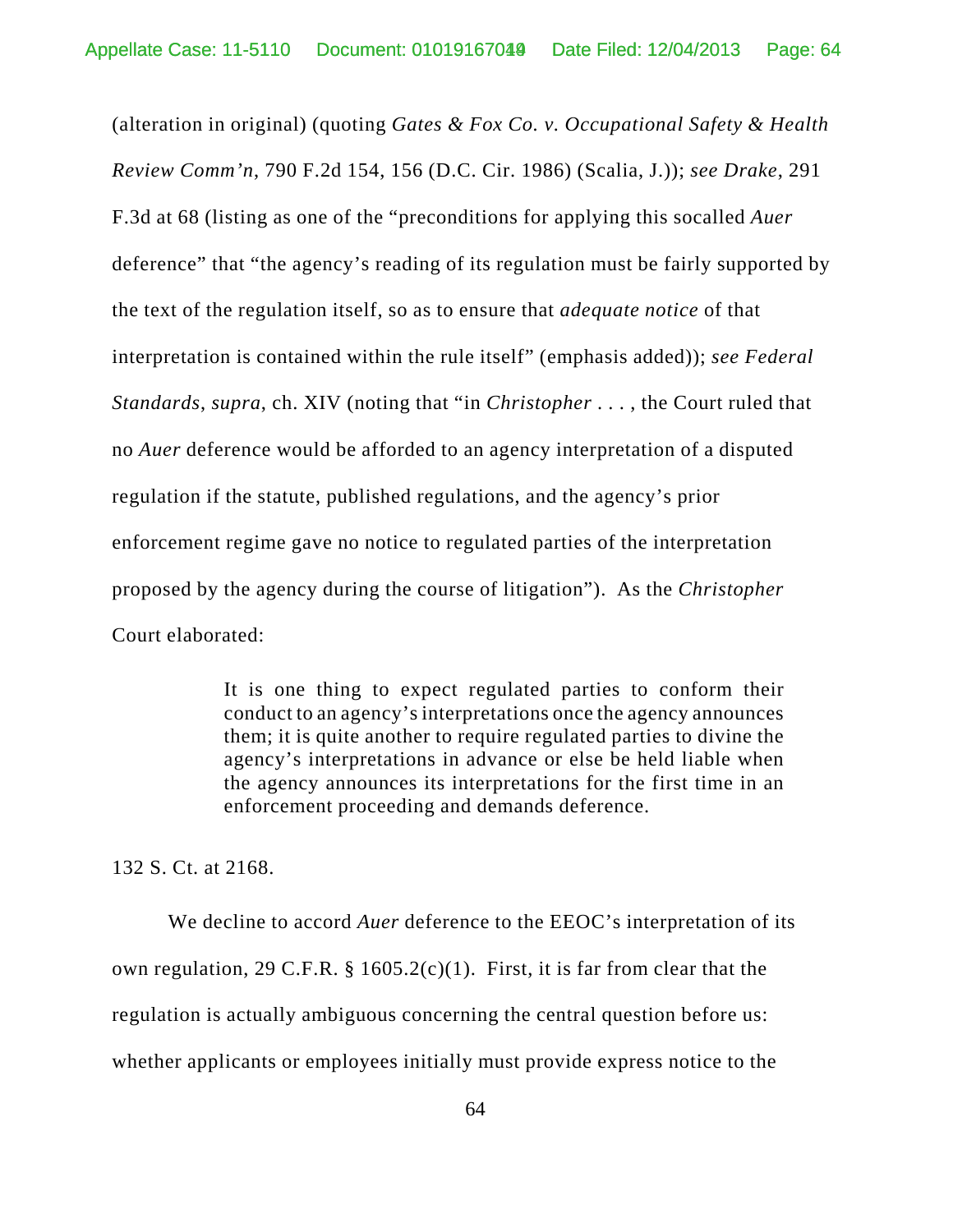employer of their conflicting religious practice and their need for an accommodation, in order to trigger the employer's legal duty to provide a reasonable religious accommodation. The regulation's language seems to "plainly" answer yes to that question. *Christensen*, 529 U.S. at 588; *see id.* ("Nothing in the regulation even arguably requires that an employer's compelled use policy *must* be included in an agreement. The text of the regulation itself indicates that its command is permissive, not mandatory."); *cf. Chase Bank*, 131 S. Ct. at 879–80 (noting that "the key question" was "whether the [interest-rate] increase actually changed a 'term' of the Agreement that was 'required to be disclosed'" within the meaning of the regulation and concluding that the regulation was "ambiguous as to the question presented, and [the Court] must therefore look to [the agency's] own interpretation of the regulation for guidance in deciding this case"). And "if the text of a regulation is unambiguous," as appears to be the situation here, "a conflicting agency interpretation . . . will necessarily be 'plainly erroneous or inconsistent with the regulation' in question." *Chase Bank*, 131 S. Ct. at 882 (quoting *Auer*, 519 U.S. at 461). Thus, at the threshold, it is doubtful that *Auer* deference to the EEOC's interpretation is appropriate.

Second, even if the regulation were actually "ambiguous in its reach," *Drake*, 291 F.3d at 68, there would be "reason to suspect that the [EEOC's] interpretation does not reflect [its] fair and considered judgment on the matter in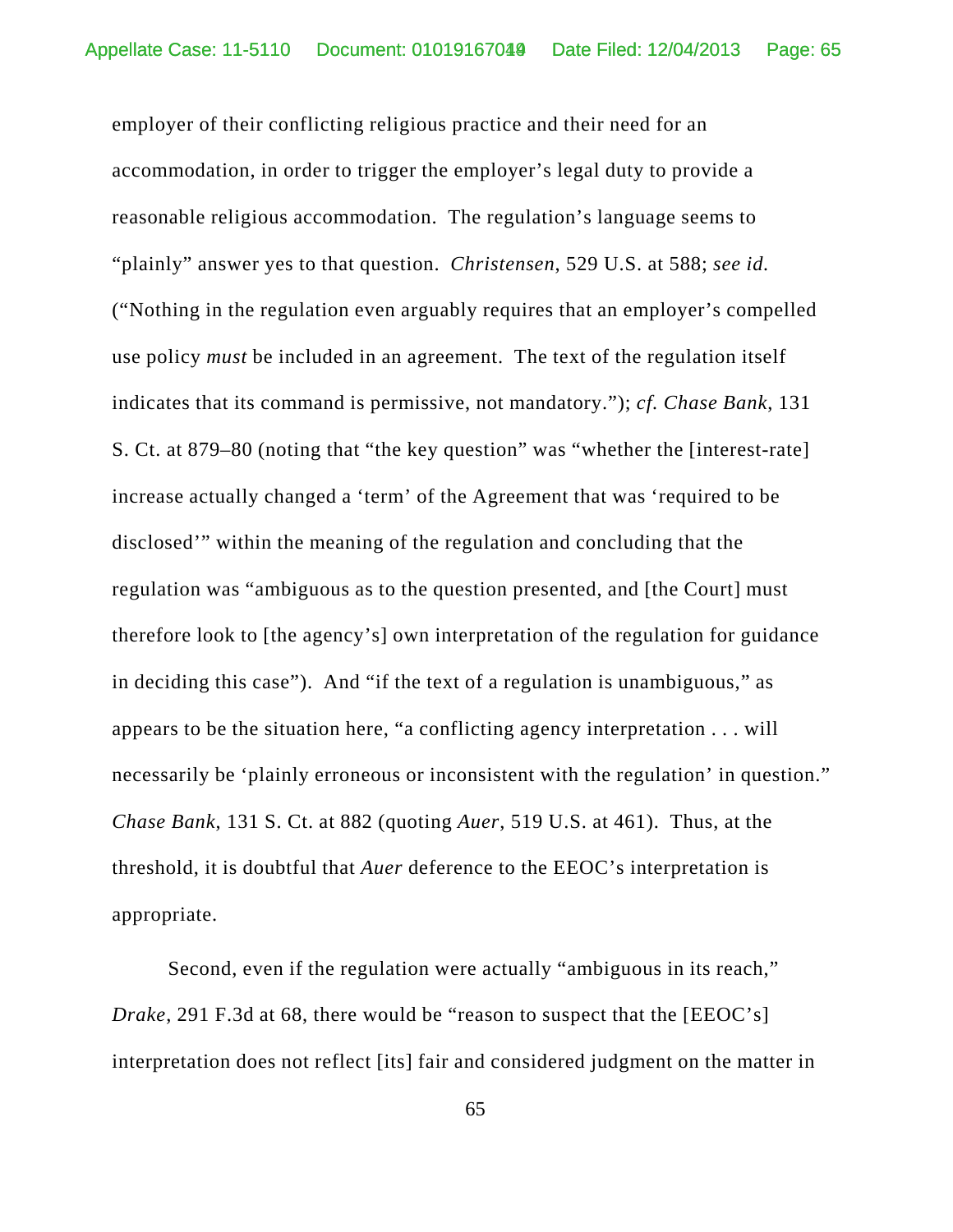question," *Auer*, 519 U.S. at 462. As demonstrated above, through its Compliance Manual and other policy documents, the EEOC has repeatedly, explicitly, and unequivocally indicated that the notice necessary to trigger an employer's duty to provide a reasonable religious accommodation is notice that is initially provided in express terms by applicants and employees. *See, e.g.*, EEOC Compliance Manual § 12-IV(A)(1) ("The employee is obligated *to explain* the religious nature of the belief or practice at issue . . . ." (emphasis added)); *EEOC Best Practices*, *supra* (noting that "[e]mployees should advise their supervisors or managers of the nature of the conflict between their religious needs and the work rules" and "should provide enough information to enable the employer to understand what accommodation is needed, and why it is necessitated by a religious practice or belief"). In other words, on prior occasions, the EEOC has repeatedly taken a position on the notice question that is inconsistent, and conflicts with, the interpretation of that question that it now seeks to engraft onto its regulation.

In such a circumstance, *Auer* deference is "unwarranted." *Christopher*, 132 S. Ct. at 2166; *see id.* (noting that the situation "might occur" where *Auer* deference is unjustified because "the agency's interpretation conflicts with a prior interpretation"); *see Thomas Jefferson Univ. v. Shalala*, 512 U.S. 504, 515 (1994) (noting that "an agency's interpretation of a statute or regulation that conflicts with a prior interpretation is 'entitled to considerably less deference' than a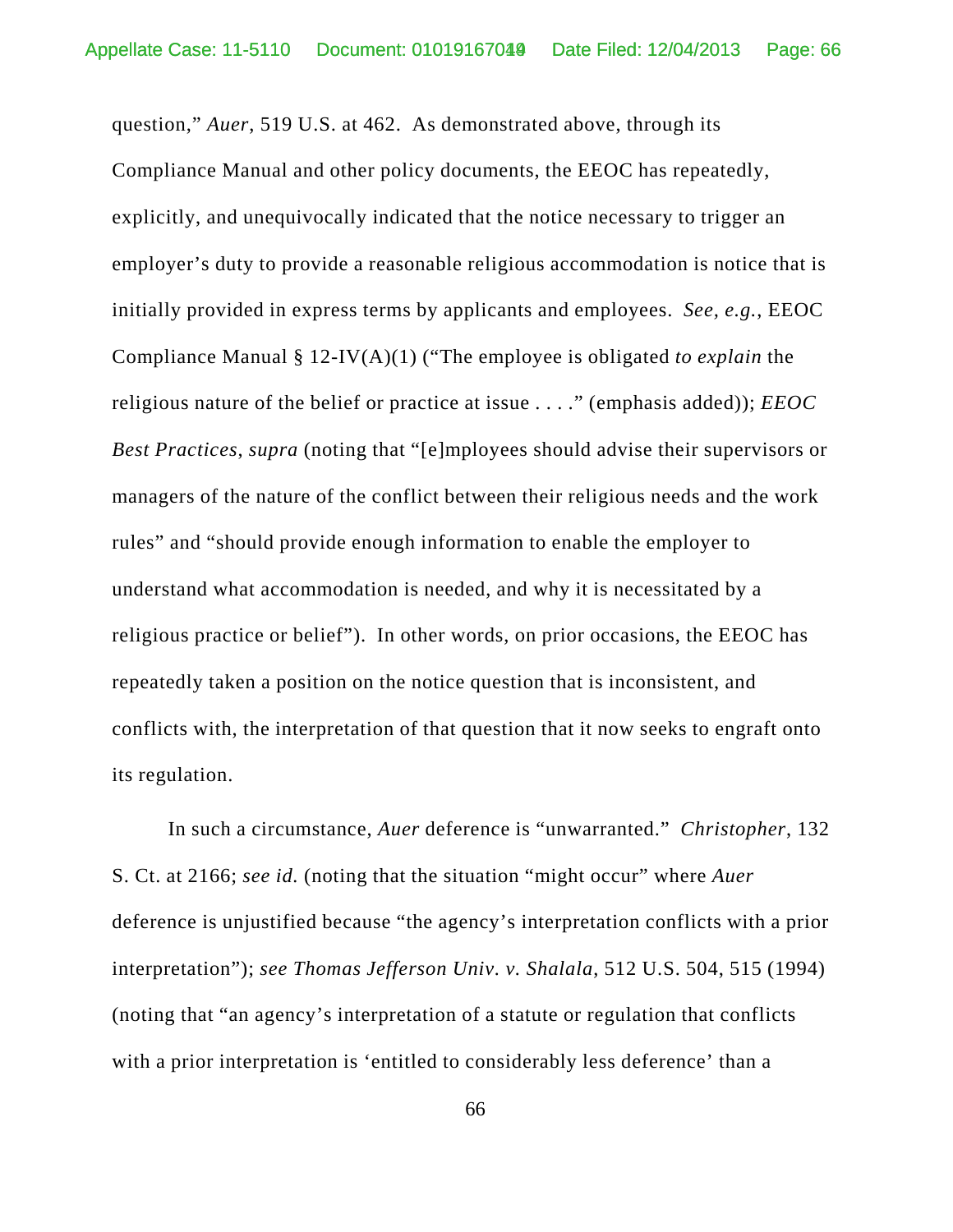consistently held agency view" (quoting *INS v. Cardoza-Fonseca*, 480 U.S. 421, 446 n.30 (1987))); *cf. Bowen*, 488 U.S. at 212–13 (noting that "[f]ar from being a reasoned and *consistent* view of the scope of [the statutory] clause," the agency's "current interpretation . . . is contrary to the narrow view of that provision advocated in past cases"); *Drake*, 291 F.3d at 69 ("Where the agency's litigation position is consistent with its past statements and actions, there is good reason for the court to defer, for then the position seems 'simply to articulate an explanation of longstanding agency practice.'" (quoting *Akzo Nobel Salt, Inc. v. Fed. Mine Safety & Health Review Comm'n*, 212 F.3d 1301, 1304 (D.C. Cir. 2000))).

Furthermore, the EEOC does not identify any prior instance where it has taken the stance regarding notice that it does here, and its position does not appear to be anything other than a creature of this proceeding—where it is "a party to this case." *Chase Bank*, 131 S. Ct. at 881. At least coupled with its prior inconsistent conduct, this circumstance gives us some reason to suspect that the EEOC's view regarding notice is "nothing more than an agency's convenient litigating position"; as such, giving it *Auer* deference "would be entirely inappropriate." *Bowen*, 488 U.S. at 213; *accord Christopher*, 132 S. Ct. at 2166.

Moreover, we have difficulty concluding that the EEOC has provided "adequate notice" (*Drake*, 291 F.3d at 68) or "fair warning" (*Christopher*, 132 S. Ct. at 2167 (quoting *Gates & Fox Co.*, 790 F.2d at 156) (internal quotation marks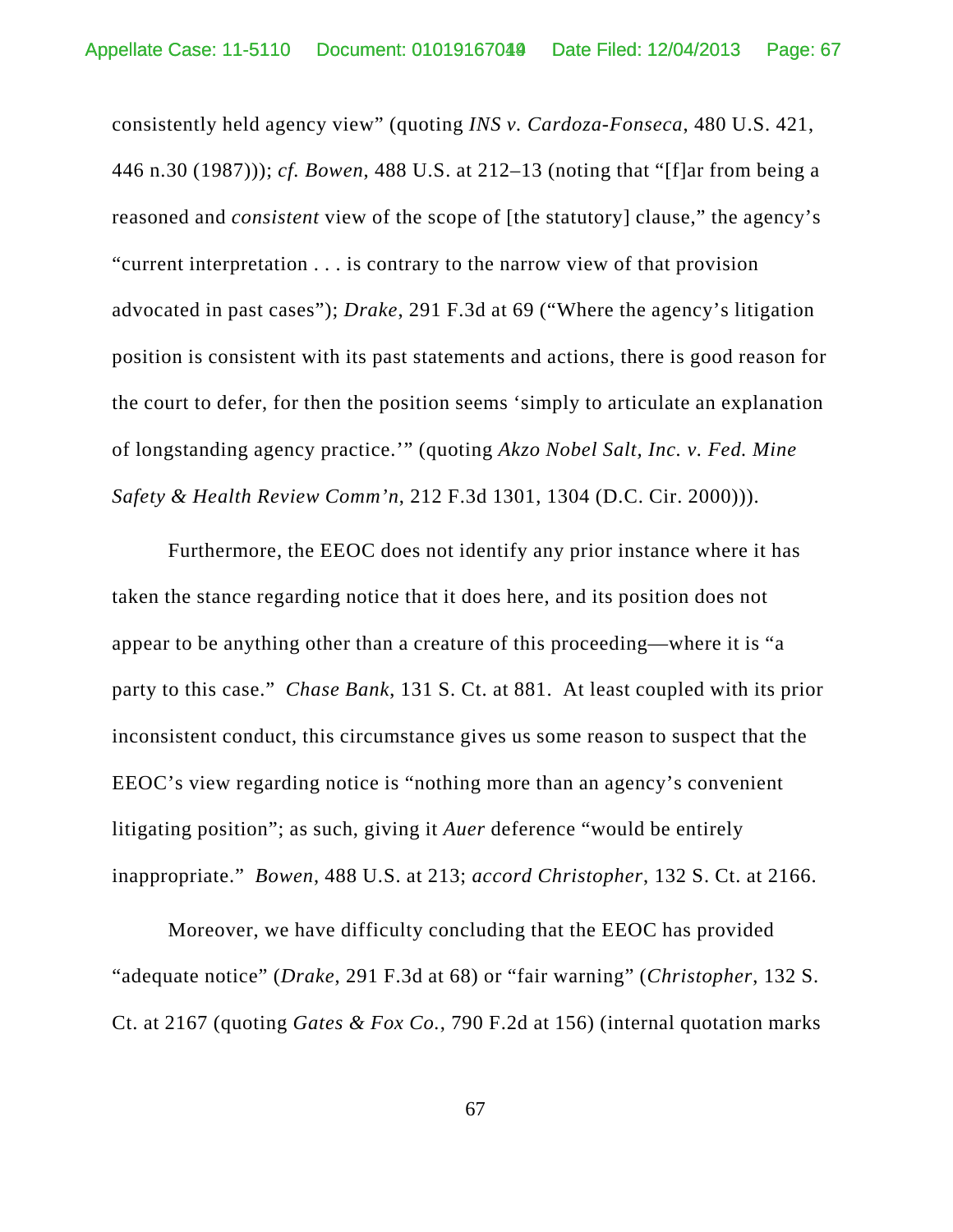omitted)) to employers that their obligation to provide a reasonable religious accommodation may be triggered by *something other than* an explicit communication from applicants or employees regarding their conflicting religious practice and need for an accommodation.<sup>13</sup> Nothing in the text of the EEOC's regulation, 29 C.F.R. § 1605.2(c)(1), would "provide clear notice of this." *Christopher*, 132 S. Ct. at 2167. In describing the circumstances under which the employer's obligation to offer a reasonable religious accommodation is triggered, the regulation speaks solely of "an employee or prospective employee notif[ying] the employer [of the need for such an accommodation]." 29 C.F.R.

§ 1605.2(c)(1). And, as commonly understood, the term "notify" means to "make a usu[ally] formal communication generally about something requiring or worthy of attention." *Webster's Third New Int'l Dictionary* 1160 (2002); *see id.* at 1545 (defining the word "notify" to mean, among other things, to "make known").

 $13$  This would be especially true to the extent that the EEOC's interpretation of its regulation would permit plaintiffs to establish their prima facie case regarding notice by showing the employer possessed *something less* than actual knowledge of the conflicting religious practice and need for an accommodation—*viz.*, would allow plaintiffs to demonstrate notice by showing some form of employer constructive knowledge, or a "*reasonable indication* to the employer that an accommodation *may* be needed." Aplee. Br. at 34 (emphases added). This is because (as noted *supra*) the EEOC has not identified any judicial decisions supportive of such a position, nor have we uncovered any. *Cf.* Aplt. Reply Br. at 3 n.1 ("[T]he EEOC's regulations nowhere state that a 'reasonable indication' is sufficient to make a *prima facie* case. Employers should be able to rely upon the EEOC's clear pronouncements without having to fear that the EEOC will suddenly 'change its mind' to support whatever argument most benefits its then-current litigation.").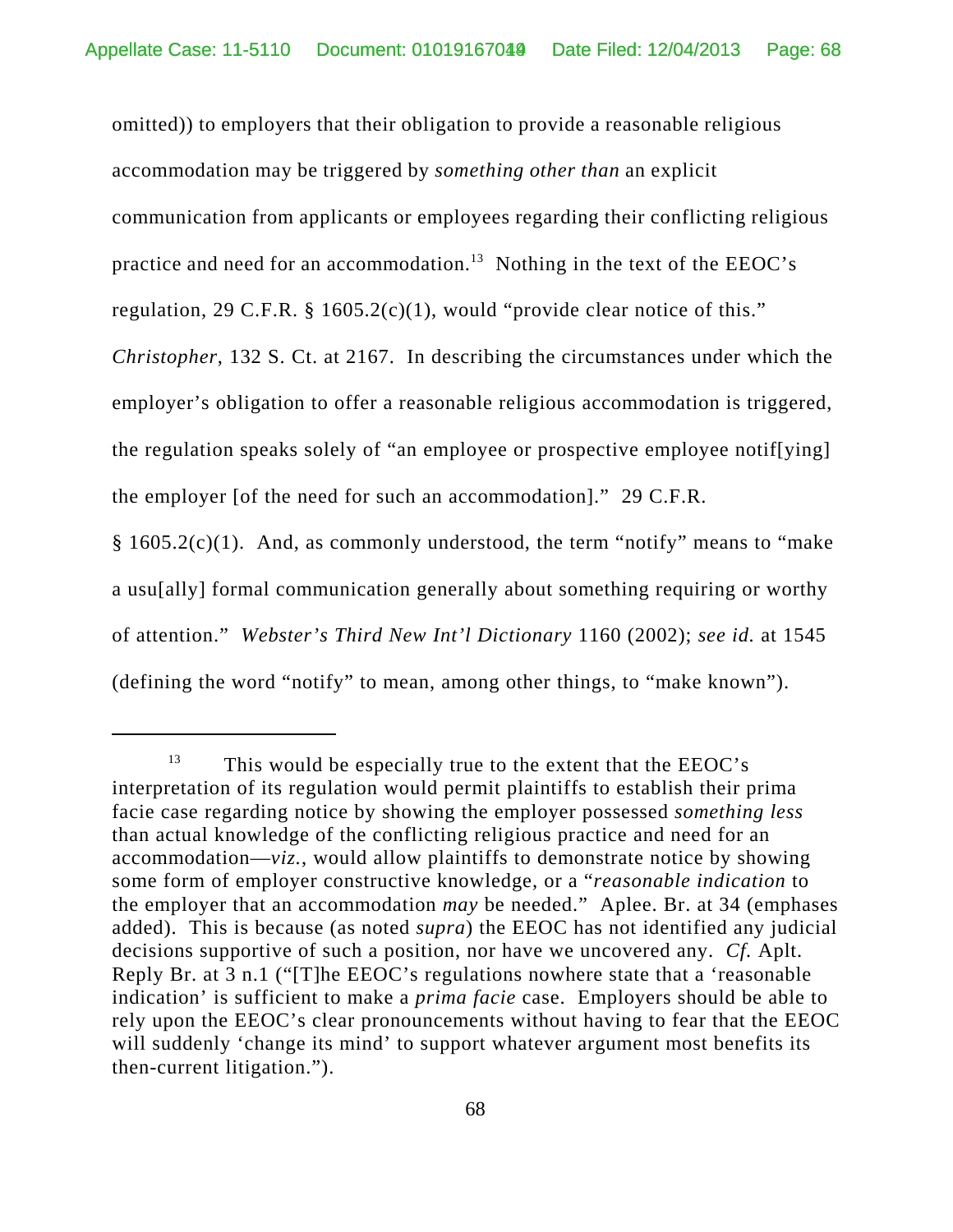In other words, under a natural reading of the regulation, the employer's obligation to provide a reasonable religious accommodation would be triggered only when applicants or employees explicitly inform the employer of their conflicting religious practice and need for an accommodation. Indeed, this natural reading of the regulation is bolstered by the construction canon *expressio unius est exlcusio alterius*—the so-called "negative-implication canon," Antonin Scalia & Bryan A. Garner, *Reading Law: The Interpretation of Legal Texts* 107 (2012); *see Black's Law Dictionary* 661 (9th ed. 2009) (noting that it is "[a] canon of construction holding that to express or include one thing implies the exclusion of the other"). Specifically, by expressly providing only one means by which an employer's obligation to provide a reasonable religious accommodation may be triggered—explicit notice from an applicant or employee—the regulation may be read to exclude other means by which the "thing to be done," *Christensen*, 529 U.S. at 1660 (quoting *Raleigh & Gaston R.R. v. Reid*, 13 Wall. 269, 270 (1872)) (internal quotation marks omitted), may be accomplished. Accordingly, because the EEOC's broader view of the notice requirement is divorced from the regulation's text and is not congruent with the natural reading of that text, subjecting Abercrombie to it "would result in precisely the kind of 'unfair surprise' against which [the Supreme Court's] cases have long warned." *Christopher*, 132 S. Ct. at 2167 (quoting *Long Island Care at Home, Ltd. v. Coke*, 551 U.S. 158, 170–71 (2007)) (internal quotation marks omitted). This is yet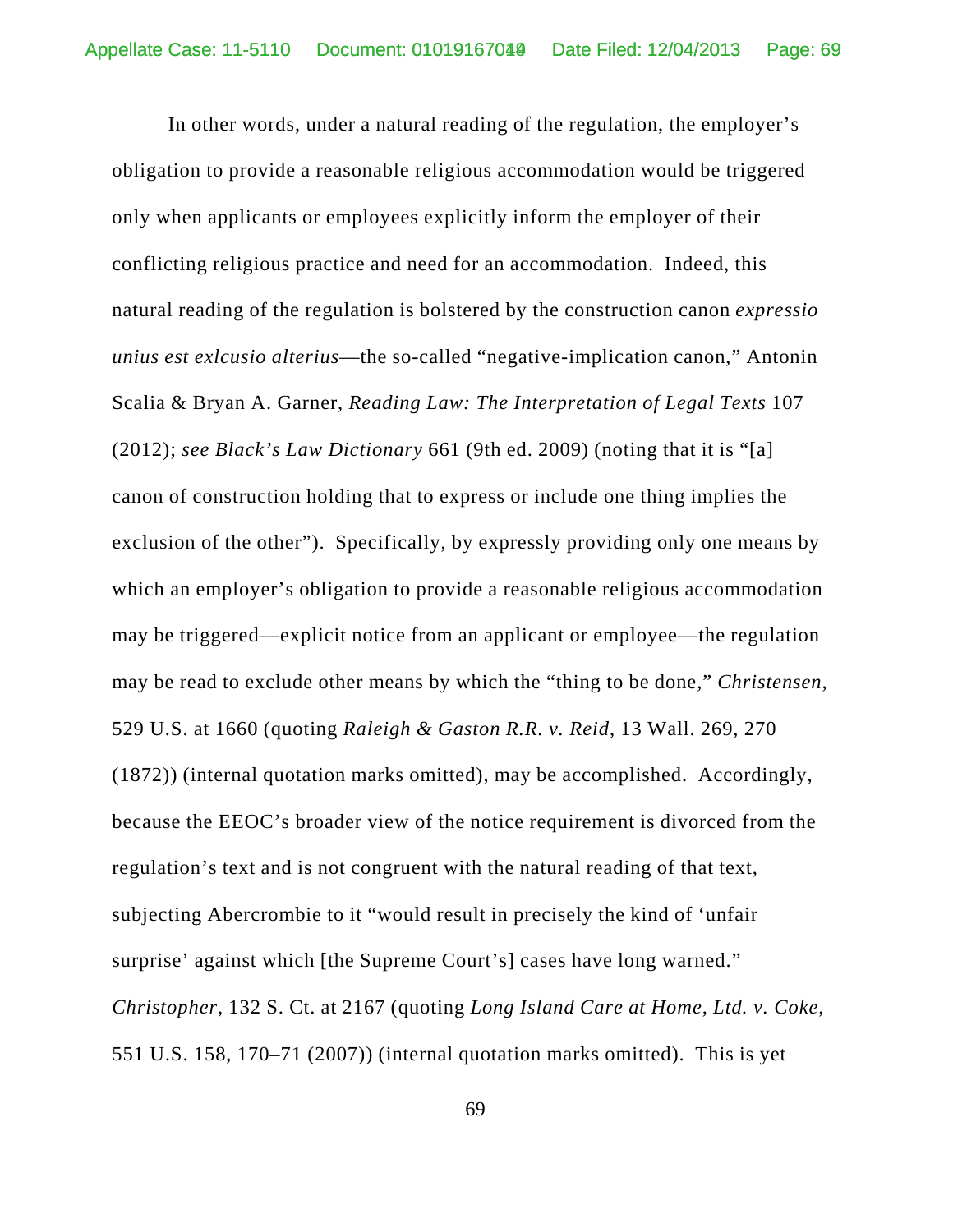another reason why according the EEOC's broader view *Auer* deference would be inappropriate.

Therefore, to the extent that we provide deference at all to the EEOC's broader view, the boundaries of that deference would be defined, not by *Auer*, but rather by the Supreme Court's decision in *Skidmore v. Swift & Co.*, 323 U.S. 134 (1944). *See, e.g.*, *Christopher*, 132 S. Ct. at 2168–69 (turning to the *Skidmore* standard after concluding that "whatever the general merits of *Auer* deference, it is unwarranted here"). Under that decision, to give deference "would be proper only if the [EEOC's view] has the *power to persuade*, which 'depend[s] upon the thoroughness evident in its consideration, the validity of its reasoning, [and] its consistency with earlier and later pronouncements.'" *Vance v. Ball State Univ.*, --- U.S. ----, 133 S. Ct. 2434, 2443 n.4 (2013) (second and third alterations in original) (emphasis added) (quoting *Skidmore*, 323 U.S. at 140); *see Christopher*, 132 S. Ct. at 2168–69 (giving the agency's "interpretation a measure of deference proportional to" its satisfaction of *Skidmore*'s criteria). For the reasons that we have noted thus far—including in this subsection and *supra* in Parts II.C.1–3.a—and that we explicate below in Part II.C.4, we conclude that the EEOC's broader view of the notice requirement is "quite unpersuasive." *Christopher*, 132 S. Ct. at 2169; *see Univ. of Tex. Sw. Med. Ctr. v. Nassar*, --- U.S. ----, 133 S. Ct. 2517, 2533 (2013) (noting that the EEOC's "explanations lack the persuasive force that is a necessary precondition to deference under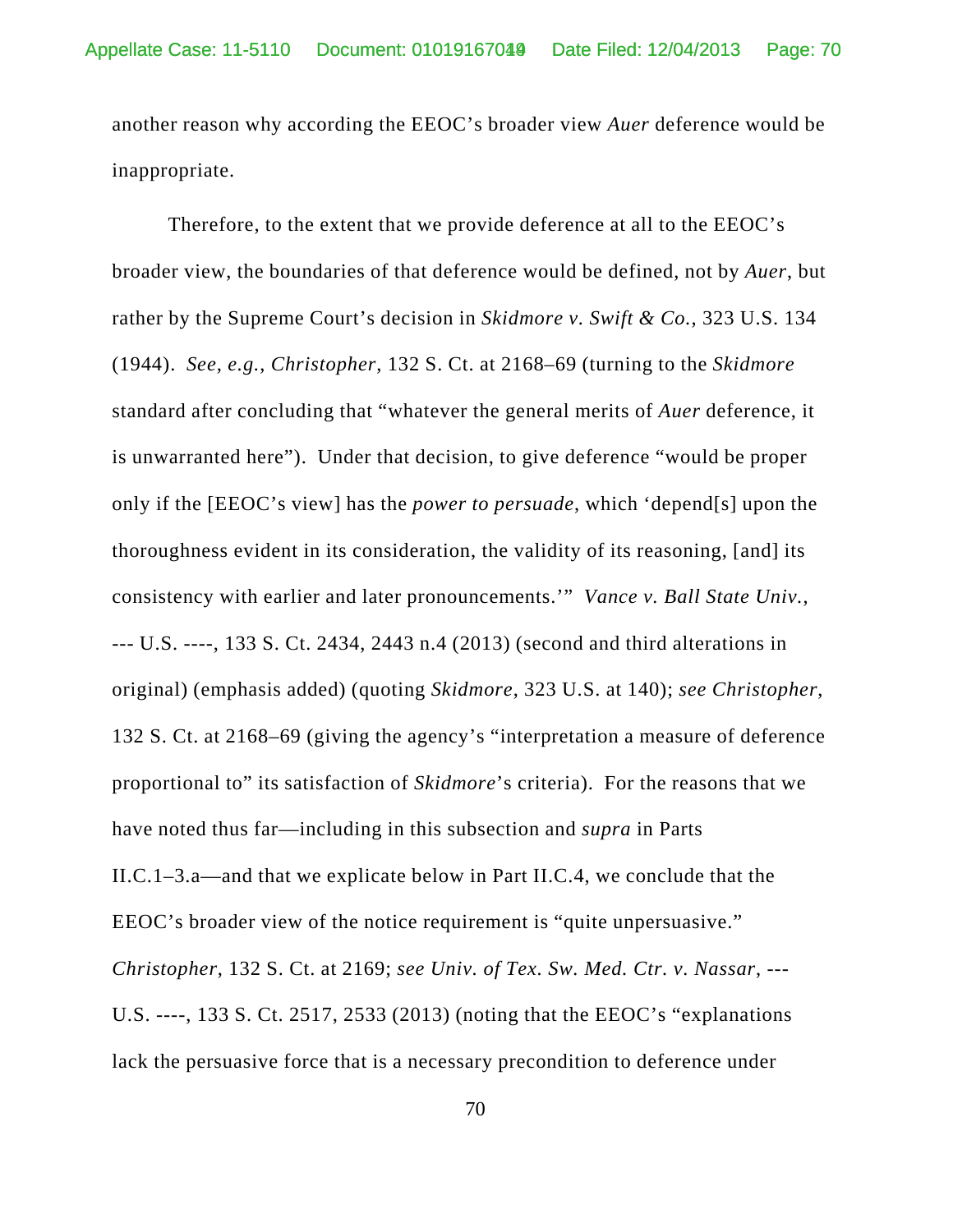*Skidmore*"); *Vance,* 133 S. Ct. at 2443 n.4 ("For the reasons explained below, we do not find the EEOC Guidance persuasive.").14

In sum, notwithstanding the EEOC's objections, we find support in the EEOC's own regulations and policy documents for our view of the notice requirement—which places the onus on the applicant or employee to initially provide explicit notice to the employer of the conflicting religious practice and the need for an accommodation.

### **4**

Finally, as both parties have expressly recognized, the requirement of employers to provide reasonable accommodations for disabled employees under the ADA is analogous to Title VII's requirement that employers provide reasonable religious accommodations; thus, jurisprudence under the ADA can provide guidance as to when an employer's duty to provide a reasonable religious

 $14$  It bears mentioning that insofar as the EEOC's broader view of the notice requirement does not involve concepts akin to constructive notice, but rather is limited to the position that the EEOC's regulation permits plaintiffs to establish their prima facie case regarding notice by showing that the employer possessed *actual knowledge* of the conflicting religious practice and need for an accommodation *from a source other than the applicant or employee*, then even if we were obliged to accord some measure of deference to the EEOC's view, this would not materially alter the outcome that we reach here. That is because (as noted *supra*) there is no genuine dispute of material fact that no Abercrombie agent responsible for, or involved in, the hiring process had actual knowledge—*from any source*—that Ms. Elauf's practice of wearing a hijab stemmed from her religious beliefs and that she needed an accommodation for it.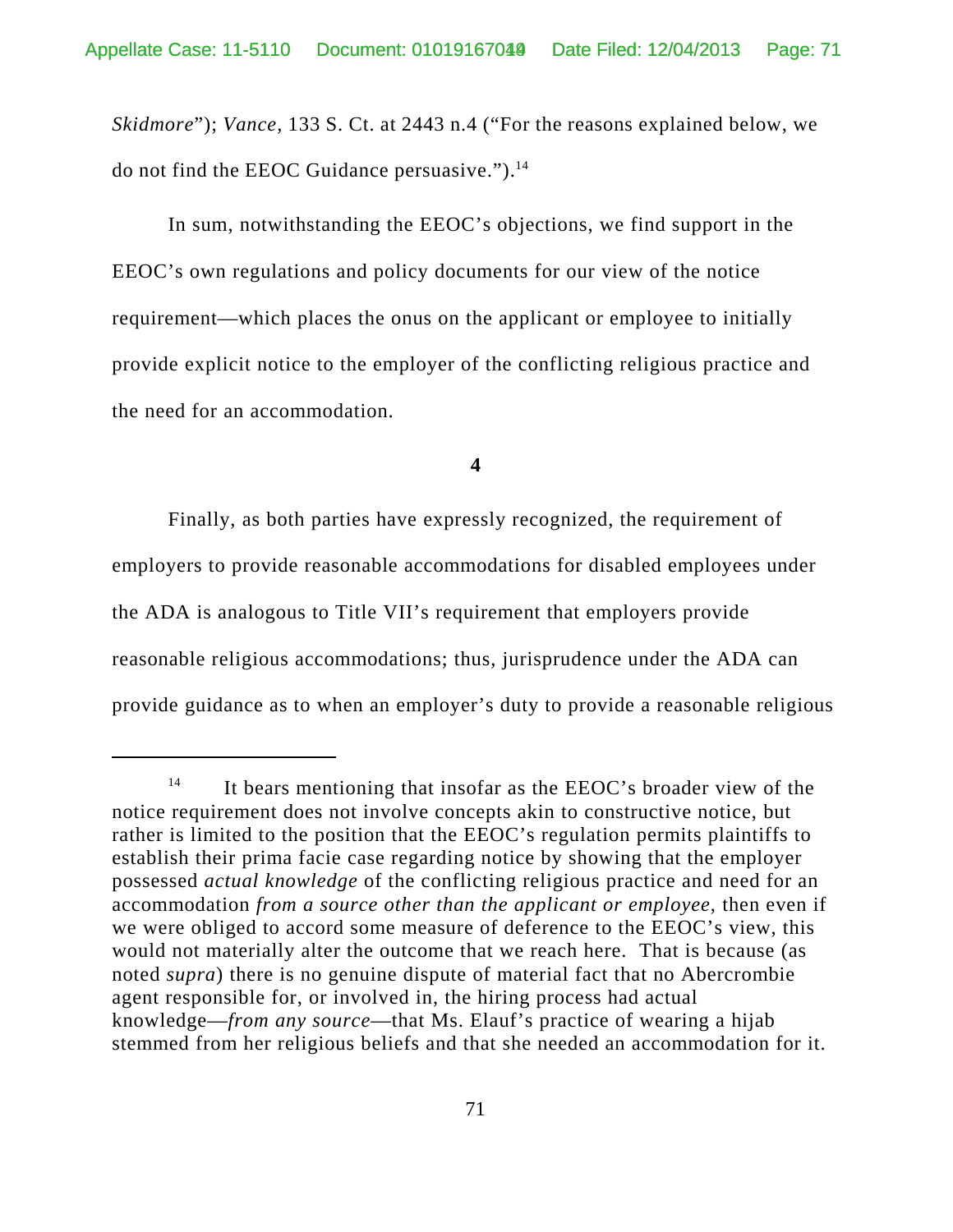accommodation is triggered under Title VII. *See Thomas*, 225 F.3d at 1155 & nn.5 & 6 (recognizing the similarities between reasonable accommodation requirements in the ADA and Title VII contexts). The ADA's analogous reasonable-accommodation scheme fortifies in at least two ways our belief that our interpretation of the notice requirement in the Title VII religionaccommodation setting is correct.

First, under the ADA, an employer ordinarily has no obligation to engage in the interactive process or provide a reasonable accommodation unless the "employee provid[es] notice to the employer of the employee's disability and any resulting limitations." *Smith*, 180 F.3d at 1171. To provide the employer with notice, the employee "must make an adequate request" for an accommodation. *EEOC v. C.R. England, Inc.*, 644 F.3d 1028, 1049 (10th Cir. 2011). This request must be "sufficiently direct and specific," *id.* (quoting *Calero-Cerezo v. U.S. Dep't of Justice*, 355 F.3d 6, 23 (1st Cir. 2004)) (internal quotation marks omitted), and "make clear that the [employee] wants assistance *for his or her disability*," *id.* (quoting *Colwell v. Rite Aid Corp.*, 602 F.3d 495, 506 (3d Cir. 2010)) (internal quotation marks omitted).

In short, under the ADA, an employer does not have a duty to provide a reasonable accommodation unless one is specifically requested by an employee. *See Koessel v. Sublette Cnty. Sheriff's Dep't*, 717 F.3d 736, 745 (10th Cir. 2013)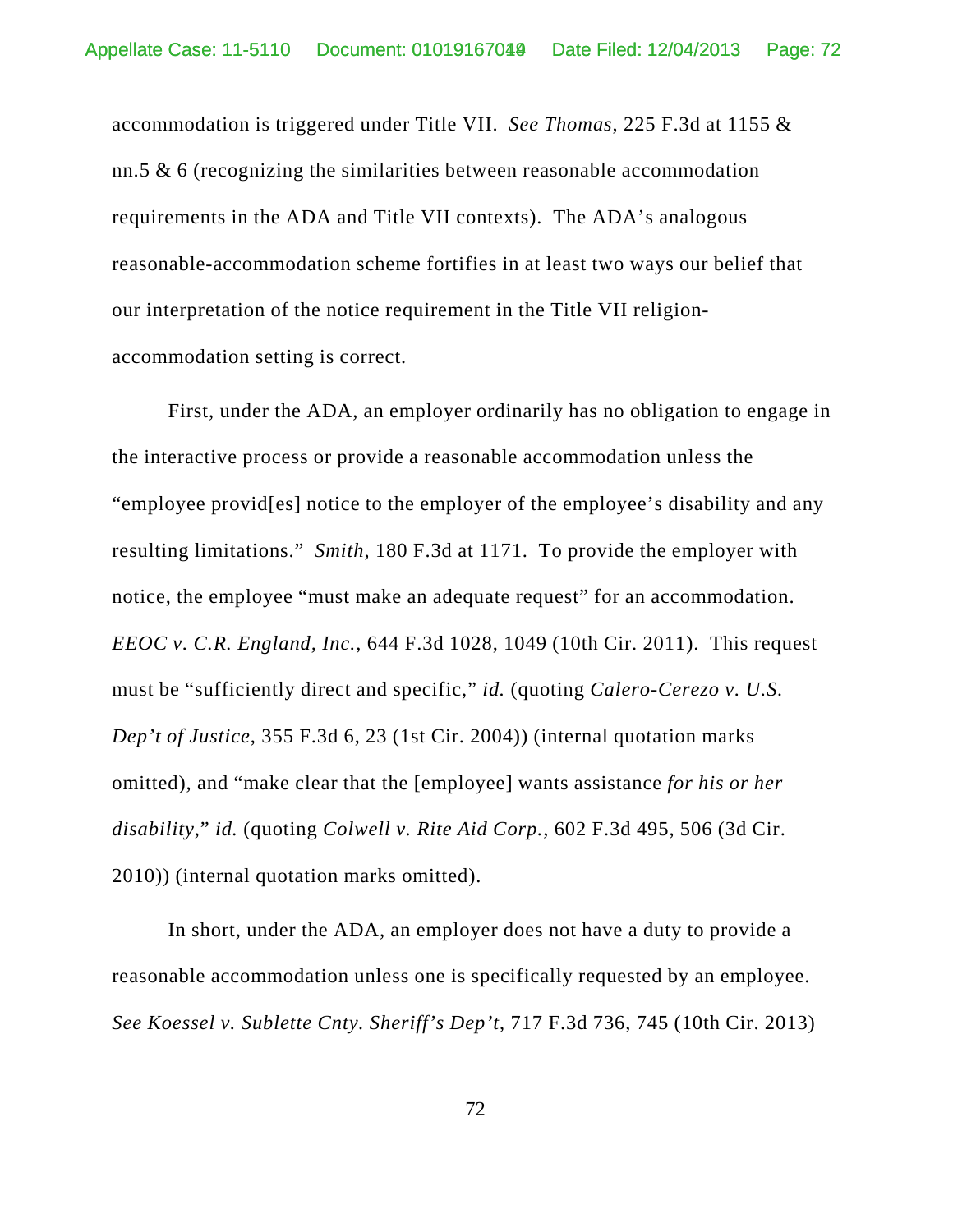("It is not the employer's responsibility to anticipate the employee's needs and affirmatively offer accommodation if the employer is otherwise open to such requests."). Our reading of the notice requirement under Title VII is entirely consistent with this: an employer is only obliged to provide a reasonable religious accommodation to applicants or employees *after* they have explicitly informed the employer of their conflicting religious practice and need for an accommodation for it.

Second, the requirement of specific employee notice under the ADA is logically compatible with the nature of the data necessary to trigger the employer's reasonable-accommodation obligations. "[T]he employer must know of both the disability *and* the employee's desire for accommodations for that disability." *C.R. England*, 644 F.3d at 1049 (emphasis added) (quoting *Taylor v. Phoenixville Sch. Dist.*, 184 F.3d 296, 313 (3d Cir. 1999)) (internal quotation marks omitted). Mere awareness of the disability is insufficient because the employer remains unaware that the employee *desires an accommodation* for his or her disability. *See Woodman v. Runyon*, 132 F.3d 1330, 1345 (10th Cir. 1997) ("The 'employee's initial request for an accommodation . . . triggers the employer's obligation to participate in the interactive process.'" (omission in original) (quoting *Taylor v. Principal Fin. Grp., Inc.*, 93 F.3d 155, 165 (5th Cir. 1996))). Therefore, in order for the employer to gain knowledge of *both* of these facts, ordinarily the employee will need to tell the employer. *See Mole v.*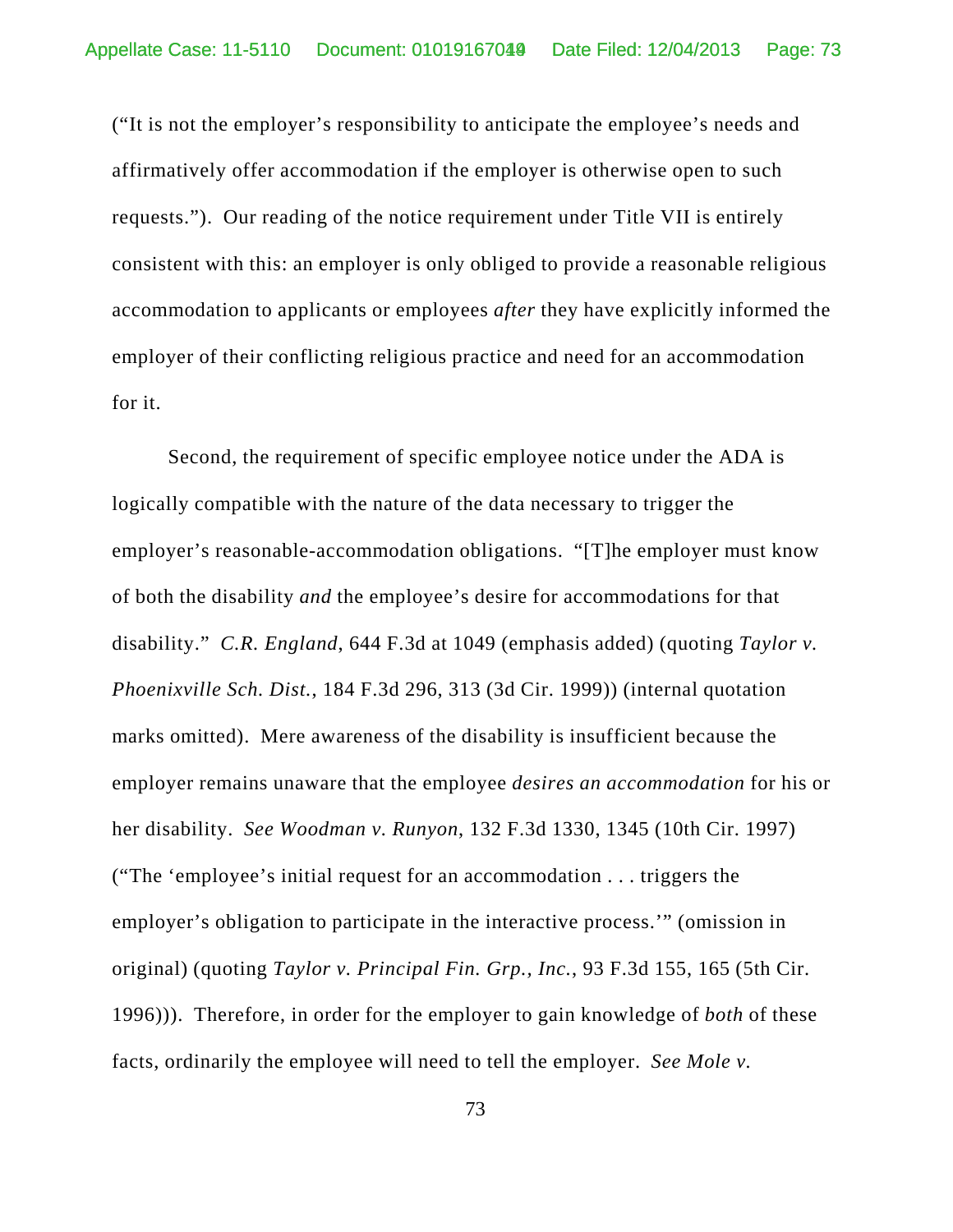*Buckhorn Rubber Prods.*, 165 F.3d 1212, 1218 (8th Cir. 1999) ("[An employee] cannot 'expect the employer to read [her] mind and know [she] secretly wanted a particular accommodation and [then] sue the employer for not providing it.'" (second, third, and fourth alterations in original) (quoting *Ferry v. Roosevelt Bank*, 883 F. Supp. 435, 441 (E.D. Mo. 1995))).

Similarly, our view of the notice requirement is likewise compatible with the nature of the data necessary to trigger an employer's duty to provide a reasonable religious accommodation. Specifically, not only must an employer know that the practice stems from the religious beliefs of the applicant or employee, it must also know that he or she actually *needs* an accommodation for the practice. As suggested by our discussion in Part II.C.2, *supra*, Title VII's conception of the personal and individualized nature of religion and of the interactive accommodation process—under which the employer is affirmatively discouraged from making religious inquiries of applicants or employees in the first instance, or engaging in guess-work or assumptions about their religious beliefs—virtually dictates that applicants or employees must initially communicate the religious nature of the conflicting practice and their need for an accommodation to the employer, in order to trigger the employer's accommodation duty.

In sum, the ADA's reasonable-accommodation jurisprudence supports our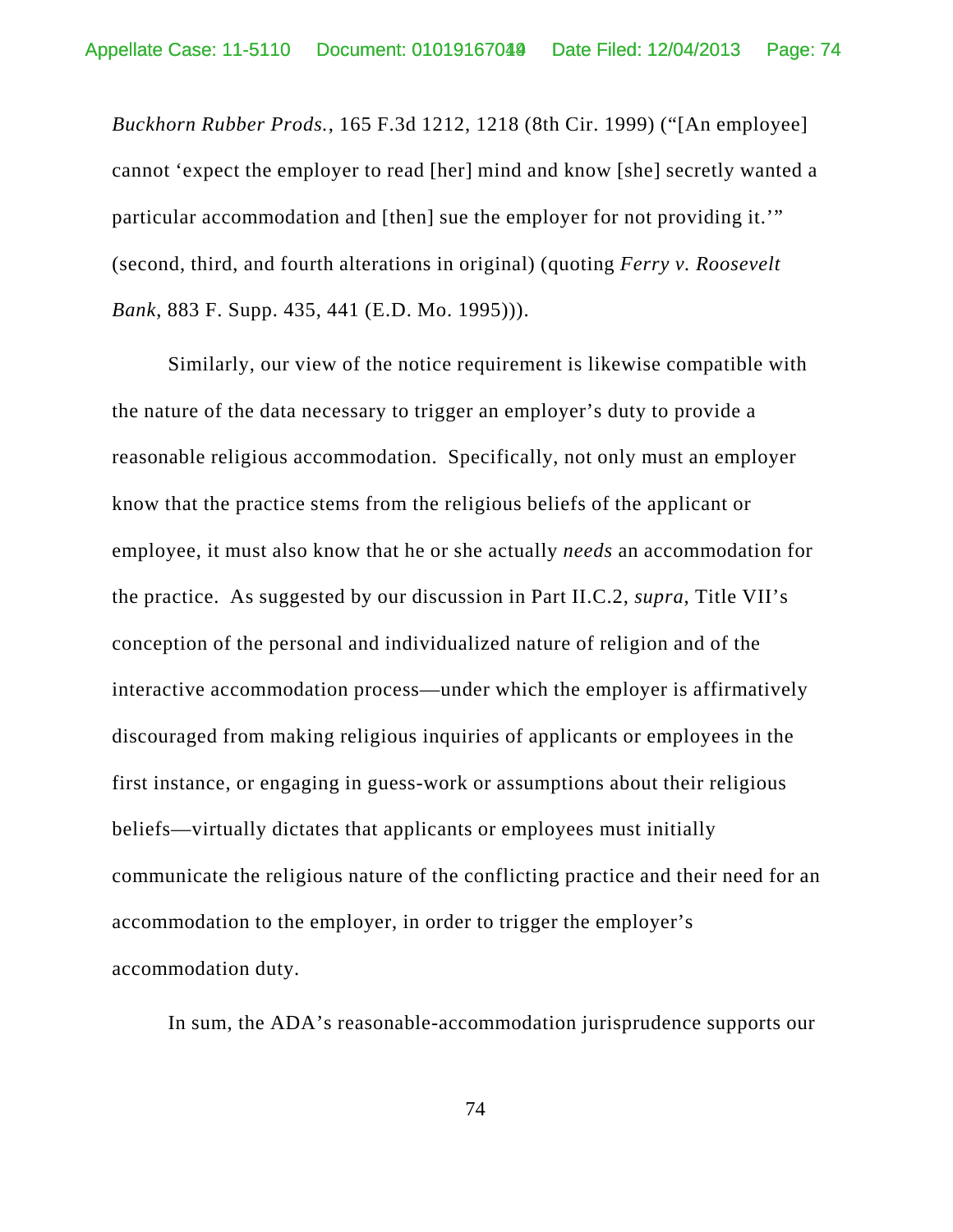interpretation of Title VII. The ADA places the burden on the employee to make the employer aware both of his or her disability and the employee's need for an accommodation for that disability, by adequately communicating this information to the employer in the first instance. *See C.R. England*, 644 F.3d at 1049. Our interpretation of Title VII's notice requirement in the religion-accommodation context is essentially the same. Applicants or employees must initially inform employers of their religious practices that conflict with a work requirement *and* their need for a reasonable accommodation for them. *See Thomas*, 225 F.3d at 1155; EEOC Compliance Manual § 12-IV(A)(1).

### **III**

For the foregoing reasons, we hold that district court should have entered summary judgment in favor of Abercrombie because the EEOC did not satisfy the second element of its prima facie case, as there is no genuine dispute of material fact that Ms. Elauf never informed Abercrombie prior to its hiring decision that her practice of wearing her hijab stemmed from her religious beliefs and that she needed an accommodation for this (inflexible) practice. Accordingly, we **REVERSE** the district court's denial of summary judgment in favor of Abercrombie and likewise, necessarily, **REVERSE** the district court's grant of summary judgment to the EEOC. We **REMAND** the case to the district court with instructions to **VACATE** its judgment and enter judgment in favor of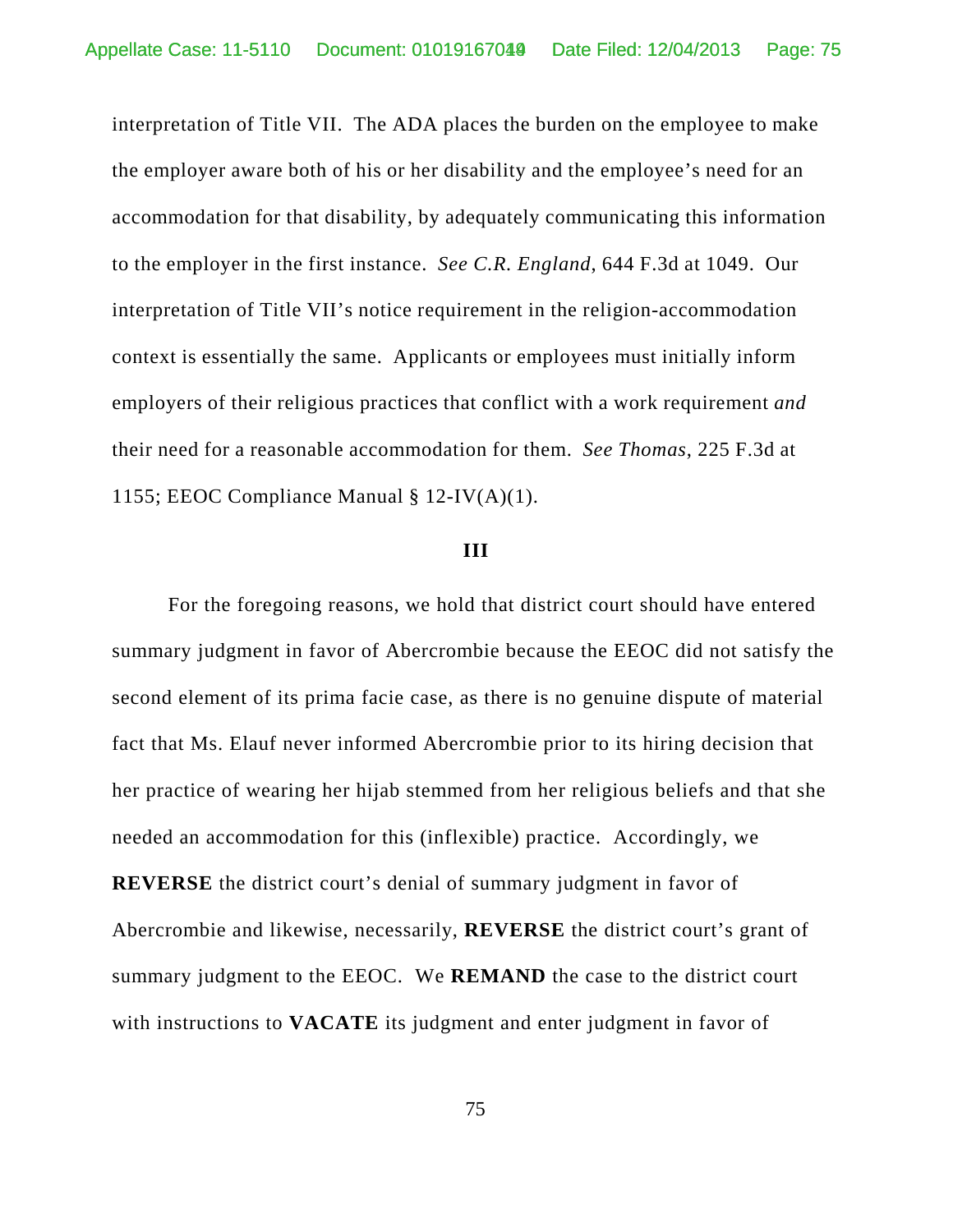Abercrombie, and for further proceedings consistent with this opinion.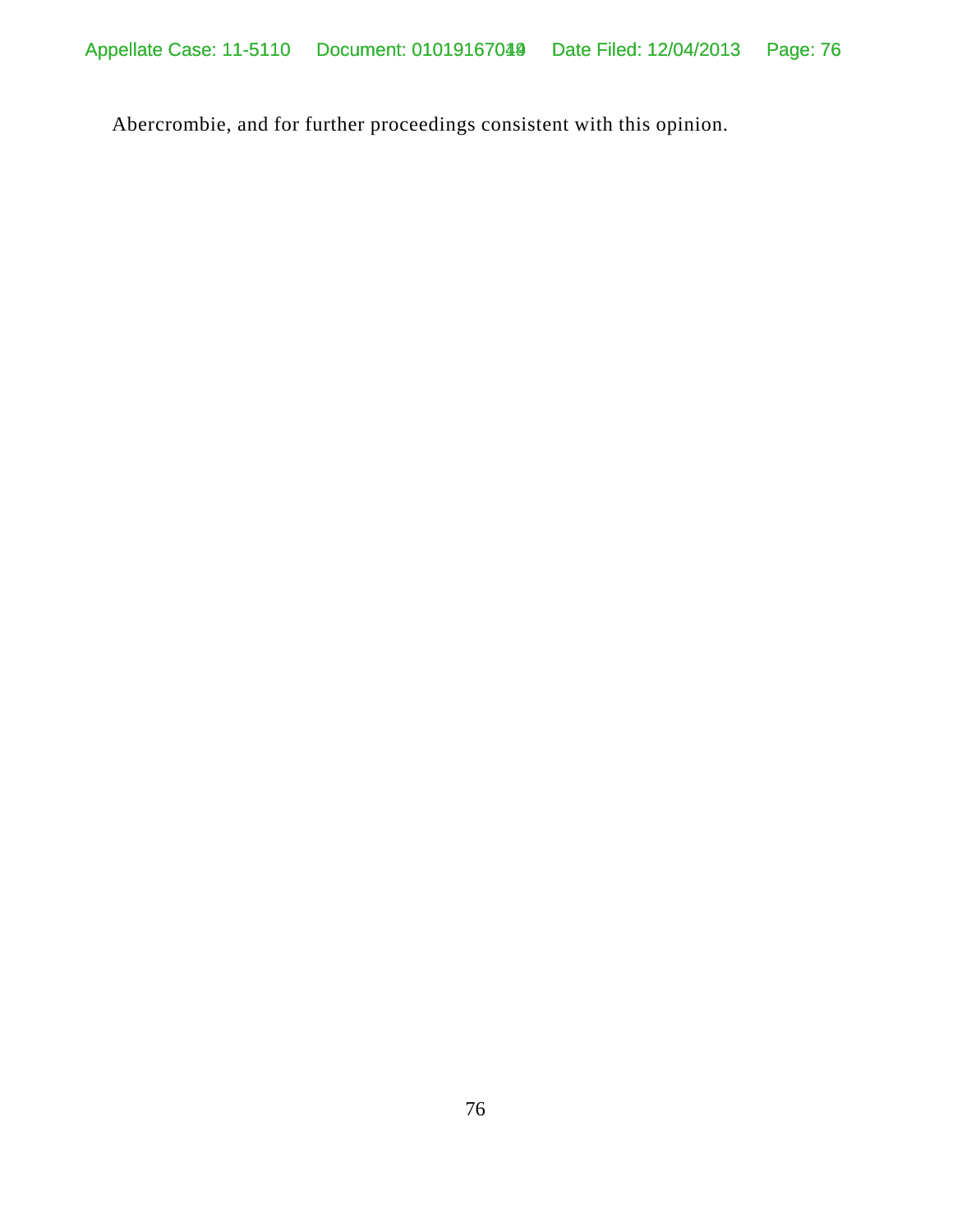# Equal Employment Opportunity Commission v. Abercrombie & Fitch Stores, Inc., No. 11-5110

### **EBEL**, J., concurring in part and dissenting in part

 I concur in the majority opinion's ruling that it was error for the district court to grant summary judgment for Plaintiff-Appellee Equal Employment Opportunity Commission ("EEOC") in this case. However, I dissent in part from the majority's opinion, to the extent that it enters summary judgment for Defendant-Appellant Abercrombie & Fitch Stores, Inc. ("Abercrombie"), because I conclude on this record that a jury should decide whether Abercrombie is liable for religious discrimination.

 Title VII prohibits religious discrimination in employment, including an employer's refusal to hire a job applicant because of her religion. 42 U.S.C. § 2000e-2(a)(1). Title VII defines religious discrimination to include an employer's failure to accommodate a job applicant's religious practices, if the employer can reasonably do so without incurring undue hardship to the conduct of its business. Id. § 2000e(j); see Thomas v. Nat'l Ass'n of Letter Carriers, 225 F.3d 1149, 1154-55 (10th Cir. 2000)**.** Title VII imposes on the employer the duty to reasonably accommodate the religious practices of a job applicant through "an interactive process that requires participation" by both the employer and the applicant. Thomas, 225 F.3d at 1155.

The EEOC, on behalf of Samantha Elauf, established a triable claim that Abercrombie discriminated against Elauf on the basis of her religion when Abercrombie refused to hire her because of her religious practice of wearing a hijab, or head covering. Specifically, the EEOC set forth evidence from which a jury could find that Abercrombie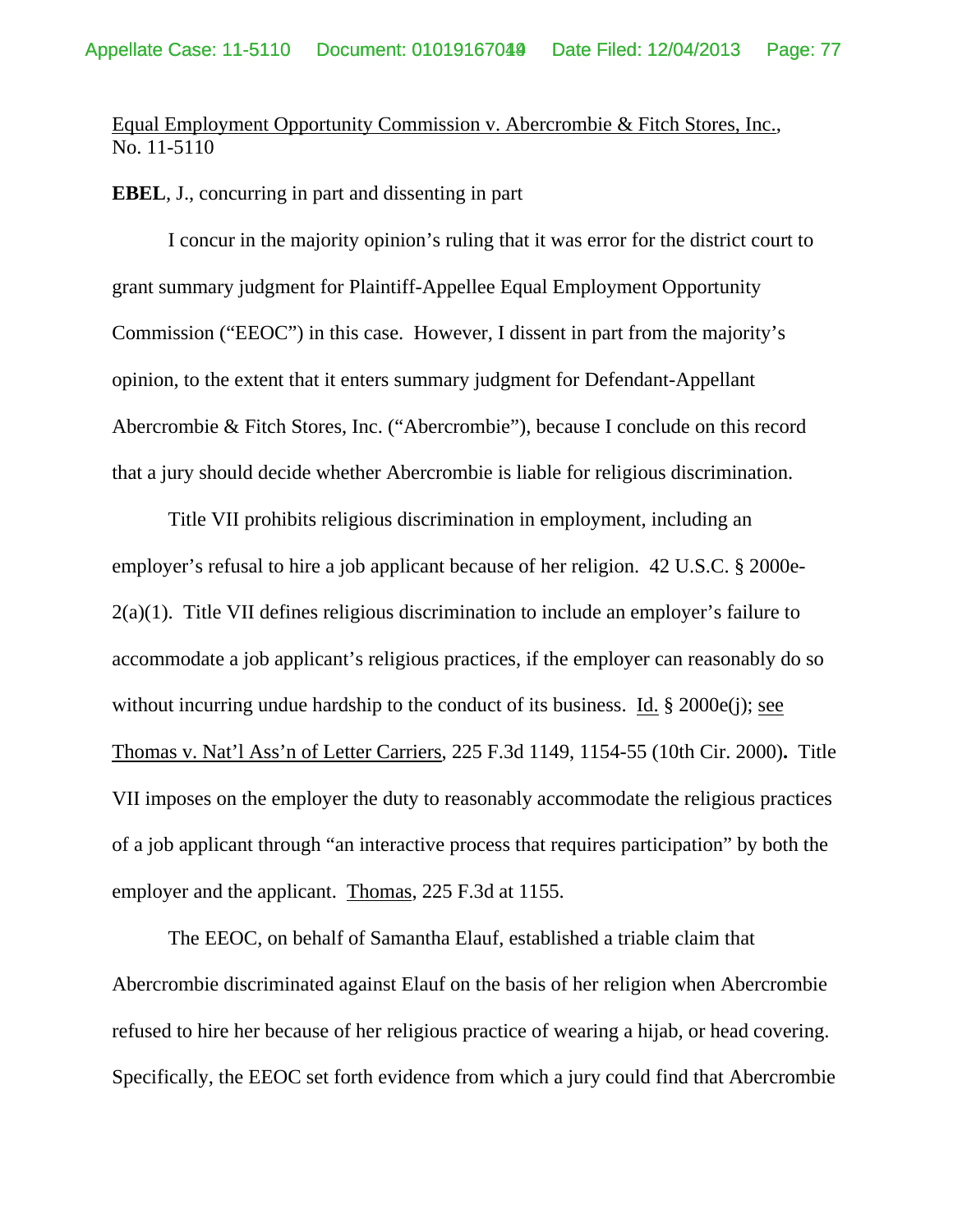refused to hire Elauf, without ever informing her that wearing a hijab conflicted with Abercrombie's Look Policy, in order to avoid having to discuss the possibility of reasonably accommodating Elauf's religious practice. If true, that would be religious discrimination proscribed by Title VII. Thus, I would remand this claim for a jury trial.

## **I. The majority's inflexible requirement that the EEOC must first establish, as part of its prima facie claim, that Elauf informed Abercrombie that its Look Policy conflicted with her religious practice of wearing a hijab makes no sense under the law or the circumstances presented by this case**

 The majority concludes that an employer's obligation to engage in an interactive dialogue with a job applicant regarding the need for a reasonable accommodation of her religious practice is triggered only when the job applicant herself informs the employer that her religious practice conflicts with a requirement of the job for which she is applying. The majority reaches this conclusion after applying the modified McDonnell Douglas burden-shifting framework applicable to failure-to-accommodate claims and holding, at the first step of that analysis, that the EEOC failed to establish a prima facie  $claim.<sup>1</sup>$ 

 $\overline{a}$ 

 $1$  Generally courts addressing a discrimination claim under Title VII apply the burdenshifting analysis set forth in McDonnell Douglas Corp. v. Green, 411 U.S. 792, 800-05 (1973). Under that analysis, the plaintiff employee or job applicant must first set forth a prima facie claim of discrimination. Id. at 802. If the plaintiff is able to do so, the employer must then articulate a legitimate, nondiscriminatory reason for taking the challenged employment action. Id. Thereafter, the burden shifts back to the plaintiff to show that the employer's proffered reason was really a pretext for discrimination. Id. at 804. In addressing a claim of religious discrimination based upon a failure-toaccommodate theory, however, we apply a modified, two-step McDonnell Douglas analysis, asking first whether the plaintiff employee or job applicant established a prima facie failure-to-accommodate claim. See Thomas, 225 F.3d at 1155. If so, then the burden shifts to the employer to do one of three things: (1) rebut one or more of the elements of the plaintiff's prima facie case; (2) show it offered the plaintiff a reasonable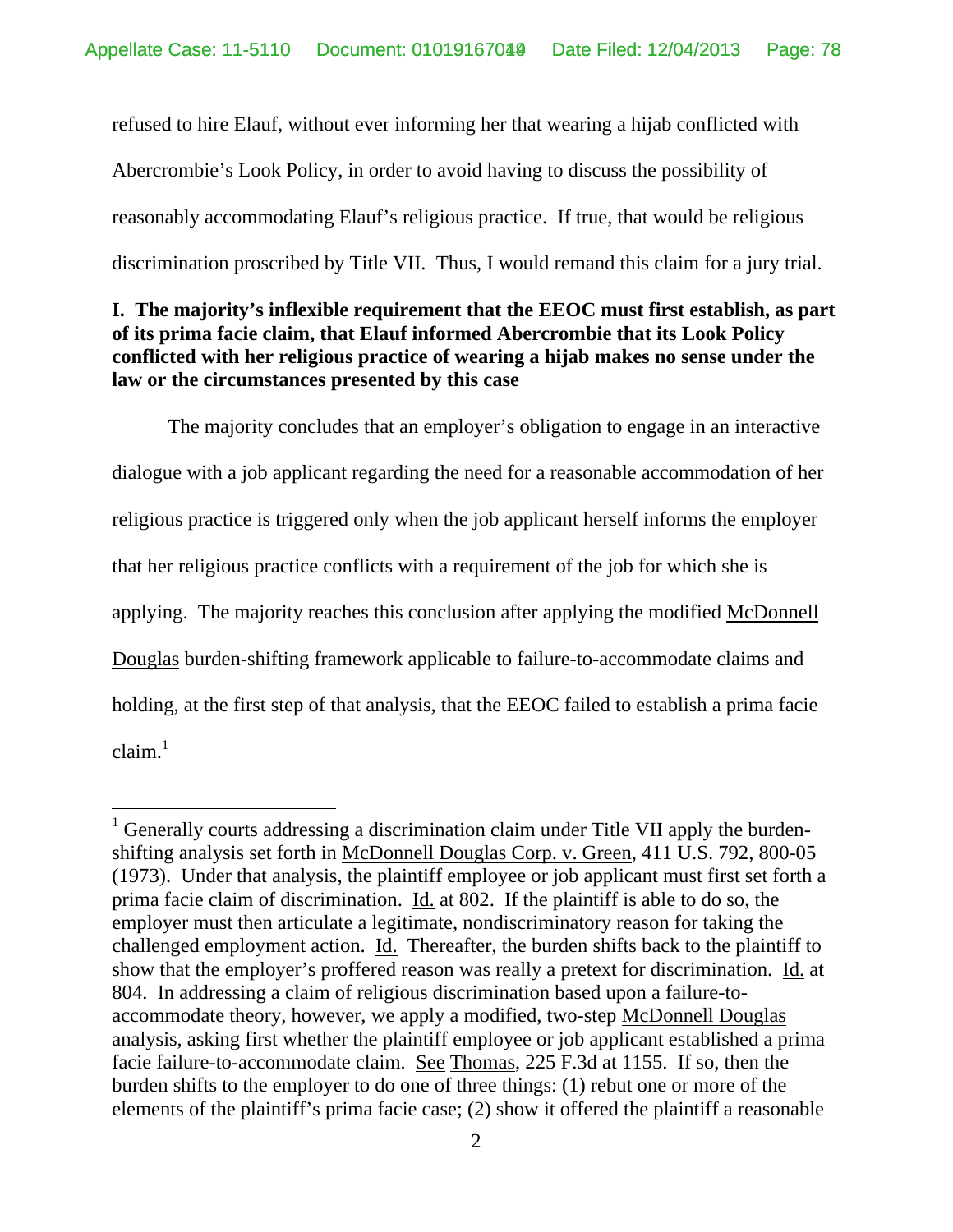In several previous cases where the existence of a prima facie claim was not disputed, this court stated the elements of a prima facie failure-to-accommodate claim to be that the plaintiff " $(1)$ ... had a bona fide religious belief that conflicts with an employment requirement; (2) he or she informed his or her employer of this belief; and (3) he or she was [not hired] for failure to comply with the conflicting employment requirement." Thomas, 225 F.3d at 1155 (addressing termination claim); see also Toledo v. Nobel-Sysco, Inc., 892 F.2d 1481, 1486 (10th Cir. 1989). Applying these elements to this case, the majority rejects the EEOC's failure-to-accommodate claim as a matter of law because Elauf never informed Abercrombie that her religious practice of wearing a hijab conflicted with Abercrombie's Look Policy.

Of course, the reason Elauf never informed Abercrombie of this conflict is that, accepting her evidence as true as we must, Elauf did not know that there was a conflict between her religious practice of wearing a hijab and Abercrombie's Look Policy. However, critically, Abercrombie did know there might be a conflict, because it knew that Elauf wore a headscarf, assumed she was Muslim and that she wore the headscarf for religious reasons, and knew its Look Policy, as ultimately determined by Randall Johnson, the person who made the decision not to hire Elauf, prohibited its sales models from donning headwear. Based on these assumptions, and without ever informing Elauf that Johnson ultimately determined that the hijab would not be allowed, Abercrombie refused to hire her because she wore a hijab. In this way, Abercrombie was able to avoid

 $\overline{a}$ 

accommodation; or (3) show it was unable to reasonably accommodate the plaintiff's religious practice without undue hardship. Id. at 1156.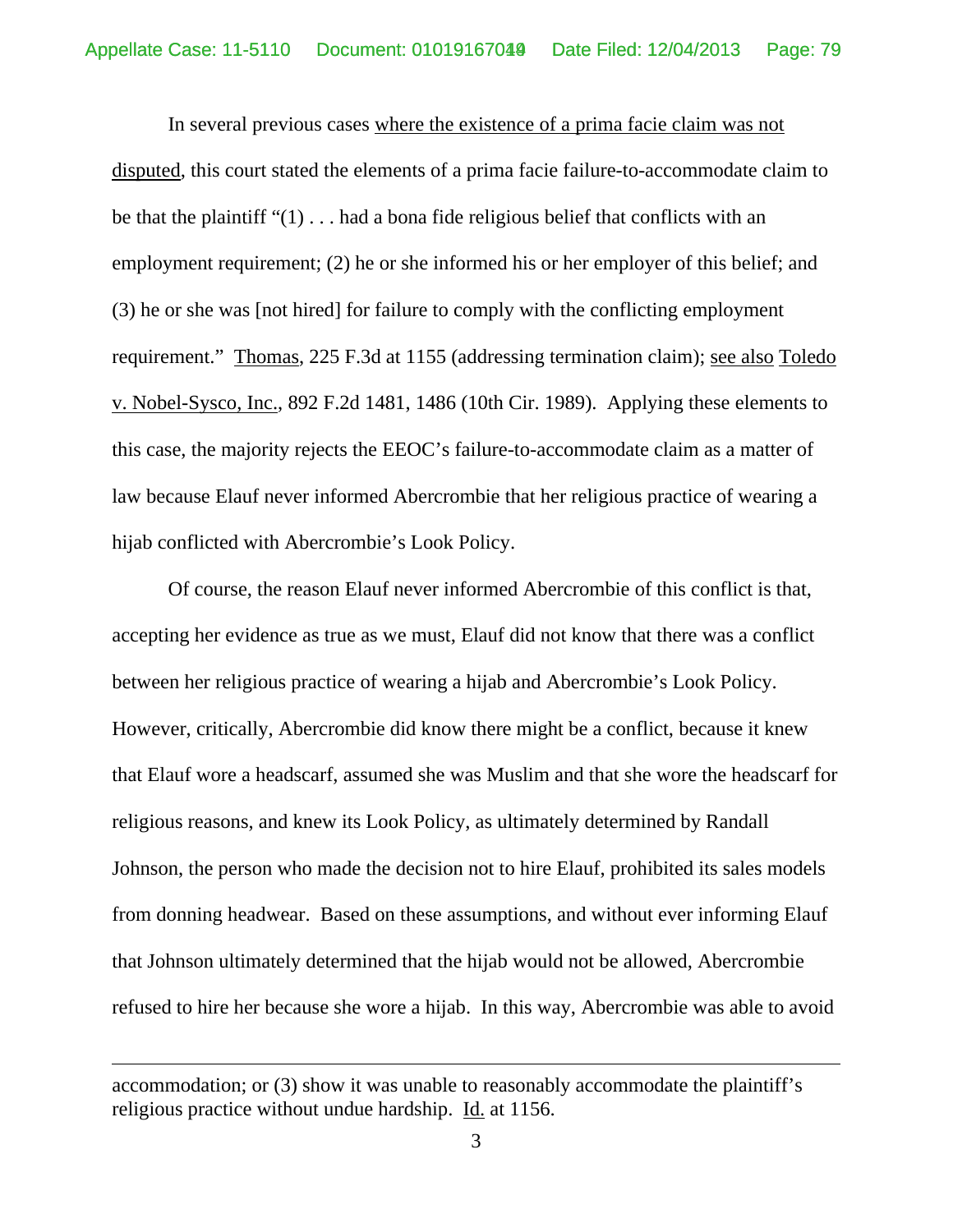any interactive dialogue with Elauf about whether Abercrombie could reasonably accommodate Elauf's religious practice.

Under these circumstances, it makes no sense to apply, reflexively and inflexibly, the second element of the ordinary prima facie failure-to-accommodate claim to require Elauf to show first that she informed Abercrombie that her religious practice conflicted with Abercrombie's Look Policy, when that policy's proscription against wearing a headscarf at work had never been disclosed to her. Nor are we bound, as the majority suggests, to apply the elements of a prima facie failure-to-accommodate claim as set forth in prior, factually distinct cases that did not raise or resolve the issue before us of whether it is the applicant's burden in the first instance to request a religious accommodation to an undisclosed employer's policy.

I conclude we are not bound here to apply this court's prior rendition of the elements of a prima facie failure-to-accommodate claim, for several reasons. First and foremost, the specific elements of a prima facie claim must be flexible, in order to address the specific circumstances presented by a given case. The Supreme Court stressed this when it first set forth the McDonnell Douglas analytical framework. McDonnell Douglas, 411 U.S. at 802 n.13 (noting that "[t]he facts necessarily will vary in Title VII cases, and the specification [in McDonnell Douglas] of the prima facie proof required from [the plaintiff] is not necessarily applicable in every respect to differing factual situations"). This court has, on numerous occasions, recognized the need to modify the elements of a prima facie discrimination claim to fit the facts of a given case. See Stover v. Martinez, 382 F.3d 1064, 1077 (10th Cir. 2004) (noting McDonnell

4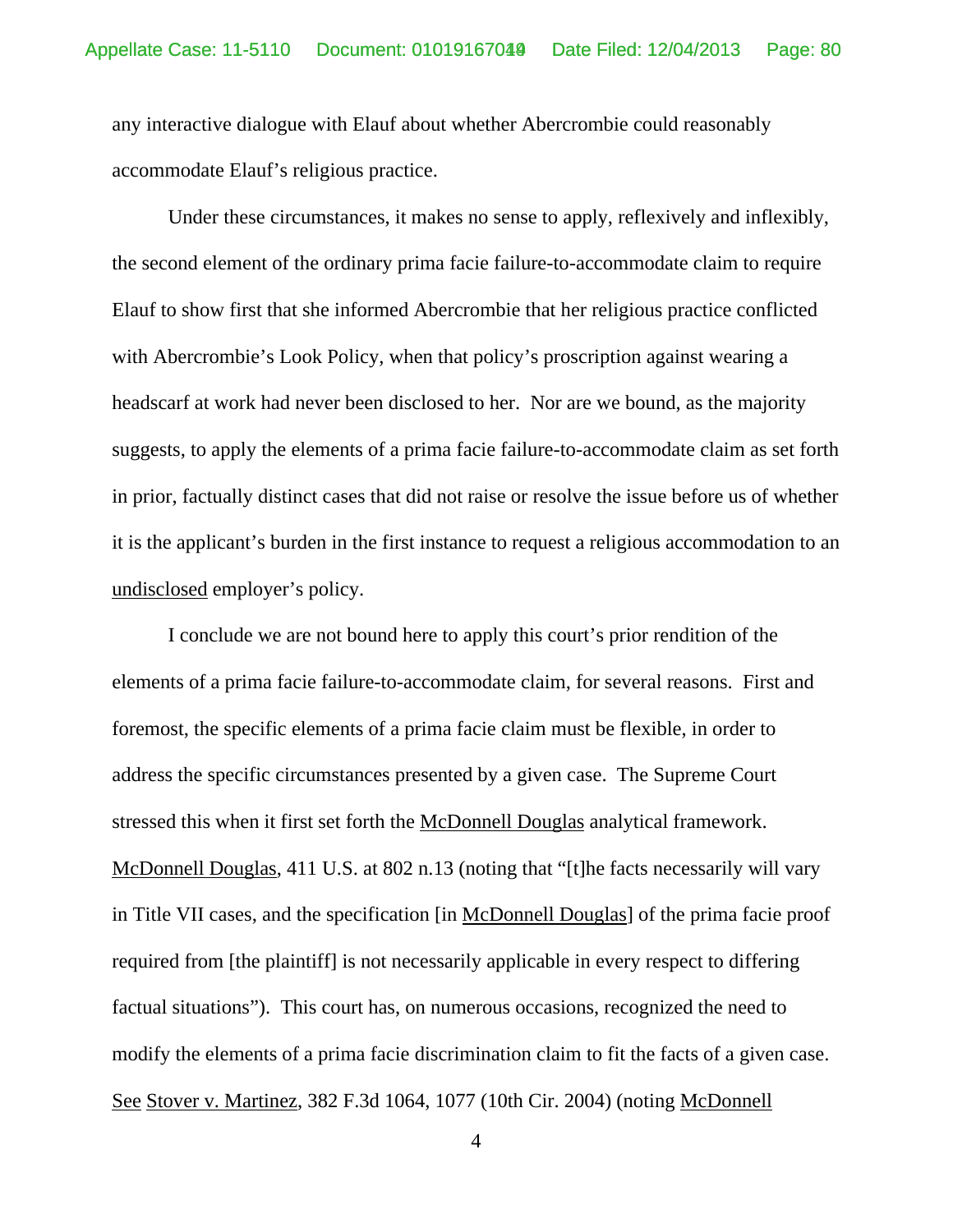Douglas framework, as "modified to reflect the particular factual situation at hand," applied to Title VII religious discrimination claims); Shapolia v. Los Alamos Nat'l Lab., 992 F.2d 1033, 1036-38 (10th Cir. 1993) (declining to apply prima facie elements of a failure-to-accommodate claim to a cause of action alleging that the employer fired the plaintiff employee because the employee did not share his supervisors' religious beliefs; applying, instead, a modified version of the elements of a straightforward prima facie discrimination claim).<sup>2</sup> "The prima facie case method established in McDonnell Douglas was 'never intended to be rigid, mechanized, or ritualistic.'" U.S. Postal Serv. Bd. of Governors v. Aikens, 460 U.S. 711, 715 (1983) (quoting Furnco Constr. Co. v. Waters, 438 U.S. 567, 577 (1978)).

The importance of McDonnell Douglas lies, not in its specification of the discrete elements of proof there required, but in its recognition of the general principle that any Title VII plaintiff must carry the initial burden of offering evidence adequate to create an inference that an employment decision was based on a discriminatory criterion illegal under the Act.

Int'l Bhd. of Teamsters v. United States, 431 U.S. 324, 358 (1977) (rejecting, in pattern-

or-practice case, argument that "the McDonnell Douglas pattern [w]as the only means of

establishing a prima facie case of individual discrimination").

 $\overline{a}$ 

Second, the plaintiff's burden of presenting a prima facie discrimination claim

under Title VII is not meant to be onerous. See Tex. Dep't of Cmty. Affairs v. Burdine,

 $2 \text{ See also, e.g., Garrison v. Gambro, Inc., } 428 \text{ F.3d } 933, 937 \text{ (10th Cir. } 2005); }$  Plotke v. White, 405 F.3d 1092, 1099-1100 (10th Cir. 2005); Mattioda v. White, 323 F.3d 1288, 1291-93 (10th Cir. 2003); Rakity v. Dillon Cos., 302 F.3d 1152, 1164 (10th Cir. 2002); Morgan v. Hilti, Inc., 108 F.3d 1319, 1323 (10th Cir. 1997); Greene v. Safeway Stores, Inc., 98 F.3d 554, 559-60 (10th Cir. 1996); Randle v. City of Aurora, 69 F.3d 441, 451 n.13 (10th Cir. 1995); Lucas v. Dover Corp., 857 F.2d 1397, 1400-01 (10th Cir. 1988); Crawford v. Ne. Okla. State Univ., 713 F.2d 586, 588 (10th Cir. 1983).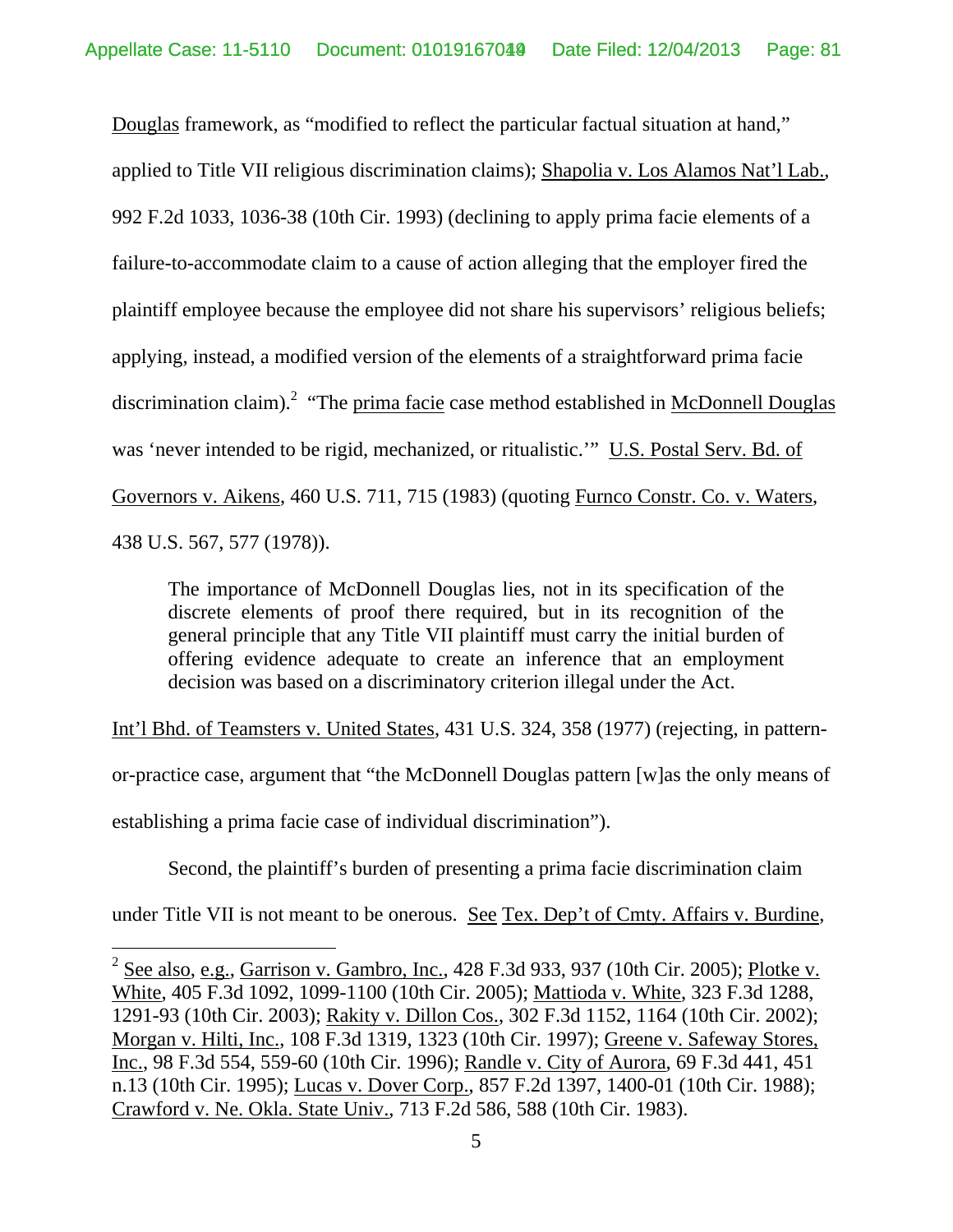450 U.S. 248, 253 (1981) ("The burden of establishing a prima facie case of disparate treatment is not onerous.); see also Shapolia, 992 F.2d at 1038 (noting burden of establishing prima facie religious discrimination claim is not onerous). Here, the majority not only made this initial burden onerous, but also made it preclusive of a claim for relief.

 Third, the purpose of the McDonnell Douglas burden-shifting framework, of which the prima facie claim is a part, is different in the context of a failure-toaccommodate claim than it is for a Title VII claim alleging discrimination generally. See Thomas, 225 F.3d at 1155 n.6. In a straight discrimination claim, the prima facie claim serves the purpose of probing whether the employer intended to discriminate. See id.; Smith v. Midland Brake, Inc., 180 F.3d 1154, 1178 n.12 (10th Cir. 1999) (reh'g en banc). The purpose of applying a modified version of the McDonnell Douglas burden-shifting analysis in the context of an accommodation case, on the other hand, is "simply to provide a useful structure by which the district court, when considering a motion for summary judgment, can determine whether the various parties have advanced sufficient evidence to meet their respective traditional burdens to prove or disprove the reasonableness of the accommodations offered or not offered." Thomas, 225 F.3d at 1155 n.6 (quoting Smith, 180 F.3d at 1178 n.12). So, if the plaintiff asserts evidence which, if believed, would establish the employer's liability for failing to accommodate a job applicant's religious practices, then the plaintiff has established a prima facie failureto-accommodate claim. As explained below, the EEOC has met that less-than-onerous burden here.

6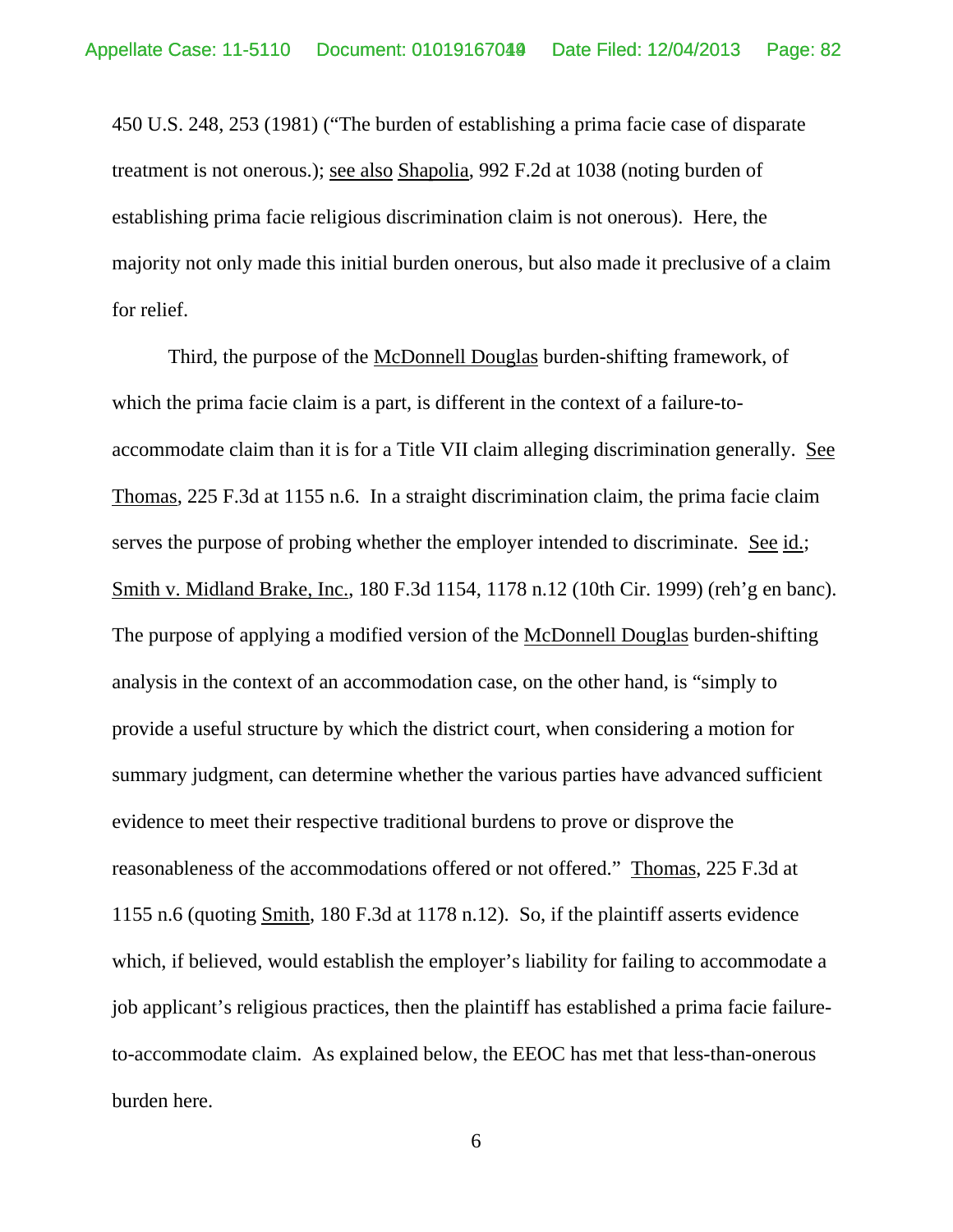Before addressing how the EEOC has established a prima facie failure-toaccommodate claim in this case, however, I would stop to note that I agree with the majority that, in the ordinary case, it is the job applicant who must inform the employer that she has a religious belief that conflicts with the requirements of the job for which she is applying. This makes sense, of course, because generally it will be the job applicant who will have superior knowledge of that conflict. It is the job applicant who knows of her religious beliefs and practices. When she becomes aware that a requirement of the job for which she is applying conflicts with her beliefs, the onus is on the job applicant to inform the employer of this conflict and the need for any accommodation. Under such circumstances, the employer has no obligation to participate in the interactive process of exploring the possibility of a reasonable accommodation until the employer knows of the conflict.<sup>3</sup> See E.E.O.C. v. C.R. England, Inc., 644 F.3d 1028, 1049 (10th Cir. 2011) (Americans with Disabilities Act case). $4$  Therefore, I do not doubt that our generalized

 $\overline{a}$ 

 $3<sup>3</sup>$  It may also be the case in some situations that neither the employer nor the job applicant will know that there is a conflict between the job's requirements and the applicant's religious practices, because the employer will be aware of its work rules and the applicant will know her religious beliefs, but neither side will inform the other of these matters during the course of a job interview. Under such circumstances, no dialogue will occur between the job applicant and the employer as to this unidentified conflict, through no fault of either party. In that scenario, the employer would not be liable for failure to accommodate. However, here the facts are sufficient to permit (though not compel) a jury to find that Abercrombie did know, or thought it knew, of Elauf's religious beliefs and subverted the interactive process by declining to pursue her employment application without discussing the possibility of an accommodation with her. Thus, it is error, in my opinion, to grant summary judgment to Abercrombie on this record.

<sup>&</sup>lt;sup>4</sup> Because both the Americans with Disabilities Act and Title VII's proscription against religious discrimination impose an affirmative obligation on employers to make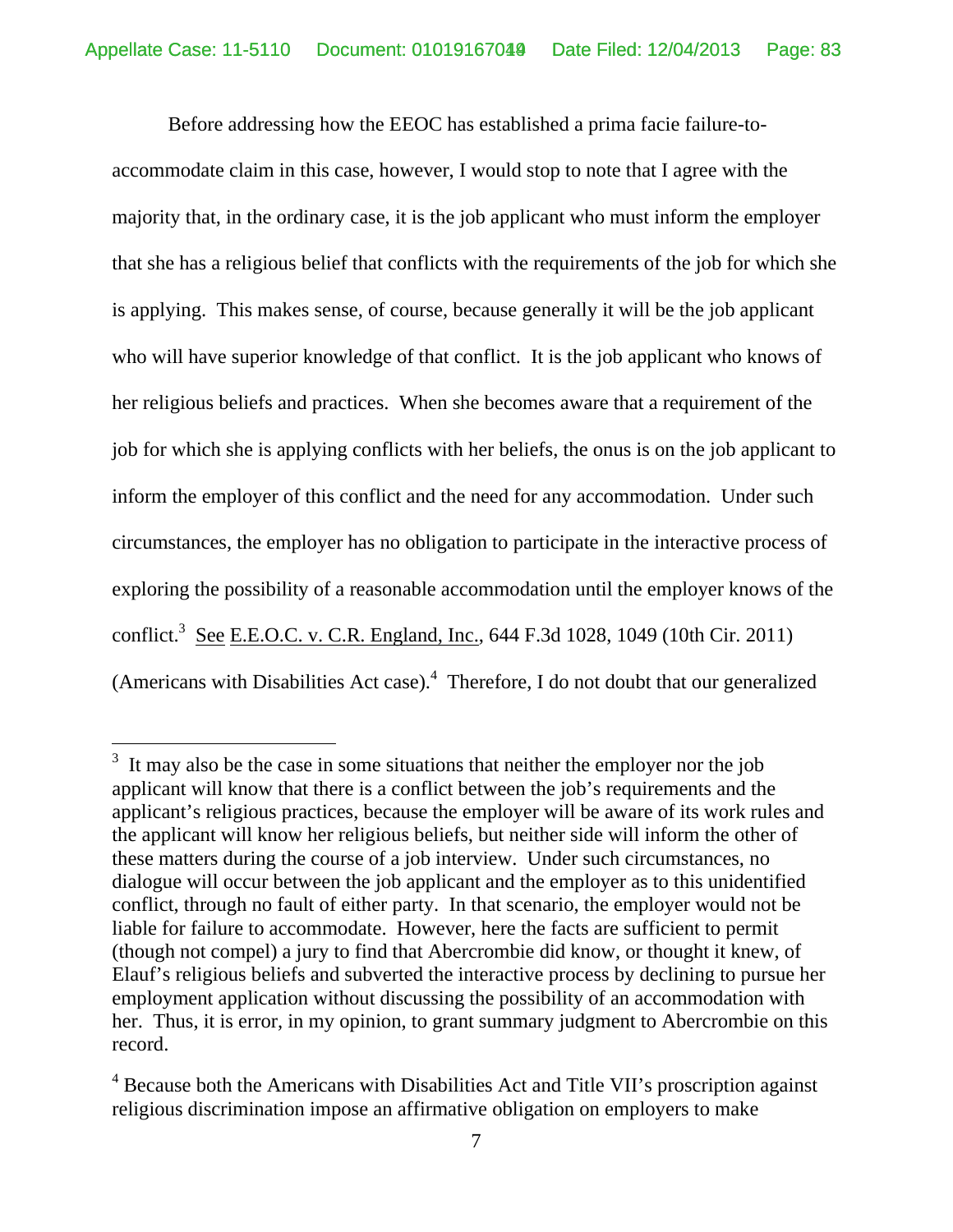rendition of the elements of a prima facie failure-to-accommodate claim, which require the plaintiff to show that she informed the employer of a conflict between her religious practices and the job requirements, will still apply to most failure-to-accommodate claims. But that does not mean that we must force all failure-to-accommodate claims into this prima facie mold when it makes no sense to do so under the particular facts of a given case. And that is the situation here, where, based on the EEOC's evidence, it was Abercrombie with superior knowledge of the conflict between its Look Policy and Elauf's apparent religious practice, a conflict of which Elauf was unaware.

 For the reasons that follow, then, I disagree with the majority's approach in this case of requiring the EEOC, in order to state a prima facie claim, to show that Elauf informed Abercrombie that her religious practice of wearing a hijab conflicted with Abercrombie's Look Policy, the relevant provisions of which Elauf was unaware.

## **II. The EEOC established a prima facie claim that Abercrombie failed to accommodate Elauf's religious practice of wearing a hijab**

 In order to survive summary judgment, the EEOC had to establish a prima facie claim by asserting evidence that, if believed, would support Abercrombie's liability for failing to accommodate Elauf's religious practice of wearing a hijab. See Thomas, 225 F.3d at 1155 n.6. I conclude the EEOC met that less-than-onerous burden by showing four things: (1) Elauf had a bona fide religious belief that conflicts with Abercrombie's Look Policy; (2) she was not aware of Abercrombie's conflicting policy; (3) but

 $\overline{a}$ 

8

reasonable accommodation, the Tenth Circuit applies case law addressing both statutes when considering issues surrounding reasonable accommodation. See Thomas, 225 F.3d at 1155 & n.5; see also Maj. Op. at 30-31, 71-75.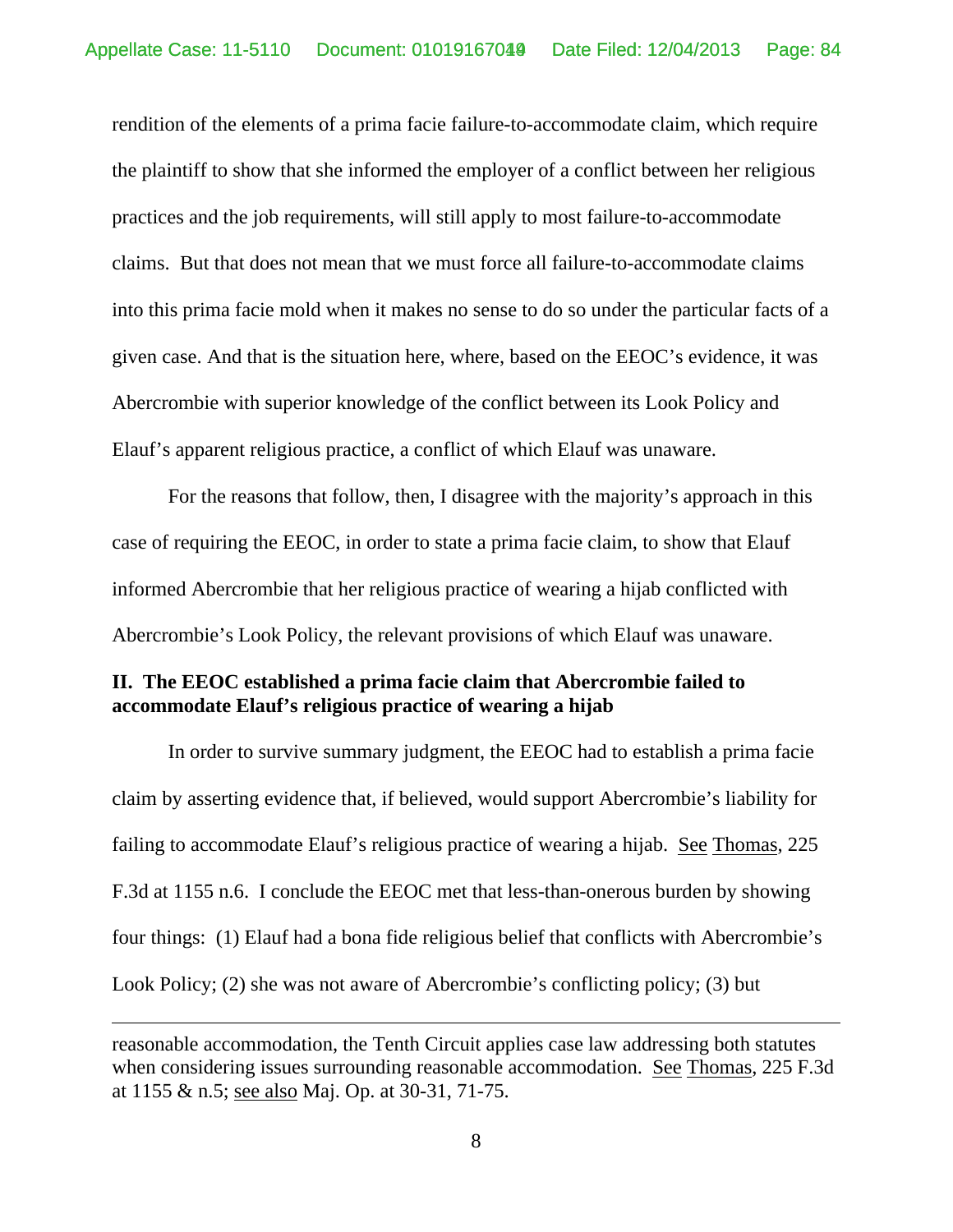Abercrombie had knowledge that Elauf might hold religious beliefs that conflicted with its Look Policy; and (4) without informing Elauf of the provisions of its Look Policy that might conflict with her religious beliefs, Abercrombie instead refused to hire Elauf because of that possible conflict.

 As to the first element, the district court held that the EEOC established, as a matter of law, that Elauf held a bona fide religious belief that she must wear a hijab in public. Although Abercrombie challenged that determination on appeal, I would affirm the district court's decision in that regard.

As to the second element, that Elauf was not aware that Abercrombie's Look Policy conflicted with her religious practice of wearing a hijab, it is undisputed that Abercrombie's managers never informed Elauf that the Look Policy prohibited headscarves.<sup>5</sup> (Aplt. App. at 299; Aple. Supp. App. at 49.) Further, there was evidence that, before she applied for a job with Abercrombie, Elauf, through a friend, inquired of one of Abercrombie's store managers whether there was a problem with her wearing a hijab while working in an Abercrombie store and was told that it would be no problem so long as the hijab was not black. $6$  (Aplt. App. at 50-52, 393.)

 $\overline{a}$ 

<sup>&</sup>lt;sup>5</sup> Three of the four Abercrombie managers involved here interpreted the Look Policy to permit headscarves, so long as they were not black in color. (Aplt. App. at 393; Aple. Supp. App. at 49, 51; Maj. op. at 9.) There is evidence that this would have been an acceptable accommodation of Elauf's religious beliefs. (Aplt. App. at 52.)

 $6$  The majority contends that this evidence does not establish that Elauf expressly informed Abercrombie of her religious practice of wearing a hijab and expressly sought an accommodation for that practice. I agree. But this evidence is relevant to show Elauf's state of mind, that when she interviewed for a position with Abercrombie, she did not think that the Look Policy prevented her from wearing a hijab at work. Moreover, it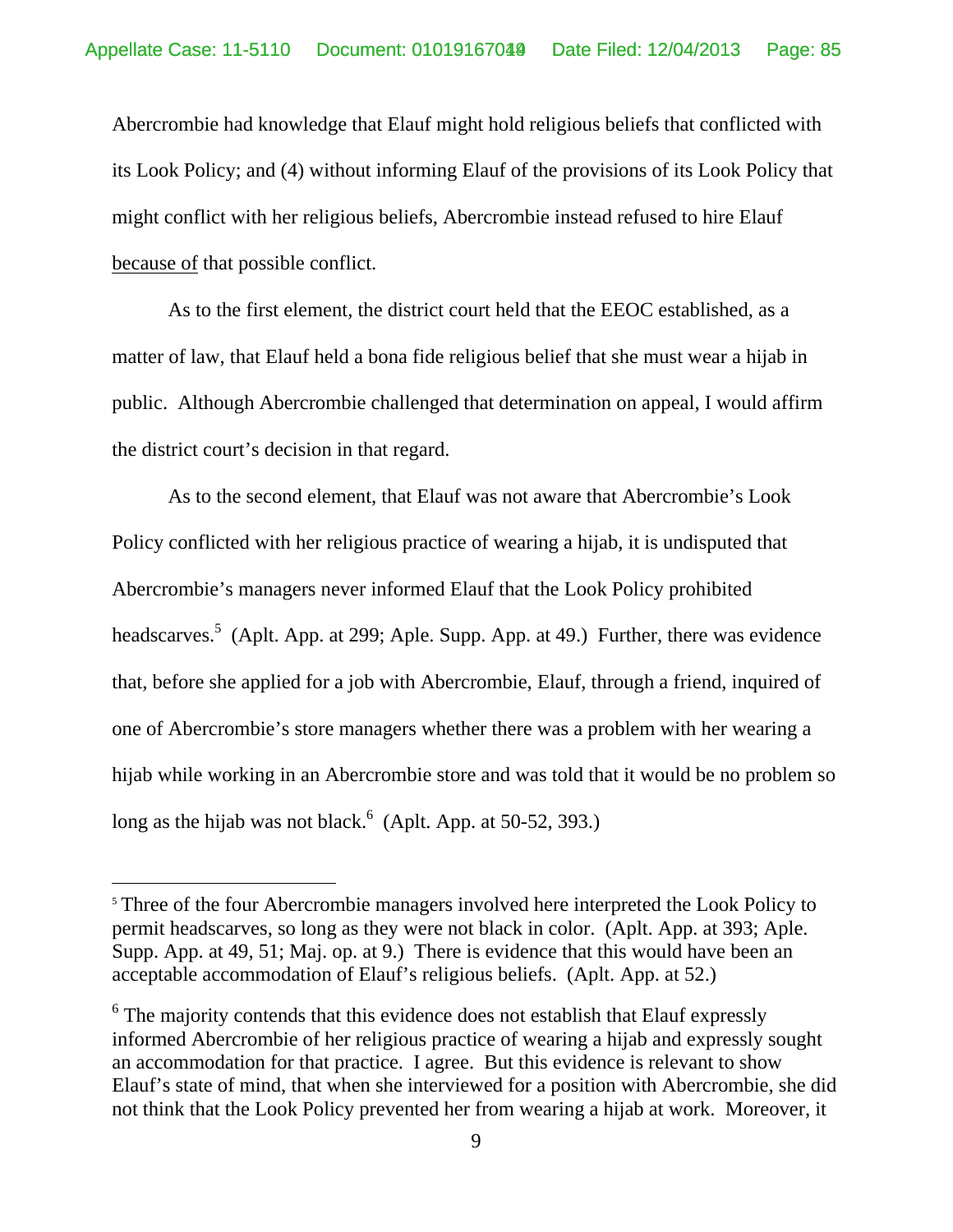As to the third element of the EEOC's prima facie claim, that Abercrombie had knowledge that Elauf might hold religious beliefs that conflicted with its Look Policy, it is undisputed that Heather Cooke, the Abercrombie assistant store manager who interviewed Elauf, "assumed that [Elauf] was Muslim," (id. at 307), assumed that Elauf wore a hijab for "religious reasons," (id.), and assumed that Elauf would wear a hijab while working in an Abercrombie store. (Id. at 306-07; Aple. Supp. App. at 48.)

 The EEOC's showing of the second and third elements—that Elauf was unaware that her religious practice of wearing a hijab conflicted with the Look Policy, but that Abercrombie was aware there might be such a conflict—establishes circumstances that justify applying here a common sense exception to the usual rule that, in order to trigger an employer's duty to participate in the interactive dialogue regarding reasonable accommodation, the job applicant must first inform the employer that she holds religious beliefs that conflict with the job's requirements. Recognizing such a common sense exception under these circumstances is consistent with cases generally recognizing similar exceptions. For example, in the context of an employer's reasonable accommodation of disabilities under the Americans with Disabilities Act ("ADA"), we require, as a precondition to suit, that the employee have requested an accommodation "unless the employer has foreclosed the interactive process through its policies or explicit

seems reasonable for a job applicant to check with an employer (here, the employer's representative, an assistant store manager) as to the requirements for the job and to rely upon that information unless told differently in her interview. Further, this evidence arguably suggests that Abercrombie affirmatively misled Elauf into believing that there was no problem with her wearing a hijab while working in one of Abercrombie's stores, which may explain why she did not raise the issue during her job interview.

 $\overline{a}$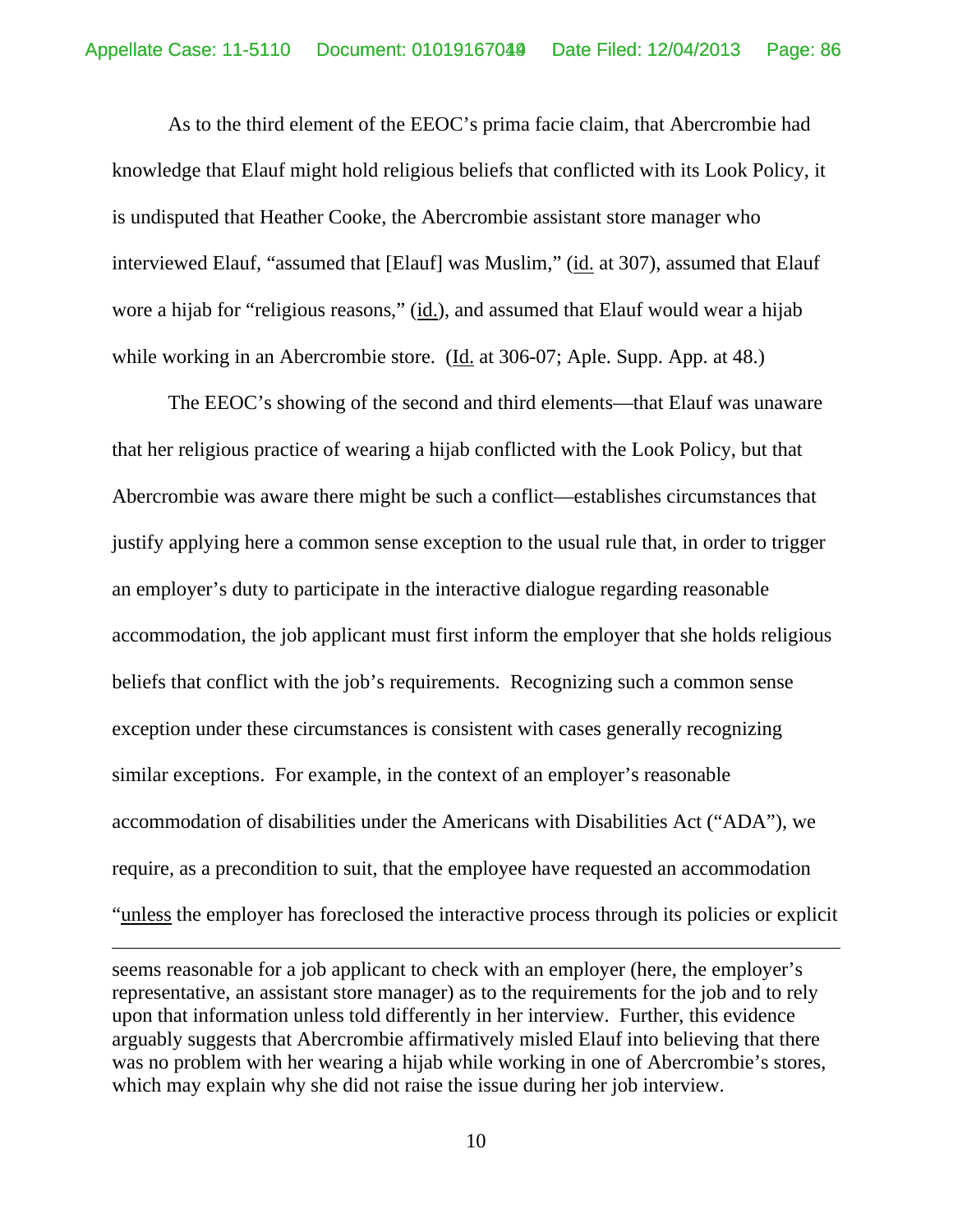actions." Koessel v. Sublette Cnty. Sheriff's Dep't, 717 F.3d 736, 744 (10th Cir. 2013) (emphasis added) (internal quotation marks omitted). And the Ninth Circuit, again under the ADA, has recognized an exception to the requirement that the employee request an accommodation for his disability, under circumstances where the employer knows that the employee has a disability, knows that the employee is having trouble at work due to his disability, and knows, or has reason to know, that the disability prevents the employee from requesting an accommodation. See Brown v. Lucky Stores, Inc., 246 F.3d 1182, 1188 (9th Cir. 2001). There are, then, exceptions to the general rule that an employer's obligation to consider a reasonable accommodation is not triggered unless and until an employee or job applicant informs the employer of the need for an accommodation.

 Even more directly analogous to the situation here, other circuits have held that a job applicant or employee can establish a prima facie religious failure-to-accommodate claim if she can show that the employer knew of a conflict between the plaintiff's religious beliefs and a job requirement, regardless of how the employer acquired knowledge of that conflict.<sup>7</sup> These cases conclude that "[a]n employer need have 'only

 $\overline{a}$ 

 $7$  See Dixon v. Hallmark Cos., 627 F.3d 849, 855-56 (11th Cir. 2010) (rejecting argument that plaintiff employees who operated a property management office had failed to assert a prima facie failure-to-accommodate claim because they did not inform the employer of their specific belief that God should not be removed from public places, where there was ample evidence that their supervisor was already aware that there was a tension between the plaintiffs' religious beliefs and the employer's policy against displaying religious artwork in the employer's property management offices); Brown v. Polk Cnty, 61 F.3d 650, 652-53 (8th Cir. 1995) (rejecting employer's argument that employee never explicitly requested an accommodation of his religious activities because employer was already aware of "the potential for conflict" between the employee's religious activities and the employer's work rules because the employee had previously been reprimanded for his religious activities at work); Hellinger v. Eckerd Corp., 67 F. Supp. 2d 1359,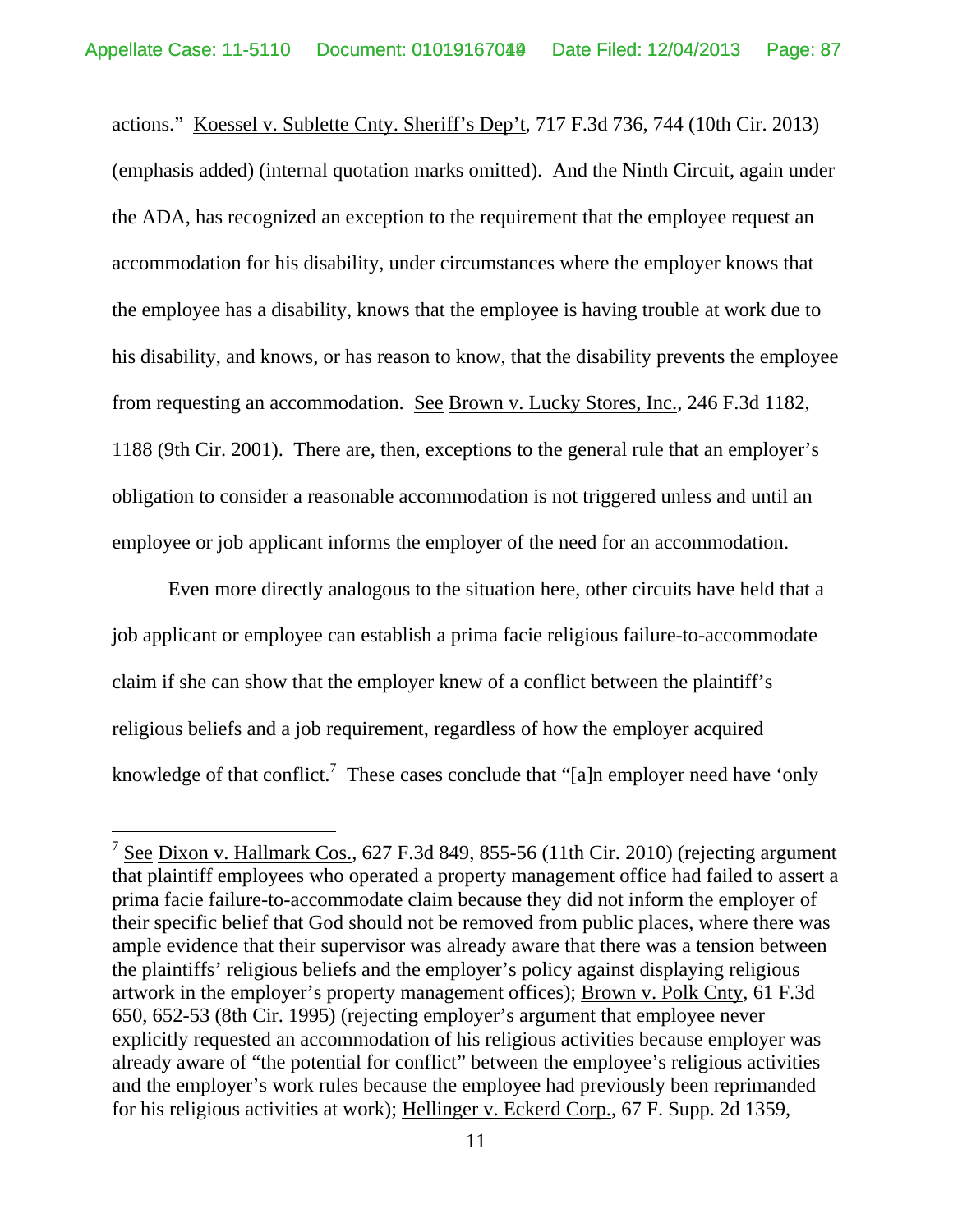enough information about an employee's religious needs to permit the employer to understand the existence of a conflict between the employee's religious practices and the employer's job requirements.'" Brown, 61 F.3d at 654 (8th Cir.) (quoting Heller, 8 F.3d at 1439 (9th Cir.)). I would rely on this principle here. To my mind, once the employer knows of, or should know of, a conflict, or the likelihood of a conflict, the employer is then obligated to interact with the job applicant about the likely conflict in order to determine if there is a reasonable accommodation for the job applicant's religious practices. At that point, the need for accommodation has been put on the table for discussion and the employer, with superior knowledge of its ability to accommodate, can no longer ignore the need to initiate dialogue with the employee regarding reasonable accommodations.

1361-63 (S.D. Fla. 1999) (holding orthodox Jew who applied for pharmacist position and whose religious beliefs precluded his selling condoms, stated at least a prima facie failure-to-accommodate claim even though the employer discovered this conflict between the applicant's religious beliefs and the job requirements, not from the applicant, but from one of the applicant's job references; noting that "[i]t would be hyper-technical, based on the facts of this case, to require notice of the Plaintiff's religious beliefs to come only from the Plaintiff. The notice requirement is meant in part to allow the company an opportunity to attempt to reasonably accommodate the Plaintiff's beliefs. The [employer] was not deprived of the opportunity to attempt to accommodate the Plaintiff's beliefs merely because the notice did not come from the Plaintiff."); <u>see also Heller v. EBB</u> Auto Co., 8 F.3d 1433, 1436-37, 1439 (9th Cir. 1993) (in addressing claim that car dealership fired one of its salesmen for missing work to attend a ceremony for his wife's conversion to Judaism, rejecting argument that the salesman failed to state a prima facie failure-to-accommodate claim because he did not explain the ceremony sufficiently to his employer; concluding that "[a] sensible approach would require only enough information about an employee's religious needs to permit the employer to understand the existence of a conflict between the employee's religious needs and the employer's job requirements").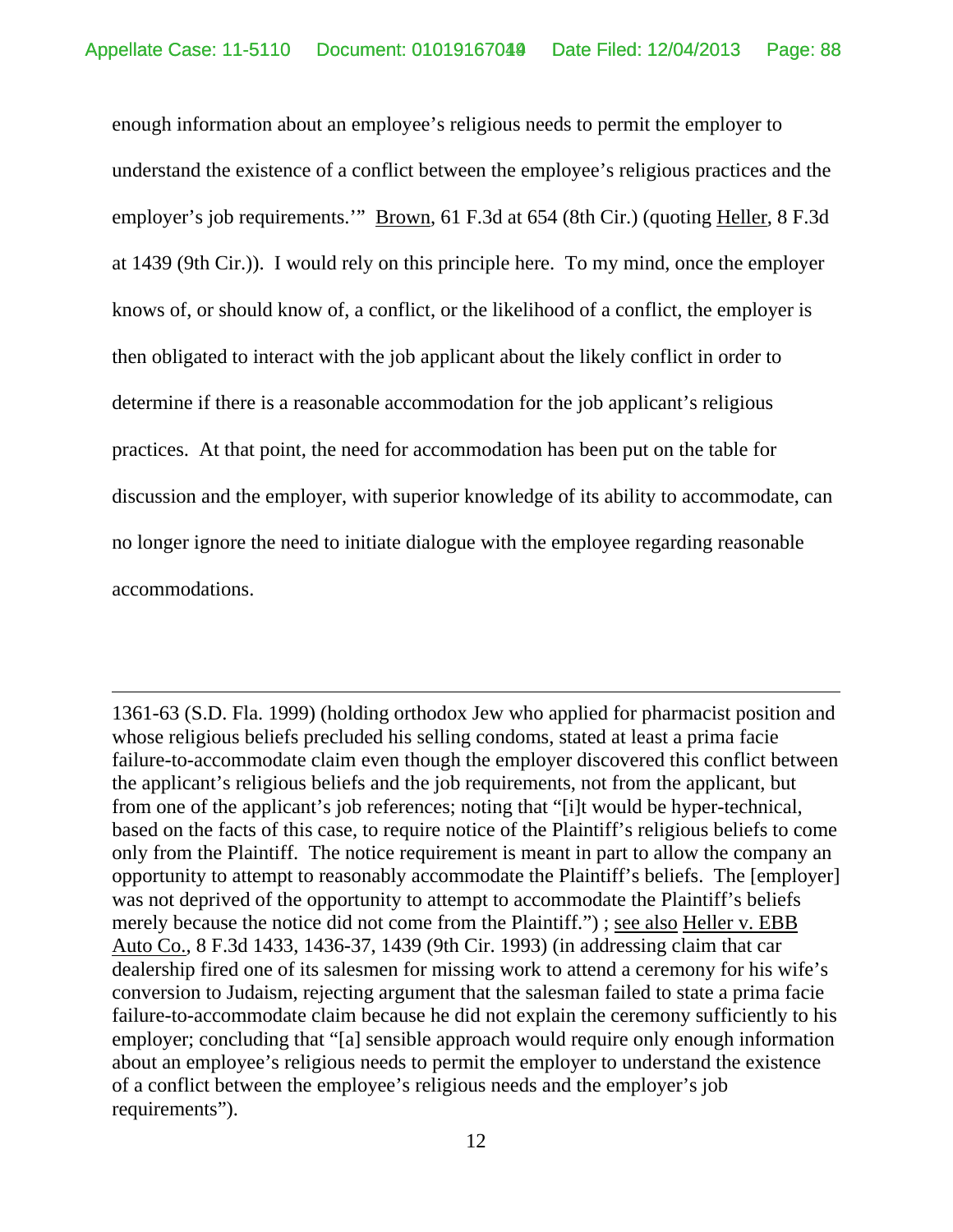Thus, where, as here, the employer has knowledge of a credible potential conflict between its policies and the job applicant's religious practices, the employer has a duty to inquire into this potential conflict. This duty does not, however, obligate the employer to inquire, open-endedly, about the applicant's religious beliefs and practices. Under the circumstances presented here, Abercrombie only had a duty to disclose to Elauf that its Look Policy prohibited Elauf from wearing any headwear while working in one of Abercrombie's stores, when it had notice of facts that suggested to it the possibility of such a conflict. This inquiry would have been sufficient to initiate any needed dialogue between the job applicant, Elauf, and the employer, Abercrombie, as to whether Elauf had religious beliefs that conflicted with Abercrombie's dress code, beliefs which perhaps would be addressed by an accommodation.<sup>8</sup>

 The majority disagrees with the cases from these other circuits (thereby creating a conflict among the circuits) which permit a plaintiff to establish a prima facie failure-toaccommodate claim by establishing that the employer knew, by any means, of a conflict between the plaintiff's religious practices and the employer's work rules. I would follow the holdings in those case but, even without relying on those cases here, the EEOC has still put forth evidence establishing the fourth element of her prima facie claim, that Abercrombie assumed that Elauf was Muslim, that she wore a hijab for religious reasons,

 $\overline{a}$ 

 $8$  This duty is not unlike the duties of inquiry recognized by the law in other contexts, when facts are sufficient to put a party on notice he needs to make inquiry or be held to know the facts which such inquiry would have uncovered. See TRW Inc. v. Andrews, 534 U.S. 19, 30 (2001) (in parenthetical to citation for Stone v. Williams, 970 F.2d 1043, 1049 (2d Cir. 1992); addressing when statute of limitations begins to run)); see also Sterlin v. Biomune Sys., 154 F.3d 1191, 1201-02 (10th Cir. 1998) (addressing when statute of limitations for private securities fraud action began to run).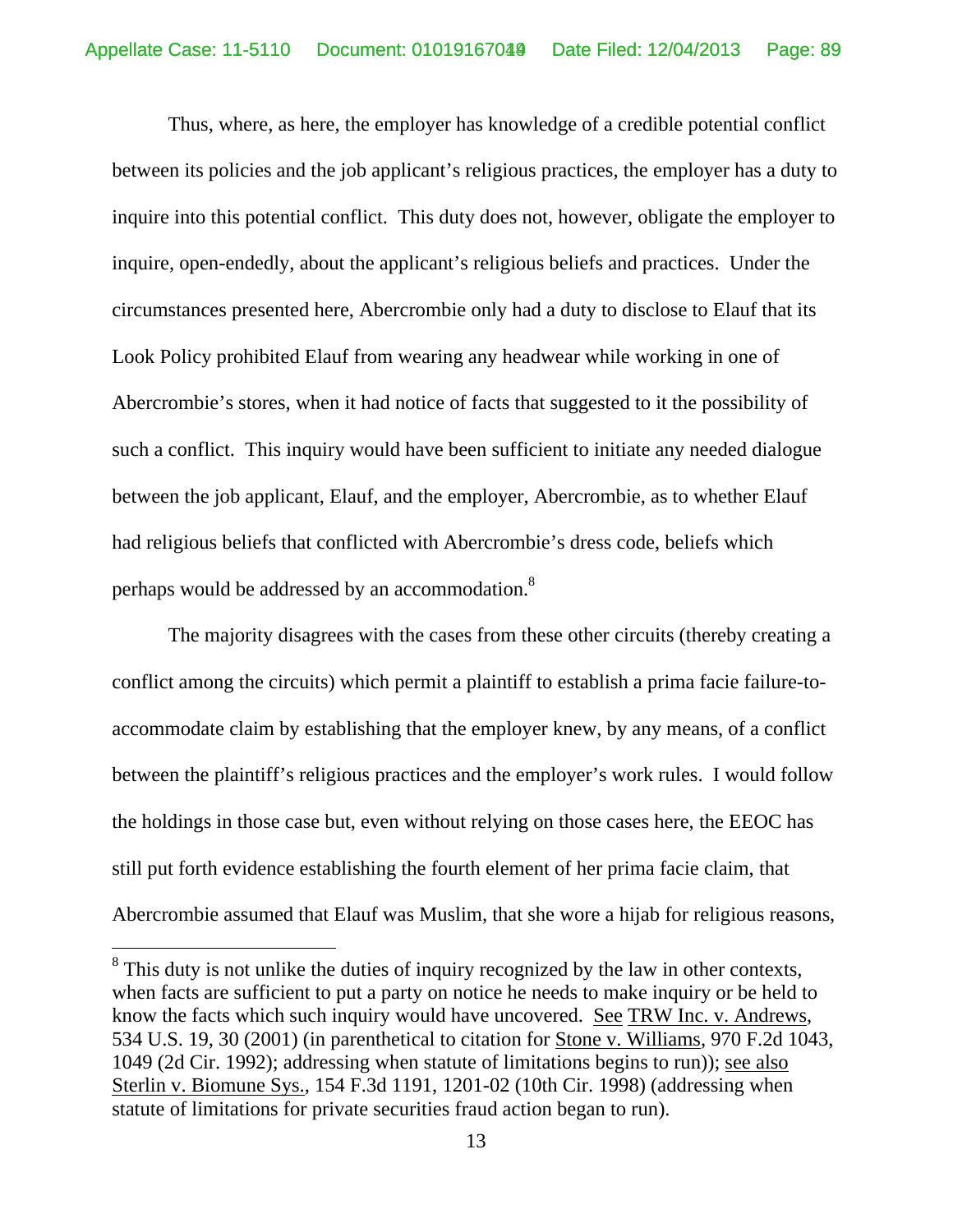and that she would insist on wearing a hijab while working in an Abercrombie store, and then, based on those assumptions and without first initiating any dialogue with Elauf to verify its assumptions, Abercrombie refused to hire Elauf because she wore a hijab.

(Aplt. App. at 306-07; Aple. Supp. App. at 48, 51.)

 $\overline{a}$ 

Those facts, if found by a jury, smack of exactly the religious discrimination that Title VII prohibits. And a jury could further find, from such facts, that Abercrombie, based on its superior knowledge of a possible conflict between Elauf's religious practice and Abercrombie's Look Policy, was able affirmatively to avoid its obligation to engage in an interactive dialogue with Elauf about a reasonable accommodation of Elauf's religious practice by not mentioning the possible conflict and then not hiring her because of it. See Bartee v. Michelin N. Am., Inc., 374 F.3d 906, 916 (10th Cir. 2004) (noting, in ADA case, that employer's refusal to participate in an interactive process could result in liability); Albert v. Smith's Food & Drug Ctrs., Inc., 356 F.3d 1242, 1253 (10th Cir. 2004) (noting, in an ADA case, that "[n]either party may create or destroy liability by causing a breakdown of the interactive process"). <sup>9</sup> On the record in this particular case, a

 $9^9$  Other circuits have noted, in addressing this interactive process in the context of reasonable accommodation under the ADA, that an employer can be liable for refusing to participate in good faith in that process:

<sup>[</sup>C]ourts should look for signs of failure to participate in good faith or failure by one of the parties to help the other party determine what specific accommodations are necessary. A party that obstructs or delays the interactive process is not acting in good faith. A party that fails to communicate, by way of initiation or response, may also be acting in bad faith. In essence, courts should attempt to isolate the cause of the breakdown and then assign responsibility.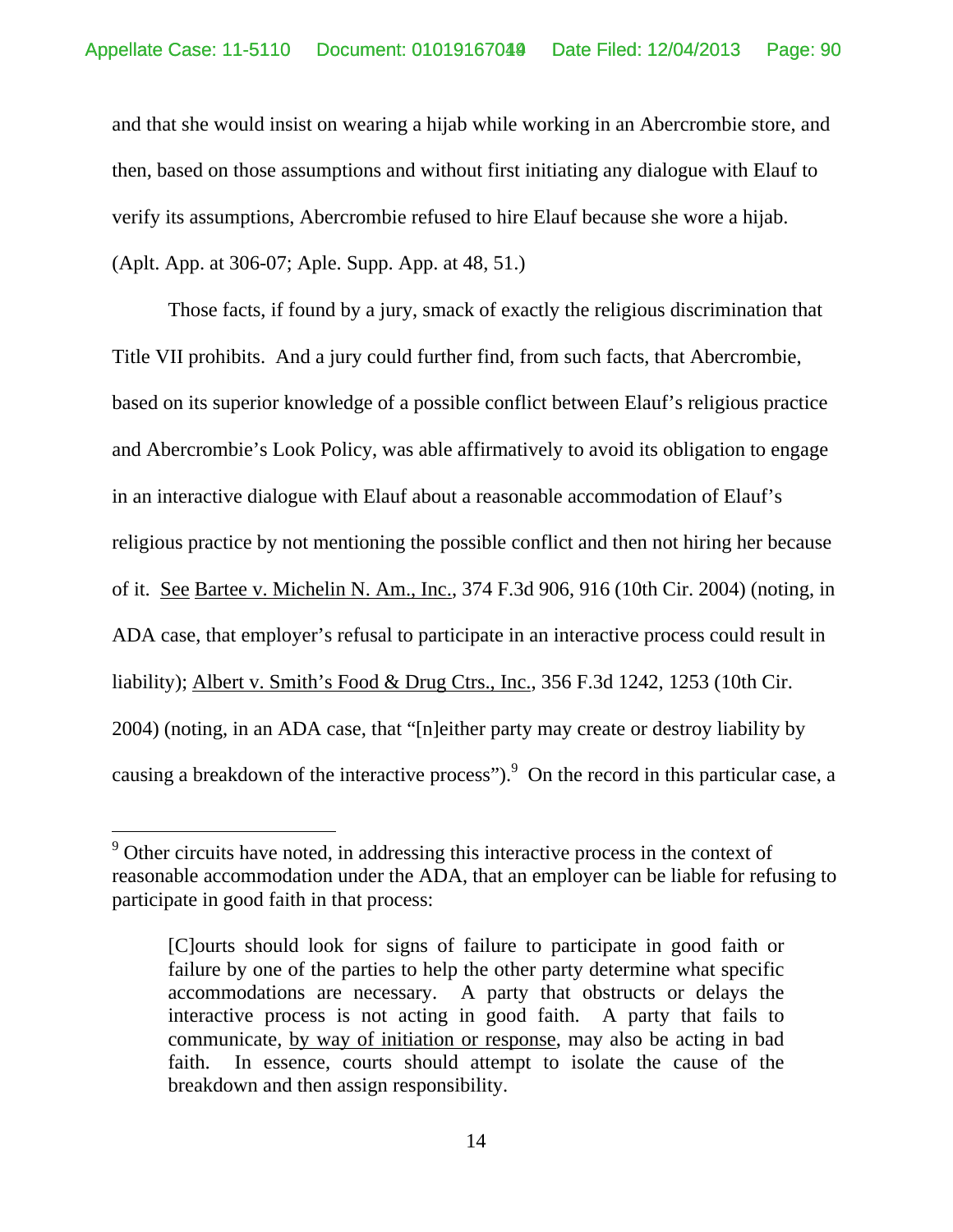jury could find Abercrombie liable for violating Title VII's proscription against religious discrimination in employment on this basis. The EEOC, therefore, has established a prima facie failure-to-accommodate claim.

 In conclusion, let me be very clear. I am not suggesting that the employer has a general duty, during a job interview, to give the applicant a comprehensive "laundry list" of all of the employer's work policies in order to determine if those job requirements might possibly conflict with an applicant's unstated religious beliefs or practices. I agree that the burden ordinarily remains with the job applicant to inform the employer of any conflict between the job's requirements and her religious beliefs and practices, because it will usually be the applicant, and not the employer, who knows of such a conflict. However, I am also not suggesting, as the majority appears to be, that a job applicant must initiate a general discussion of her religious beliefs during the job interview just in case her religious beliefs and practices might conflict with some unstated policy or work rule of the employer. The EEOC has shown here that it was the employer, Abercrombie, which had superior knowledge of a possible conflict between its Look Policy and Elauf's apparent religious practice of wearing a hijab. Under those facts, established after viewing the evidence in light most favorable to the  $EEOC<sub>10</sub><sup>10</sup>$  Abercrombie had a duty to

Taylor v. Phoenixville Sch. Dist., 184 F.3d 296, 312 (3d Cir. 1999) (emphasis added) (quoting Bultemeyer v. Fort Wayne Cmty. Sch., 100 F.3d 1281, 1285 (7th Cir. 1996)).

 $10$  The facts presented here include the fact that Elauf wore a black hijab to her interview (Aplt. App. at 368), exhibiting the very practice that Abercrombie's Look Policy was ultimately determined to forbid. Further, Abercrombie assumed that Elauf was Muslim, wore the hijab for religious reasons, and would insist on wearing a hijab while working in one of Abercrombie's stores. (Id. at 306-07; Aple. Supp. App. at 48.) Abercrombie then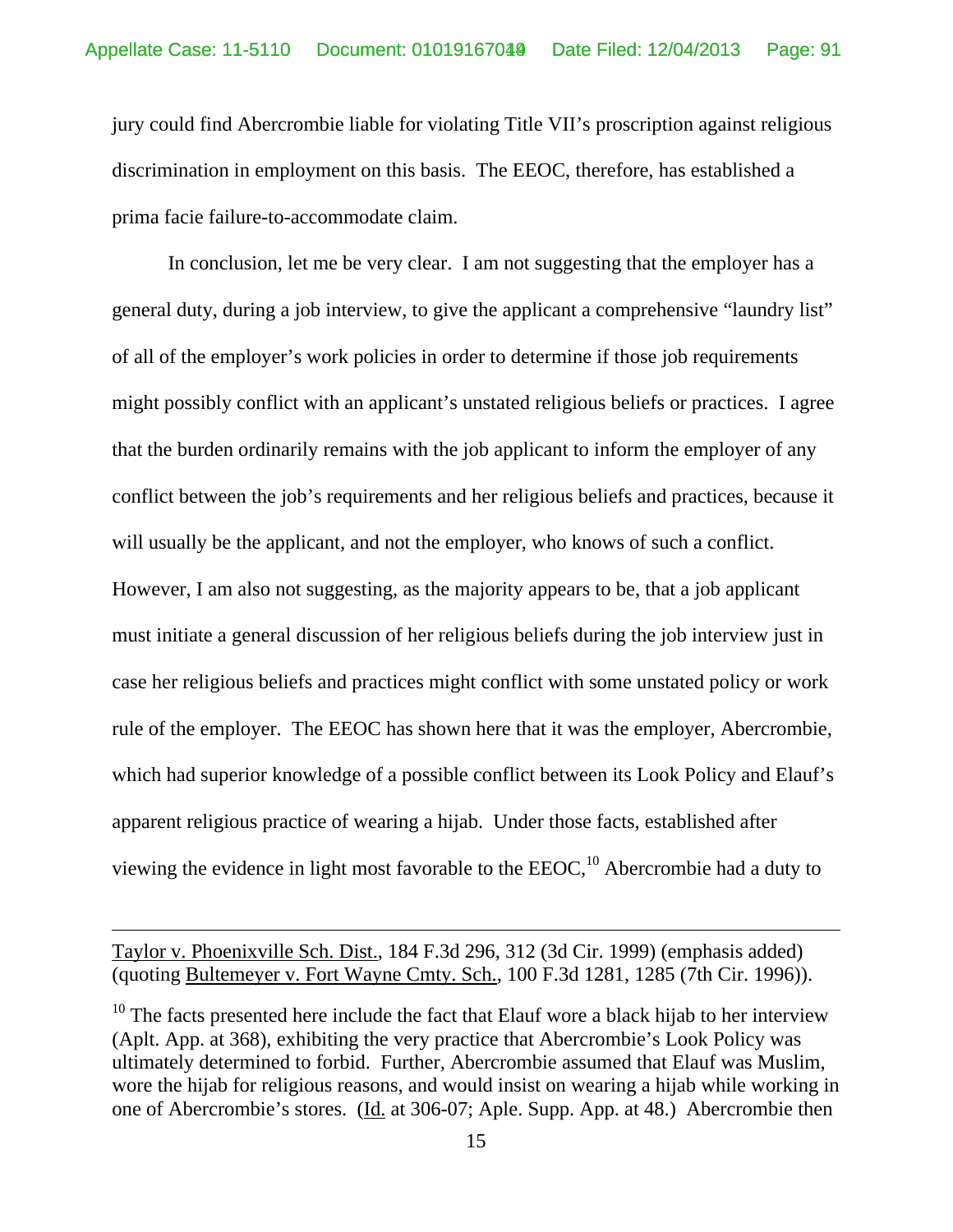initiate a dialogue with Elauf by informing her that Abercrombie's Look Policy prohibited its sales models from wearing headwear and then inquiring whether she could comply with that policy, or whether Abercrombie could accommodate her belief in some reasonable way. Said another way, a jury could find Abercrombie liable under Title VII for assuming that Elauf was a Muslim who wore a hijab for religious reasons and that she would insist on wearing a hijab while working in one of Abercrombie's stores, and then, without initiating a dialogue with Elauf to verify those assumptions, refused to hire Elauf based upon the company's assumptions. $^{11}$ 

## **III. Because Abercrombie's evidence contradicted the EEOC's prima facie evidence, that created a triable issue of fact as to whether Abercrombie failed to accommodate Elauf's religious practice of wearing a hijab; therefore, a jury trial is required**

 The district court entered summary judgment for the EEOC. The majority reverses that determination and concludes that summary judgment should enter, instead, for Abercrombie. I agree that the EEOC is not entitled to summary judgment because there is conflicting evidence on both sides. However, for the same reason, I dissent from the entry of summary judgment on behalf of Abercrombie. I would, instead, remand for a jury trial because there are factual disputes as to whether the circumstances presented here triggered Abercrombie's duty to initiate an interactive dialogue with Elauf in order

acted on those assumptions, without first verifying them with Elauf, when it decided not to hire her. (Aple. Supp. App. at 48, 51.) So this is not a case where the employer can claim to have been blindsided by some objectionable practice of the job applicant that the employer did not realize was religiously based.

 $11$  All of the above could reasonably be inferred from the record in this case, read in the light most favorable to the EEOC on behalf of Elauf.

16